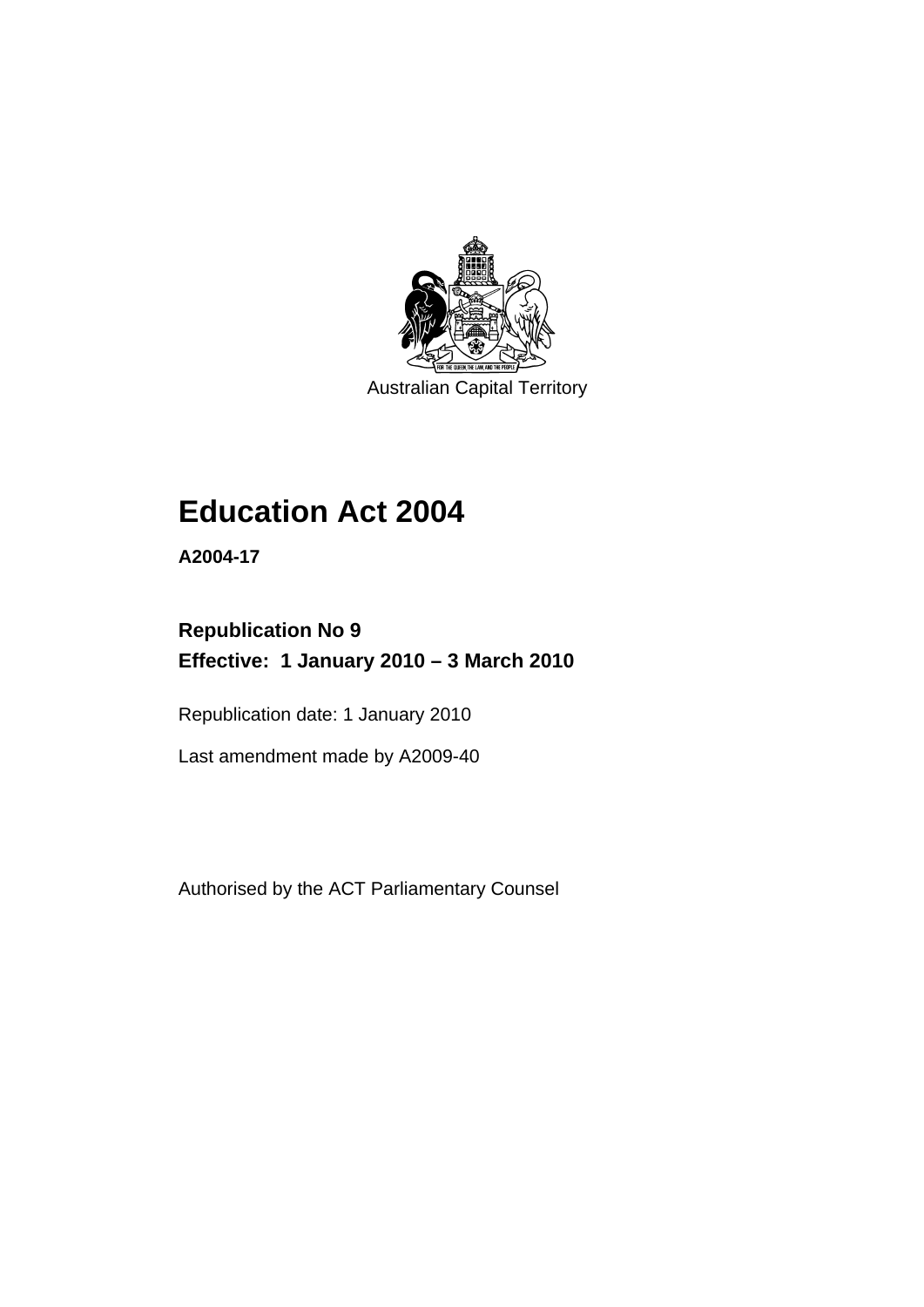## **About this republication**

#### **The republished law**

This is a republication of the *Education Act 2004* (including any amendment made under the *Legislation Act 2001*, part 11.3 (Editorial changes)) as in force on 1 January 2010*.* It also includes any amendment, repeal or expiry affecting the republished law to 1 January 2010.

The legislation history and amendment history of the republished law are set out in endnotes 3 and 4.

#### **Kinds of republications**

The Parliamentary Counsel's Office prepares 2 kinds of republications of ACT laws (see the ACT legislation register at www.legislation.act.gov.au):

- authorised republications to which the *Legislation Act 2001* applies
- unauthorised republications.

The status of this republication appears on the bottom of each page.

#### **Editorial changes**

The *Legislation Act 2001*, part 11.3 authorises the Parliamentary Counsel to make editorial amendments and other changes of a formal nature when preparing a law for republication. Editorial changes do not change the effect of the law, but have effect as if they had been made by an Act commencing on the republication date (see *Legislation Act 2001*, s 115 and s 117). The changes are made if the Parliamentary Counsel considers they are desirable to bring the law into line, or more closely into line, with current legislative drafting practice.

This republication includes amendments made under part 11.3 (see endnote 1).

#### **Uncommenced provisions and amendments**

If a provision of the republished law has not commenced or is affected by an uncommenced amendment, the symbol  $\mathbf{U}$  appears immediately before the provision heading. The text of the uncommenced provision or amendment appears only in the last endnote.

#### **Modifications**

If a provision of the republished law is affected by a current modification, the symbol  $\mathbf{M}$ appears immediately before the provision heading. The text of the modifying provision appears in the endnotes. For the legal status of modifications, see *Legislation Act 2001*, section 95.

#### **Penalties**

At the republication date, the value of a penalty unit for an offence against this law is \$110 for an individual and \$550 for a corporation (see *Legislation Act 2001*, s 133).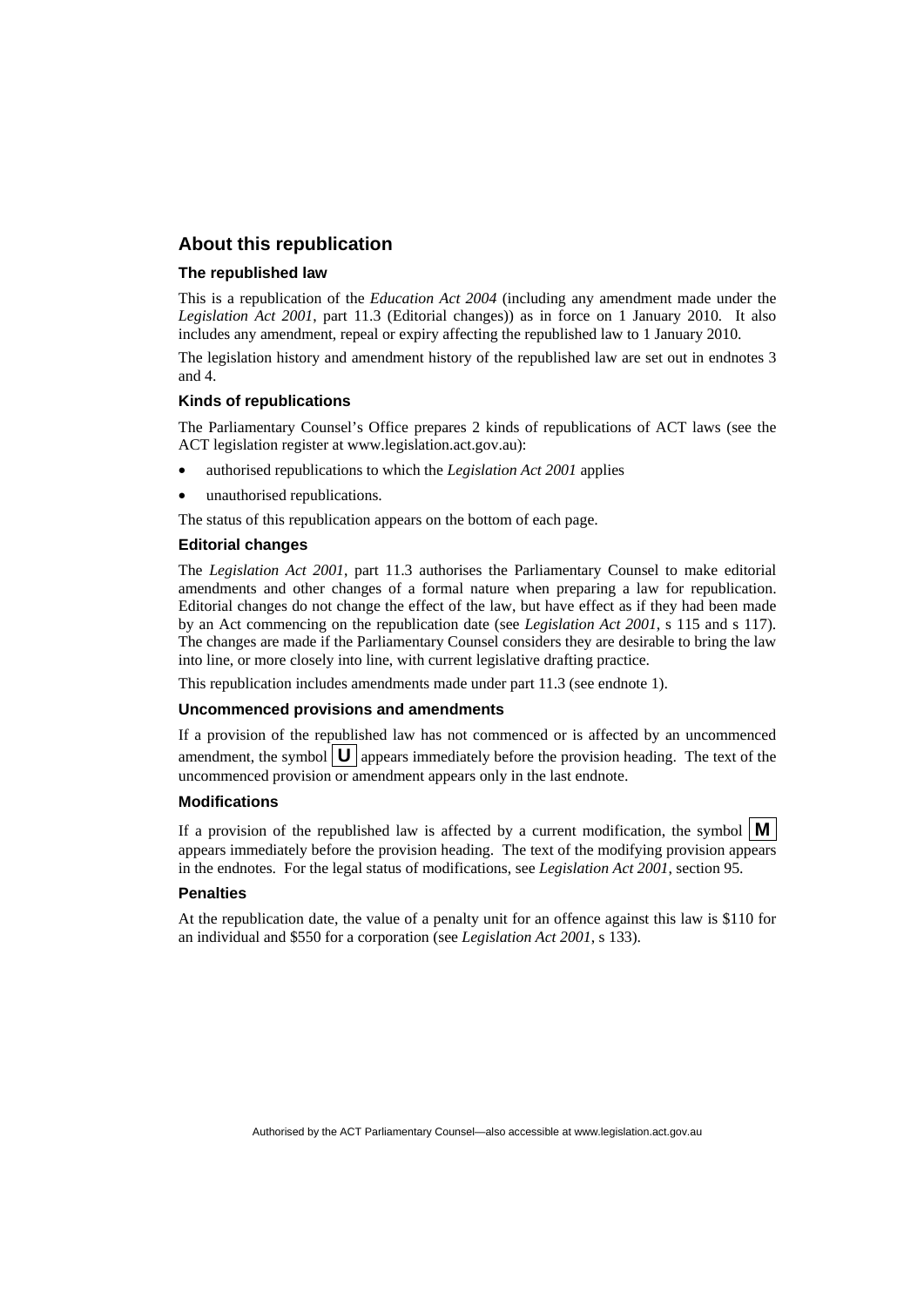

Australian Capital Territory

# **[Education Act 2004](#page-12-0)**

## **Contents**

Page

## **Chapter 1 General**

| <b>Part 1.1</b> | <b>Preliminary</b>                                    |   |
|-----------------|-------------------------------------------------------|---|
| 1               | Name of Act                                           | 2 |
| 3               | Dictionary                                            | 2 |
| 4               | <b>Notes</b>                                          | 2 |
| 5               | Offences against Act-application of Criminal Code etc | 3 |
| 6               | Meaning of parent and carer                           | 3 |
| <b>Part 1.2</b> | <b>General principles and objects</b>                 |   |
|                 | General principles of Act                             | 4 |
| 8               | Main objects of Act                                   | 5 |

| R9       | Education Act 2004           | contents 1 |
|----------|------------------------------|------------|
| 01/01/10 | Effective: 01/01/10-03/03/10 |            |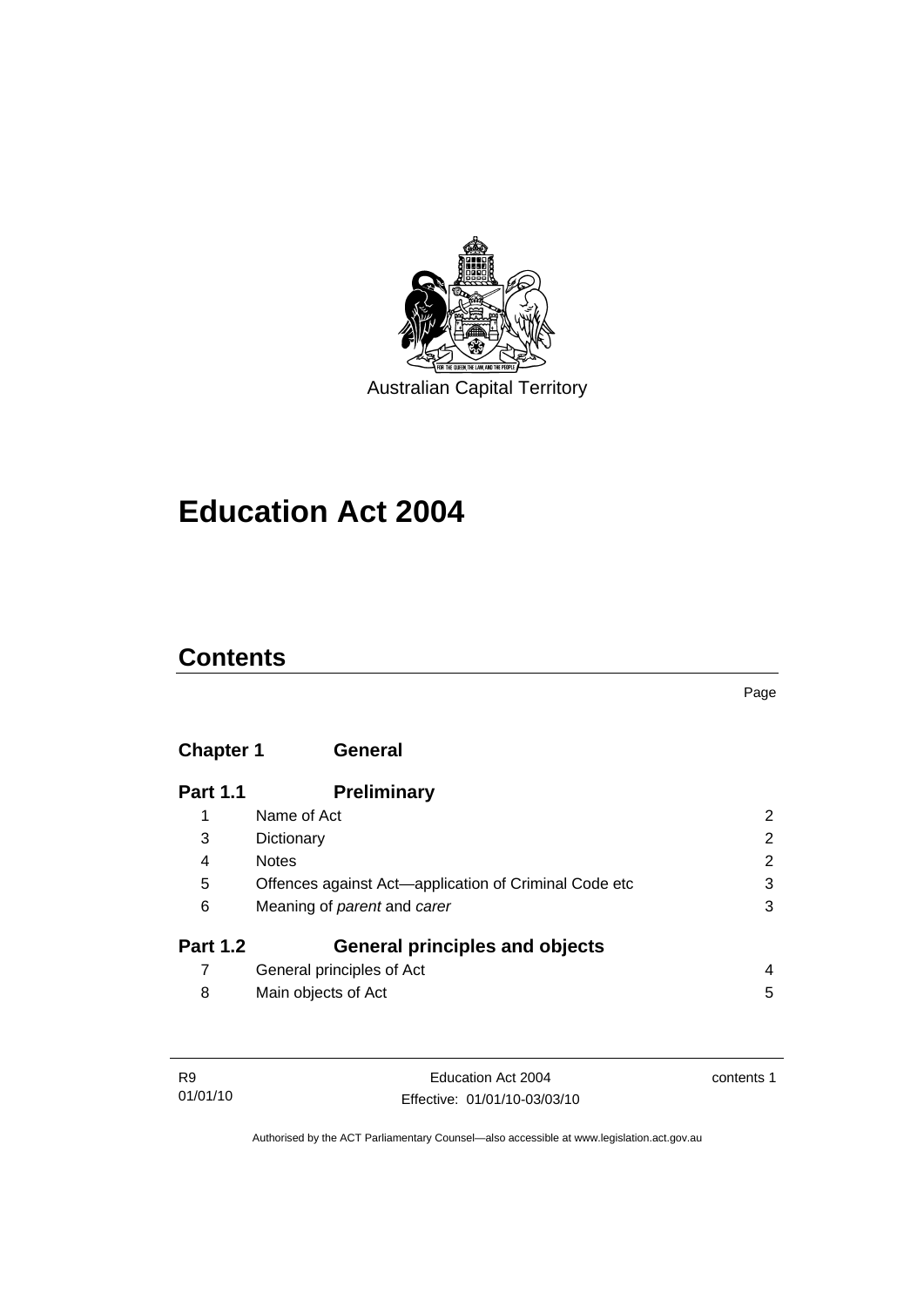## **Contents**

|                  |                                                                             | Page           |
|------------------|-----------------------------------------------------------------------------|----------------|
| <b>Chapter 2</b> | <b>Compulsory education</b>                                                 |                |
| <b>Part 2.1</b>  | Preliminary-ch 2                                                            |                |
| 9                | Meaning of compulsory education age-ch 2                                    | 7              |
| 9A               | Meaning of education course and education provider-Act                      | $\overline{7}$ |
| 9B               | Meaning of completes year 10-Act                                            | 8              |
| 9C               | Meaning of completes year 12-Act                                            | 9              |
| 9D               | Guidelines-certain chief executive functions                                | 11             |
| <b>Part 2.2</b>  | <b>Compulsory education requirements</b>                                    |                |
| Division 2.2.1   | Enrolment, registration and attendance requirements                         |                |
| 10               | Child of compulsory education age—enrolment and registration<br>requirement | 12             |
| 10A              | Child of compulsory education age-school attendance requirement             | 13             |
| Division 2.2.2   | <b>Participation requirement</b>                                            |                |
| 10B              | Meaning of participates in education course-div 2.2.2                       | 14             |
| 10C              | Meaning of full-time participation in education course-div 2.2.2            | 15             |
| 10D              | Child of compulsory education age-participation requirement                 | 15             |
| 11               | Participation requirement-absence                                           | 16             |
| 11A              | Participation requirement-suspension                                        | 17             |
| 11B              | Participation requirement-exclusion                                         | 17             |
| Division 2.2.3   | <b>Information requirement</b>                                              |                |
| 11C              | Giving information notice                                                   | 17             |
| 11D              | Contents of information notice                                              | 18             |
| 11E              | Extension of time for compliance with information notice                    | 18             |
| 11F              | Revocation of information notice on compliance                              | 19             |
| <b>Part 2.3</b>  | <b>Exemption certificates</b>                                               |                |
| 11G              | Meaning of full-time participation requirement-pt 2.3                       | 20             |
| 11H              | Exemption certificate-application                                           | 20             |
| 12               | Exemption certificate—requirement for further information                   | 21             |
| 12A              | Exemption certificate-issue                                                 | 21             |
| 12B              | Exemption certificate-form                                                  | 22             |
| 12C              | Exemption certificate-conditions                                            | 23             |
| contents 2       | Education Act 2004                                                          | R <sub>9</sub> |
|                  | Effective: 01/01/10-03/03/10                                                | 01/01/10       |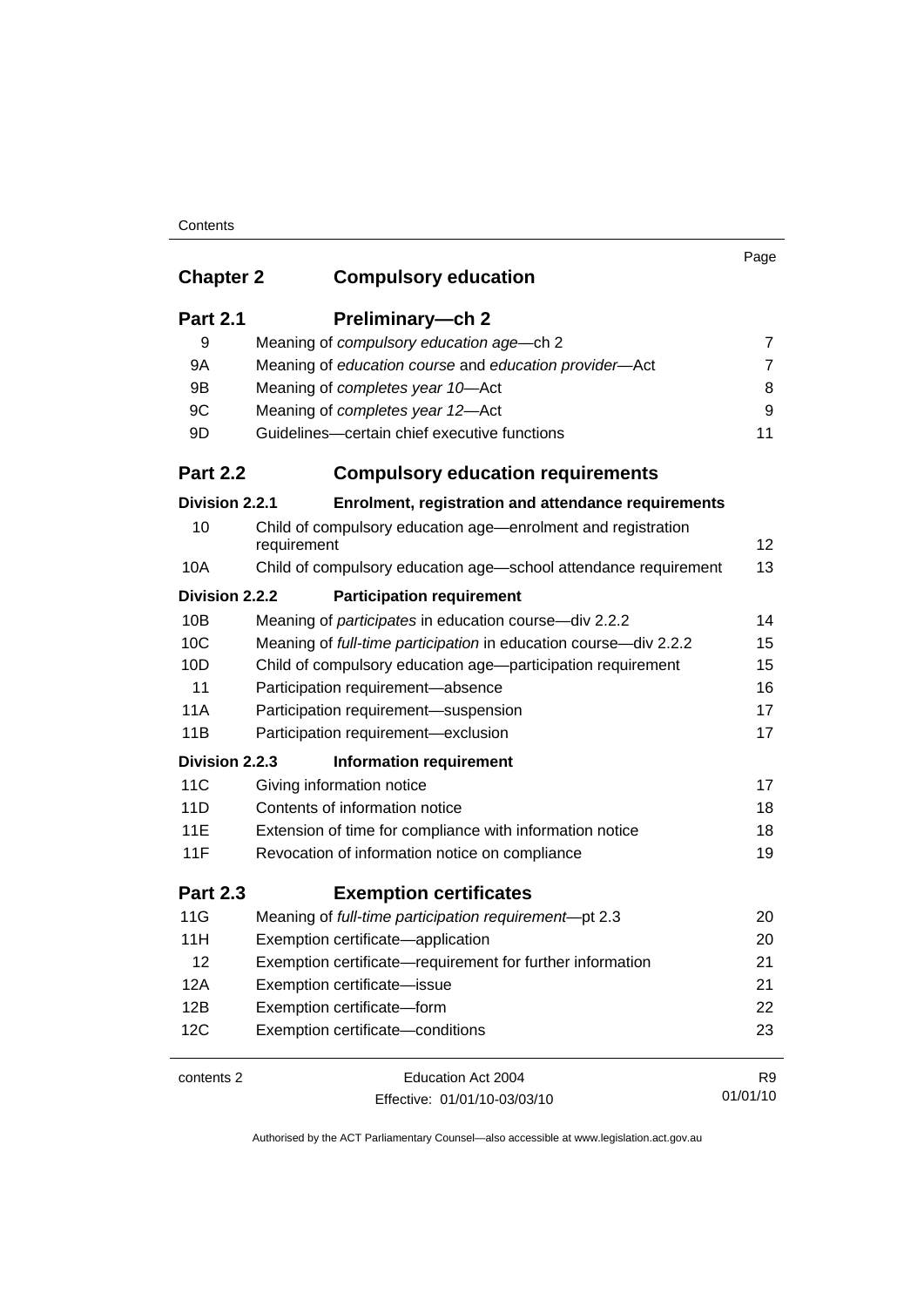|                 |                                                                                    | Contents |
|-----------------|------------------------------------------------------------------------------------|----------|
|                 |                                                                                    | Page     |
| 12D             | Exemption certificate-duration                                                     | 23       |
| 13              | Exemption certificate-revocation                                                   | 23       |
| <b>Part 2.4</b> | After year 10—training and employment<br>alternatives                              |          |
| Division 2.4.1  | Definitions-pt 2.4                                                                 |          |
| 13A             | Meaning of training alternative and training alternative provider-Act              | 24       |
| 13B             | Meaning of employment alternative-Act                                              | 25       |
| 13C             | Meaning of full-time participation in training or employment<br>alternative-pt 2.4 | 25       |
| Division 2.4.2  | Approval to participate in training and employment<br>alternatives                 |          |
| 13D             | Approval statement-application                                                     | 26       |
| 14              | Approval statement-requirement for further information                             | 27       |
| 14A             | Approval statement-issue                                                           | 27       |
| 14B             | Approval statement-form                                                            | 28       |
| 14C             | Approval statement-conditions                                                      | 29       |
| 14D             | Approval statement-compliance requirement                                          | 30       |
| 15              | Approval statement-duration                                                        | 31       |
| 15A             | Approval statement-revocation                                                      | 31       |
| 15B             | Return to education while approval statement in force                              | 31       |
| Division 2.4.3  | Training and employment alternatives-deemed<br>participation                       |          |
| 15C             | Training and employment alternatives-absence                                       | 31       |
| 15D             | Training alternative-suspension                                                    | 32       |
| 16              | Training alternative-exclusion                                                     | 32       |
| 16A             | Employment alternative-termination                                                 | 33       |
| <b>Part 2.5</b> | <b>Compliance notices</b>                                                          |          |
| 16B             | Giving compliance notice                                                           | 34       |
| 16C             | Contents of compliance notice                                                      | 34       |
| 16D             | Extension of time for compliance with compliance notice                            | 35       |
| 17              | Revocation of compliance notice on compliance                                      | 35       |

| <b>R9</b> | Education Act 2004           | contents 3 |
|-----------|------------------------------|------------|
| 01/01/10  | Effective: 01/01/10-03/03/10 |            |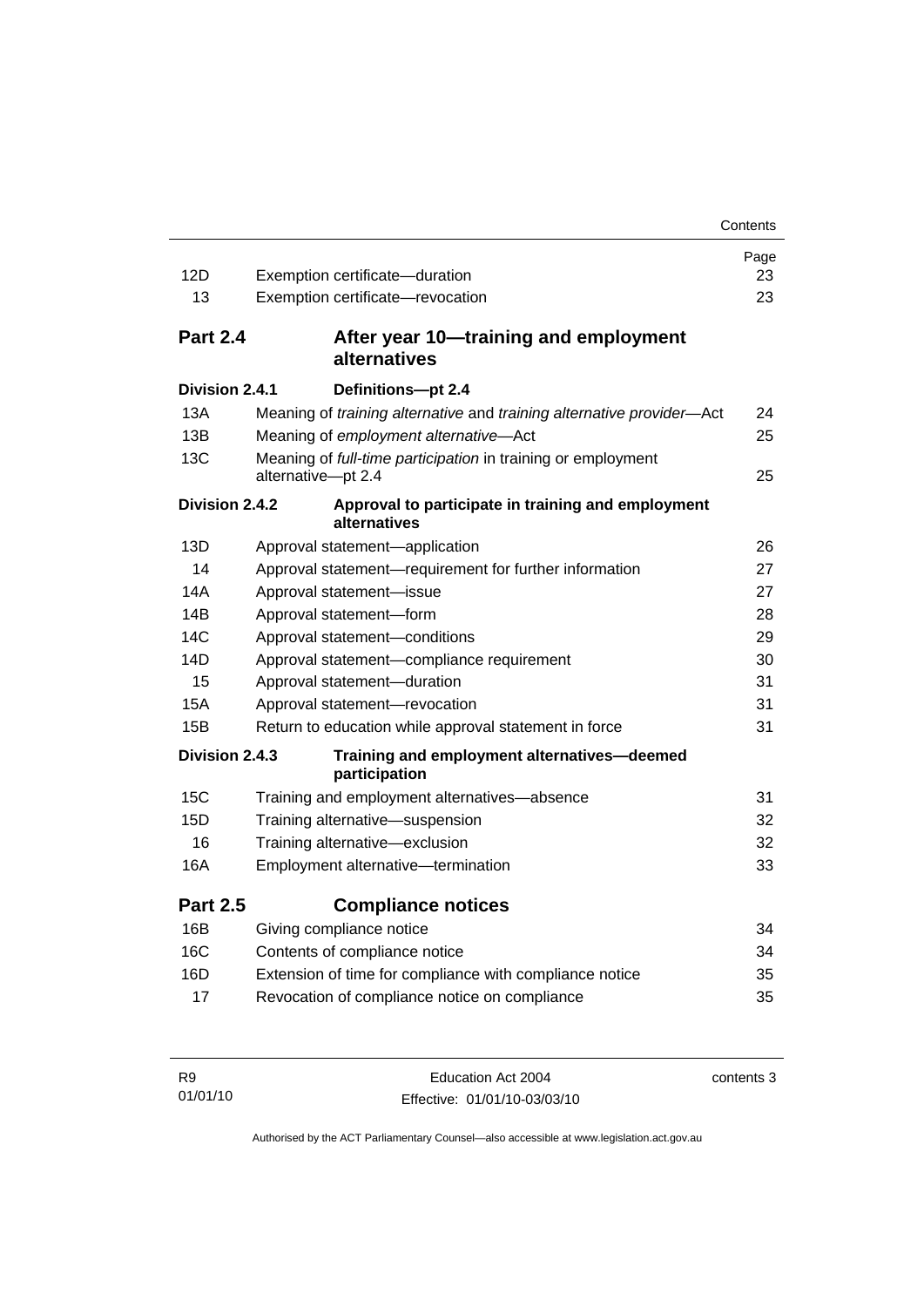|                  |                                                                               | Page |
|------------------|-------------------------------------------------------------------------------|------|
| <b>Part 2.6</b>  | Offences-parents                                                              |      |
| 17A              | Contravention of information and compliance notices                           | 36   |
| <b>Chapter 3</b> | <b>Government schools</b>                                                     |      |
|                  |                                                                               |      |
| <b>Part 3.1</b>  | <b>General</b>                                                                |      |
| 18               | Principles on which ch 3 based                                                | 37   |
| <b>Part 3.2</b>  | <b>Establishment and operation of government</b><br>schools                   |      |
| 20               | Establishing government schools etc                                           | 39   |
| 21               | Operation of government schools                                               | 40   |
| 22               | Investigation of complaints-government schools                                | 41   |
| 23               | Review of government school system                                            | 41   |
| 24               | Review of operation of government schools                                     | 42   |
| 25               | Reporting to parents-government schools                                       | 42   |
| 26               | Education to be free                                                          | 42   |
| 27               | Voluntary financial contributions                                             | 43   |
| 28               | Secular education                                                             | 44   |
| 29               | Religious education                                                           | 44   |
| 30               | Curriculum                                                                    | 44   |
| 31               | Approved educational courses for students at government schools               | 45   |
| <b>Part 3.3</b>  | Attendance at government schools                                              |      |
| 32               | Keeping of register of enrolments and attendances for government<br>schools   | 46   |
| 33               | Keeping records of enrolment and attendances for government<br>schools        | 46   |
| 34               | Inspection of register of enrolment and attendances for government<br>schools | 47   |
| 35               | Procedures to encourage school attendance at government schools               | 48   |
| 36               | Suspension, exclusion or transfer of student by chief executive               | 48   |

| contents 4 |  |
|------------|--|
|------------|--|

Education Act 2004 Effective: 01/01/10-03/03/10

R9 01/01/10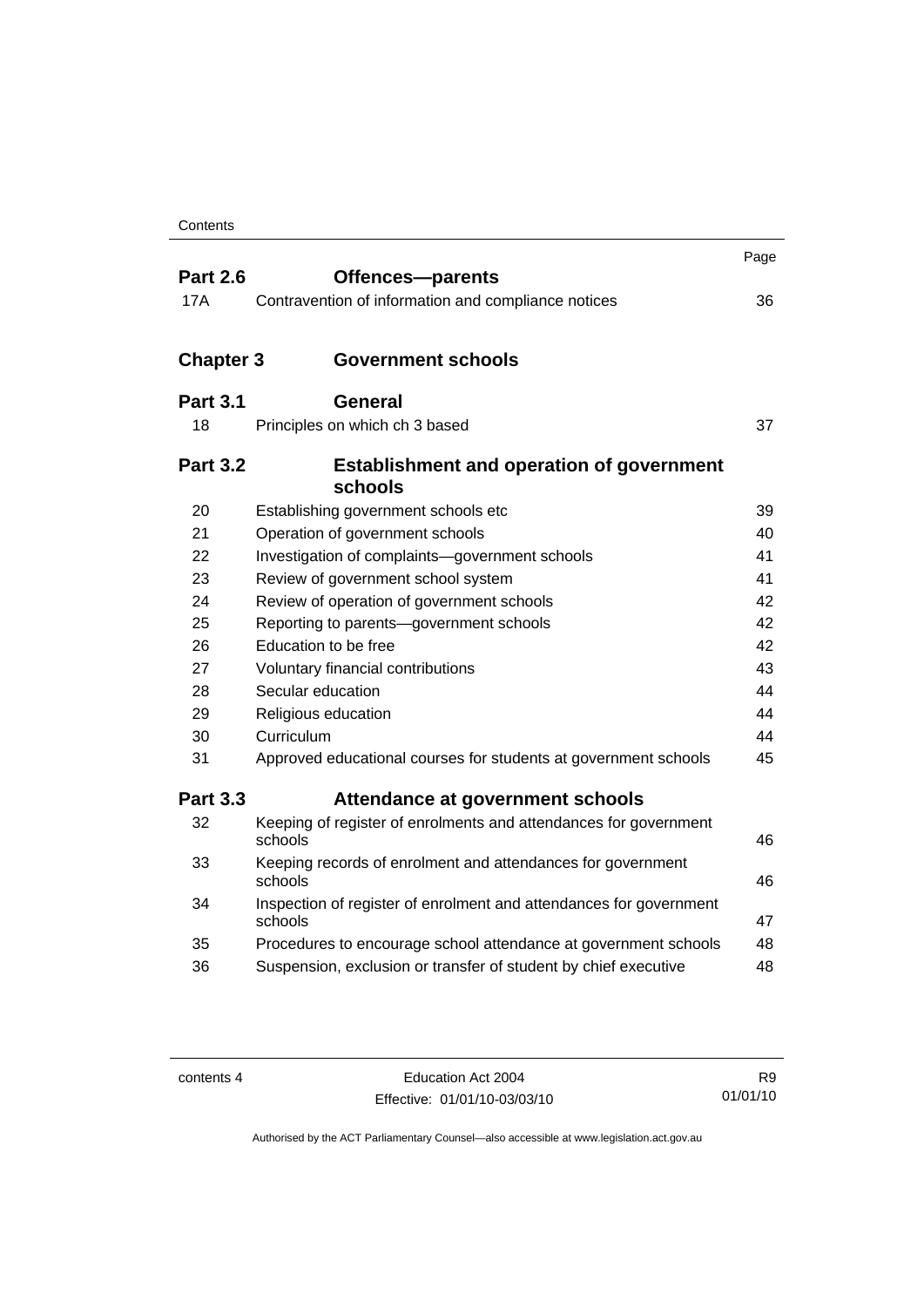| Contents |
|----------|
|----------|

|                 |               |                                                                                                           | Page       |
|-----------------|---------------|-----------------------------------------------------------------------------------------------------------|------------|
| <b>Part 3.4</b> |               | <b>School boards of government schools</b>                                                                |            |
| Division 3.4.1  |               | Interpretation                                                                                            |            |
| 37              |               | Definitions for pt 3.4                                                                                    | 52         |
| Division 3.4.2  |               | <b>Establishment and membership</b>                                                                       |            |
| 38              |               | Establishment of school boards                                                                            | 53         |
| 39              |               | Functions of school boards etc                                                                            | 53         |
| 40              | circumstances | Declaration of parents and citizens associations in certain                                               | 55         |
| 41              |               | Composition of school boards generally                                                                    | 55         |
| 42              |               | Composition of school boards of small schools                                                             | 57         |
| 43              |               | Composition of school boards of school-related institutions and other<br>schools in special circumstances | 58         |
| 44              |               | Ending of appointment of members of school board                                                          | 60         |
| 45              |               | Chairperson and deputy chairperson of school boards                                                       | 60         |
| 46              |               | School boards to take part in selection of school principals                                              | 61         |
| Division 3.4.3  |               | Proceedings of school boards                                                                              |            |
| 47              |               | Time and place of meetings of school boards                                                               | 61         |
| 48              |               | Procedures governing proceedings of school boards                                                         | 62         |
| 49              |               | Disclosure of interests by members of school boards                                                       | 63         |
| 49A             |               | Protection of members of school boards                                                                    | 64         |
| Division 3.4.4  |               | <b>Financial matters</b>                                                                                  |            |
| 50              |               | School boards to approve budgets                                                                          | 64         |
| 51              |               | Application of money of school                                                                            | 65         |
| 52              |               | School boards to approve financial statement and report                                                   | 65         |
| 53              | report        | School boards to make available summaries of budget and annual                                            | 66         |
| <b>Part 3.5</b> |               | <b>Government Schools Education Council</b>                                                               |            |
|                 |               |                                                                                                           |            |
| Division 3.5.1  |               | <b>Establishment and membership</b>                                                                       |            |
| 54              |               | Establishment of council (government)                                                                     | 67         |
| 55              |               | Functions of council (government)                                                                         | 67         |
| 56              |               | Membership of council (government)                                                                        | 67         |
| 57              |               | Appointed members of council (government)                                                                 | 68         |
| R <sub>9</sub>  |               | Education Act 2004                                                                                        | contents 5 |
| 01/01/10        |               | Effective: 01/01/10-03/03/10                                                                              |            |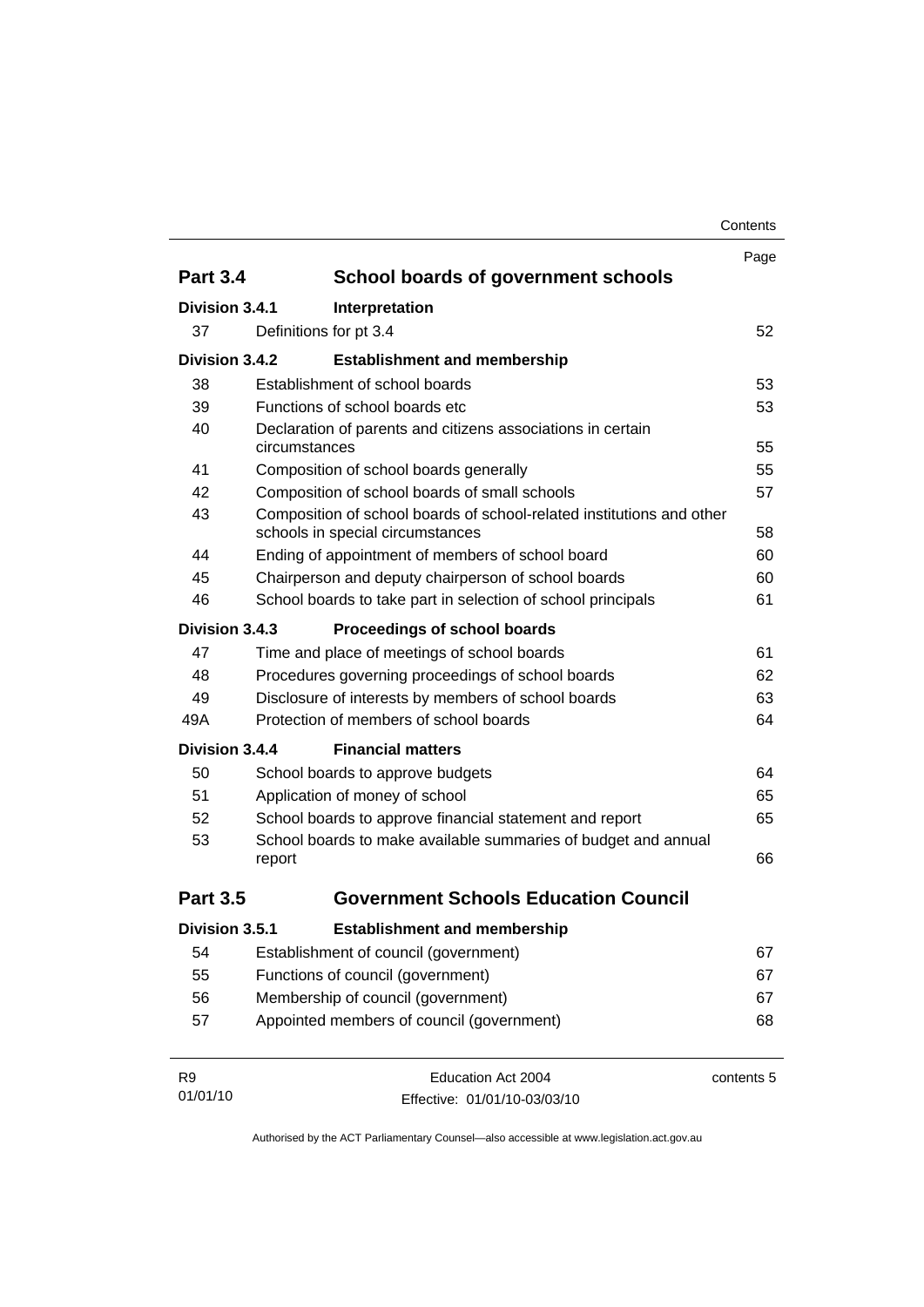|                  |                                                                                                         | Page |  |
|------------------|---------------------------------------------------------------------------------------------------------|------|--|
| 58               | Deputy chairperson of council (government)                                                              |      |  |
| 59               | Term of appointment to council (government)                                                             |      |  |
| 60               | Ending of appointment to council (government)                                                           |      |  |
| 61               | Conditions of appointment generally of appointed members                                                |      |  |
| 62               | Arrangements for staff                                                                                  | 70   |  |
| Division 3.5.2   | Proceedings of council (government)                                                                     |      |  |
| 63               | Time and place of meetings of council (government)                                                      | 70   |  |
| 64               | Procedures governing proceedings of council (government)                                                | 70   |  |
| 65               | Disclosure of interests by members of council (government)                                              | 72   |  |
| Division 3.5.3   | Other provisions relating to council (government)                                                       |      |  |
| 66               | Minister to seek advice                                                                                 | 73   |  |
| 66A              | Minister to present advice of council (government)                                                      | 73   |  |
| <b>Part 3.6</b>  | <b>Other provisions</b>                                                                                 |      |  |
| Division 3.6.1   | <b>Authorised persons (government)</b>                                                                  |      |  |
| 67               | Appointment of authorised persons (government)                                                          | 74   |  |
| 68               | Identity cards for authorised persons (government)                                                      | 75   |  |
| Division 3.6.2   | Inspection powers for government schools                                                                |      |  |
| 69               | Power not to be exercised before identity card shown etc                                                | 75   |  |
| 70               | Entry to government schools                                                                             | 76   |  |
| 71               | Powers on entry                                                                                         | 76   |  |
| <b>Chapter 4</b> | <b>Non-government schools</b>                                                                           |      |  |
|                  |                                                                                                         |      |  |
| <b>Part 4.1</b>  | <b>General</b>                                                                                          |      |  |
| 74               | Meaning of school in ch 4                                                                               | 77   |  |
| 75               | Principles on which ch 4 based                                                                          | 77   |  |
| 77               | Registrar                                                                                               | 78   |  |
| 78               | Functions of registrar                                                                                  | 78   |  |
| 79               | Register of non-government schools                                                                      | 78   |  |
| 80               | Availability of information about operation of non-government schools<br>and their educational programs | 78   |  |

contents 6 Education Act 2004 Effective: 01/01/10-03/03/10

81 Approved educational courses for students at non-government schools [79](#page-90-0)

R9 01/01/10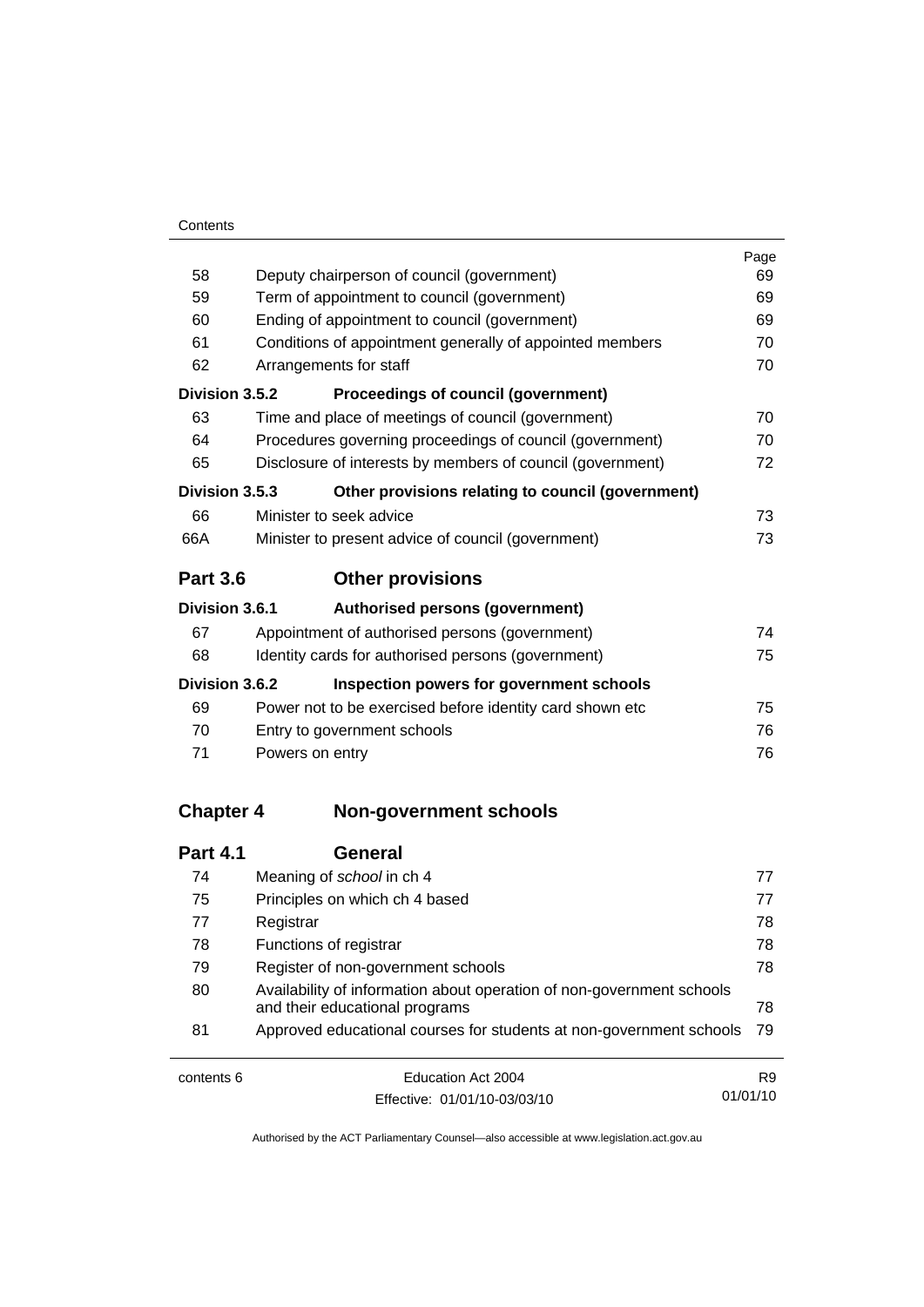| Contents |
|----------|
|----------|

|                 |                                                                                    | Page |
|-----------------|------------------------------------------------------------------------------------|------|
| <b>Part 4.2</b> | <b>Registration-non-government schools</b>                                         |      |
| 82              | Schools to be registered                                                           | 80   |
| 83              | Applications for in-principle approval for proposed registration                   | 81   |
| 84              | Deciding in-principle applications                                                 | 81   |
| 85              | Application for provisional registration                                           | 83   |
| 86              | Provisional registration                                                           | 84   |
| 87              | Application for registration                                                       | 86   |
| 88              | Registration                                                                       | 86   |
| 88A             | Application for registration at additional campus                                  | 88   |
| 88B             | Registration at additional campus                                                  | 89   |
| 89              | Application for registration at additional educational levels                      | 90   |
| 90              | Registration at additional educational levels                                      | 91   |
| 91              | Conditions of provisional registration or registration                             | 93   |
| 92              | Certificate of provisional registration or registration                            | 94   |
| 93              | Period of provisional registration and registration                                | 95   |
| 94              | Investigation of complaints-non-government schools                                 | 95   |
| 95              | Cancellation of provisional registration or registration                           | 95   |
| 96              | Application for renewal of registration                                            | 97   |
| 97              | Renewal of registration                                                            | 97   |
| 98              | Inspection of panel reports for school registration etc                            | 99   |
| <b>Part 4.3</b> | Attendance at non-government schools                                               |      |
| 99              | Keeping of register of enrolments and attendances for non-<br>government schools   | 100  |
| 100             | Keeping records of enrolment and attendances for non-government<br>schools         | 100  |
| 101             | Inspection of register of enrolment and attendances for non-<br>government schools | 101  |
| 102             | Procedures to encourage attendance at non-government schools                       | 102  |
| 103             | Reporting to parents-non-government schools                                        | 102  |
| 104             | Suspension, transfer or exclusion of students-Catholic systemic<br>schools         | 103  |
| 105             | Suspension or exclusion of students-other non-government schools                   | 106  |

contents 7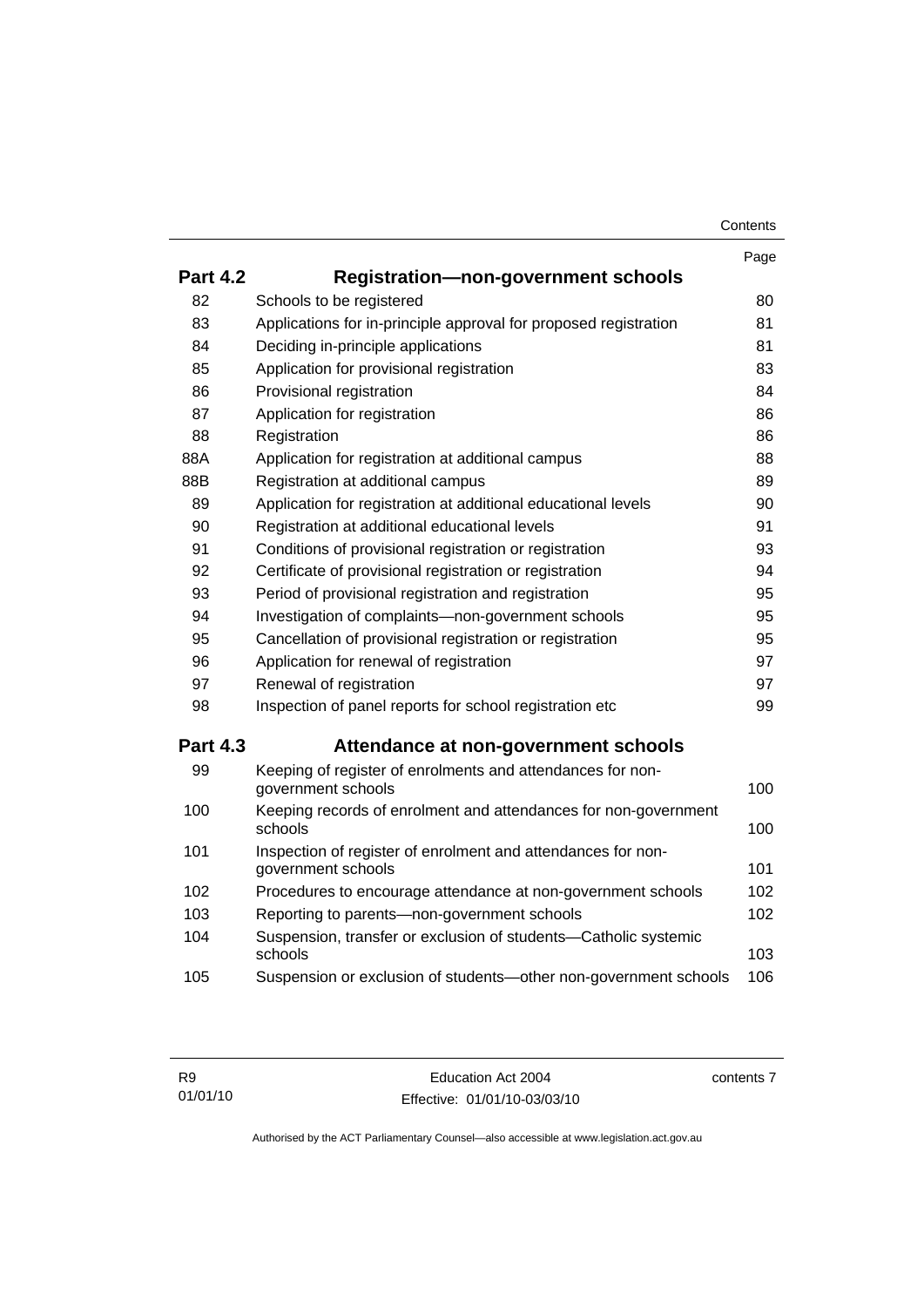## **Contents**

|                 |                                                                 | Page |  |  |
|-----------------|-----------------------------------------------------------------|------|--|--|
| <b>Part 4.4</b> | <b>Non-government Schools Education Council</b>                 |      |  |  |
| Division 4.4.1  | <b>Establishment and membership</b>                             |      |  |  |
| 106             | Establishment of council (non-government)                       | 109  |  |  |
| 107             | Functions of council (non-government)                           | 109  |  |  |
| 108             | Membership of council (non-government)                          | 109  |  |  |
| 109             | Members of council (non-government)                             | 110  |  |  |
| 110             | Deputy chairperson of council (non-government)                  | 110  |  |  |
| 111             | Term of appointment to council (non-government)                 | 111  |  |  |
| 112             | Ending of appointment to council (non-government)               | 111  |  |  |
| 113             | Conditions of appointment generally of council (non-government) |      |  |  |
|                 | members                                                         | 111  |  |  |
| 114             | Arrangements for staff                                          | 112  |  |  |
| Division 4.4.2  | Proceedings of council (non-government)                         |      |  |  |
| 115             | Time and place of meetings of council (non-government)<br>112   |      |  |  |
| 116             | Proceedings of council (non-government)                         | 112  |  |  |
| 117             | Disclosure of interests by members of council (non-government)  | 112  |  |  |
| Division 4.4.3  | Other provisions relating to council (non-government)           |      |  |  |
| 118             | Minister to seek advice                                         | 113  |  |  |
| 118A            | Minister to present advice of council (non-government)          | 114  |  |  |
| <b>Part 4.5</b> | <b>Other provisions</b>                                         |      |  |  |
| Division 4.5.1  | Authorised persons (non-government)                             |      |  |  |
| 119             | Appointment of authorised persons (non-government)              | 115  |  |  |
| 120             | Identity cards for authorised persons (non-government)<br>116   |      |  |  |
| Division 4.5.2  | Inspection powers for non-government schools                    |      |  |  |
| 121             | Power not to be exercised before identity card shown etc        | 116  |  |  |
| 122             | Entry to non-government schools for inspections<br>117          |      |  |  |
| 123             | Entry to non-government schools with consent                    | 117  |  |  |
| 124             | Consent to entry                                                | 117  |  |  |
| 125             | 118<br>Powers on entry                                          |      |  |  |
|                 |                                                                 |      |  |  |

contents 8 Education Act 2004 Effective: 01/01/10-03/03/10

R9 01/01/10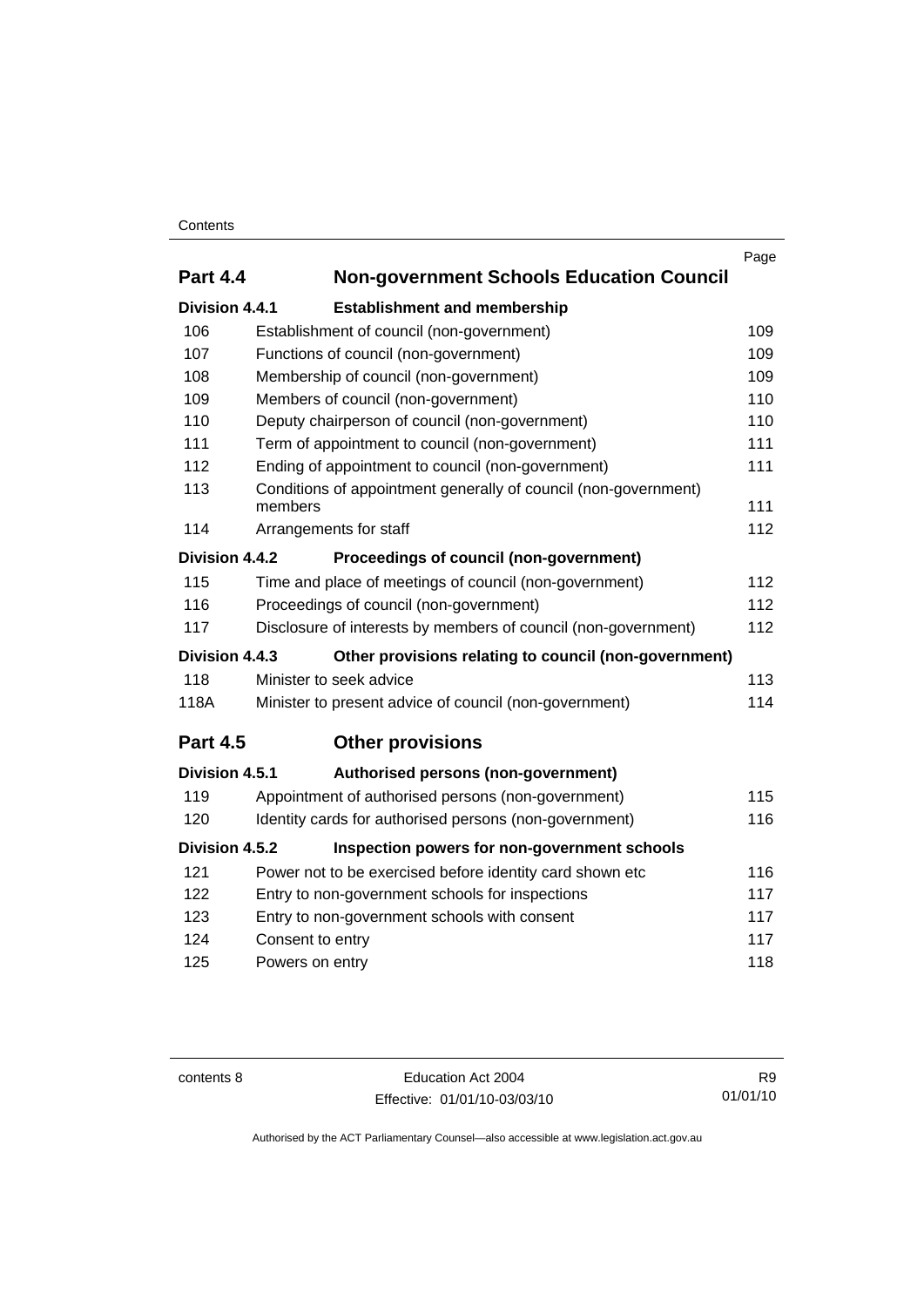|                  |                                                 | Contents |
|------------------|-------------------------------------------------|----------|
| <b>Chapter 5</b> | <b>Home education</b>                           | Page     |
| <b>Part 5.1</b>  | <b>General</b>                                  |          |
| 128              | Principles on which ch 5 based                  | 119      |
| <b>Part 5.2</b>  | <b>Registration-home education</b>              |          |
| 129              | Meaning of <i>home education</i>                | 120      |
| 130              | Provisional registration for home education     | 120      |
| 131              | Registration for home education                 | 120      |
| 132              | Conditions of registration for home education   | 121      |
| 133              | Registration of child                           | 121      |
| 134              | Period of registration                          | 122      |
| 135              | Cancellation of registration for home education | 122      |
| 136              | Certificate of registration for home education  | 123      |
| 137              | Renewal of registration for home education      | 123      |
| 138              | Home education reports                          | 124      |
| 139              | Home education register                         | 124      |

## **Chapter 6 Miscellaneous**

| <b>Part 6.1</b> | Notification and review of decisions       |     |
|-----------------|--------------------------------------------|-----|
| 140             | Definitions-pt 6.1                         | 125 |
| 141             | Internal review notices                    | 126 |
| 142             | Applications for internal review           | 126 |
| 143             | Applications not stay reviewable decisions | 127 |
| 144             | Internal review                            | 127 |
| 145             | Reviewable decision notices                | 127 |
| 145A            | Applications to ACAT                       | 128 |
| <b>Part 6.2</b> | <b>Other provisions</b>                    |     |
| 146             | Preschools                                 | 129 |
| 146A            | Student transfer register                  | 129 |
| 147             | Offences on school premises                | 129 |
| 148             | Obligations on parents                     | 130 |

| R9       | Education Act 2004           | contents 9 |
|----------|------------------------------|------------|
| 01/01/10 | Effective: 01/01/10-03/03/10 |            |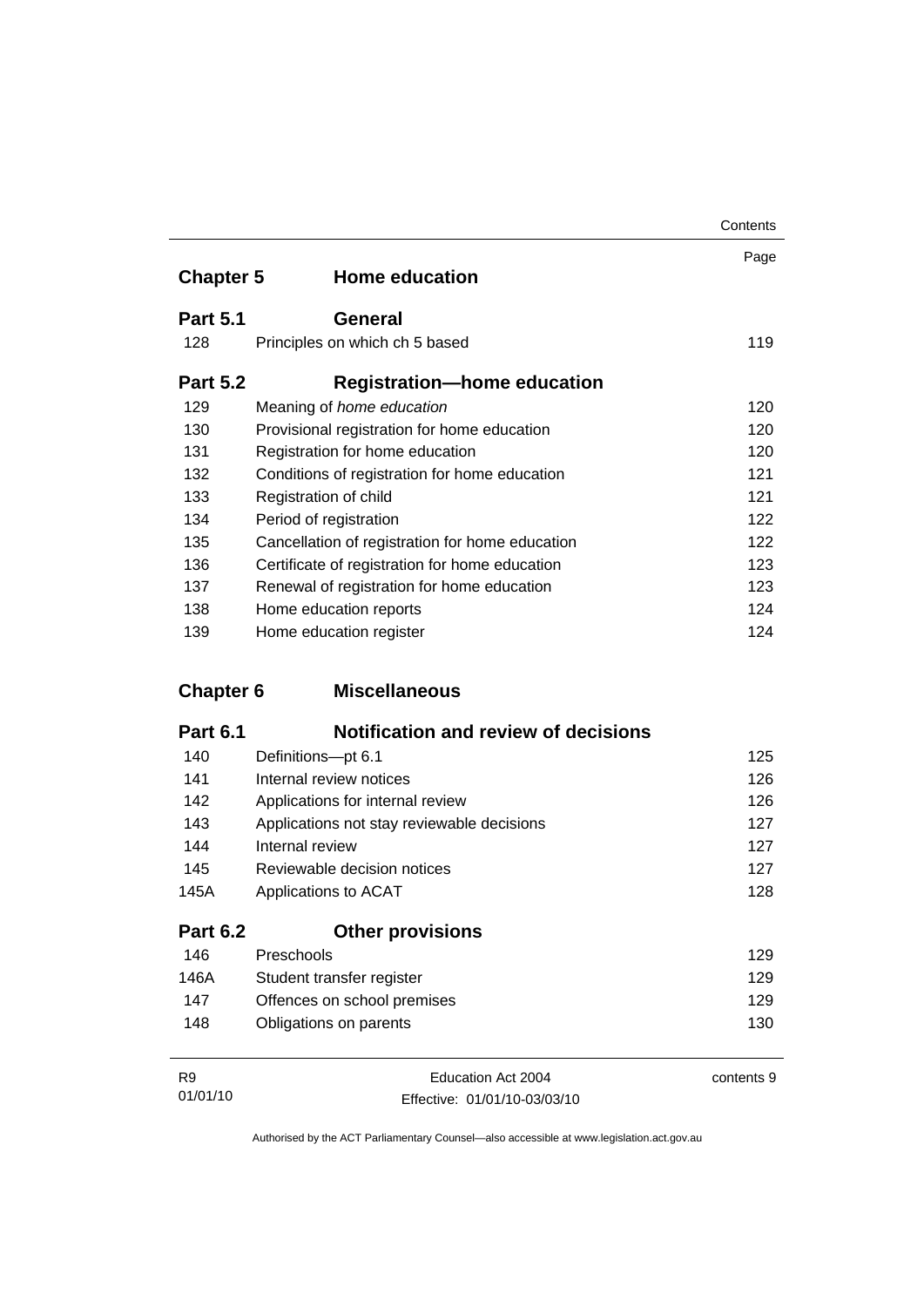| Contents          |                                                                                                        |      |
|-------------------|--------------------------------------------------------------------------------------------------------|------|
|                   |                                                                                                        | Page |
| 149               | Notification of parents                                                                                | 130  |
| 150               | Minister may grant scholarships etc                                                                    | 130  |
| 151               | Gifts and donations                                                                                    | 131  |
| 152               | <b>Education trust fund</b>                                                                            | 132  |
| 153               | Notices of intention under former education Act to conduct schools at<br>additional educational levels | 132  |
| 153A              | Evidence-certificate signed by principal etc                                                           | 133  |
| 154               | Approved forms                                                                                         | 134  |
| 155               | Regulation-making power                                                                                | 134  |
| <b>Chapter 9</b>  | <b>Transitional-Education (Participation)</b>                                                          |      |
|                   | <b>Amendment Act 2009</b>                                                                              |      |
| 300               | Meaning of amending Act-ch 9                                                                           | 136  |
| 301               | Application of amending Act                                                                            | 136  |
| 302               | <b>Transitional regulations</b>                                                                        | 137  |
| 303               | Expiry-ch 9                                                                                            | 137  |
| <b>Schedule 1</b> | <b>Reviewable decisions</b>                                                                            | 138  |
| <b>Dictionary</b> |                                                                                                        | 143  |
| <b>Endnotes</b>   |                                                                                                        |      |
| 1                 | About the endnotes                                                                                     | 151  |
| 2                 | Abbreviation key                                                                                       | 151  |
| 3                 | Legislation history                                                                                    | 152  |
| $\overline{4}$    | Amendment history                                                                                      | 153  |
| 5                 | Earlier republications                                                                                 | 164  |

L.

contents 10 Education Act 2004 Effective: 01/01/10-03/03/10

R9 01/01/10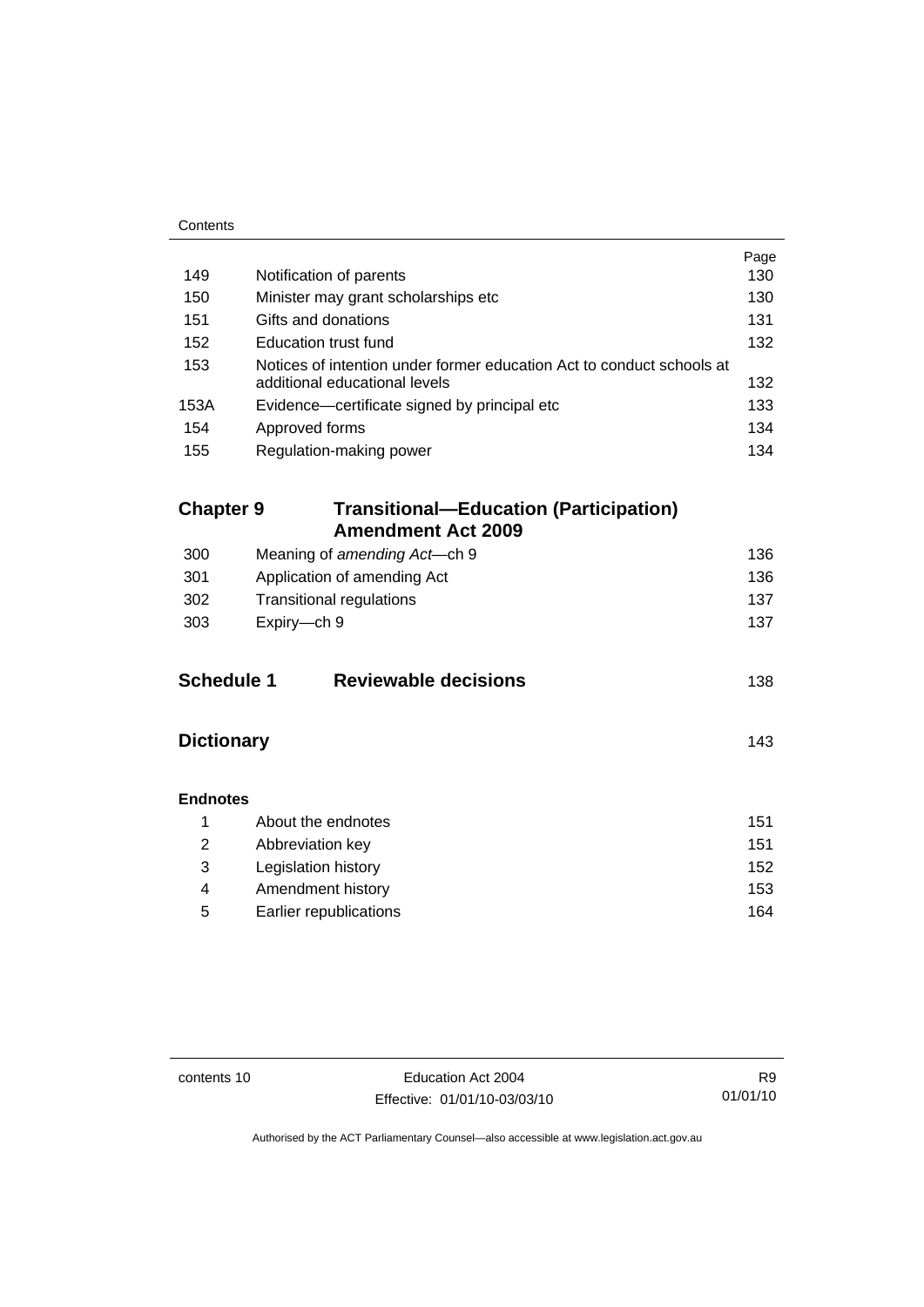<span id="page-12-0"></span>

# **Education Act 2004**

An Act about the education of children in the ACT, and for other purposes

R9 01/01/10

I

page 1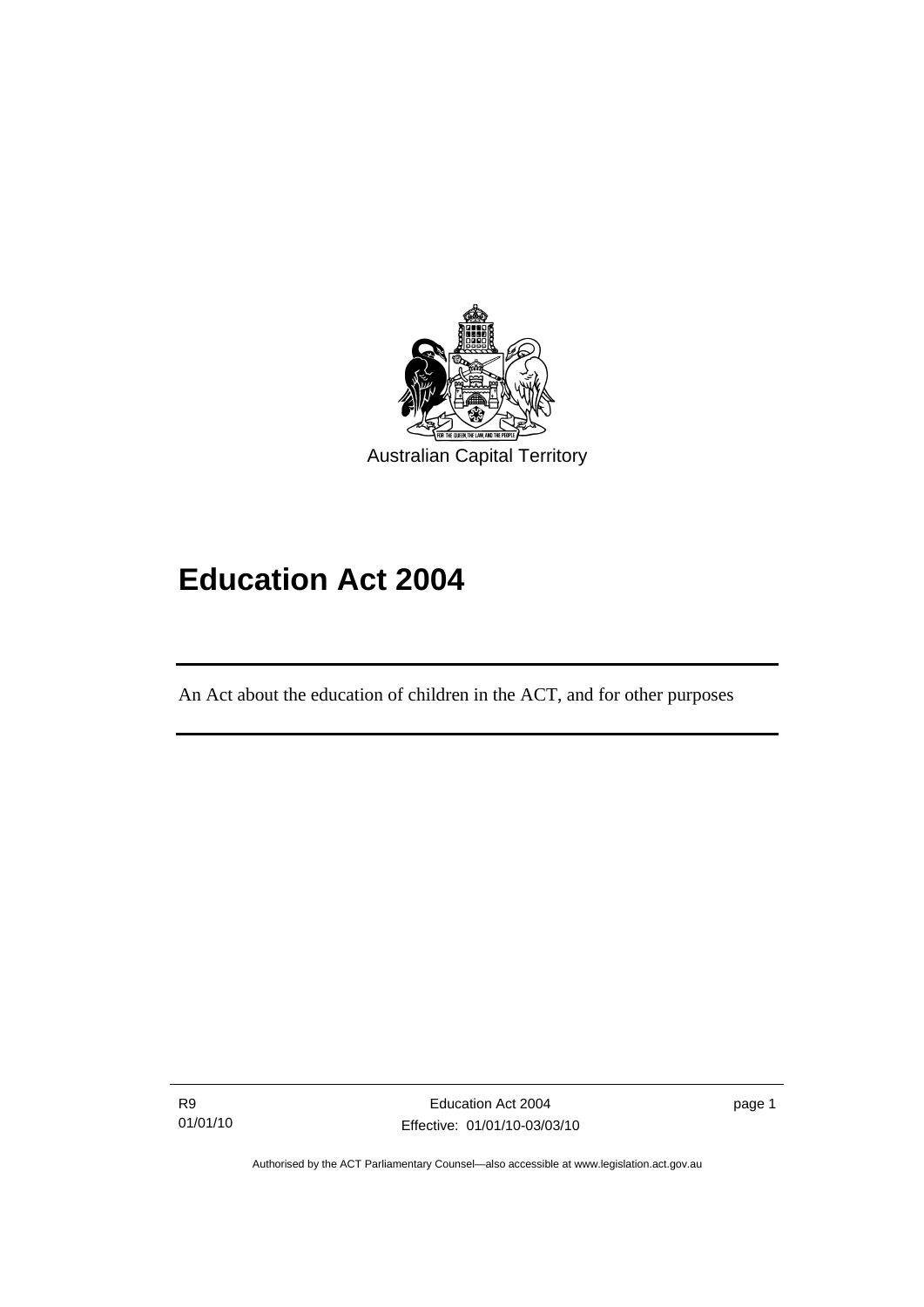<span id="page-13-0"></span>**Chapter 1 General**<br>**Part 1.1 Prelimina Preliminary** 

Section 1

# **Chapter 1 General**

## **Part 1.1** Preliminary

## **1 Name of Act**

This Act is the *Education Act 2004*.

## **3 Dictionary**

The dictionary at the end of this Act is part of this Act.

*Note 1* The dictionary at the end of this Act defines certain terms used in this Act, and includes references (*signpost definitions*) to other terms defined elsewhere in this Act.

> For example, the signpost definition '*carer*—see section 6.' means that the term 'carer' is defined in that section.

*Note 2* A definition in the dictionary (including a signpost definition) applies to the entire Act unless the definition, or another provision of the Act, provides otherwise or the contrary intention otherwise appears (see Legislation Act,  $s$  155 and  $s$  156 (1)).

## **4 Notes**

A note included in this Act is explanatory and is not part of this Act.

*Note* See Legislation Act, s 127 (1), (4) and (5) for the legal status of notes.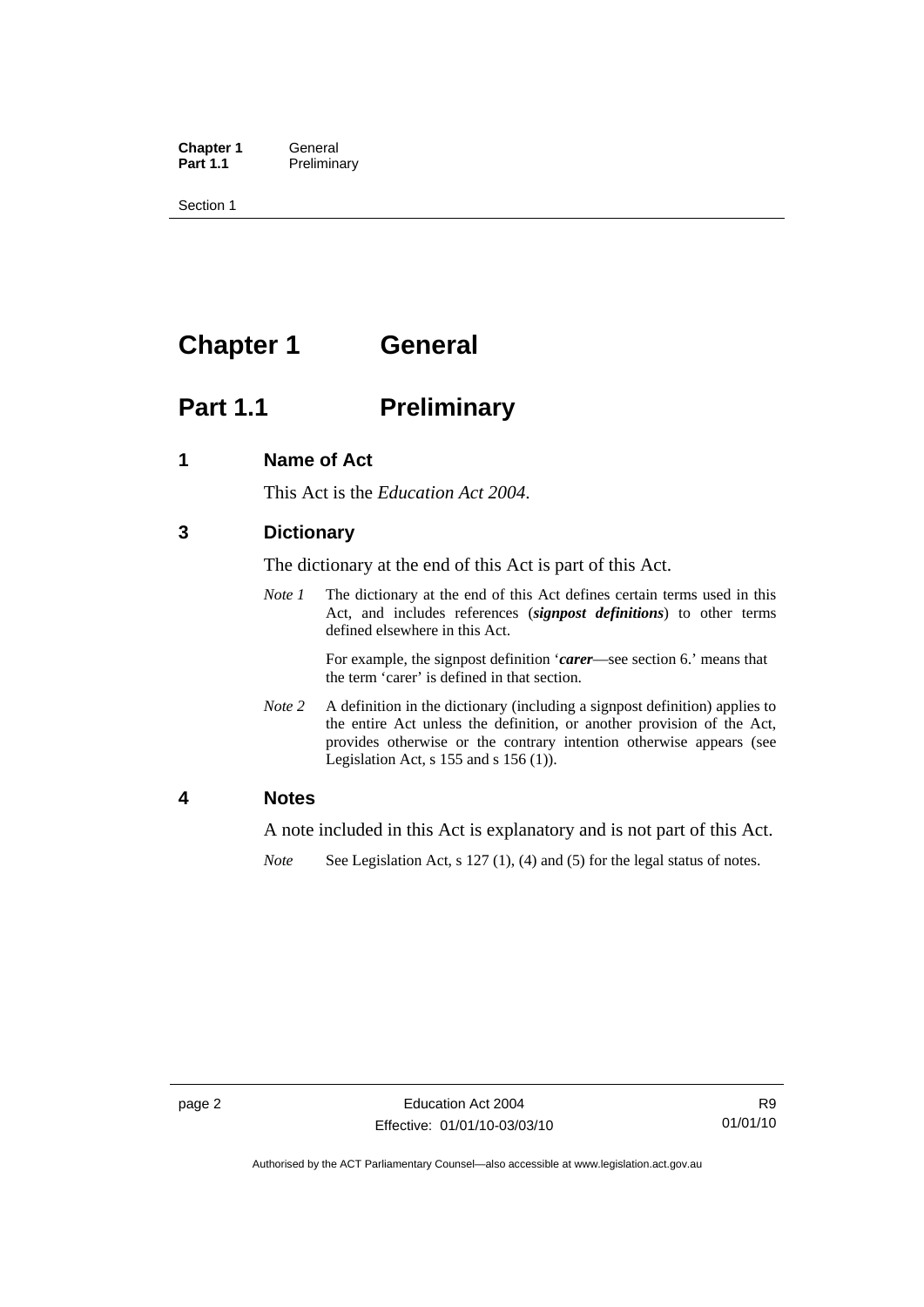## <span id="page-14-0"></span>**5 Offences against Act—application of Criminal Code etc**

Other legislation applies in relation to offences against this Act.

*Note 1 Criminal Code*

The Criminal Code, ch 2 applies to all offences against this Act (see Code, pt 2.1).

The chapter sets out the general principles of criminal responsibility (including burdens of proof and general defences), and defines terms used for offences to which the Code applies (eg *conduct*, *intention*, *recklessness* and *strict liability*).

*Note 2 Penalty units* 

The Legislation Act, s 133 deals with the meaning of offence penalties that are expressed in penalty units.

## **6 Meaning of** *parent* **and** *carer*

- (1) In this Act, a *parent* includes a carer.
- (2) In this Act, a *parent* is a person having parental responsibility for the child under the *Children and Young People Act 2008*, division 1.3.2.
- (3) In this Act, a *carer* is a person who is an out-of-home carer under the *Children and Young People Act 2008*, section 508 (Who is an *out-of-home carer*?).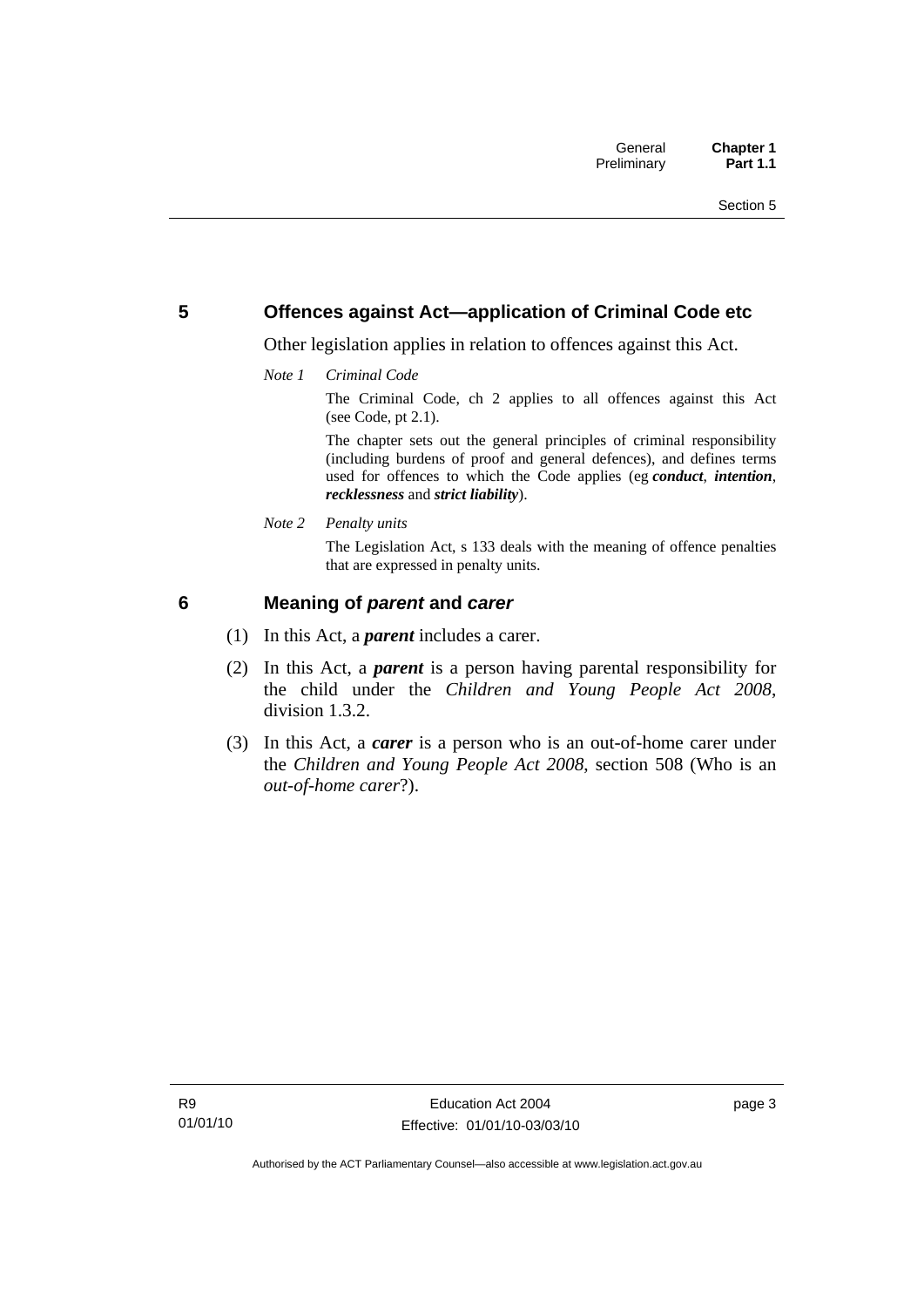## <span id="page-15-0"></span>**Part 1.2 General principles and objects**

**7 General principles of Act** 

- (1) Everyone involved in the administration of this Act, or in the school or home education of children in the ACT, is to apply the principle that every child has a right to receive a high-quality education.
- (2) Without limiting subsection (1), a high-quality education is based on the following principles:
	- (a) school education and home education provide a foundation for a democratic society;
	- (b) school education and home education should—
		- (i) aim to develop every child's potential and maximise educational achievements; and
		- (ii) promote children's enthusiasm for lifelong learning and optimism for the future; and
		- (iii) encourage parents to take part in the education of their children, and recognise their right to choose a suitable educational environment; and
		- (iv) promote respect for and tolerance of others; and
		- (v) recognise the social, religious, physical, intellectual and emotional needs of all students; and
		- (vi) aim over time to improve the learning outcomes of students so that the outcomes are free from disadvantage because of economic, social, cultural or other causes; and
		- (vii) encourage all students to complete their senior secondary education; and
		- (viii) provide access to a broad education; and

Authorised by the ACT Parliamentary Counsel—also accessible at www.legislation.act.gov.au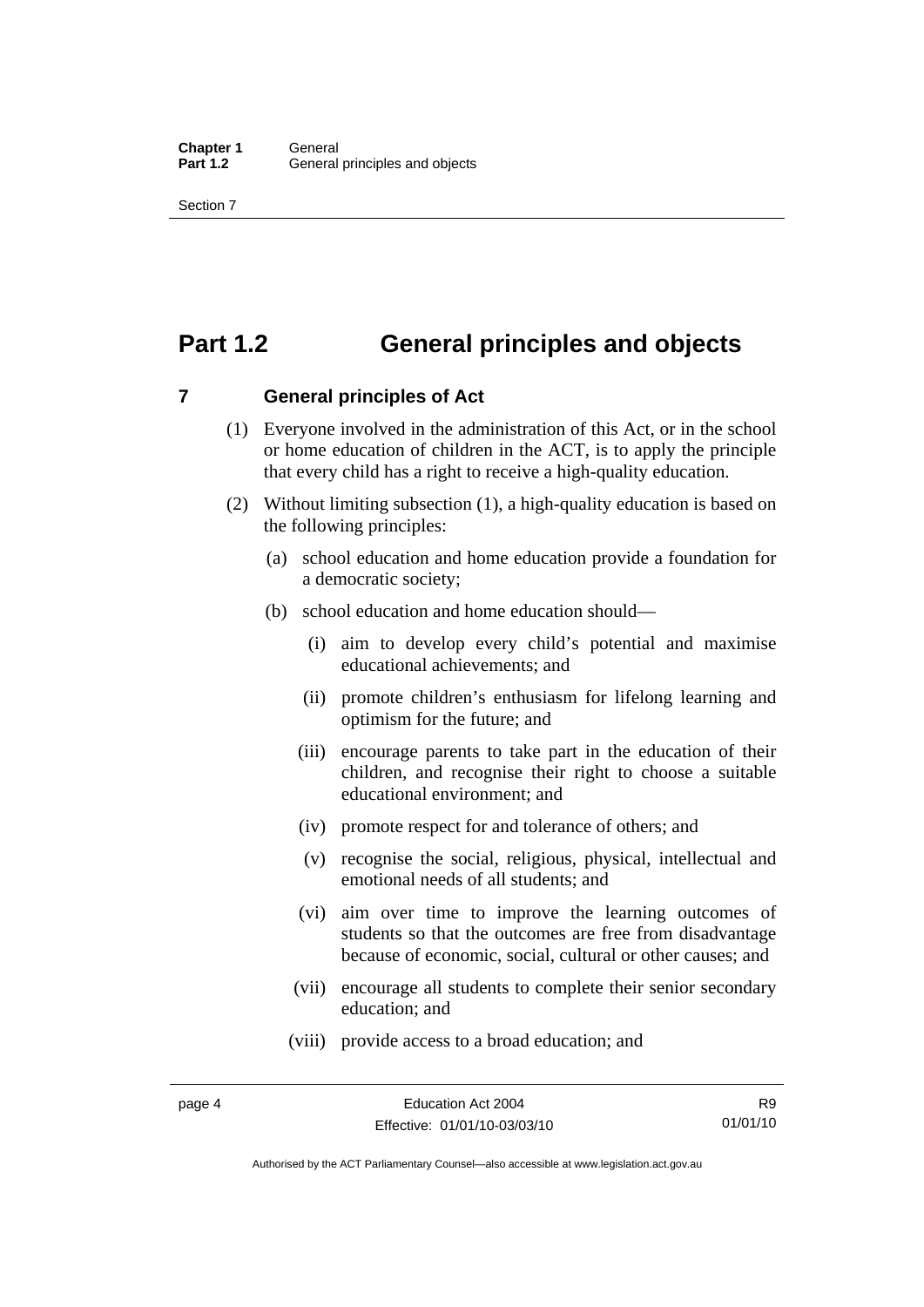- <span id="page-16-0"></span>(ix) recognise the needs of Indigenous students;
- (c) innovation, diversity and opportunity within and among schools should be encouraged;
- (d) effective quality assurance mechanisms should be applied to school education;
- (e) government funding should be directed to students through their schools or school system;
- (f) the partnership between the home, community and educational providers should be recognised;
- (g) school communities should be given information about the operation of their schools.
- (3) Everyone involved in the administration of this Act, or in the school education of children in the ACT, is to apply the principle that school education—
	- (a) recognises the individual needs of children with disabilities; and
	- (b) should make appropriate provision for those needs, unless it would impose unjustifiable hardship on the provider of the school education.
- (4) Corporal punishment is not allowed in ACT schools.

**8 Main objects of Act** 

The main objects of this Act are—

- (a) to state the responsibilities of parents and the government in relation to education and the principles and values on which government and non-government school education and home education are based; and
- (b) to promote compulsory education by ensuring that—
	- (i) children complete year 10; and

page 5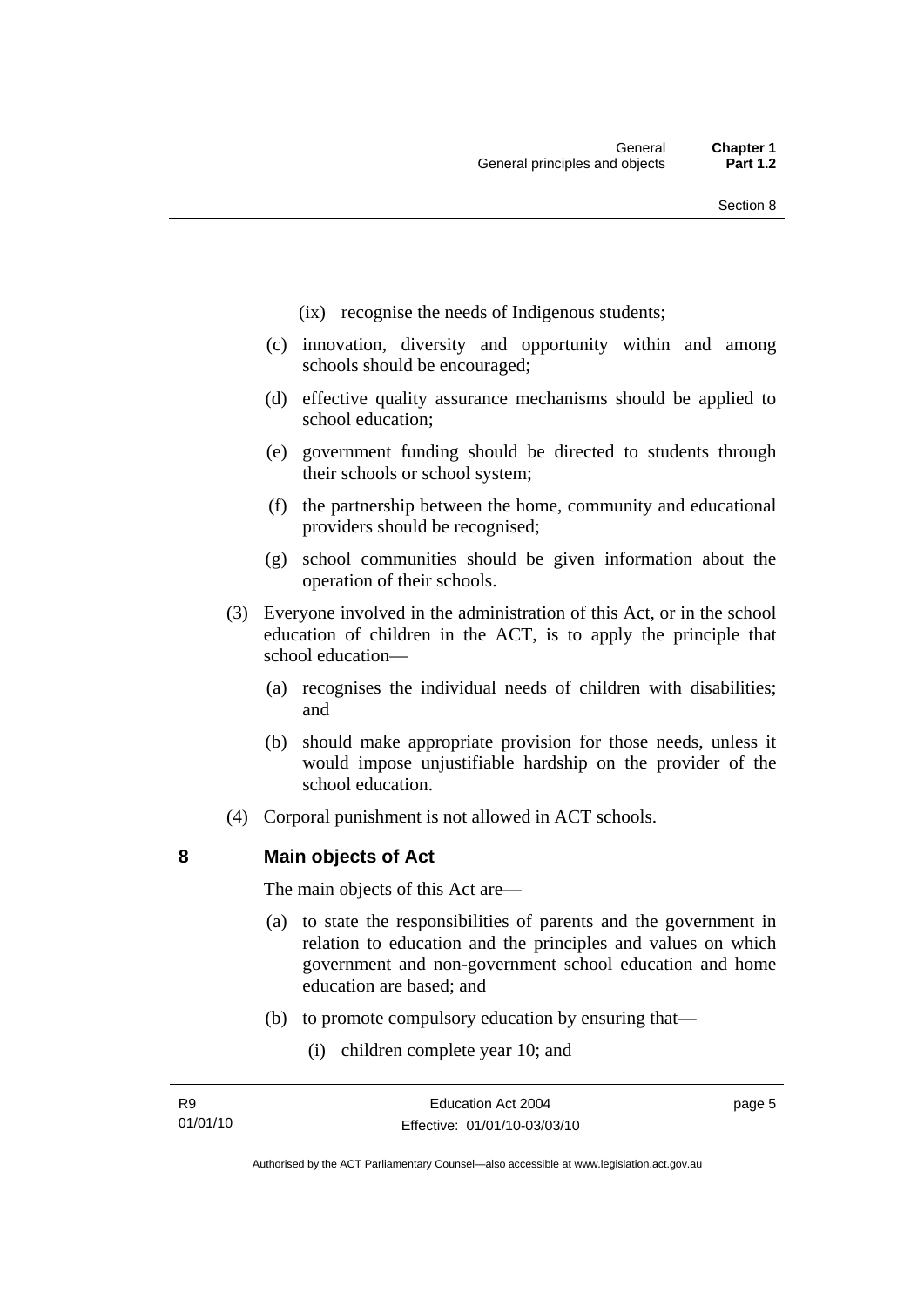Section 8

- (ii) children participate in education until they are 17 years old or complete year 12 (whichever happens first), with the opportunity to participate in training or employment after year 10; and
- (c) to state the circumstances in which school attendance is not required, including providing for suspension and exclusion from school; and
- (d) to provide for the operation and governance of government schools; and
- (e) to provide for the registration of non-government schools and home education.

page 6 **Education Act 2004** Effective: 01/01/10-03/03/10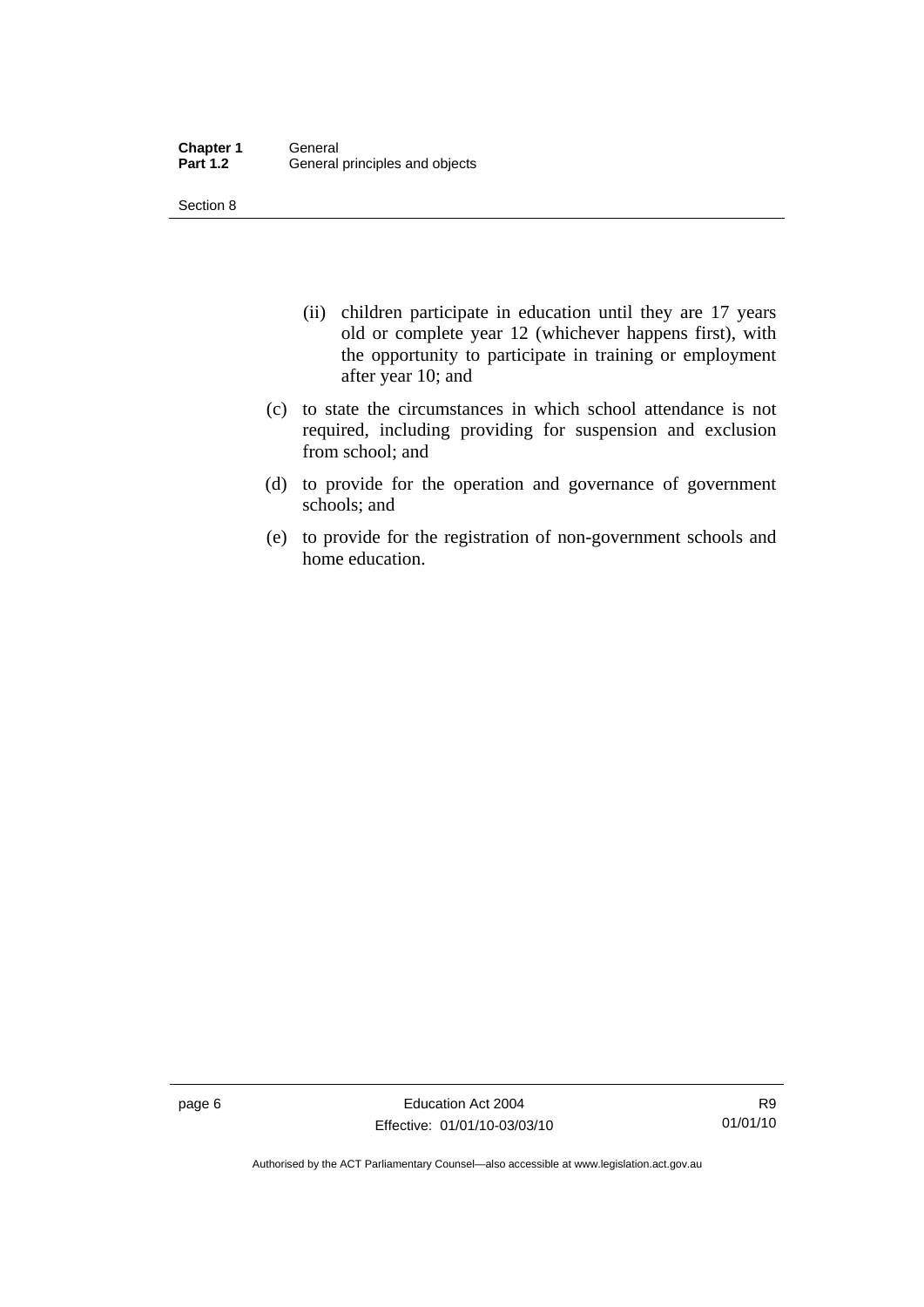# <span id="page-18-0"></span>**Chapter 2 Compulsory education**

# **Part 2.1 Preliminary—ch 2**

## **9 Meaning of** *compulsory education age***—ch 2**

For this chapter, a child is of *compulsory education age* if the child is at least 6 years old and under the age that the first of the following happens:

- (a) the child is 17 years old;
- (b) the child completes year 12.

## **9A Meaning of** *education course* **and** *education provider***— Act**

- (1) For this Act, each of the courses mentioned in table 9A, column 2 is an *education course*, and the entity mentioned in column 3 for the course is the provider (the *education provider*) of the course.
- (2) Also, the chief executive may approve another course as an *education course* and an entity as the provider (the *education provider*) of the course.
- (3) An approval is a notifiable instrument.

*Note* A notifiable instrument must be notified under the Legislation Act.

## **Table 9A**

| column 1<br>item | column 2<br>education course | column 3<br>education provider                       |
|------------------|------------------------------|------------------------------------------------------|
|                  | a course of study            | a school                                             |
|                  | a course of study            | a school under a law of a State or another Territory |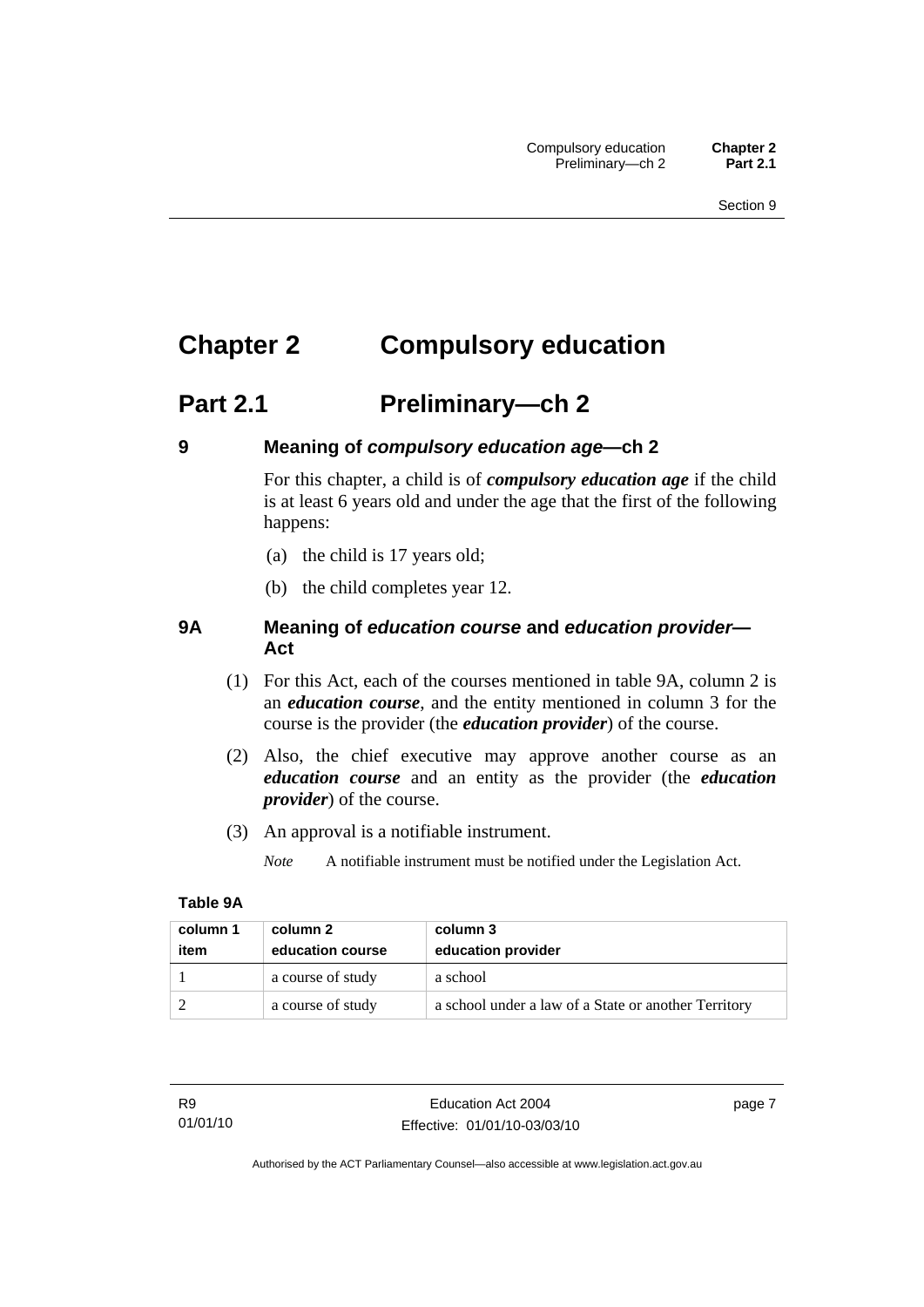<span id="page-19-0"></span>

| <b>Chapter 2</b> | Compulsory education |
|------------------|----------------------|
| <b>Part 2.1</b>  | Preliminary-ch 2     |

Section 9B

| column 1<br>item | column <sub>2</sub><br>education course                                                                                | column 3<br>education provider                                                                                                                                                                       |
|------------------|------------------------------------------------------------------------------------------------------------------------|------------------------------------------------------------------------------------------------------------------------------------------------------------------------------------------------------|
| 3                | a course of study<br>leading to the<br>completion of year 10<br>or year 12                                             | a registered training organisation under the Training<br>and Tertiary Education Act 2003 or a registered<br>training organisation (however described) under a law<br>of a State or another Territory |
| 4                | a vocational education<br>and training course<br>under the Training and<br><b>Tertiary Education</b><br>Act 2003       | a registered training organisation under the Training<br>and Tertiary Education Act 2003                                                                                                             |
| 5                | a vocational education<br>and training course<br>(however described)<br>under a law of a State<br>or another Territory | a registered training organisation (however described)<br>under a law of a State or another Territory                                                                                                |
| 6                | a higher education<br>course under the<br>Training and Tertiary<br>Education Act 2003                                  | a higher education provider under the Training and<br><b>Tertiary Education Act 2003</b>                                                                                                             |
| 7                | a higher education<br>course under the<br>Training and Tertiary<br>Education Act 2003                                  | a university under the Training and Tertiary Education<br>Act 2003                                                                                                                                   |

## **9B Meaning of** *completes year 10***—Act**

- (1) For this Act, a child *completes year 10* at an education provider if the child—
	- (a) is awarded or has completed the requirements for being awarded a year 10 certificate (however described) by the provider; or
	- (b) is given or has completed the requirements for being given a high school record (however described) in relation to year 10 by the provider; or

Authorised by the ACT Parliamentary Counsel—also accessible at www.legislation.act.gov.au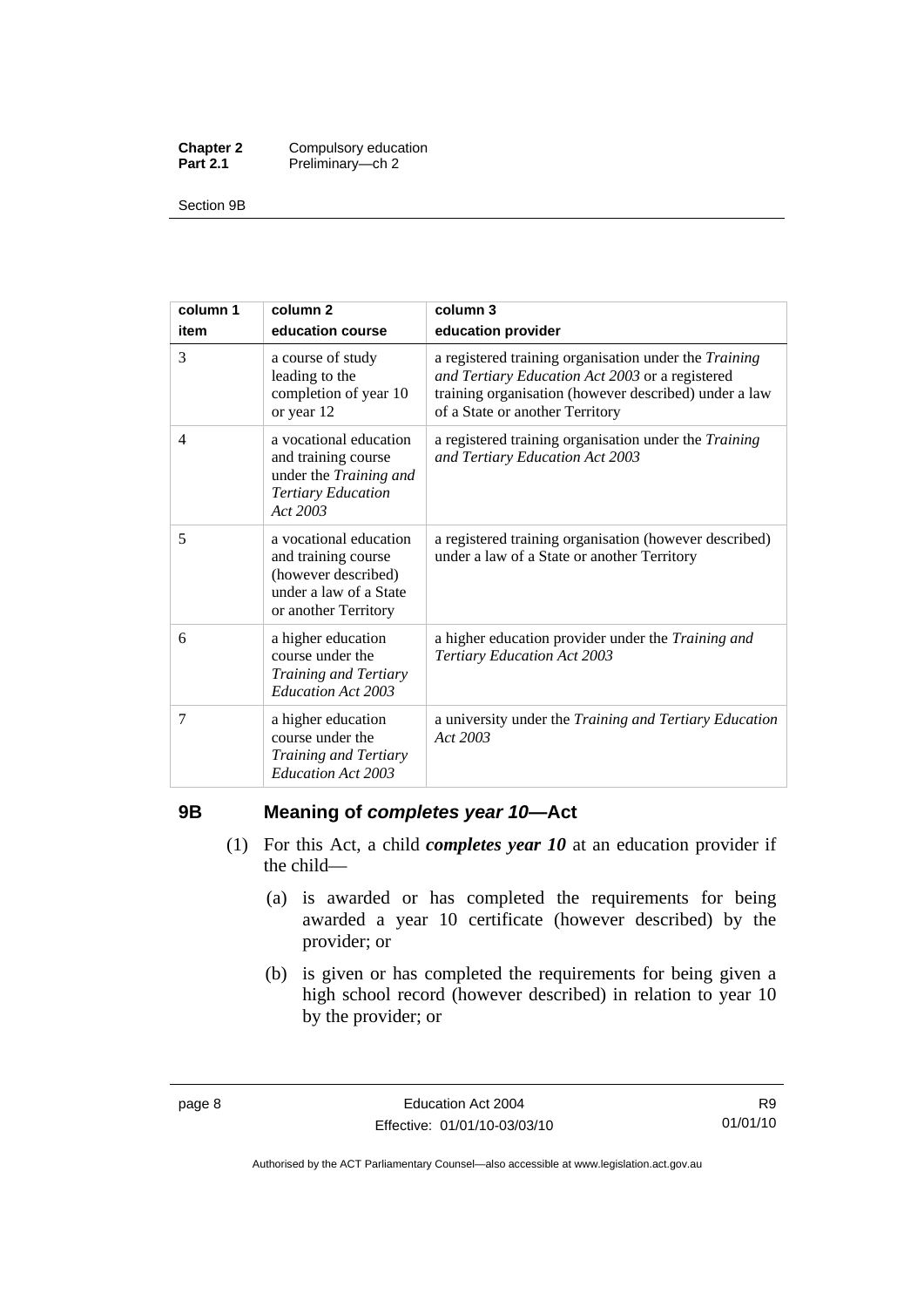- <span id="page-20-0"></span> (c) is awarded a certificate (however described) approved by the chief executive.
- (2) An approval is a notifiable instrument.

*Note* A notifiable instrument must be notified under the Legislation Act.

- (3) Also, for this Act, a child *completes year 10* if*—*
	- (a) the child is awarded or has completed the requirements for being awarded a year 10 certificate (however described) in a State or another Territory under a law of the State or Territory; or
	- (b) the chief executive is satisfied on reasonable grounds that the child has completed year 10 or its equivalent in the ACT, a State, another Territory or a foreign country.
- (4) A child mentioned in subsection (3) (b) may be given a certificate or record by the chief executive.
	- *Note* If a form is approved under s 154 for s (4), the form must be used.

## **9C Meaning of** *completes year 12***—Act**

- (1) For this Act, a child *completes year 12* if the child is awarded or has completed the requirements for being awarded—
	- (a) a year 12 certificate (however described) by the Board of Senior Secondary Studies under the *Board of Senior Secondary Studies Act 1997*; or

page 9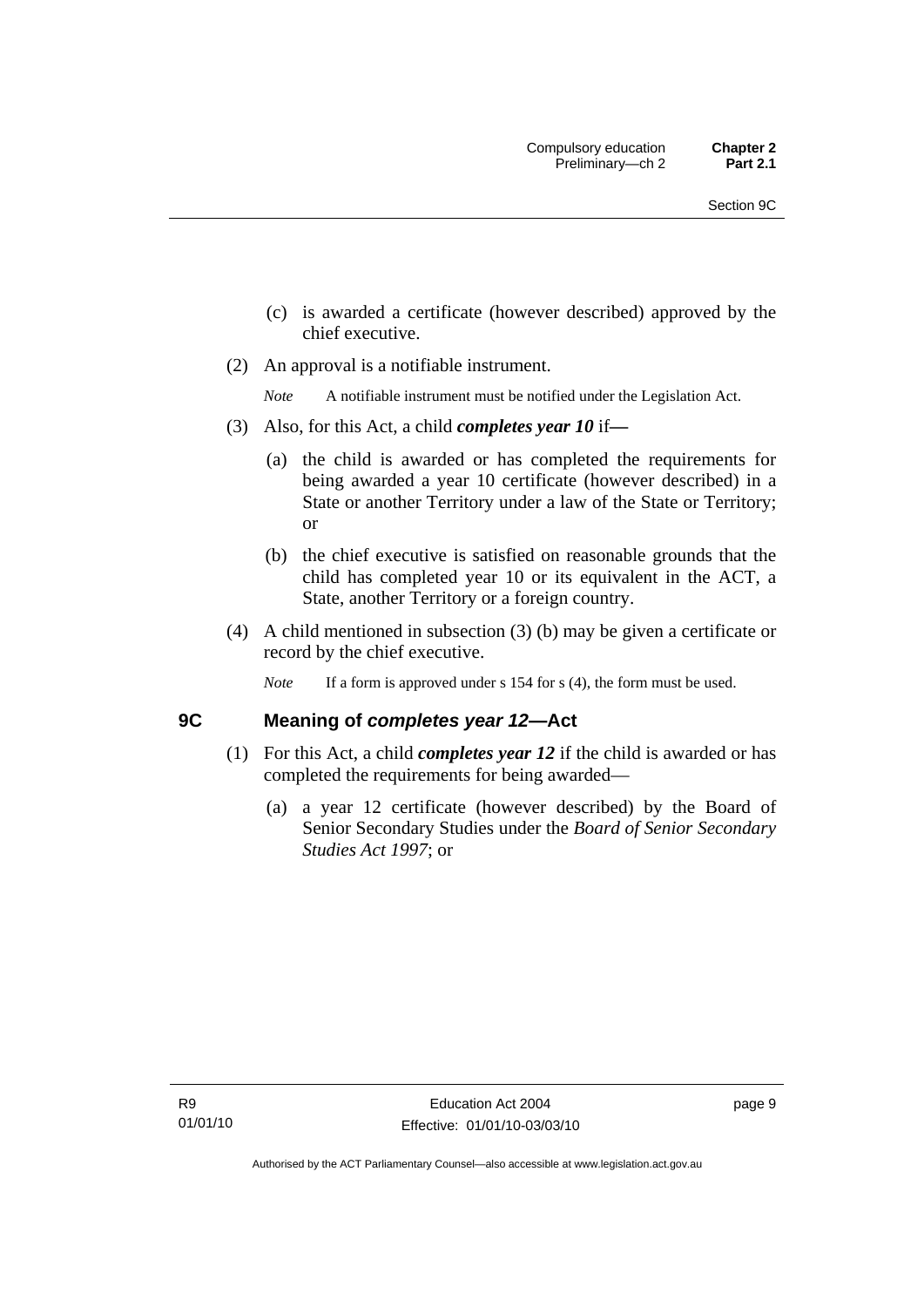| <b>Chapter 2</b> | Compulsory education |
|------------------|----------------------|
| <b>Part 2.1</b>  | Preliminary-ch 2     |

Section 9C

 (b) a certificate equivalent to a year 12 certificate that shows completion of a higher education pre-entry course; or

#### **Examples**

- 1 the Certificate of General Education for Adults (at Certificate II or above)
- 2 the International Baccalaureate
- *Note* An example is part of the Act, is not exhaustive and may extend, but does not limit, the meaning of the provision in which it appears (see Legislation Act, s 126 and s 132).
- (c) a certificate equivalent to a year 12 certificate issued under the AQF; or

## **Example**

the Australian Qualification Framework (AQF) Certificate II

- (d) a certificate (however described) approved by the chief executive.
- (2) An approval is a notifiable instrument.

*Note* A notifiable instrument must be notified under the Legislation Act.

- (3) Also, for this Act, a child *completes year 12* if—
	- (a) the child is awarded or has completed the requirements for being awarded a year 12 certificate (however described) in a State or another Territory under a law of the State or Territory; or
	- (b) the chief executive is satisfied on reasonable grounds that the child has completed year 12 or its equivalent in the ACT, a State, another Territory or a foreign country.
- (4) A child mentioned in subsection (3) (b) may be given a certificate or record by the chief executive.

*Note* If a form is approved under s 154 for s (4), the form must be used.

R9 01/01/10

Authorised by the ACT Parliamentary Counsel—also accessible at www.legislation.act.gov.au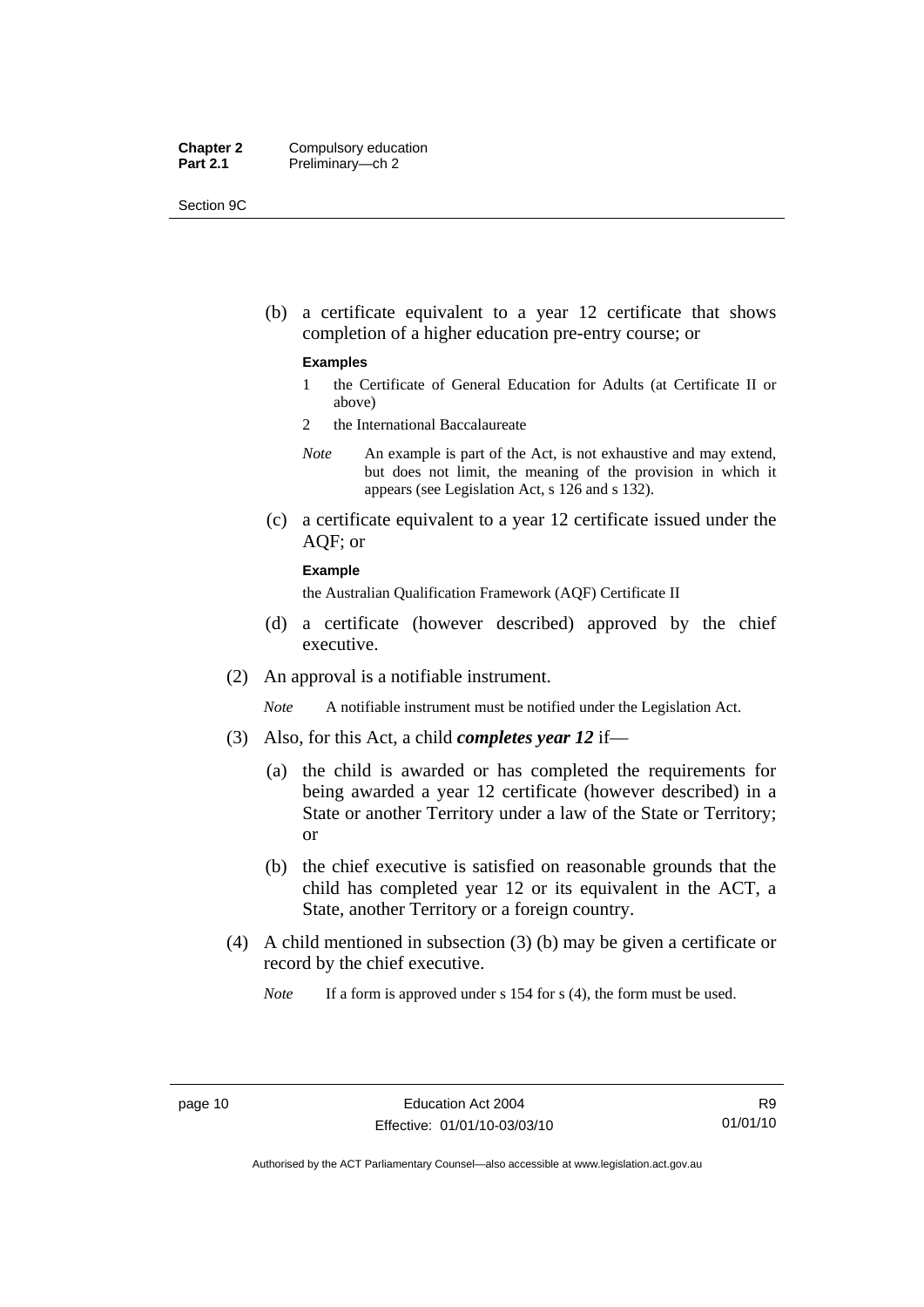<span id="page-22-0"></span>(5) In this section:

*AQF*—see the *Training and Tertiary Education Act 2003*, dictionary.

## **9D Guidelines—certain chief executive functions**

- (1) The chief executive may make guidelines about the exercise of the chief executive's functions under the following provisions:
	- section 10 (5) (c) (Child of compulsory education age enrolment and registration requirement);
	- section 10A (3) (Child of compulsory education age enrolment and registration requirement);
	- section 10D (4) (Child of compulsory education age participation requirement);
	- section 14D (3) (Approval statement—compliance requirement).
- (2) A guideline is a notifiable instrument.

*Note* A notifiable instrument must be notified under the Legislation Act.

(3) The chief executive must comply with any guidelines.

page 11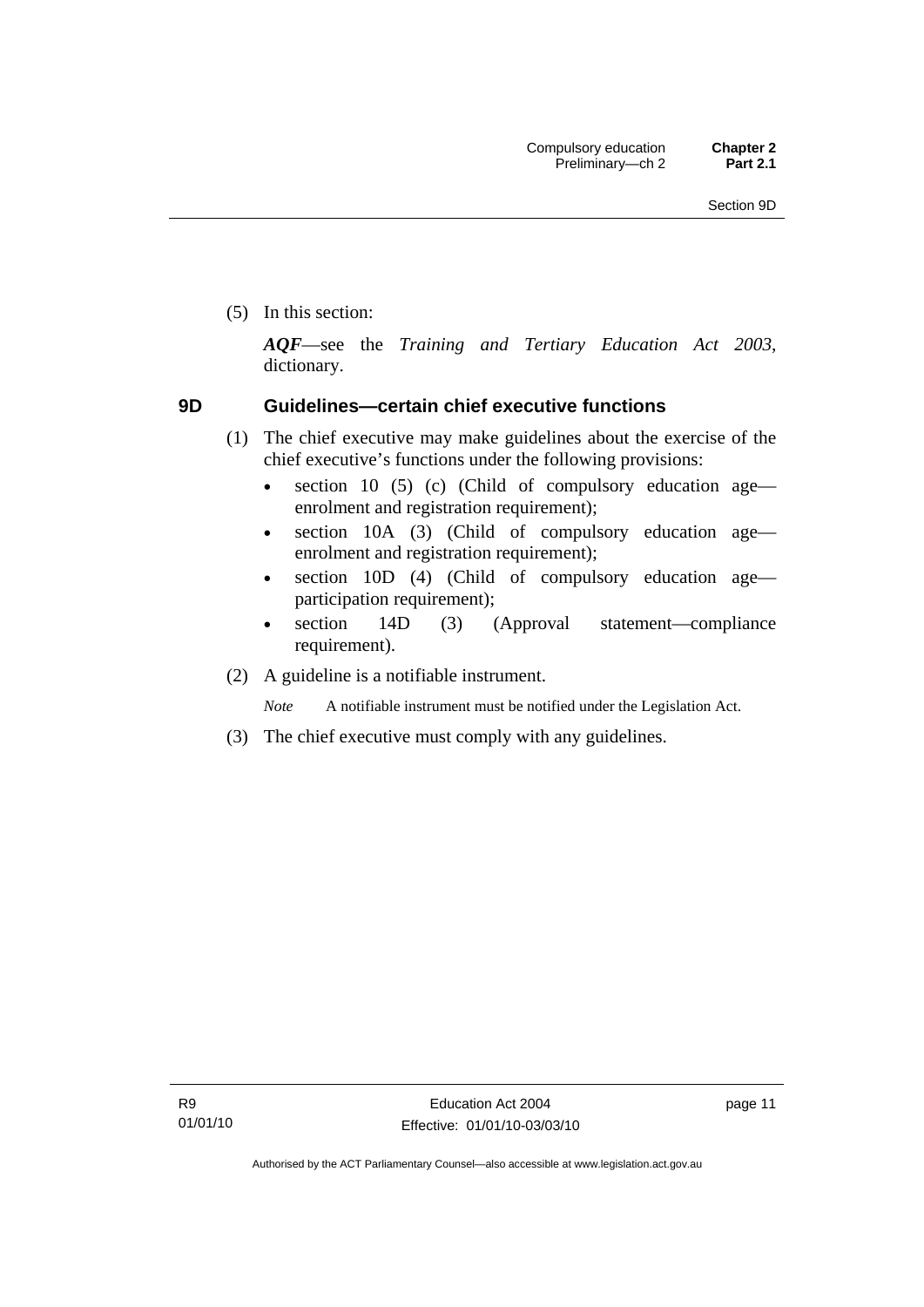# <span id="page-23-0"></span>**Part 2.2 Compulsory education requirements**

## **Division 2.2.1 Enrolment, registration and attendance requirements**

## **10 Child of compulsory education age—enrolment and registration requirement**

- (1) This section applies if a child—
	- (a) lives in the ACT; and
	- (b) is of compulsory education age.
- (2) The child's parents must do either or both of the following:
	- (a) enrol the child at an education provider for the purpose of the provider's education course not later than 14 days after the day the course starts;
	- (b) apply to register the child for home education not later than 10 school term days after the first of the following happens:
		- (i) the start of the school year;
		- (ii) the day the child begins to live in the ACT.
- (3) Also, the child's parents must enrol the child under subsection (2) (a) not later than 10 school term days after—
	- (a) the day the child turns 6 years old; or
	- (b) for a child who has not completed year 10—the day the child begins to live in the ACT.

Authorised by the ACT Parliamentary Counsel—also accessible at www.legislation.act.gov.au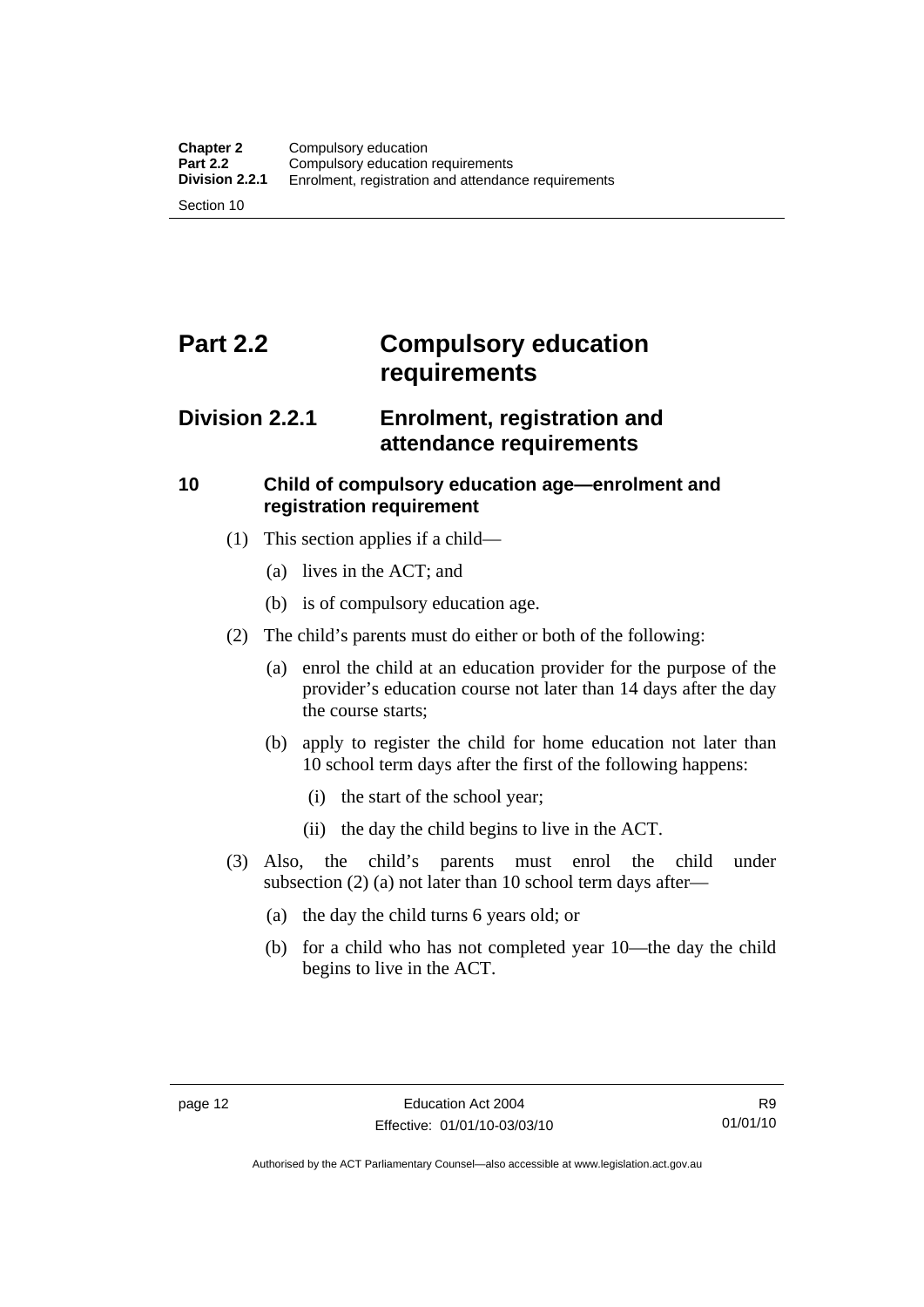- <span id="page-24-0"></span> (4) If the child's enrolment at an education provider is cancelled by the child's parents, the parents must do either or both of the following within 14 days after the day the enrolment is cancelled:
	- (a) enrol the child at another education provider for the purpose of the provider's education course;
	- (b) apply to register the child for home education.
- (5) This section does not apply if—
	- (a) an exemption certificate is in force for the child; or
	- (b) the child is participating in a training or employment alternative in accordance with part 2.4 (After year 10—training and employment alternatives); or
	- (c) the child's parents have an excuse for not complying with this section that the chief executive is satisfied is a reasonable excuse.
	- *Note 1* The chief executive must comply with any guidelines about the exercise of the chief executive's functions under s (5) (c) (see s 9D).
	- *Note* 2 For offences in relation to this requirement, see pt 2.6 (Offences parents).

## **10A Child of compulsory education age—school attendance requirement**

- (1) This section applies if a child—
	- (a) lives in the ACT; and
	- (b) is of compulsory education age; and
	- (c) is enrolled at a school.
- (2) The child's parents must ensure that the child—
	- (a) attends the school on every day, and during the times on every day, when the school is open for attendance; and

page 13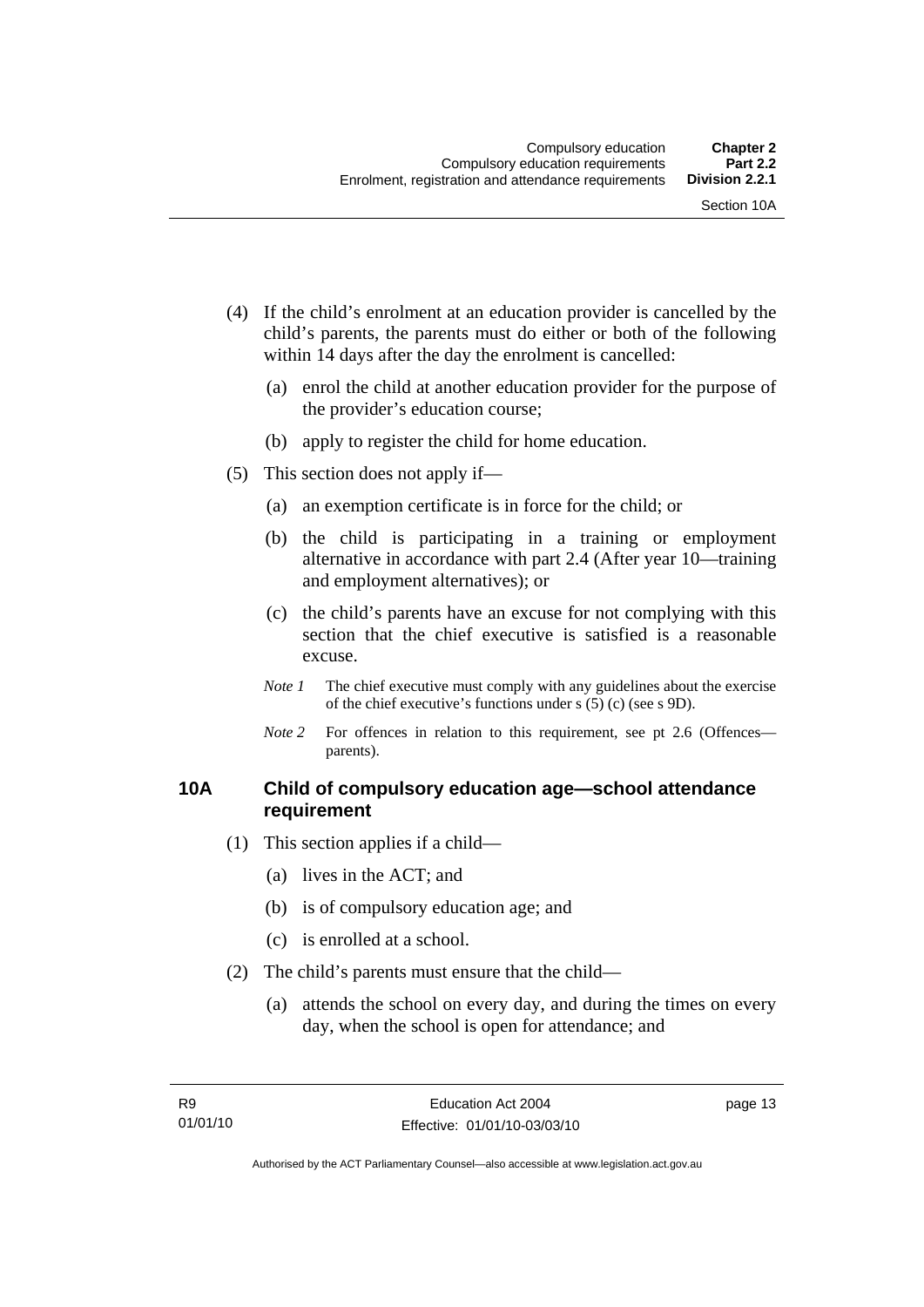- <span id="page-25-0"></span> (b) attends every activity of the school (including attendance at an approved educational course) that the school requires the child to attend.
- (3) This section does not apply if the child's parents have an excuse for not complying with this section that the chief executive is satisfied is a reasonable excuse.
	- *Note 1* The chief executive must comply with any guidelines about the exercise of the chief executive's functions under s (3) (see s 9D).
	- *Note* 2 For offences in relation to this requirement, see pt 2.6 (Offences parents).

## **Division 2.2.2 Participation requirement**

## **10B Meaning of** *participates* **in education course—div 2.2.2**

For this division, a child *participates* in an education course if the child complies with—

- (a) the provider's requirements about physically attending, at particular times, the provider's premises or another place; or
- (b) for an education course that is completed by distance education (however described)—the provider's requirements for distance education.

## **Examples—par (b)**

- 1 complete and return the assigned work for the course
- 2 communicate with or contact the provider for the purpose of participating in the course
- 3 attend the provider for 1 week twice a year
- *Note* An example is part of the Act, is not exhaustive and may extend, but does not limit, the meaning of the provision in which it appears (see Legislation Act, s 126 and s 132).

Authorised by the ACT Parliamentary Counsel—also accessible at www.legislation.act.gov.au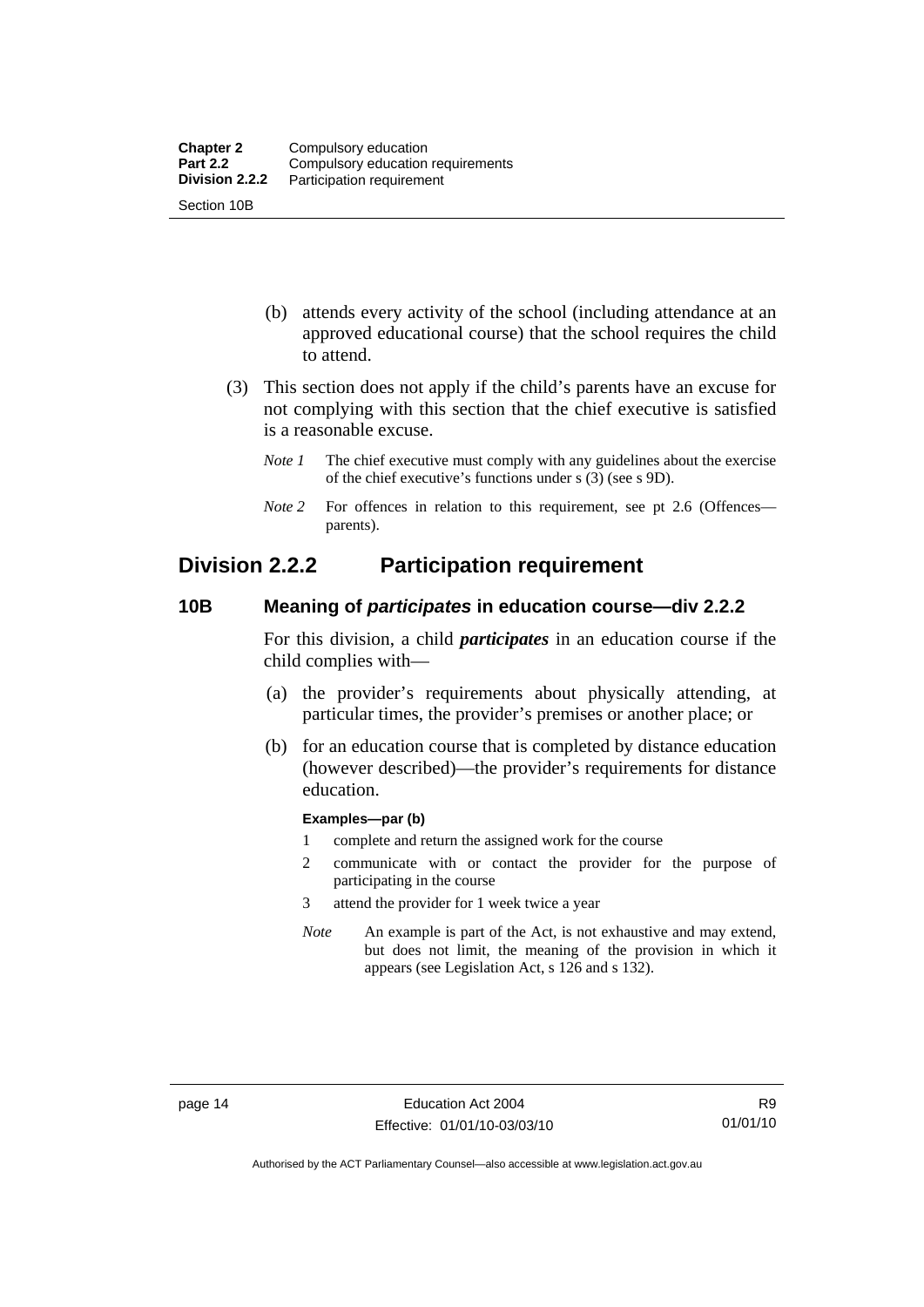## <span id="page-26-0"></span>**10C Meaning of** *full-time participation* **in education course div 2.2.2**

- (1) For this division, *full-time participation* in an education course means participation in the course—
	- (a) at a level that is full-time under the requirements of the course; or
	- (b) for at least 25 hours each week.
- (2) Also, for this division, *full-time participation* in an education course includes—
	- (a) part-time participation in 2 or more education courses to an extent that is at least equivalent to full-time participation in 1 education course; and
	- (b) participation in any combination of the following that is equivalent to full-time participation in 1 education course:
		- (i) an education course;
		- (ii) a training alternative;
		- (iii) an employment alternative.
	- *Note* A child needs the chief executive's approval to participate in a training or employment alternative (see pt 2.4 (After year 10—training and employment alternatives)).

## **10D Child of compulsory education age—participation requirement**

- (1) This section applies if a child—
	- (a) lives in the ACT; and
	- (b) is of compulsory education age; and
	- (c) is enrolled at an education provider other than a school for the purpose of the provider's education course.

page 15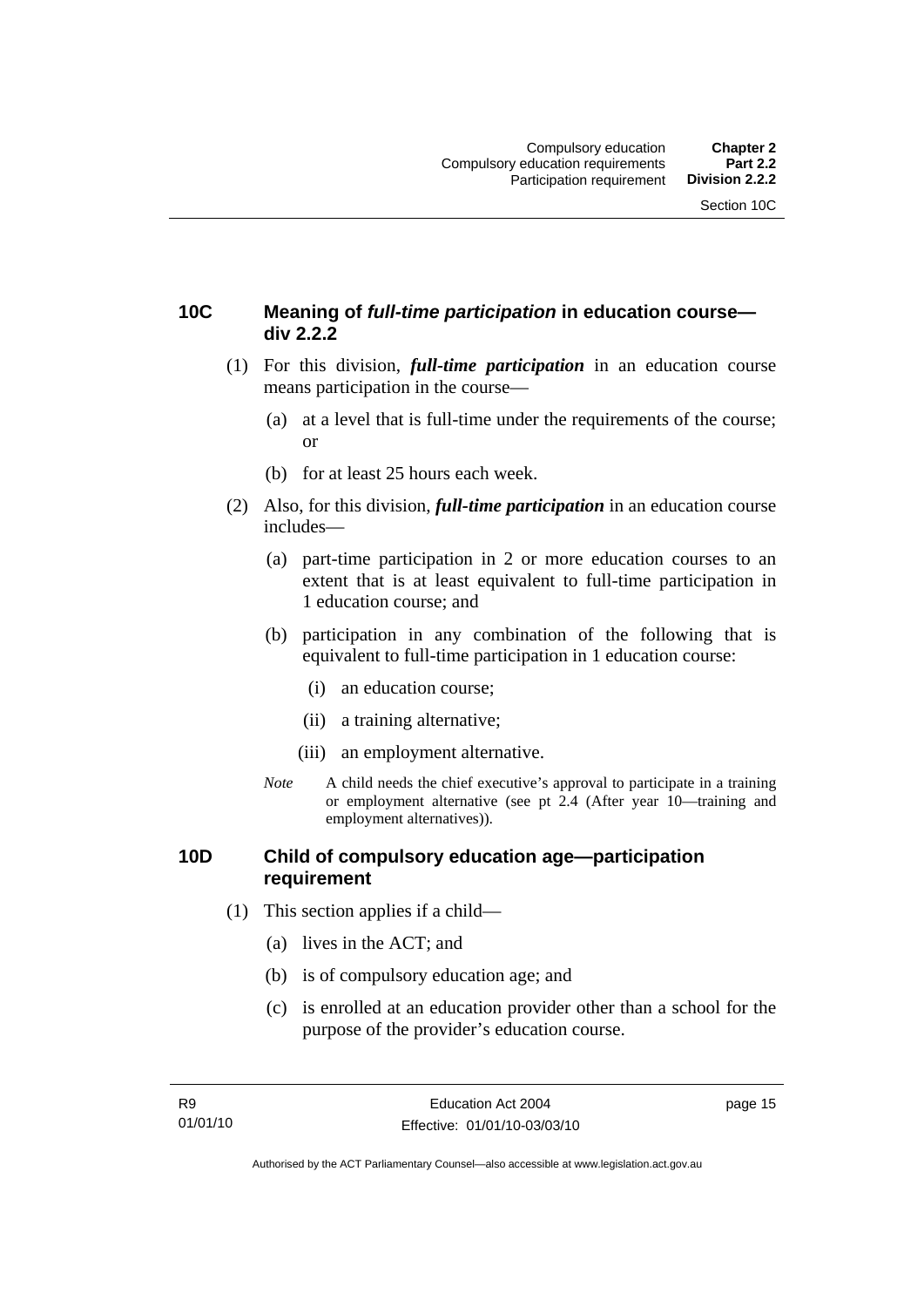- <span id="page-27-0"></span> (2) The child's parents must ensure that the child participates in the education course.
- (3) Also, the child's participation must be—
	- (a) full-time participation (the *full-time participation requirement*); or
	- (b) if an exemption certificate is in force for the child for the course—participation in accordance with the certificate.
- (4) This section does not apply if the child's parents have an excuse for not complying with this section that the chief executive is satisfied is a reasonable excuse.
	- *Note 1* The chief executive must comply with any guidelines about the exercise of the chief executive's functions under s (4) (see s 9D).
	- *Note* 2 For offences in relation to this requirement, see pt 2.6 (Offences parents).

## **11 Participation requirement—absence**

A child's participation in an education course is taken for this Act to continue during an absence that is—

- (a) allowed under the requirements of the course or by the provider of the course; or
- (b) required under a territory law or a law of the Commonwealth, a State or another Territory.

## **Example—par (b)**

Will is absent from an education provider because a public health direction under the *Public Health Act 1997* requires that he be confined to home for 2 weeks.

*Note* An example is part of the Act, is not exhaustive and may extend, but does not limit, the meaning of the provision in which it appears (see Legislation Act, s 126 and s 132).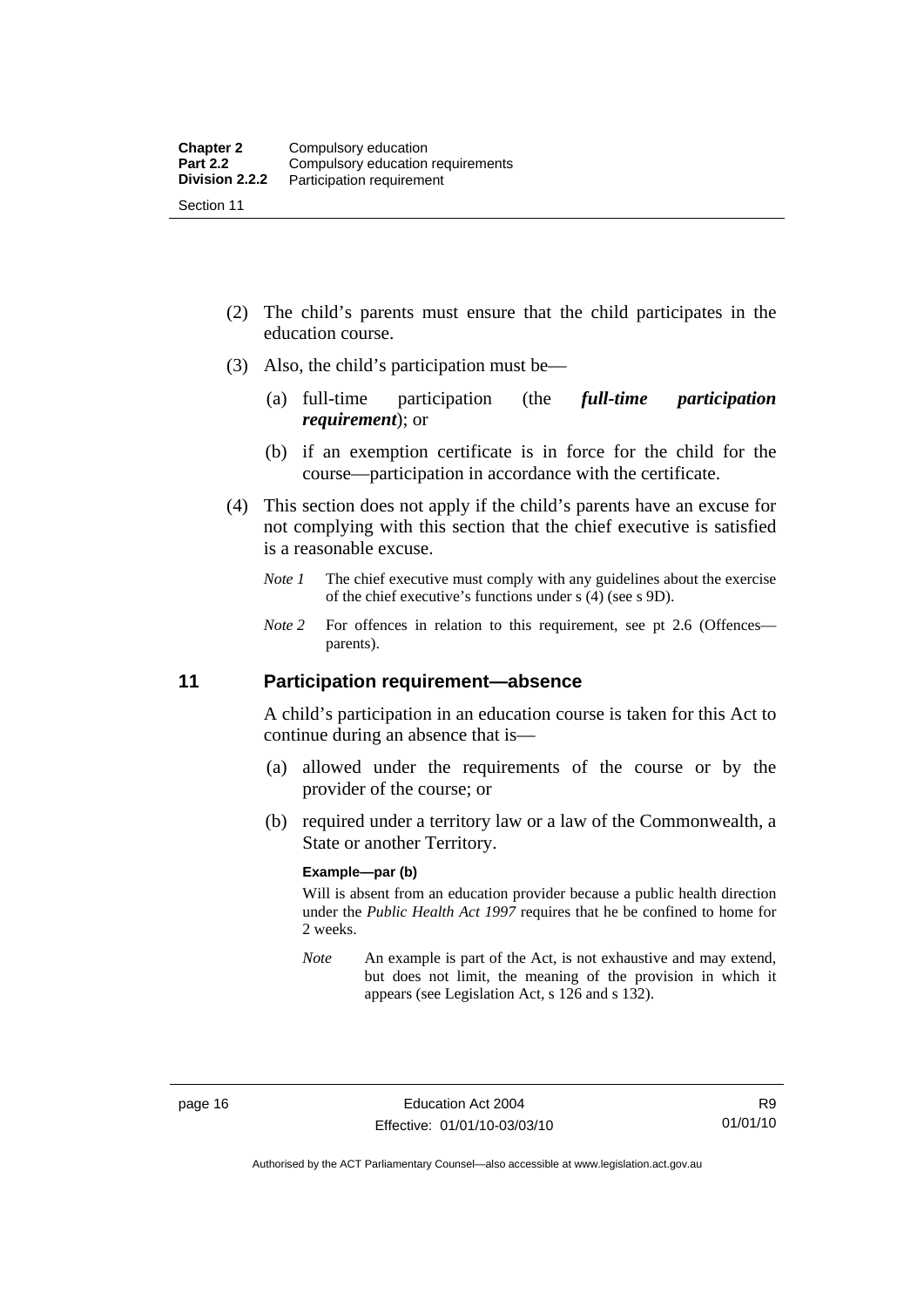## <span id="page-28-0"></span>**11A Participation requirement—suspension**

- (1) This section applies if a child participating in an education course stops attending the provider because the child has been suspended from attending the provider.
- (2) The child's participation in the course is taken for this Act to continue during the suspension period.

## **11B Participation requirement—exclusion**

- (1) This section applies if a child participating in an education course stops attending the provider because the child has been excluded from attending the provider.
- (2) The child's participation in the course is taken for this Act to continue—
	- (a) at the same level as before the exclusion; and
	- (b) for the time reasonably required for the child to resume participation in an education course or apply for approval to participate in a training or employment alternative under part 2.4 (After year 10—training and employment alternatives).

## **Division 2.2.3 Information requirement**

## **11C Giving information notice**

- (1) This section applies if a child—
	- (a) lives in the ACT; and
	- (b) is at least 6 years old but under 17 years old.
- (2) The chief executive may give a written notice (an *information notice*) to the child's parents if the chief executive believes on reasonable grounds that—
	- (a) the child is not enrolled at an education provider; or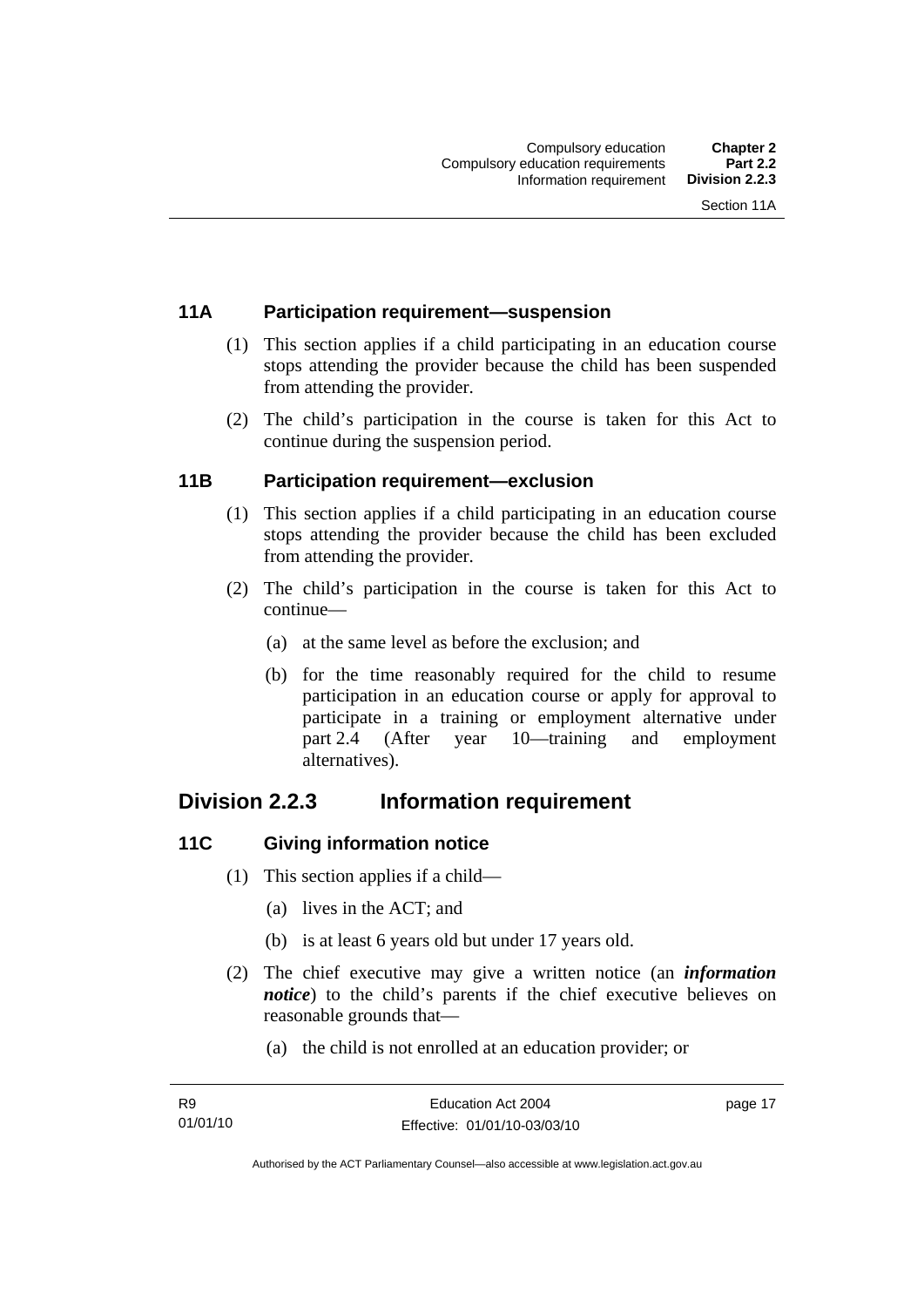- <span id="page-29-0"></span>(b) the child is not registered for home education; or
- (c) if the child is enrolled at a school—the child is not attending the school; or
- (d) if the child is enrolled at an education provider other than a school for the purpose of the provider's education course—the child is not participating in the course or the child is contravening section 10D (3) (Child of compulsory education age—participation requirement); or
- (e) the child is not participating in a training or employment alternative in accordance with part 2.4 (After year 10—training and employment alternatives).
- *Note* For how documents may be served, see the Legislation Act, pt 19.5.

## **11D Contents of information notice**

- (1) An information notice in relation to a child must—
	- (a) state that it is an information notice under this Act; and
	- (b) state the information sought; and
	- (c) state what the child's parents need to do to comply with the notice; and
	- (d) state the period for complying with the notice; and
	- (e) contain a statement to the effect that failure to comply with the notice is an offence.
- (2) The information notice may include any other information the chief executive considers appropriate.

## **11E Extension of time for compliance with information notice**

 (1) This section applies if a child's parents have been given an information notice.

R9 01/01/10

Authorised by the ACT Parliamentary Counsel—also accessible at www.legislation.act.gov.au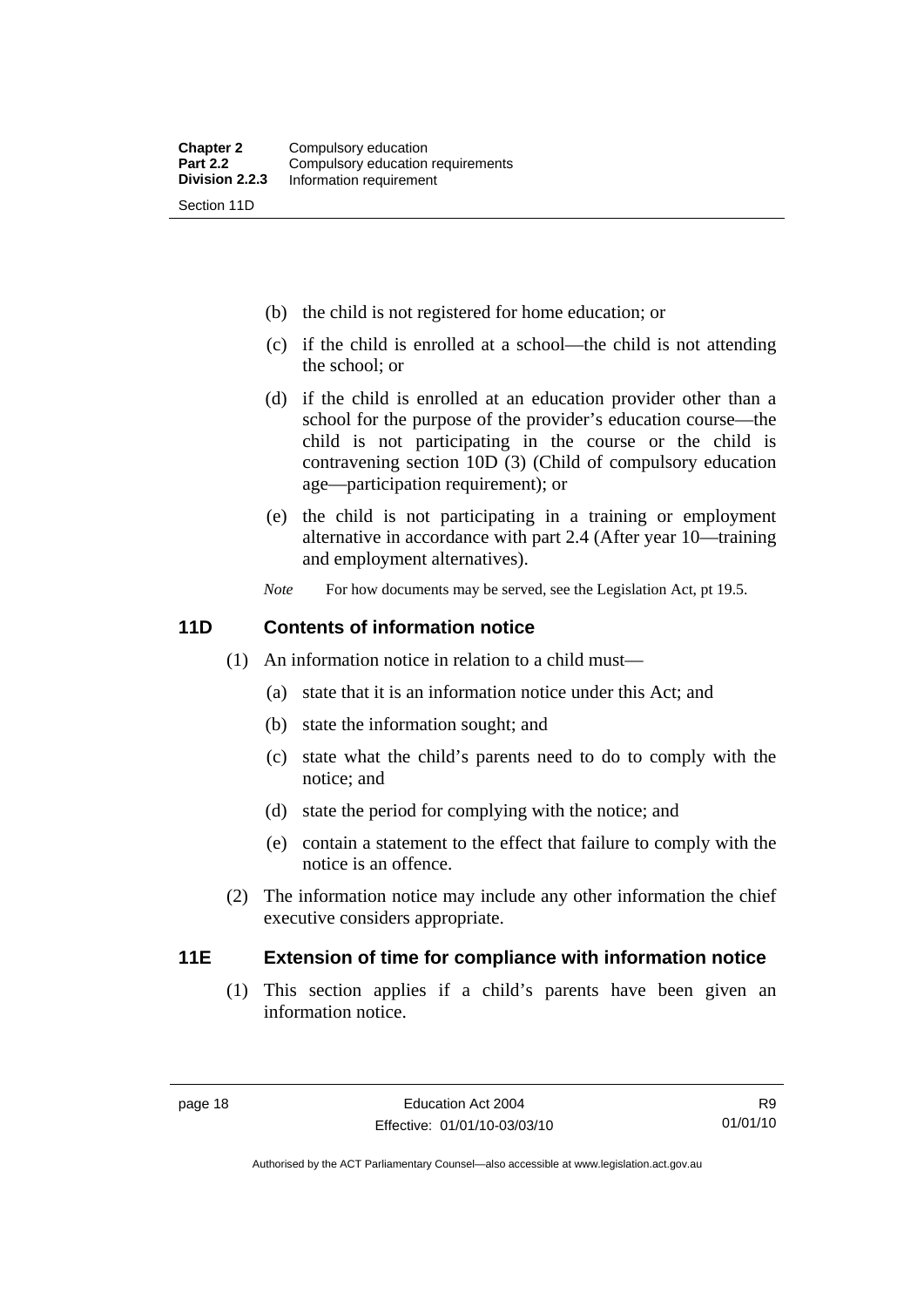- <span id="page-30-0"></span> (2) The chief executive may, by written notice given to the child's parents, extend the compliance period for the information notice on the chief executive's own initiative or if asked by the parents.
- (3) However, the chief executive may extend the compliance period only if the period has not ended.
- (4) In this section:

*compliance period* means the period stated in the information notice under section 11D (1) (d), and includes the period as extended under this section.

## **11F Revocation of information notice on compliance**

If the chief executive is satisfied on reasonable grounds that an information notice given to a child's parents has been complied with, the chief executive must revoke the notice by written notice given to the parents.

page 19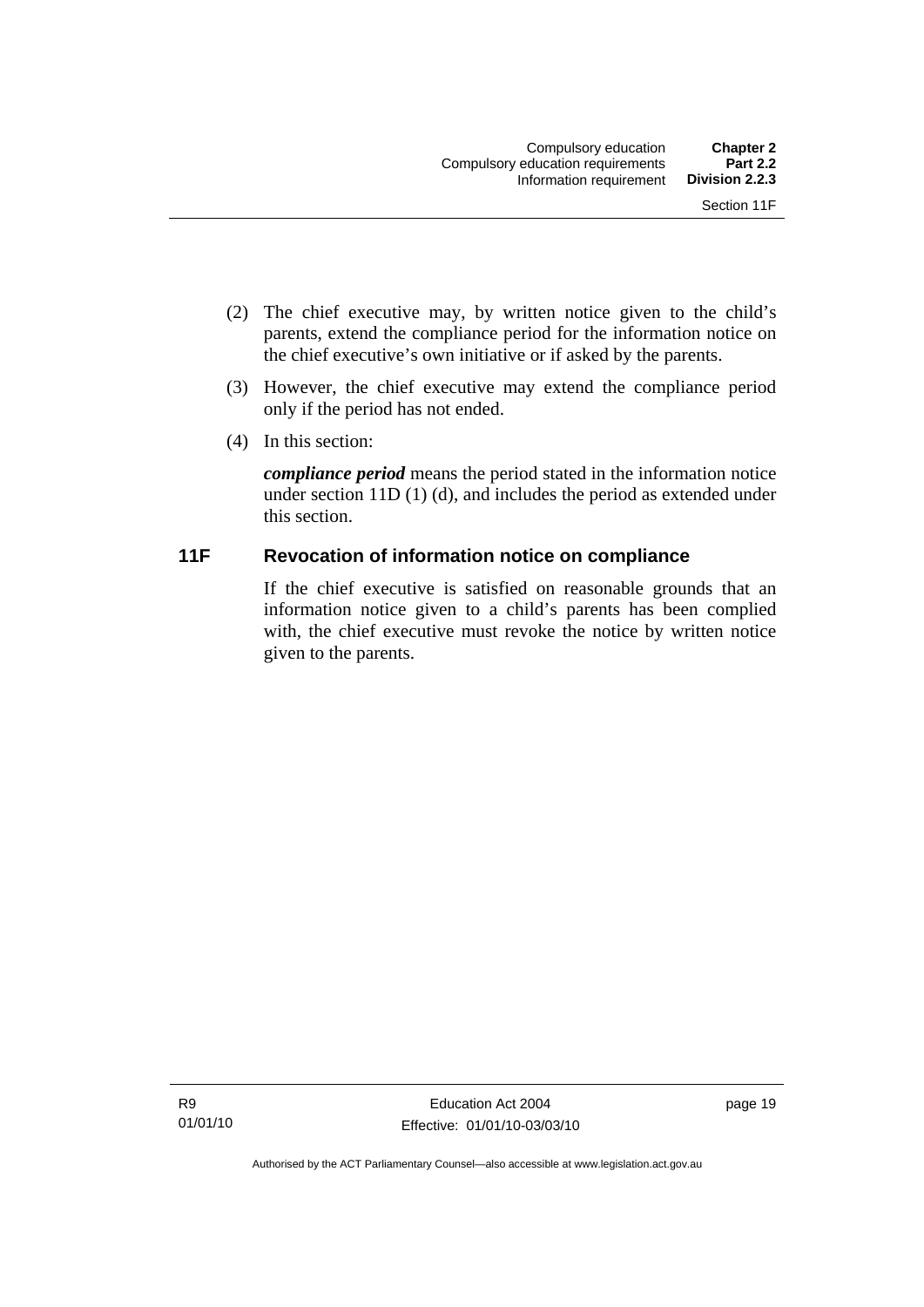<span id="page-31-0"></span>**Chapter 2 Compulsory education**<br>**Part 2.3 Exemption certificates Exemption certificates** 

Section 11G

## **Part 2.3 Exemption certificates**

## **11G Meaning of** *full-time participation requirement***—pt 2.3**

In this part:

*full-time participation requirement*—see section 10D (3).

## **11H Exemption certificate—application**

- (1) A child or the child's parents may apply to the chief executive for a certificate (an *exemption certificate*) exempting the child from—
	- (a) the requirement to be enrolled at an education provider or registered for home education; or
		- *Note* See s 10 (Child of compulsory education age—enrolment and registration requirement).
	- (b) the full-time participation requirement.
		- *Note* See s 10D (Child of compulsory education age—participation requirement).
- (2) Application may be made for either or both of the following:
	- (a) exempting the child until the child is 17 years old or for a shorter period;
	- (b) exempting the child from the full-time participation requirement.
- (3) An application made by a child must contain the signed consent of the child's parents.
- (4) However, subsection (3) does not apply if the chief executive is satisfied on reasonable grounds that it is not appropriate to require the signed consent.
	- *Note* If a form is approved under s 154 for this provision, the form must be used.

Authorised by the ACT Parliamentary Counsel—also accessible at www.legislation.act.gov.au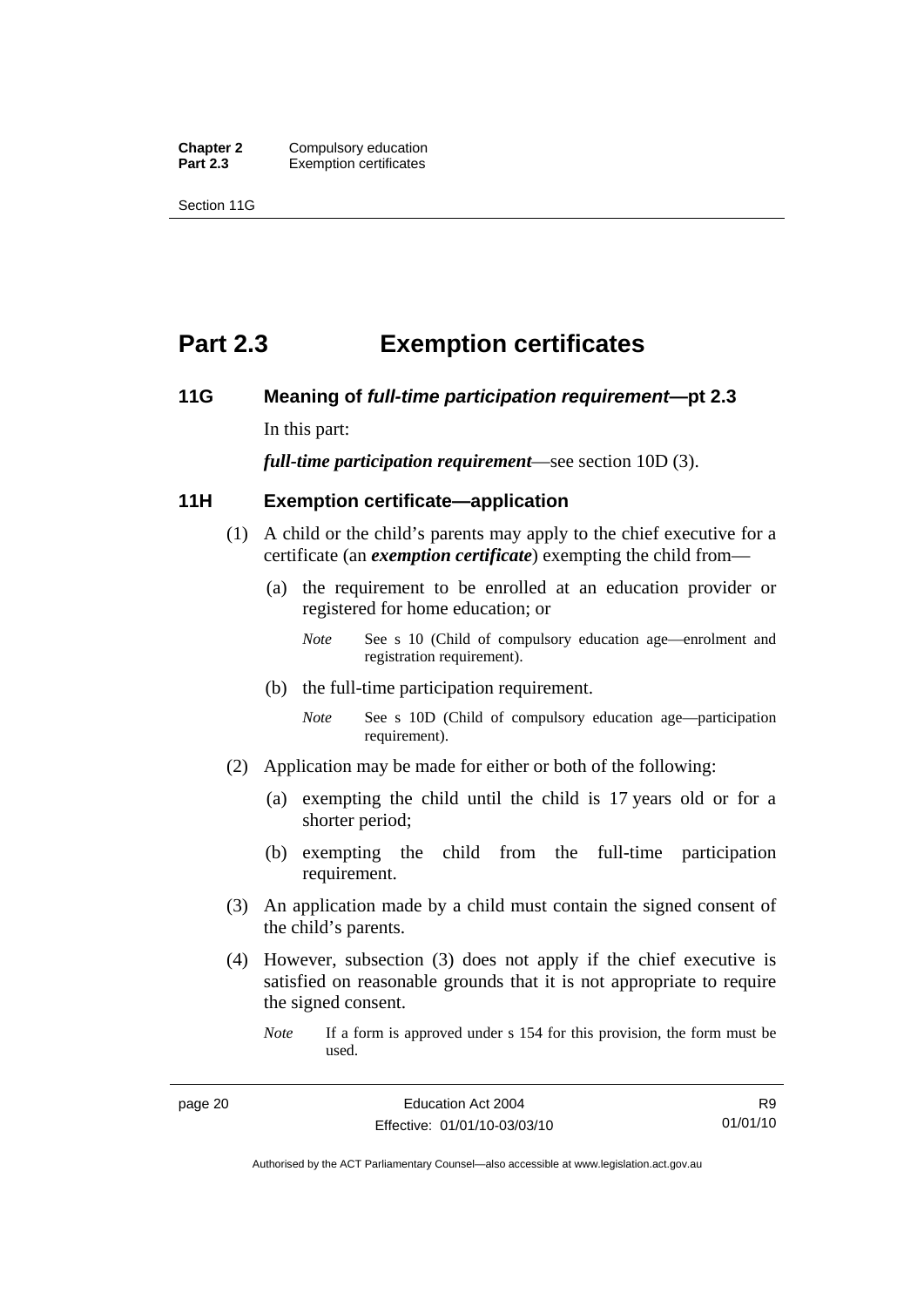## <span id="page-32-0"></span>**12 Exemption certificate—requirement for further information**

- (1) The chief executive may give an applicant mentioned in section 11H (1) a written notice requiring the applicant to give the chief executive stated further information or documents that the chief executive reasonably needs to decide the application.
- (2) If the applicant does not comply with the requirement, the chief executive may refuse to consider the application further.

## **12A Exemption certificate—issue**

- (1) The chief executive may—
	- (a) issue an exemption certificate for a child if the chief executive is satisfied on reasonable grounds that it is in the child's best interests to issue the certificate; or
	- (b) refuse to issue an exemption certificate for a child.
- (2) Without limiting subsection (1) (a), in deciding whether it is in a child's best interests to exempt the child, the chief executive may consider the following:
	- (a) the child's health;
	- (b) the child's education;
	- (c) the child's sense of racial, ethnic, religious or cultural identity;
	- (d) the child's development;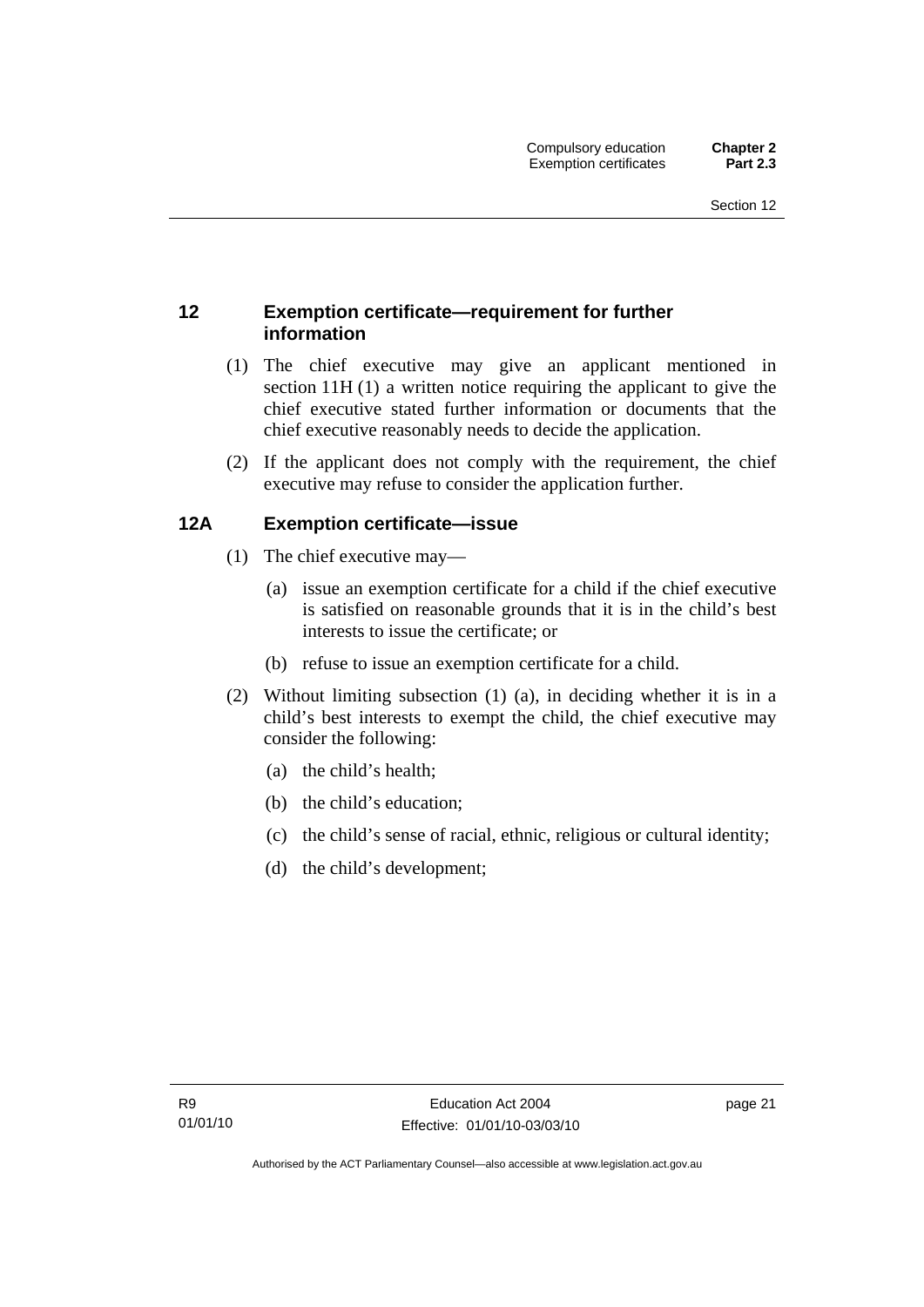<span id="page-33-0"></span>Section 12B

(e) whether the exemption would benefit the child.

## **Example—par (e)**

Felicity's education alternative finishes shortly before she turns 17. The chief executive is satisfied that exempting Felicity from participating in another education alternative until she turns 17 benefits her, because it means that she is not compelled to participate in another education alternative for a short time just to comply with the participation requirement.

- *Note* An example is part of the Act, is not exhaustive and may extend, but does not limit, the meaning of the provision in which it appears (see Legislation Act, s 126 and s 132).
- (3) An exemption certificate for a child may be issued for either or both of the following:
	- (a) exempting the child until the child is 17 years old or for a shorter period;
	- (b) exempting the child from the full-time participation requirement.

## **12B Exemption certificate—form**

An exemption certificate issued for a child must—

- (a) state the day it is issued; and
- (b) state the child's name; and
- (c) state the period for which it is in force; and
- (d) for an exemption from the full-time participation requirement—state the exemption and the extent to which the child must participate; and
- (e) state any condition to which it is subject; and
- (f) contain any other particulars prescribed by regulation.

Authorised by the ACT Parliamentary Counsel—also accessible at www.legislation.act.gov.au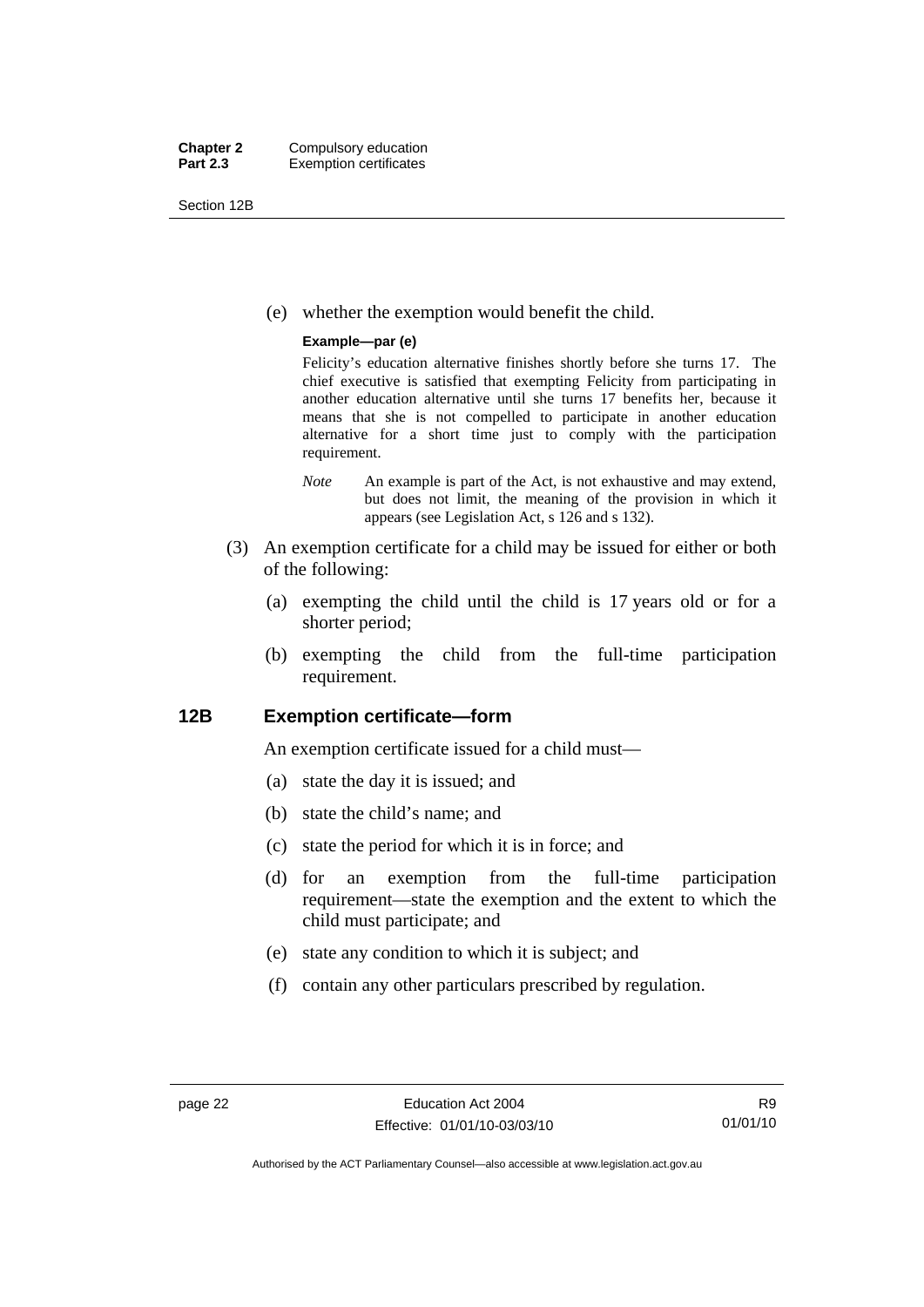## <span id="page-34-0"></span>**12C Exemption certificate—conditions**

The chief executive may issue an exemption certificate subject to any condition that the chief executive believes on reasonable grounds is appropriate.

## **12D Exemption certificate—duration**

An exemption certificate may be issued for a child until—

- (a) the end of the period stated in the certificate; or
- (b) the ground for the issue of the certificate no longer applies in relation to the child.

## **13 Exemption certificate—revocation**

The chief executive may revoke an exemption certificate issued for a child if—

- (a) the certificate is issued in error; or
- (b) the ground for the issue of the certificate no longer applies in relation to the child; or
- (c) a condition of the certificate has been contravened.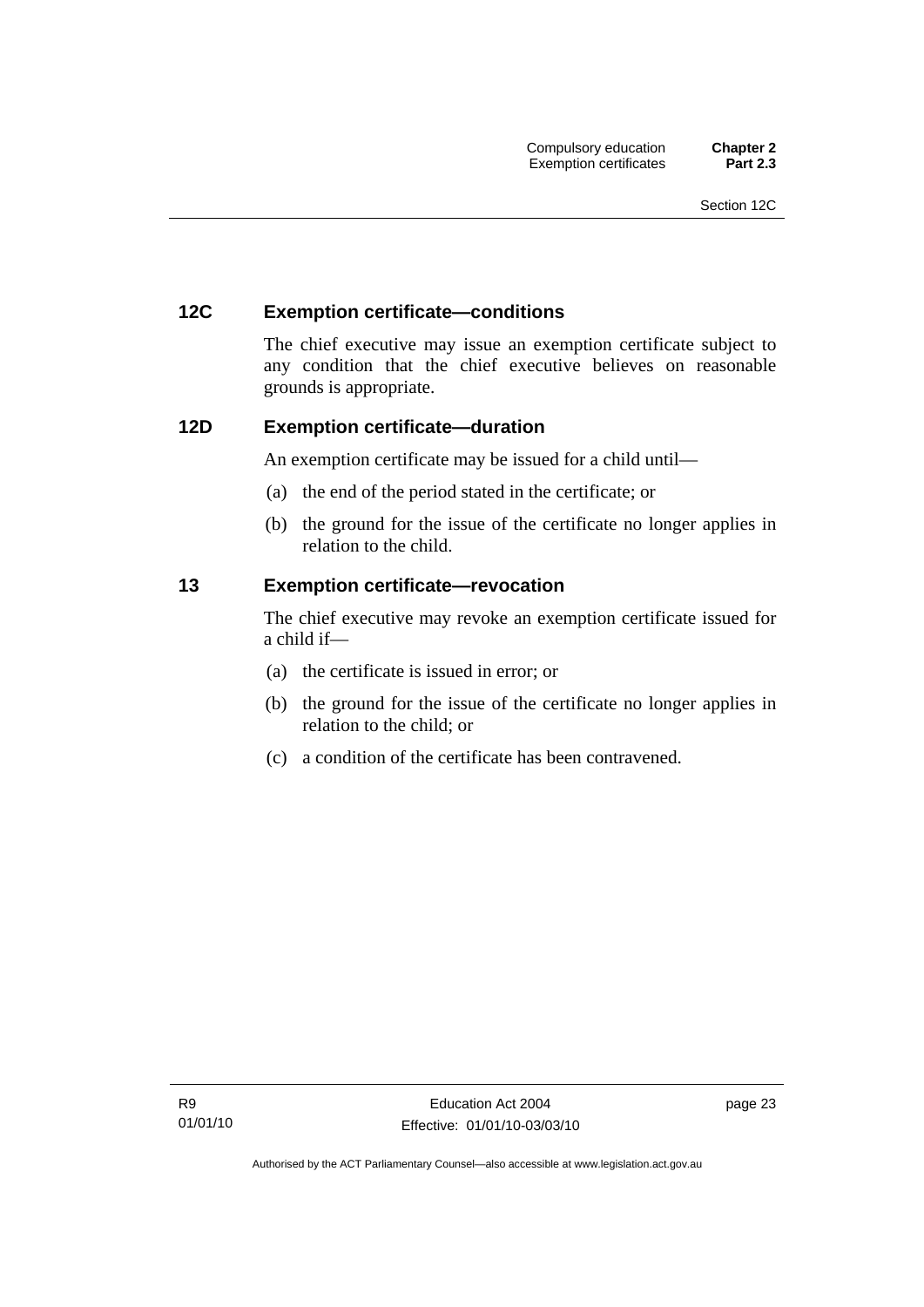# <span id="page-35-0"></span>**Part 2.4 After year 10—training and employment alternatives**

## **Division 2.4.1 Definitions—pt 2.4**

## **13A Meaning of** *training alternative* **and** *training alternative provider***—Act**

- (1) For this Act, each training mentioned in table 13A, column 2 is a *training alternative*, and the entity mentioned in column 3 for the training alternative is the provider (the *training alternative provider*) of the training alternative.
- (2) Also, the chief executive may approve other training as a *training alternative*, and an entity as the provider (the *training alternative provider*) of the training alternative.
- (3) An approval is a notifiable instrument.
	- *Note* A notifiable instrument must be notified under the Legislation Act.

| column 1<br>item | column 2<br>training alternative                                                               | column 3<br>training alternative provider                                                                                                                 |
|------------------|------------------------------------------------------------------------------------------------|-----------------------------------------------------------------------------------------------------------------------------------------------------------|
|                  | work-related training<br>under the Training and<br><b>Tertiary Education</b><br>Act 2003       | employer with whom child has approved training<br>contract under the Training and Tertiary Education<br>Act 2003 in relation to the work-related training |
| 2                | work-related training<br>(however described)<br>under a law of a State<br>or another Territory | provider (however described) under a law of the State<br>or other Territory                                                                               |

## **Table 13A**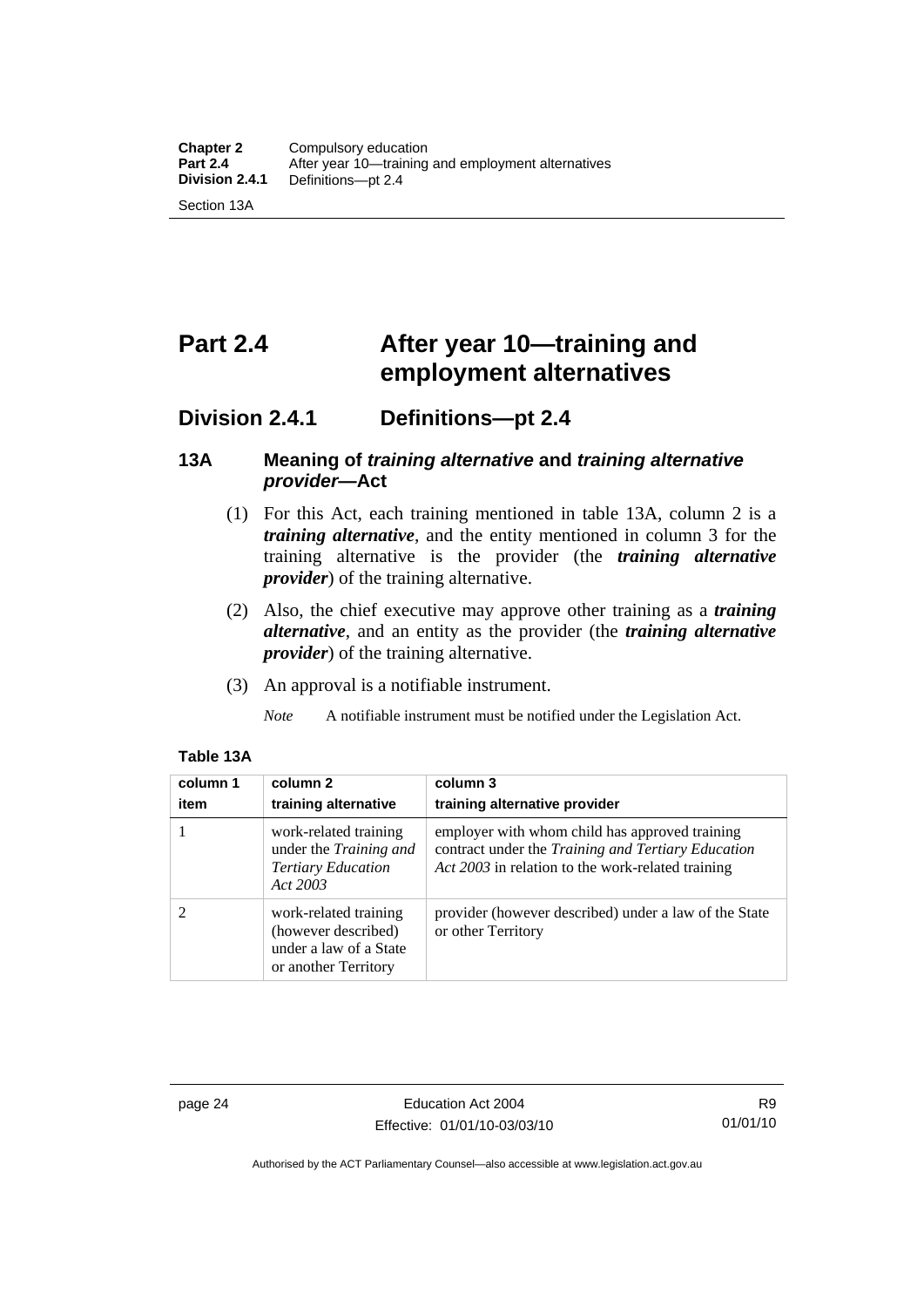# **13B Meaning of** *employment alternative***—Act**

For this Act, each of the following is an *employment alternative*:

- (a) performance of paid work under a contract of service (whether written or unwritten);
- (b) performance of paid work under a contract for services (whether written or unwritten).
- *Note* The *Children and Young People Act 2008*, ch 21 deals with the employment of children and young people.

# **13C Meaning of** *full-time participation* **in training or employment alternative—pt 2.4**

- (1) For this part, *full-time participation* in a training or employment alternative means participation in the alternative—
	- (a) at a level that is full-time under the requirements of the alternative; or
	- (b) for at least 25 hours each week.
- (2) Also, for this part, *full-time participation* in a training or employment alternative includes—
	- (a) part-time participation in 2 or more of a particular alternative to an extent that is at least equivalent to full-time participation in 1 of the particular alternatives; and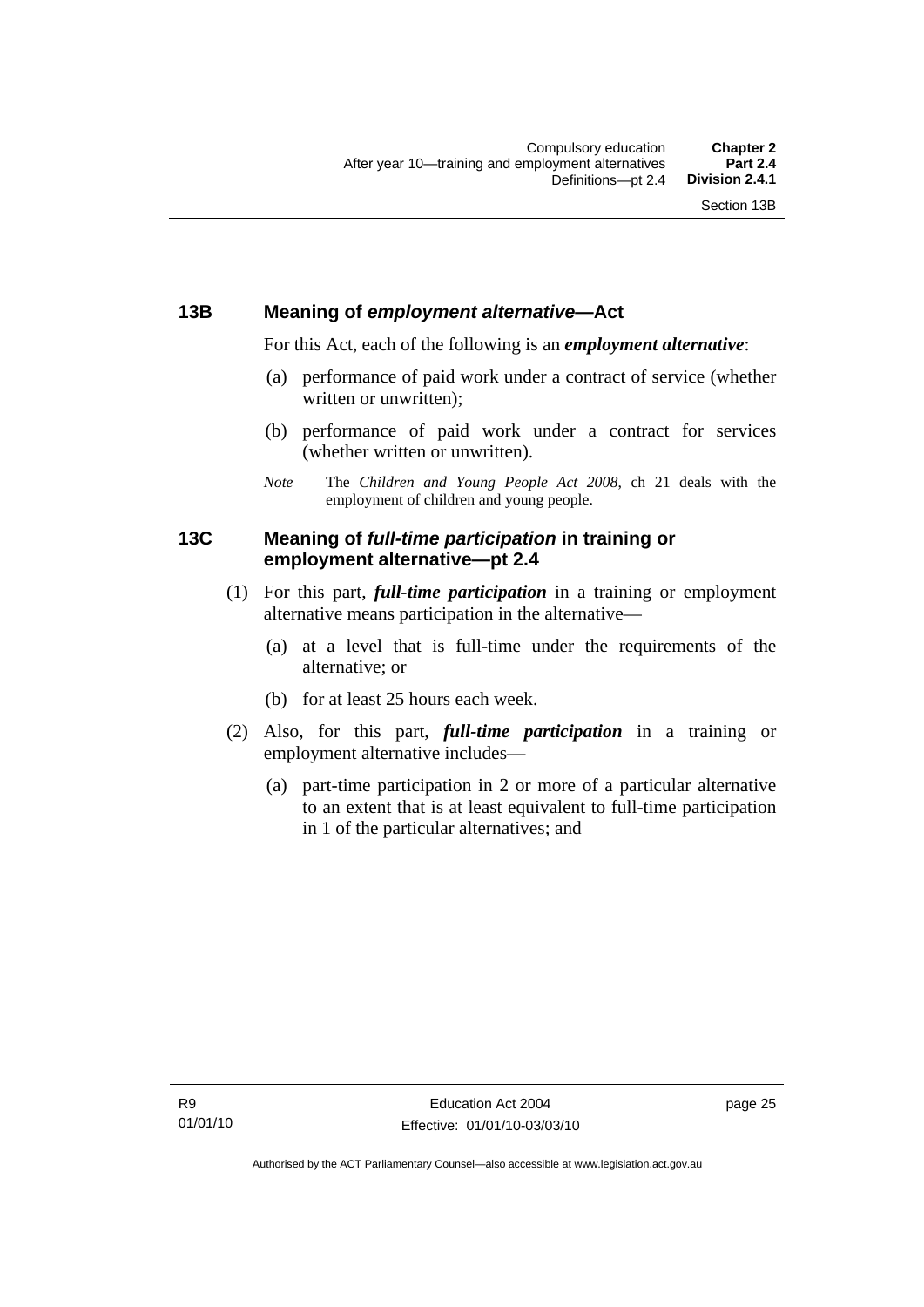(b) participation in any combination of training and employment alternatives to an extent that is at least equivalent to full-time participation in 1 training or employment alternative.

#### **Example—s (2) (a)**

part-time participation in 2 or more training alternatives to an extent that is at least equivalent to full-time participation in 1 training alternative

#### **Example—s (2) (b)**

part-time participation in a training alternative and part-time participation in an employment alternative for a combined total of at least 25 hours each week

*Note* An example is part of the Act, is not exhaustive and may extend, but does not limit, the meaning of the provision in which it appears (see Legislation Act, s 126 and s 132).

# **Division 2.4.2 Approval to participate in training and employment alternatives**

### **13D Approval statement—application**

- (1) A child or the child's parents may apply to the chief executive for a statement (an *approval statement***)** approving the child's participation in a training or employment alternative during the child's post-year 10 period.
- (2) Application may be made for either or both of the following:
	- (a) approving the child's participation in a training or employment alternative for all or part of the child's post-year 10 period;
	- (b) approving that the child's participation in a training or employment alternative be other than full-time participation.
- (3) An application made by a child must contain the signed consent of the child's parents.
- (4) However, subsection (3) does not apply if the chief executive is satisfied on reasonable grounds that it is not appropriate to require the signed consent.

Authorised by the ACT Parliamentary Counsel—also accessible at www.legislation.act.gov.au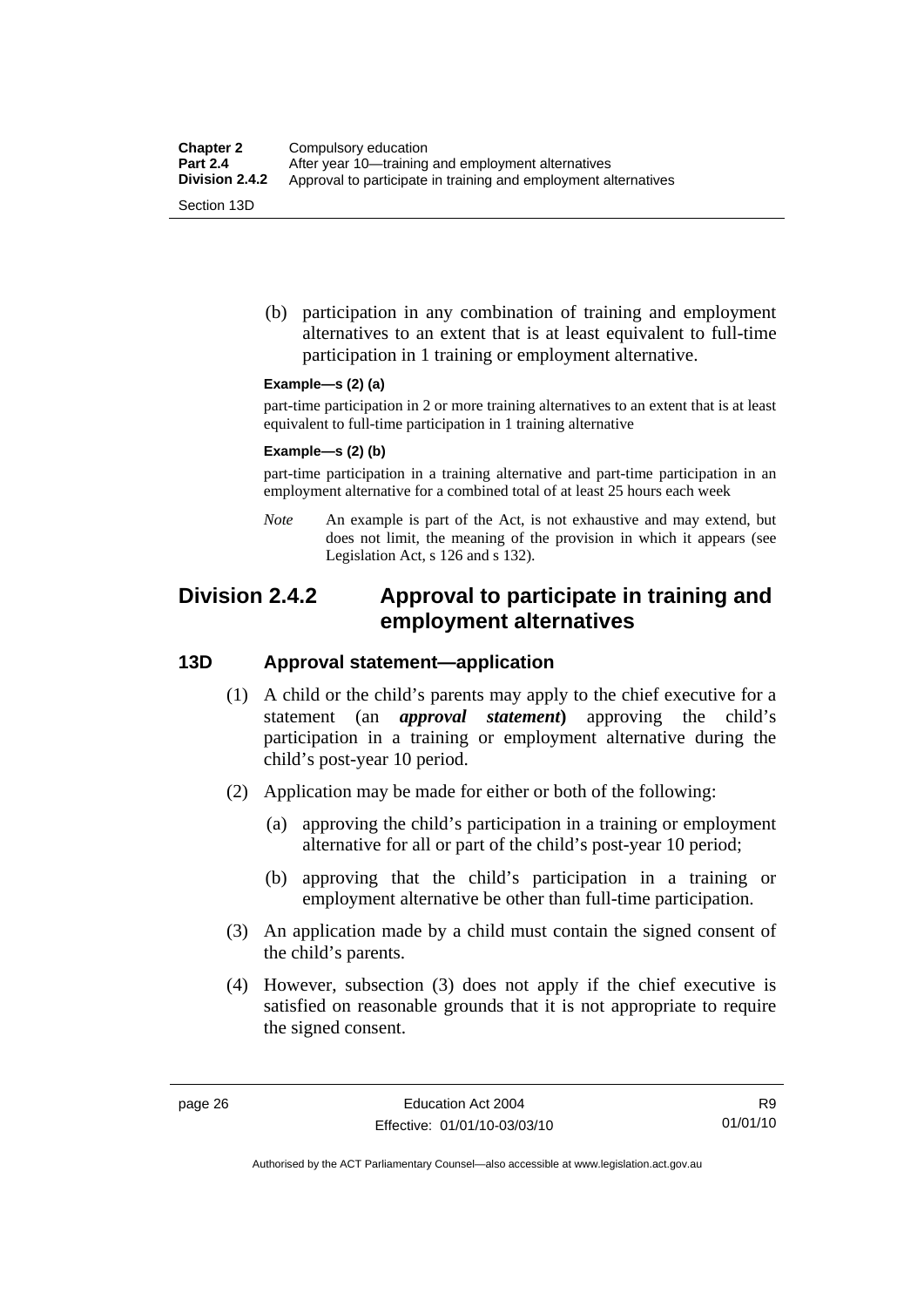- (5) For this section, a child's *post-year 10 period* starts when the child completes year 10 and ends when the first of the following happens:
	- (a) the child completes year 12;
	- (b) the child is 17 years old.
	- *Note* If a form is approved under s 154 for this provision, the form must be used.

### **14 Approval statement—requirement for further information**

- (1) The chief executive may give an applicant mentioned in section 13D (1) a written notice requiring the applicant to give the chief executive stated further information or documents that the chief executive reasonably needs to decide the application.
- (2) If the applicant does not comply with the requirement, the chief executive may refuse to consider the application further.

# **14A Approval statement—issue**

- (1) The chief executive may—
	- (a) issue an approval statement for a child if the chief executive is satisfied on reasonable grounds that it is in the child's best interests to issue the statement; or
	- (b) refuse to issue an approval statement for a child.
- (2) Without limiting subsection (1) (a), in deciding whether it is in a child's best interests to issue an approval statement for the child, the chief executive may consider the following:
	- (a) the child's health;
	- (b) the child's education;
	- (c) the child's sense of racial, ethnic, religious or cultural identity;
	- (d) the child's development;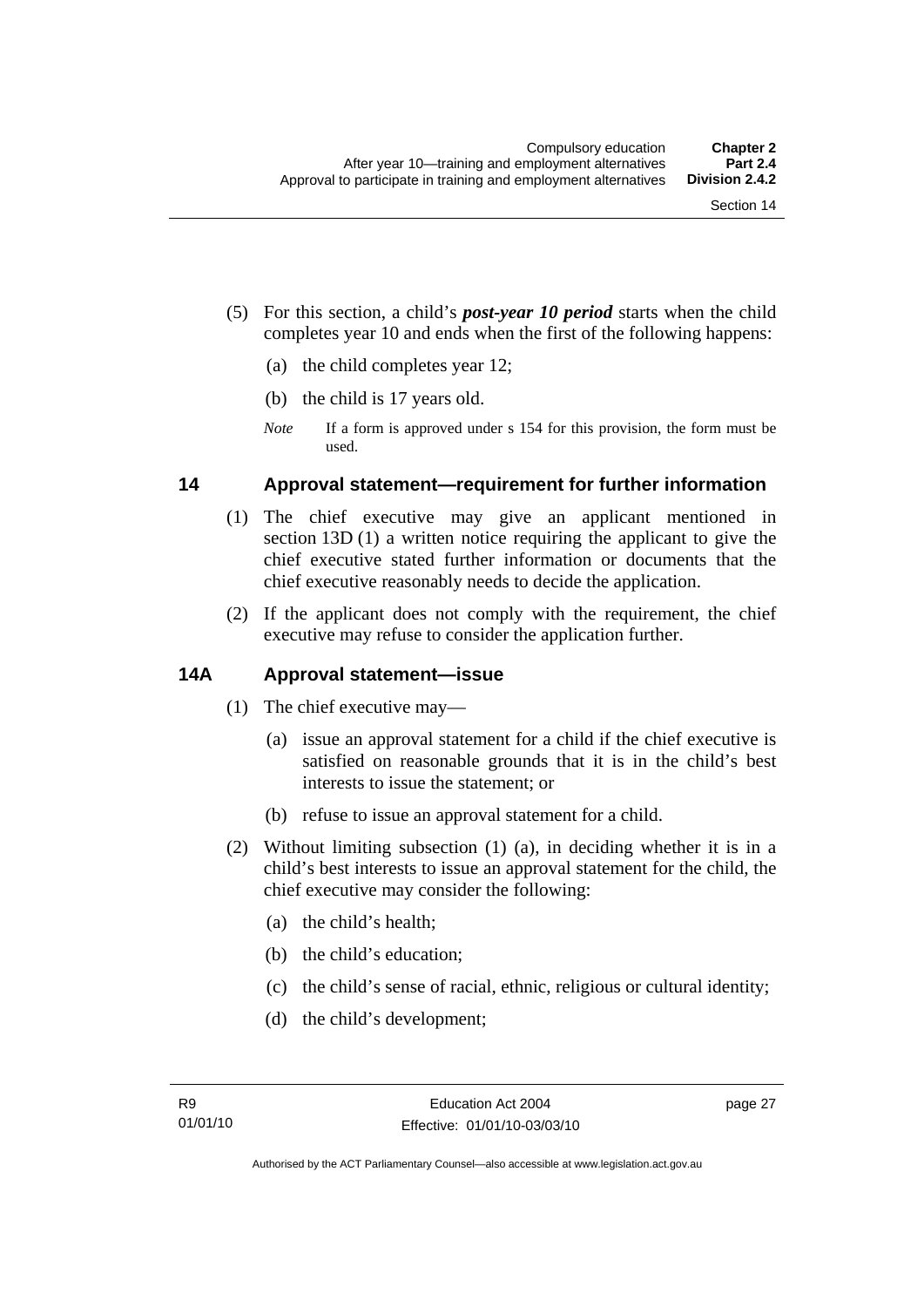(e) whether the training or employment alternative for which the statement is sought would benefit the child.

#### **Example—par (e)**

Thomas is 15 years old, has completed year 10 and wants to be a chef. Thomas has been offered an apprenticeship with a chef. The chief executive decides that it is in Thomas's best interests to issue an approval statement for him, because it means that Thomas can pursue the career path that he wants to pursue.

- *Note* An example is part of the Act, is not exhaustive and may extend, but does not limit, the meaning of the provision in which it appears (see Legislation Act, s 126 and s 132).
- (3) An approval statement may be issued for a child for either or both of the following:
	- (a) approving the child's participation in a training or employment alternative for all or part of the child's post-year 10 period;
	- (b) approving that the child's participation in a training or employment alternative be other than full-time participation.
- (4) In this section:

*post-year 10 period*—see section 13D (5).

### **14B Approval statement—form**

An approval statement issued for a child must—

- (a) state the day it is issued; and
- (b) state the child's name; and
- (c) state the period for which it is in force; and
- (d) if the child's approved participation in a training or employment alternative is other than full-time participation state the approval and the extent to which the child is required to participate in the alternative; and

Authorised by the ACT Parliamentary Counsel—also accessible at www.legislation.act.gov.au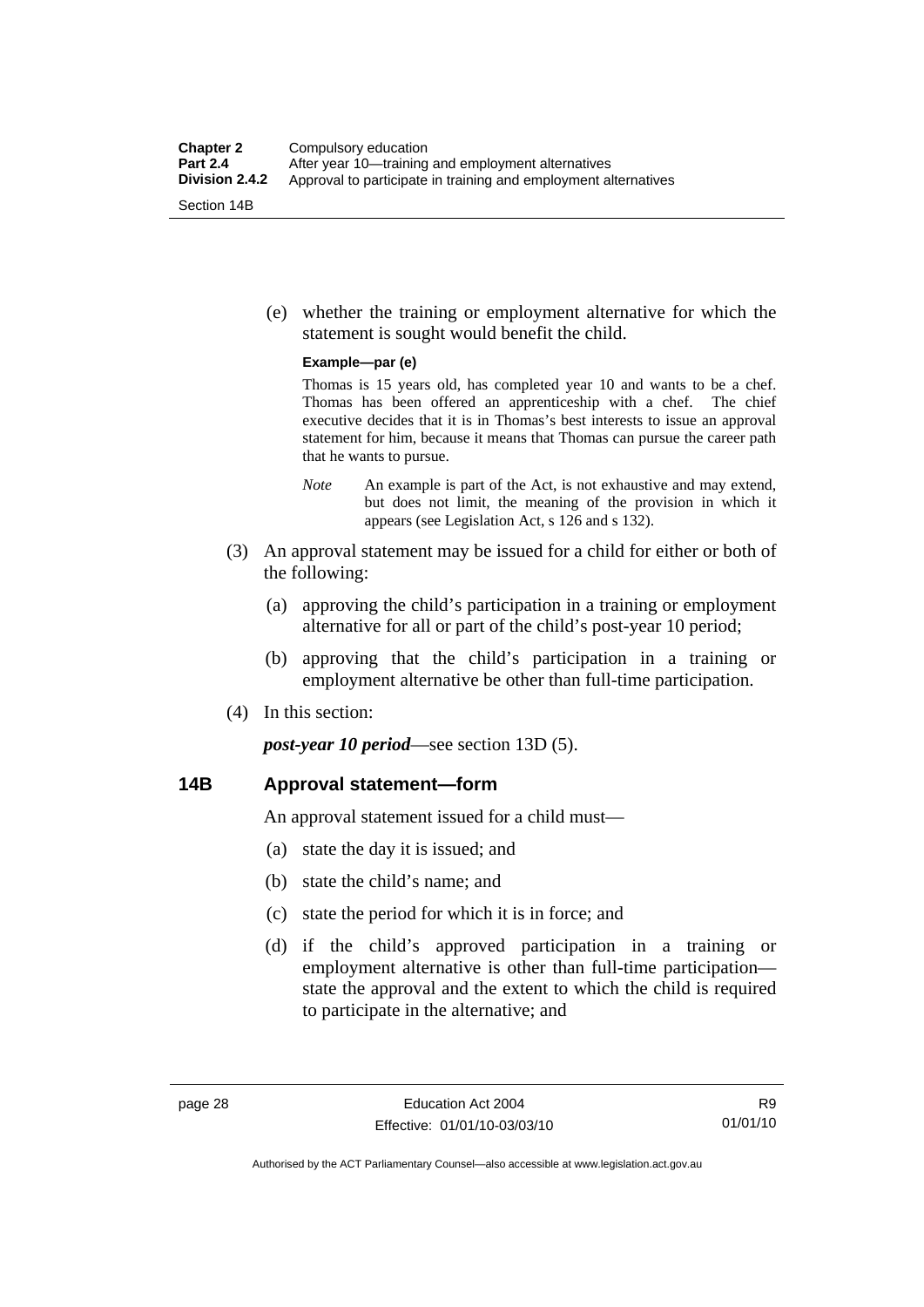- (e) state any condition to which it is subject; and
- (f) contain any other particulars prescribed by regulation.

### **14C Approval statement—conditions**

- (1) An approval statement issued for a child is subject to a condition that—
	- (a) the child's participation is full-time participation unless otherwise stated in the statement; or
	- (b) if the statement contains a statement mentioned in section 14B (d)—the child must comply with the stated participation requirement.
- (2) An approval statement that approves a child's participation in a training alternative is also subject to each of the following conditions:
	- (a) that the child is enrolled with the training alternative provider;
	- (b) that the child complies with the training alternative provider's attendance requirements.
- (3) The training alternative provider's attendance requirements are the requirements about physically attending, at particular times, the provider's premises or another place.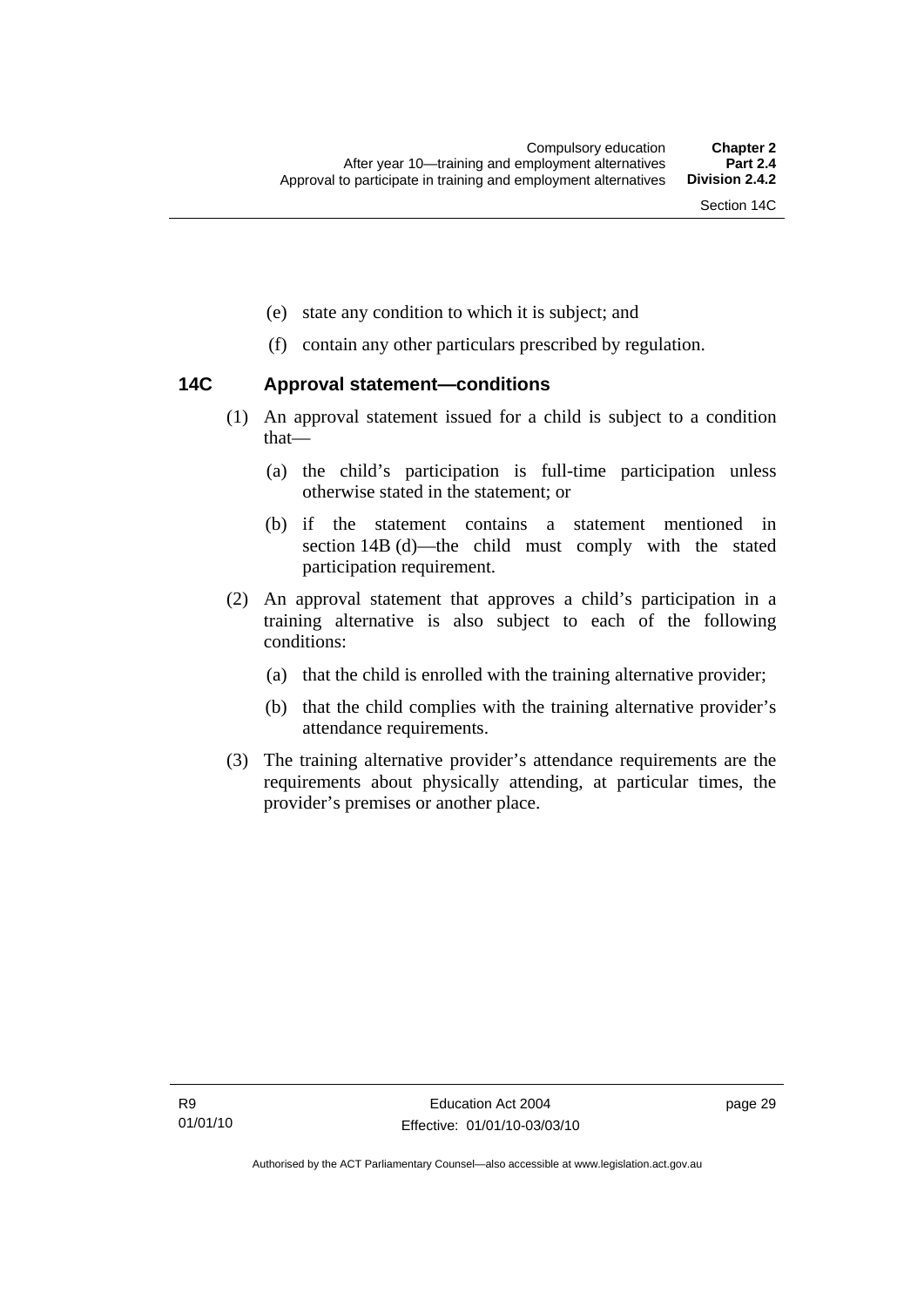(4) The chief executive may issue an approval statement subject to any condition that the chief executive believes on reasonable grounds is appropriate.

#### **Example—s (4)**

Farouk wants to participate part-time in an education course and part-time in an employment alternative (he wants to work at least 10 hours each week). Under this Act, an approval statement is not required for an education course, but is for an employment alternative. The chief executive issues an approval statement for the employment alternative that states that Farouk's approved participation in that employment is part-time, and that he must participate in that employment for at least 10 hours each week. The chief executive also puts a condition on the approval statement that Farouk must participate in the education course for at least 15 hours each week.

*Note* An example is part of the Act, is not exhaustive and may extend, but does not limit, the meaning of the provision in which it appears (see Legislation Act, s 126 and s 132).

### **14D Approval statement—compliance requirement**

- (1) This section applies if an approval statement is issued for a child.
- (2) The child's parents must ensure that the child complies with the statement, including any conditions of the statement.
- (3) This section does not apply if the child's parents have an excuse for not complying with this section that the chief executive is satisfied is a reasonable excuse.
	- *Note 1* The chief executive must comply with any guidelines about the exercise of the chief executive's functions under s (3) (see s 9D).
	- *Note 2* For offences in relation to this requirement, see pt 2.6 (Offences parents).

Authorised by the ACT Parliamentary Counsel—also accessible at www.legislation.act.gov.au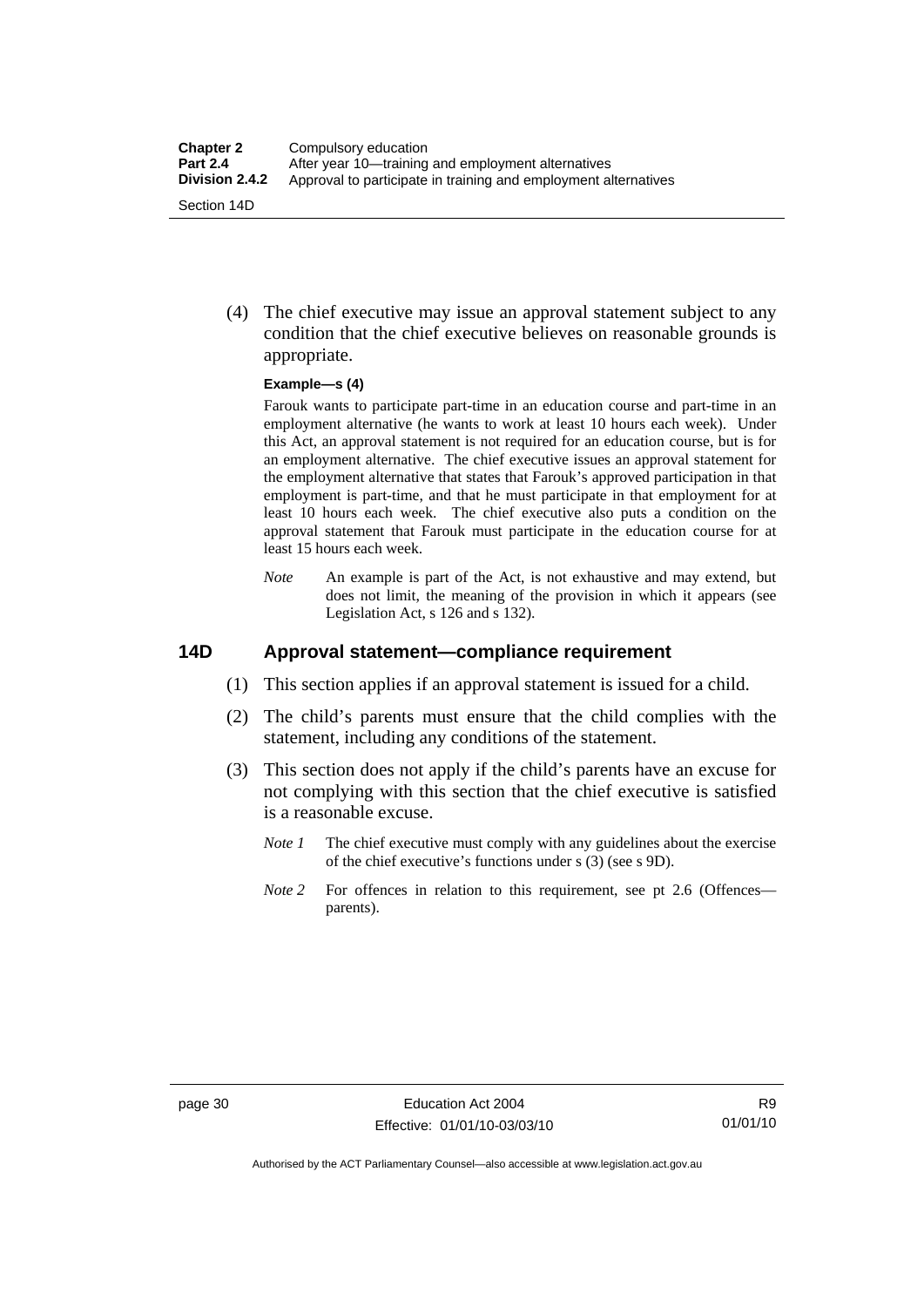# **15 Approval statement—duration**

An approval statement may be issued for a child until—

- (a) the end of the period stated in the statement; or
- (b) the ground for the issue of the statement no longer applies in relation to the child.

# **15A Approval statement—revocation**

The chief executive may revoke an approval statement issued for a child if—

- (a) the statement is issued in error; or
- (b) the ground for the issue of the statement no longer applies in relation to the child; or
- (c) a condition of the statement has been contravened.

# **15B Return to education while approval statement in force**

- (1) This section applies if—
	- (a) an approval statement is in force for a child; and
	- (b) the child is enrolled at an education provider for the purpose of the provider's education course.
- (2) The child's parents must tell the chief executive in writing about the enrolment.

# **Division 2.4.3 Training and employment alternatives—deemed participation**

# **15C Training and employment alternatives—absence**

A child's participation in a training or employment alternative is taken for this Act to continue during an absence that is—

(a) allowed under the requirements of the alternative; or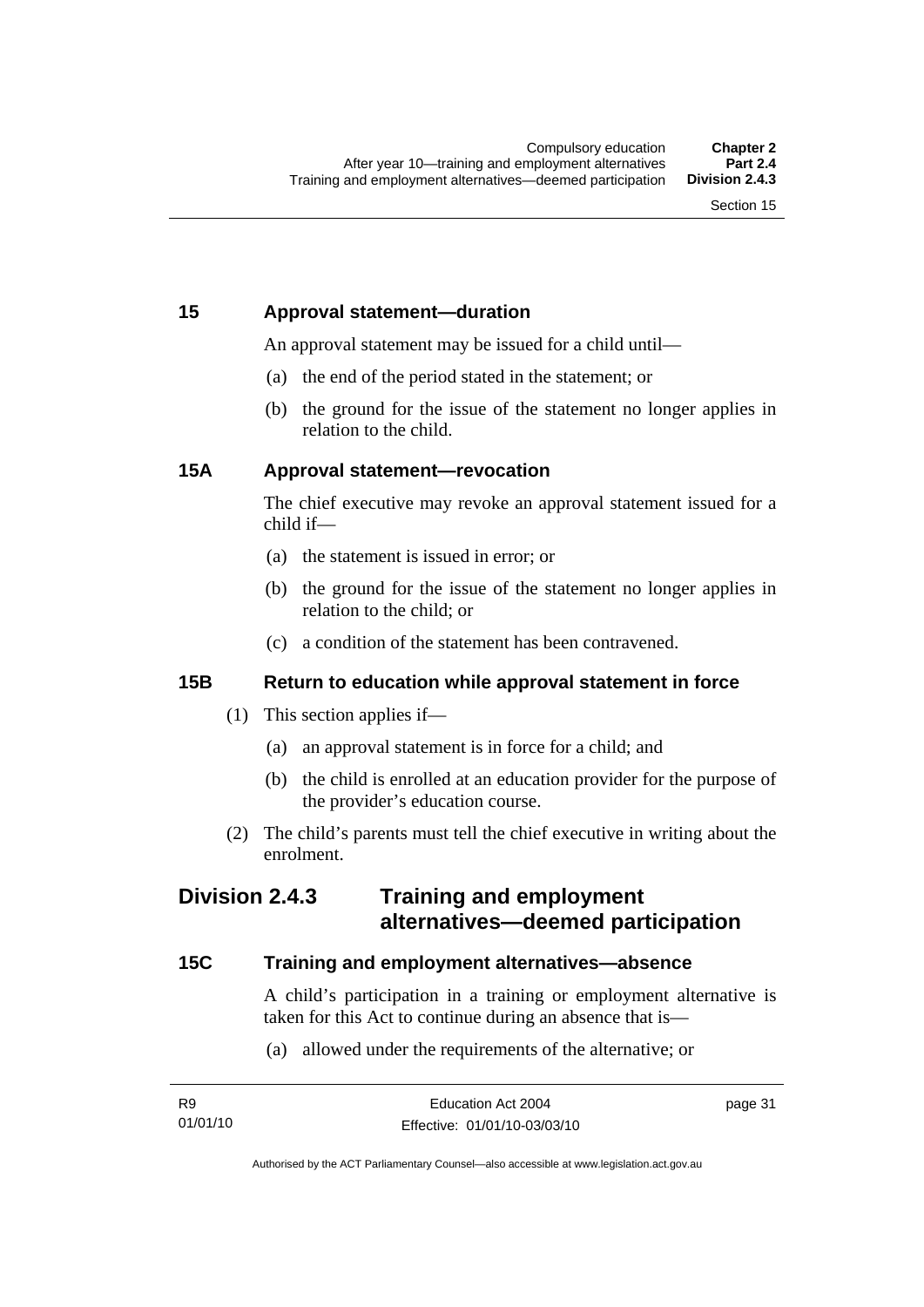(b) required under a territory law or a law of the Commonwealth, a State or another Territory.

#### **Example—par (b)**

Sarah is absent from a training alternative provider because a personal protection order prohibits her from attending the provider.

*Note* An example is part of the Act, is not exhaustive and may extend, but does not limit, the meaning of the provision in which it appears (see Legislation Act, s 126 and s 132).

### **15D Training alternative—suspension**

- (1) This section applies if a child participating in a training alternative stops attending the training alternative provider because the child has been suspended from attending the provider.
- (2) The child's participation in the alternative is taken for this Act to continue during the suspension period.

### **16 Training alternative—exclusion**

- (1) This section applies if a child participating in a training alternative stops attending the training alternative provider because the child has been excluded from attending the provider.
- (2) The child's participation in the training alternative is taken for this Act to continue—
	- (a) at the same level as before the exclusion; and
	- (b) for the time reasonably required for the child to—
		- (i) enrol in an education course; or
		- (ii) apply for approval to participate in another training alternative or an employment alternative.

Authorised by the ACT Parliamentary Counsel—also accessible at www.legislation.act.gov.au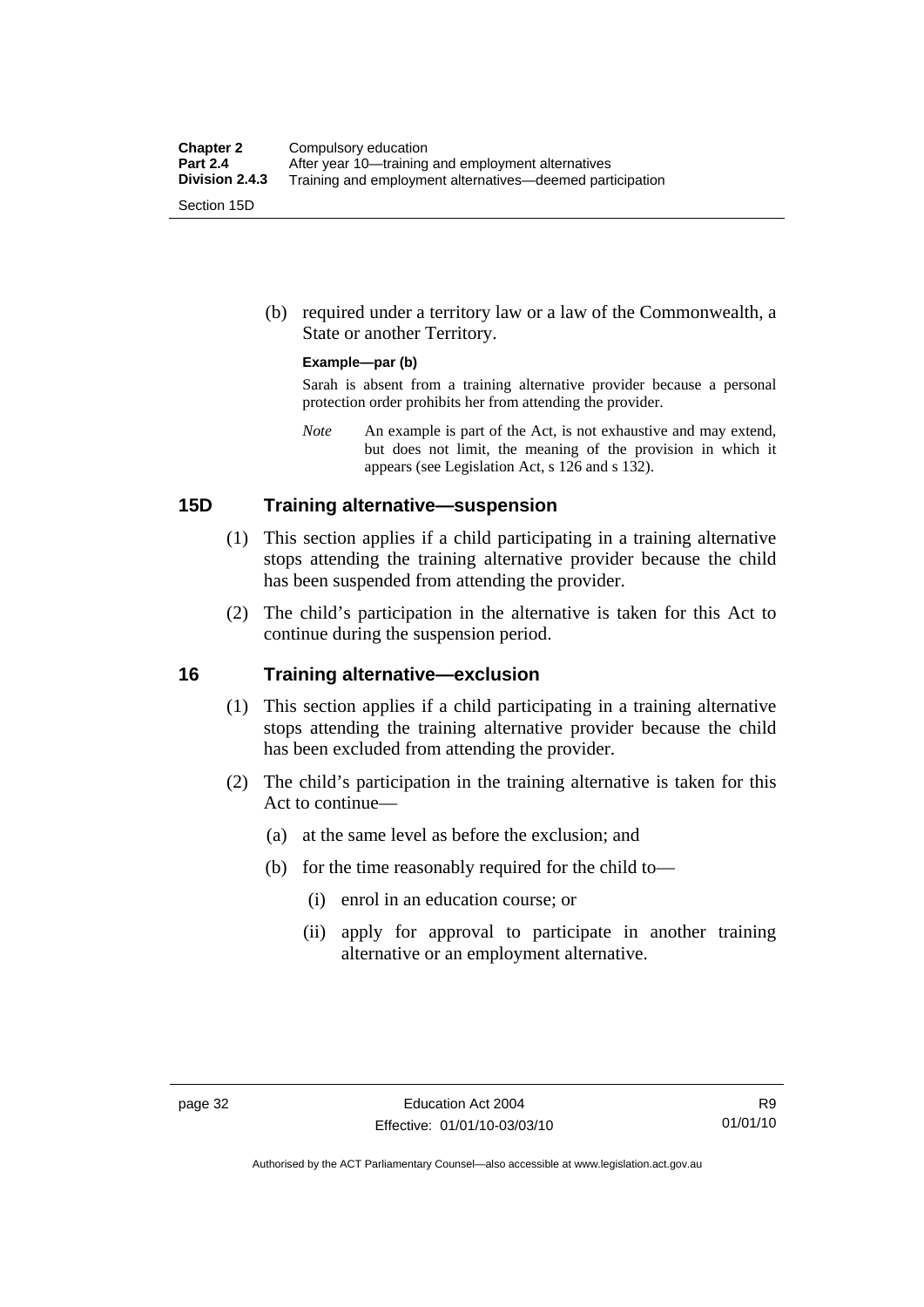# **16A Employment alternative—termination**

- (1) This section applies if a child participating in an employment alternative stops working because the child's employment has been ended other than by the child.
- (2) The child's participation in the employment alternative is taken for this Act to continue—
	- (a) at the same level as before the termination; and
	- (b) for the time reasonably required for the child to—
		- (i) enrol in an education course; or
		- (ii) apply for approval to participate in another employment alternative or a training alternative.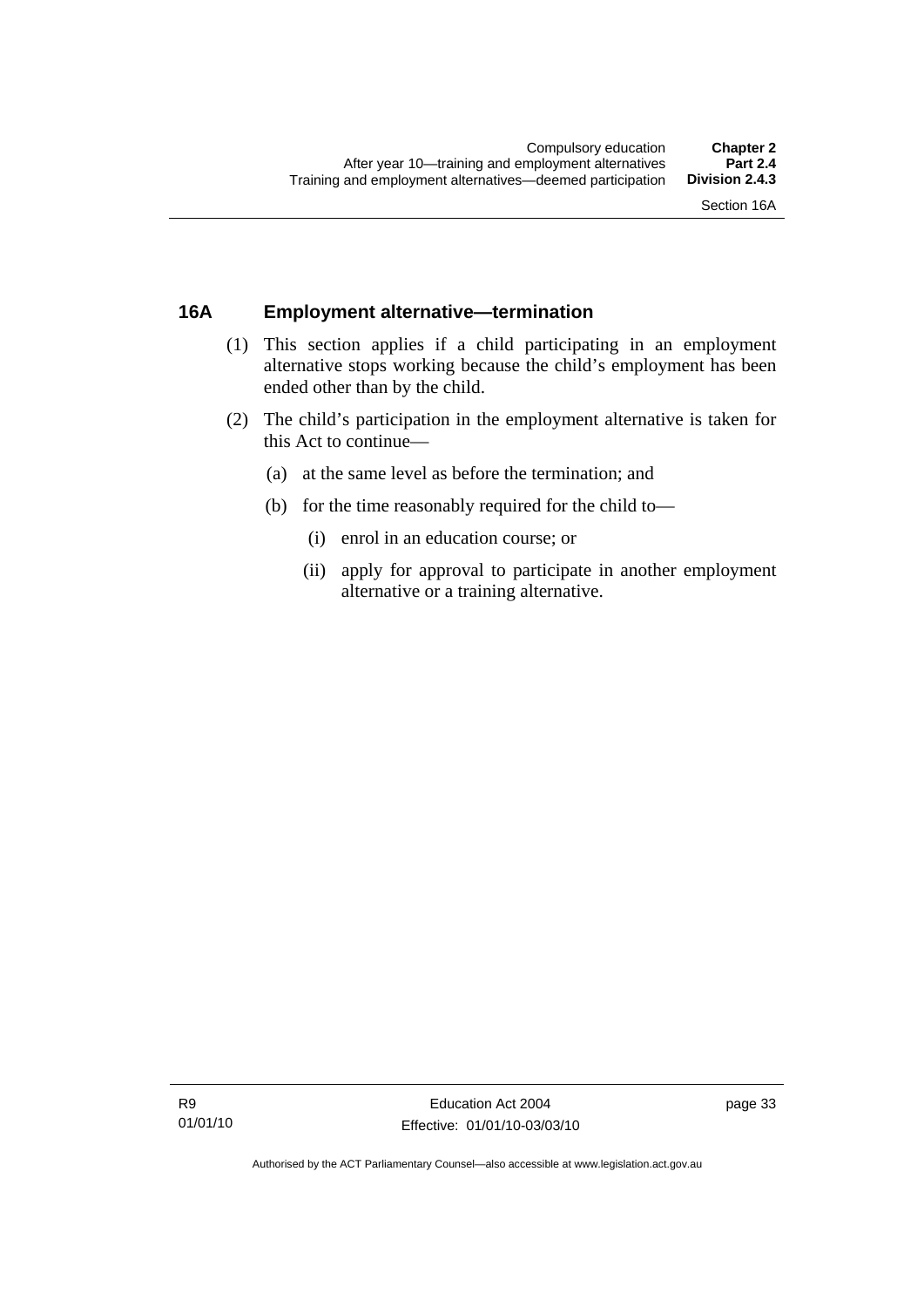**Chapter 2** Compulsory education<br>**Part 2.5** Compliance notices **Compliance notices** 

Section 16B

# **Part 2.5 Compliance notices**

#### **16B Giving compliance notice**

The chief executive may give a notice (a *compliance notice*) to a child's parents if the chief executive believes on reasonable grounds that the parents have contravened or are contravening—

- (a) section 10 (Child of compulsory education age—enrolment and registration requirement); or
- (b) section 10A (Child of compulsory education age—school attendance requirement); or
- (c) section 10D (Child of compulsory education age participation requirement); or
- (d) section 14D (Approval statement—compliance requirement).
- *Note* For how documents may be served, see the Legislation Act, pt 19.5.

#### **16C Contents of compliance notice**

- (1) A compliance notice in relation to a child must—
	- (a) state that it is a compliance notice under this Act; and
	- (b) include a brief description of the contravention of this Act in relation to which the notice is given; and
	- (c) state what the child's parents need to do to comply with the notice; and
	- (d) state the period for complying with the notice; and
	- (e) contain a statement to the effect that failure to comply with the notice is an offence.
- (2) The compliance notice may include any other information the chief executive considers appropriate.

Authorised by the ACT Parliamentary Counsel—also accessible at www.legislation.act.gov.au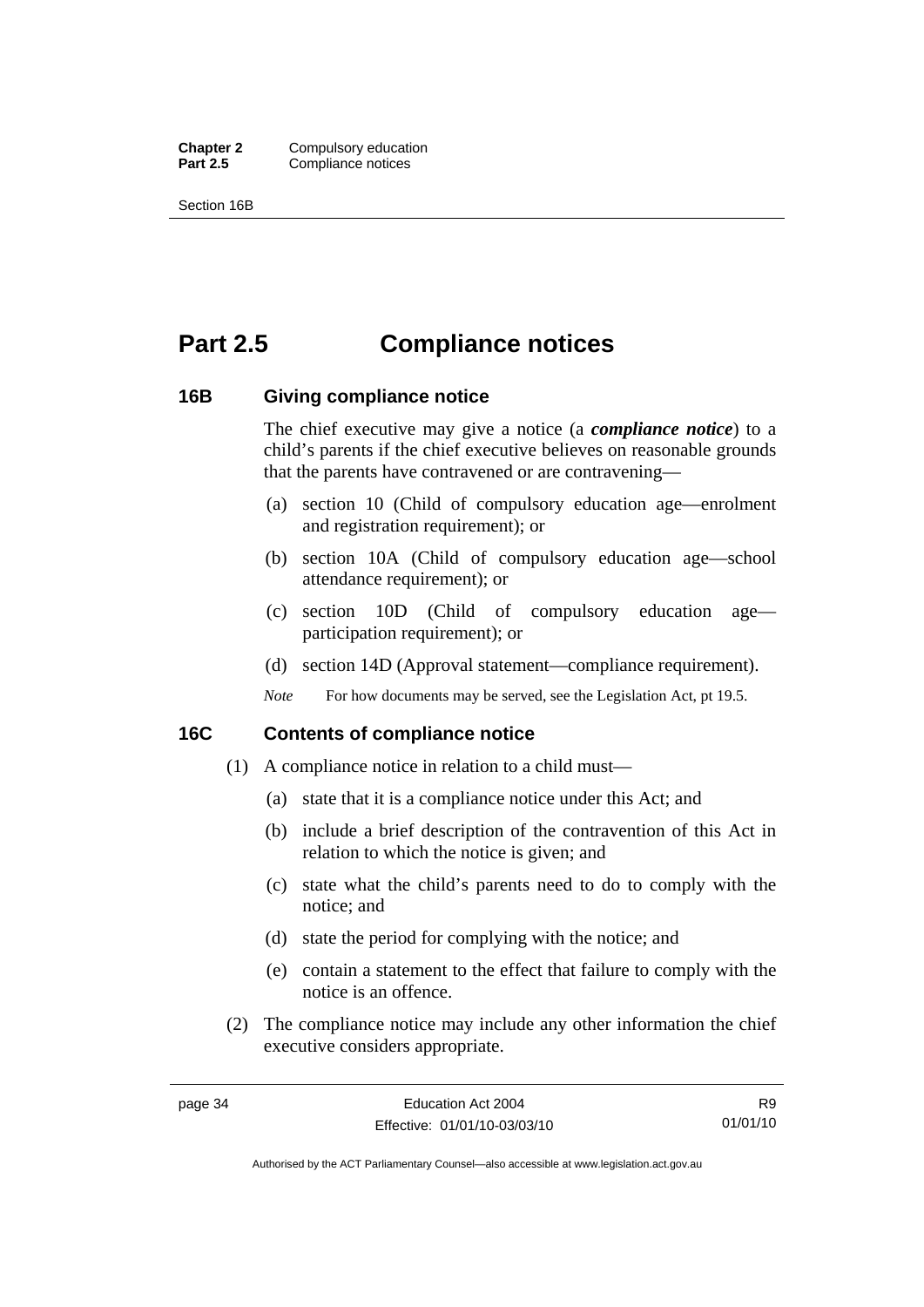### **16D Extension of time for compliance with compliance notice**

- (1) This section applies if a child's parents have been given a compliance notice.
- (2) The chief executive may, by written notice given to the child's parents, extend the compliance period for the compliance notice on the chief executive's own initiative or if asked by the parents.
- (3) However, the chief executive may extend the compliance period only if the period has not ended.
- (4) In this section:

*compliance period* means the period stated in the compliance notice under section 16C (1) (d), and includes the period as extended under this section.

#### **17 Revocation of compliance notice on compliance**

If the chief executive is satisfied on reasonable grounds that a compliance notice given to a child's parents has been complied with, the chief executive must revoke the notice by written notice given to the parents.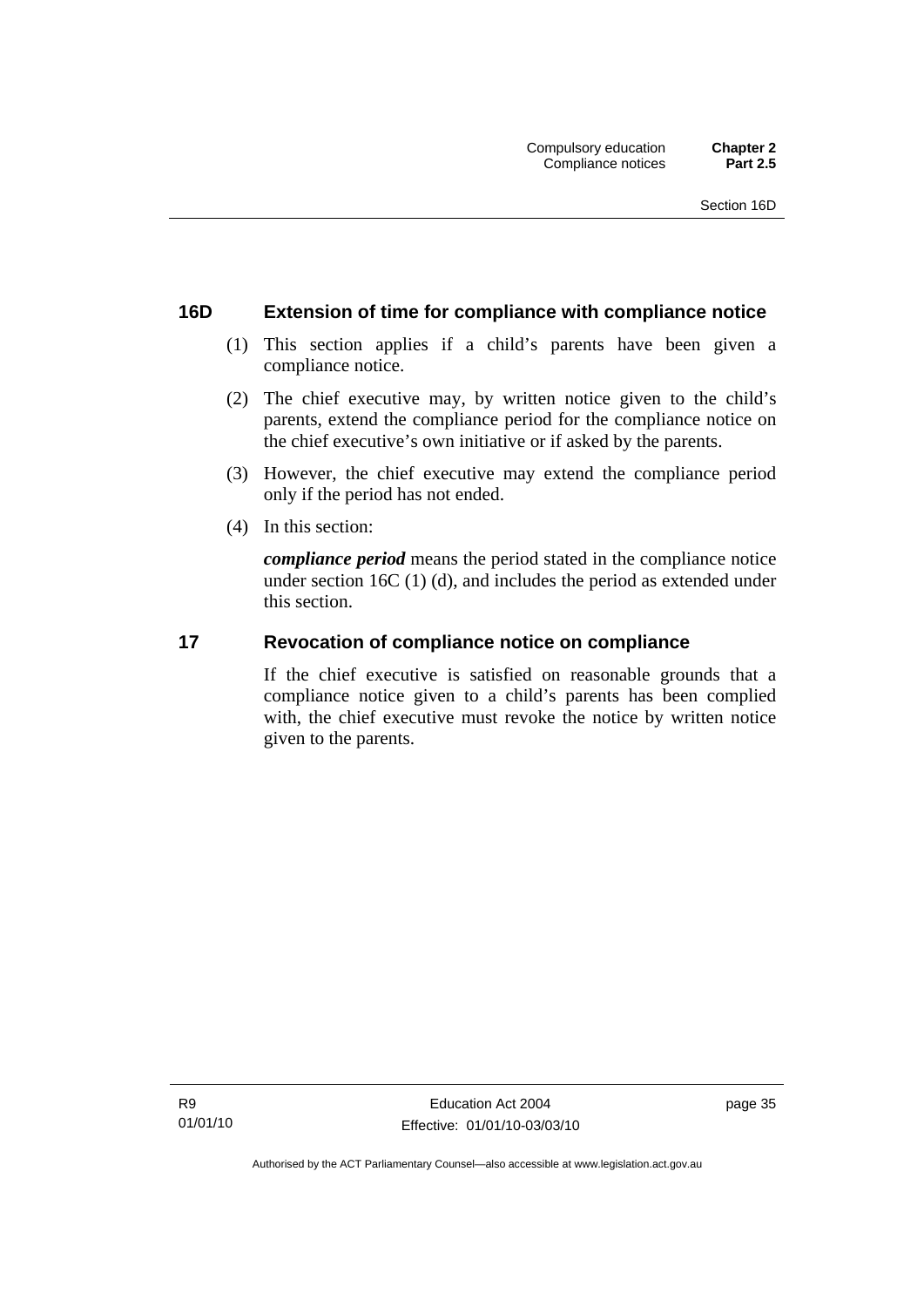**Chapter 2** Compulsory education<br> **Part 2.6 C** Offences—parents Offences—parents

Section 17A

# **Part 2.6 Offences—parents**

### **17A Contravention of information and compliance notices**

- (1) A child's parents commit an offence if—
	- (a) an information notice is given to the parents; and
	- (b) the parents fail to comply with the notice.

Maximum penalty: 5 penalty units.

- (2) A child's parents commit an offence if—
	- (a) a compliance notice is given to the parents; and
	- (b) the parents fail to comply with the notice.

Maximum penalty: 10 penalty units.

- (3) An offence against this section is a strict liability offence.
- (4) This section does not apply if the child's parents have a reasonable excuse for failing to comply with the notice.
- (5) Without limiting subsection (4), it is a reasonable excuse for a parent of the child (the *stated parent*) that—
	- (a) the child lives with another parent and the stated parent believes on reasonable grounds that the other parent is complying with the notice; or
	- (b) the stated parent is not reasonably able to control the child's behaviour to the extent necessary to comply with the notice.

Authorised by the ACT Parliamentary Counsel—also accessible at www.legislation.act.gov.au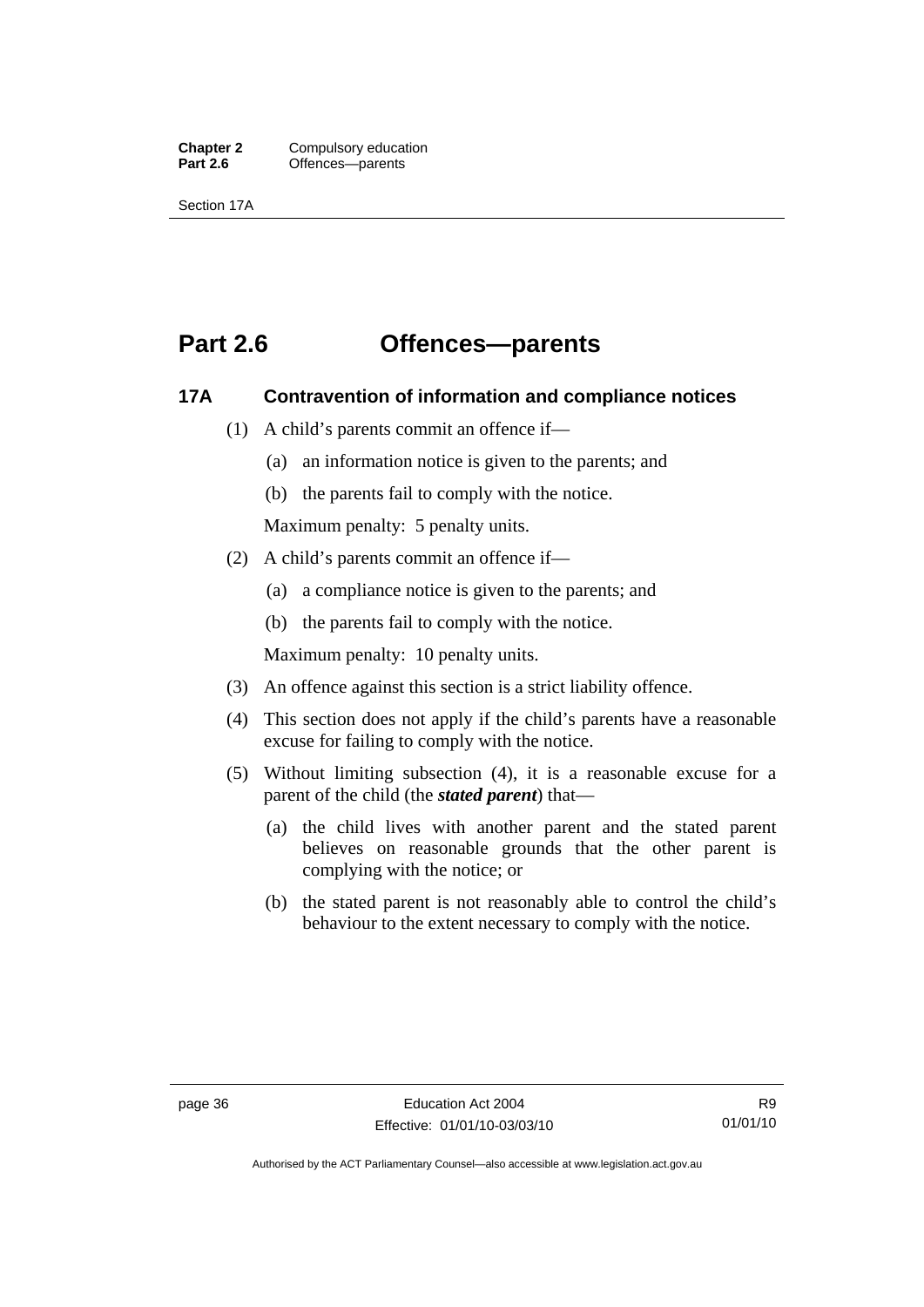# **Chapter 3 Government schools**

# **Part 3.1 General**

# **18 Principles on which ch 3 based**

The following are the principles on which this chapter is based:

- (a) the ACT government school system is based on the principles of equity, universality and nondiscrimination;
- (b) government schools are free and open to everyone;
- (c) government schools offer a broad and balanced secular education to all students from preschool to year 12 by providing access to a broad curriculum;
- (d) the government school system is committed to—
	- (i) providing reasonable access to public education for all students in the ACT;
	- (ii) maximising student educational achievements and opportunities; and
	- (iii) developing emotional, physical and intellectual wellbeing of all students; and
	- (iv) responsiveness to community needs; and
	- (v) innovation, diversity and choice; and
	- (vi) preparing students to be independent and effective local and global citizens; and
	- (vii) teacher, student and parent participation in all aspects of school education; and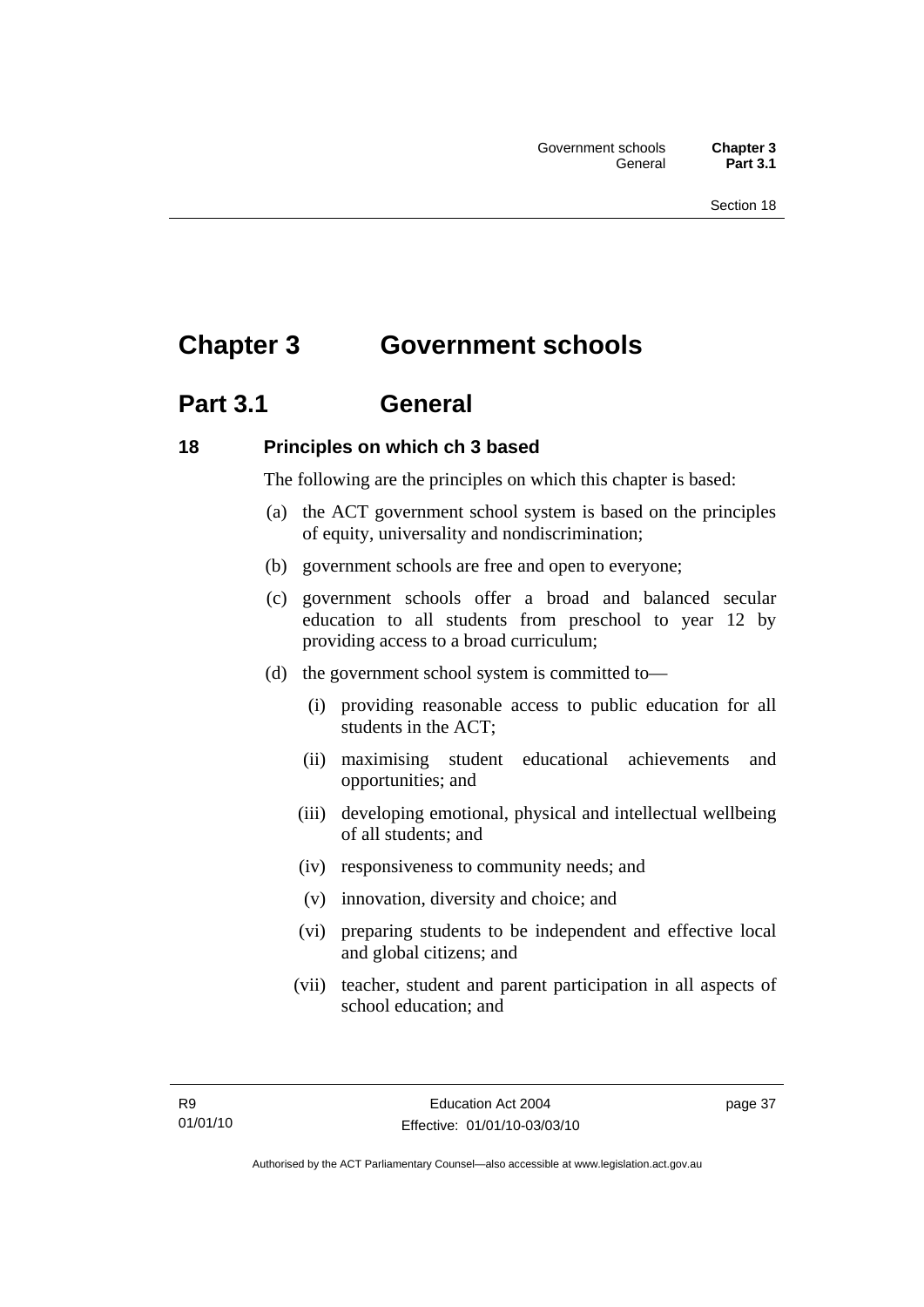| Chapter 3       | Government schools |
|-----------------|--------------------|
| <b>Part 3.1</b> | General            |

Section 18

- (viii) combining central policies and guidelines with school level policies and decision-making; and
	- (ix) making information available about, and being accountable for, the operation of government schools;
- (e) government school funding is provided to schools in recognition of the principles mentioned in paragraphs (a) to (d) and the diversity of students' needs.

page 38 Education Act 2004 Effective: 01/01/10-03/03/10

Authorised by the ACT Parliamentary Counsel—also accessible at www.legislation.act.gov.au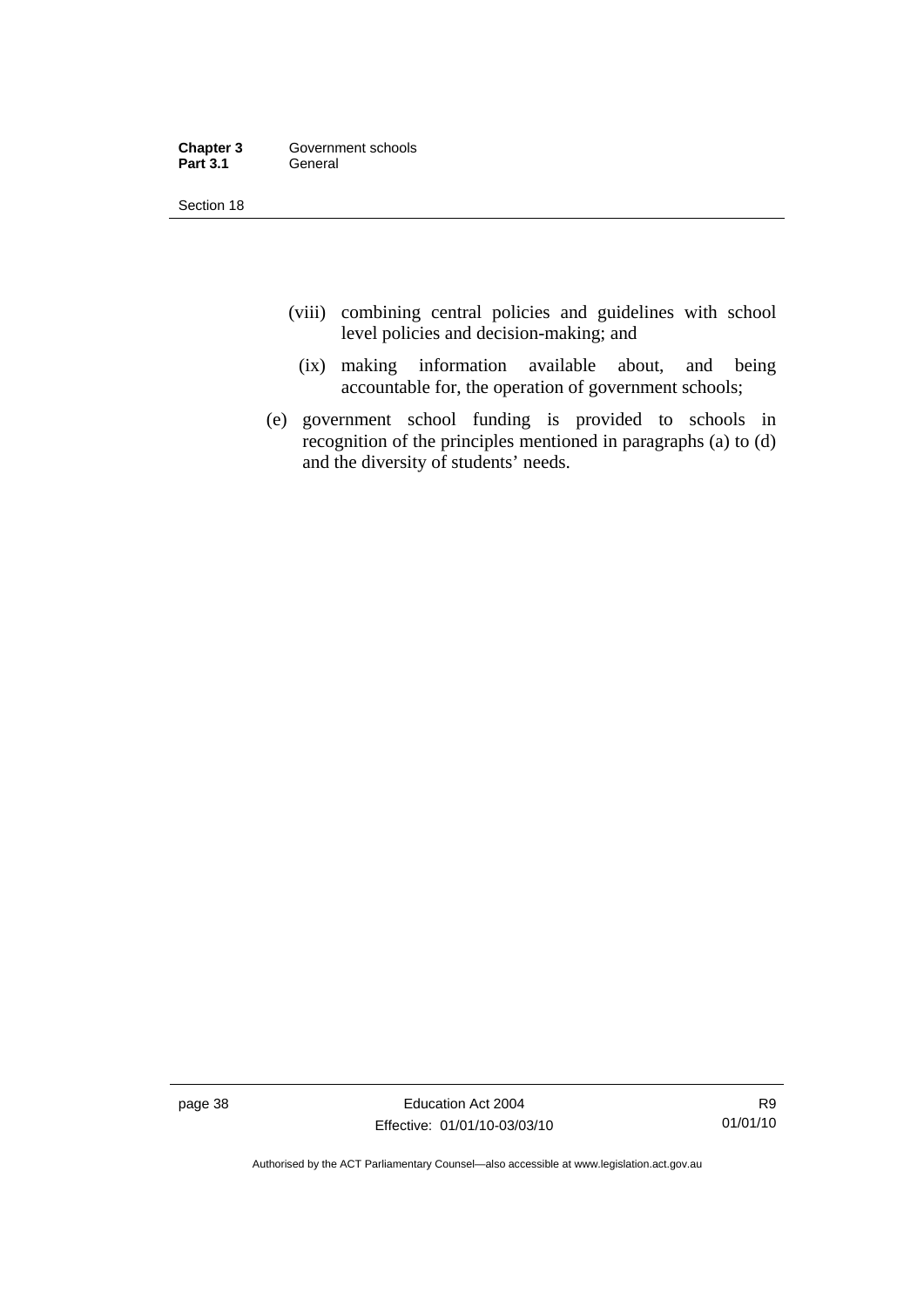# **Part 3.2 Establishment and operation of government schools**

### **20 Establishing government schools etc**

- (1) The Minister may establish government schools and preschools (*government schools*).
- (2) The Minister may decide the kinds of government schools to be established and the educational level or levels for the schools.
- (3) The Minister may establish school-related educational institutions and services (*school-related institutions*).

#### **Example of school-related institution**

Hindmarsh Education Centre

- *Note* An example is part of the Act, is not exhaustive and may extend, but does not limit, the meaning of the provision in which it appears (see Legislation Act, s 126 and s 132).
- (4) The Minister may name, and change the name of, a government school or school-related institution.
- (5) Before closing or amalgamating a government school, the Minister must—
	- (a) have regard to the educational, financial and social impact on students at the school, the students' families and the general school community; and
	- (b) ensure that school communities affected by the closure or amalgamation have been adequately consulted during a period of at least 6 months.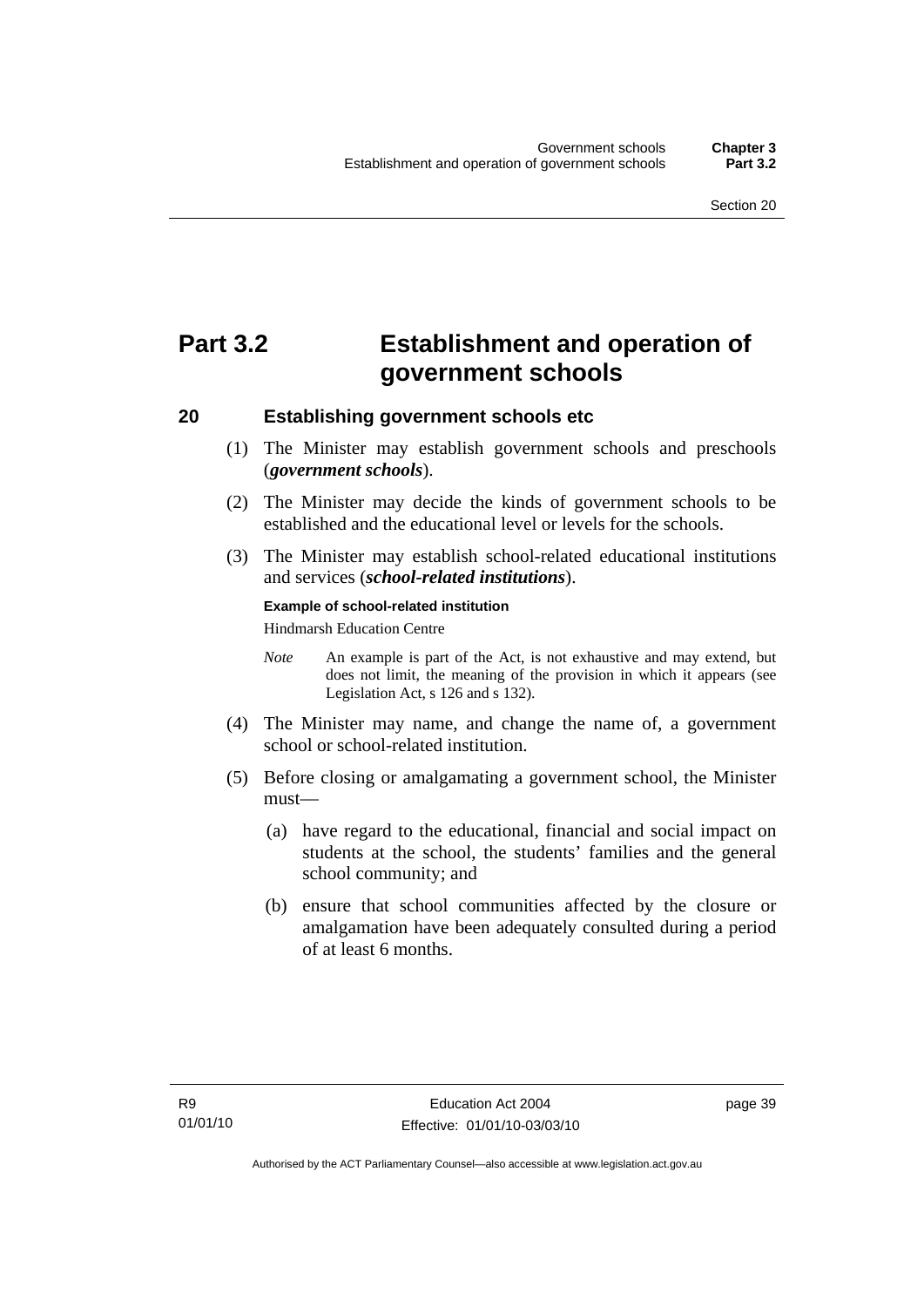- (6) To ensure that school communities affected by closing or amalgamating a government school are adequately consulted, the Minister must, before a decision is made on the proposal—
	- (a) tell the school communities about the proposal; and
	- (b) listen to, and consider, their views.
- (7) The consultation must be done in a way that gives effect to the following principles:
	- (a) consultation should focus on access to, and the provision of, quality educational opportunities;
	- (b) consultation should be open and transparent;
	- (c) consultation should lead to sustainable decisions by involving effective community engagement;
	- (d) without limiting paragraph (c), consultation should ensure that—
		- (i) relevant information is provided in a timely and accessible way to enable maximum community participation in debate about the proposal; and
		- (ii) opportunities are provided for feedback about the proposal, especially from families and other people with significant interest in the proposal;
	- (e) consultation should include seeking the views of school boards that are likely to be affected by the proposal.

### **21 Operation of government schools**

- (1) The chief executive is responsible to the Minister for the operation of government schools.
- (2) Government schools are to be publicly owned and operated by the Territory itself.

Authorised by the ACT Parliamentary Counsel—also accessible at www.legislation.act.gov.au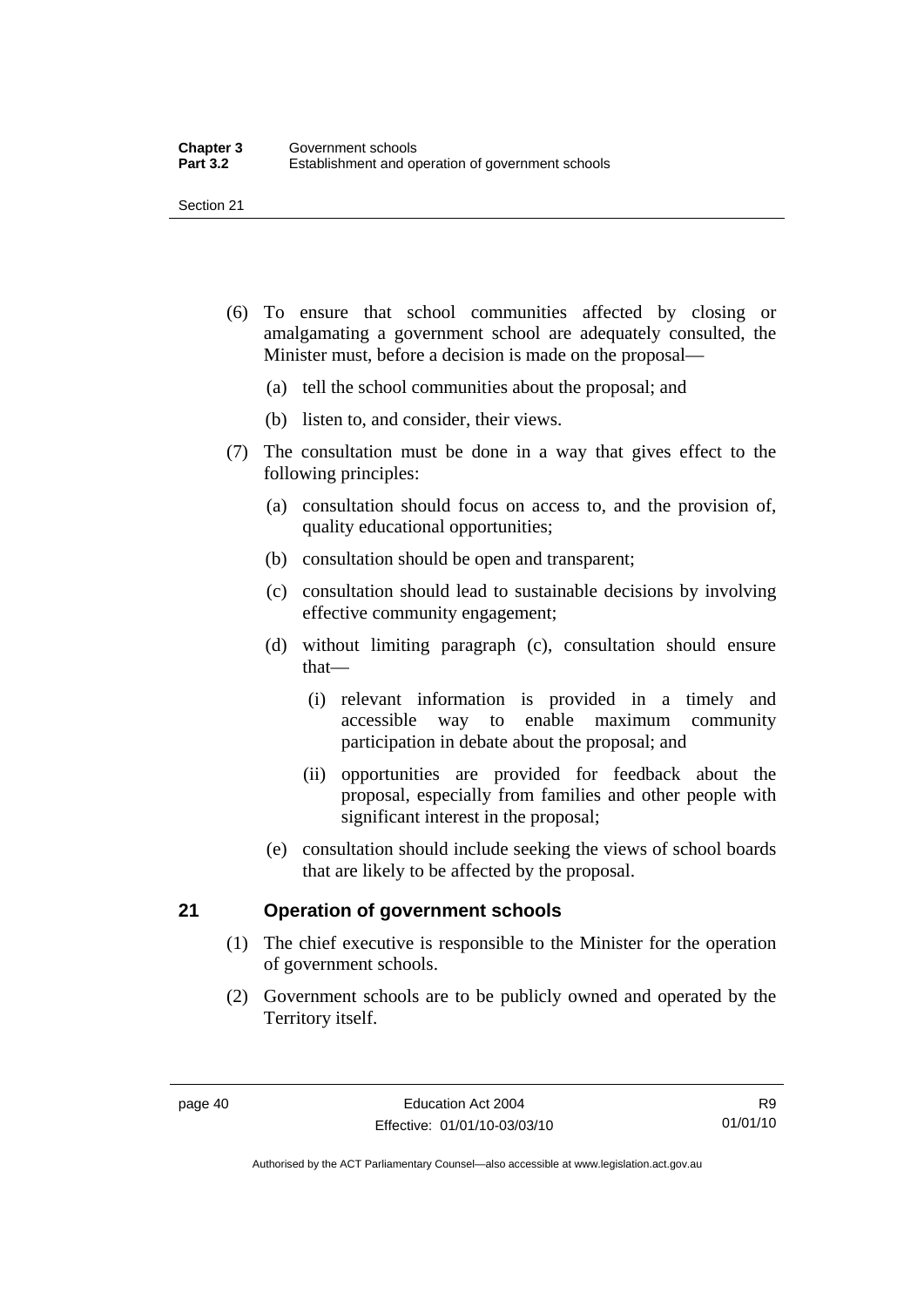- (3) The chief executive must establish procedures that give priority to the enrolment of children in the government school in their neighbourhood.
- (4) The principal of a government school is responsible for—
	- (a) educational leadership and management of the school; and
	- (b) educational outcomes for students at the school; and
	- (c) providing support to the school board in the carrying out of its functions; and
	- (d) contributing to the development and implementation of educational policies and strategies.
- (5) The principal of a government school must make available to parents of students at the school, and to the staff and students of the school, information about the school's educational programs and policies, and the school's operation.

### **22 Investigation of complaints—government schools**

- (1) The chief executive must develop and implement a complaints policy for government schools.
- (2) The chief executive must, as soon as practicable, investigate any complaint about the administration, management and operation of government schools that, in the chief executive's opinion, is not a frivolous or vexatious complaint.
- (3) The chief executive must, in an annual report under the *Annual Reports (Government Agencies) Act 2004* for a financial year, include details about the number of complaints investigated by the chief executive under this section in that financial year.

#### **23 Review of government school system**

The chief executive must regularly review, and report to the Minister on, the government school system as a whole.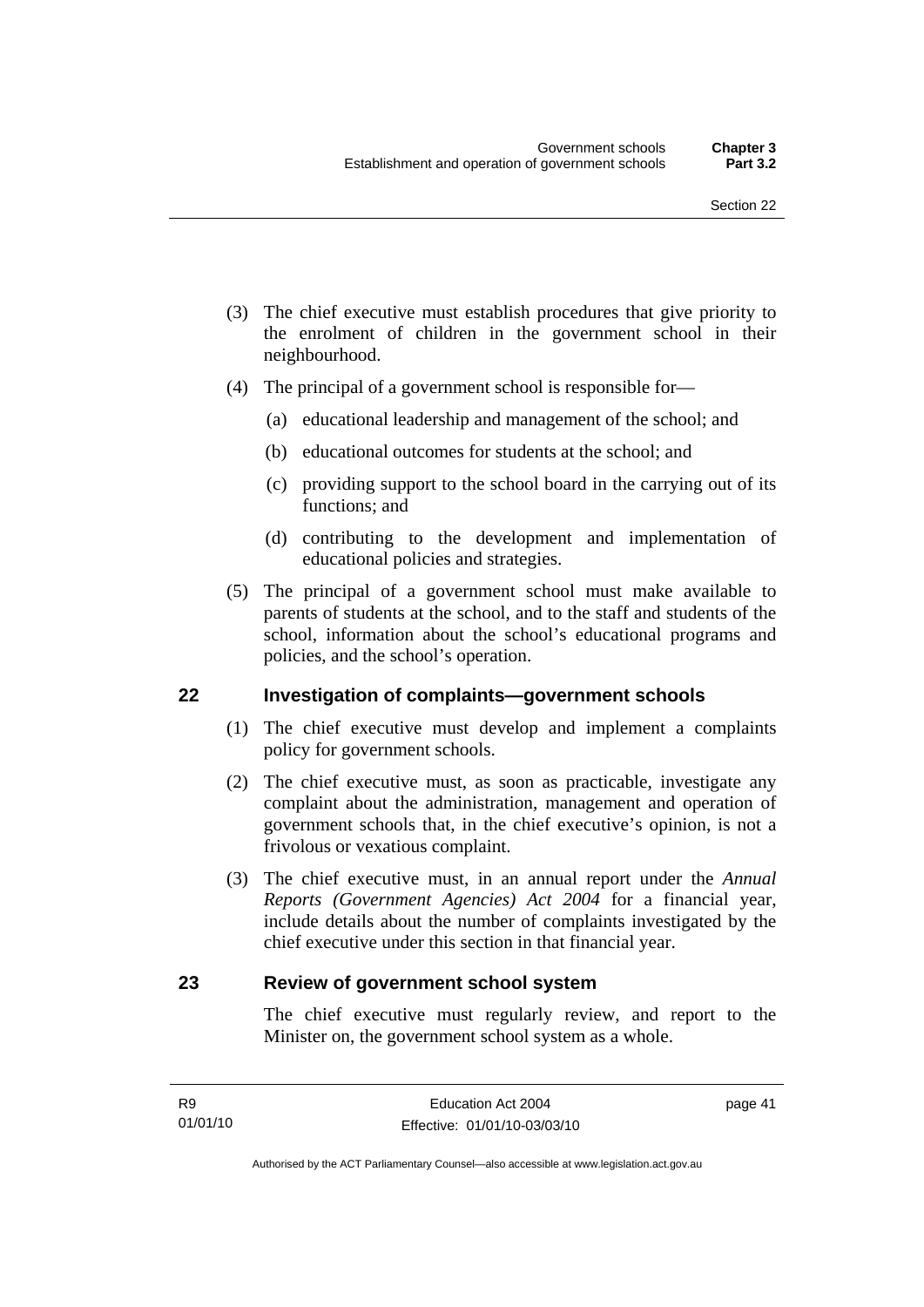Section 24

# **24 Review of operation of government schools**

- (1) The chief executive must ensure that—
	- (a) the effectiveness of each government school is reviewed at least once every 5 years; and
	- (b) a report of the review is prepared.
- (2) The chief executive must ensure that a review seeks the input of the local community served by the school.
- (3) A review must take into account the views of—
	- (a) the parents of students at the school; and
	- (b) the teachers at the school; and
	- (c) the students at the school.
- (4) The chief executive must make the report of a review of a school available to—
	- (a) the parents of students at the school; and
	- (b) the staff of the school; and
	- (c) the students at the school.

### **25 Reporting to parents—government schools**

- (1) The principal of a government school must set up procedures for giving reports to the parents of a student enrolled at the school about the student's academic progress and social development at the school.
- (2) A report must be given to the student's parents at least twice a year.

### **26 Education to be free**

 (1) Education in government schools is to be free and no fees are chargeable for it.

R9 01/01/10

Authorised by the ACT Parliamentary Counsel—also accessible at www.legislation.act.gov.au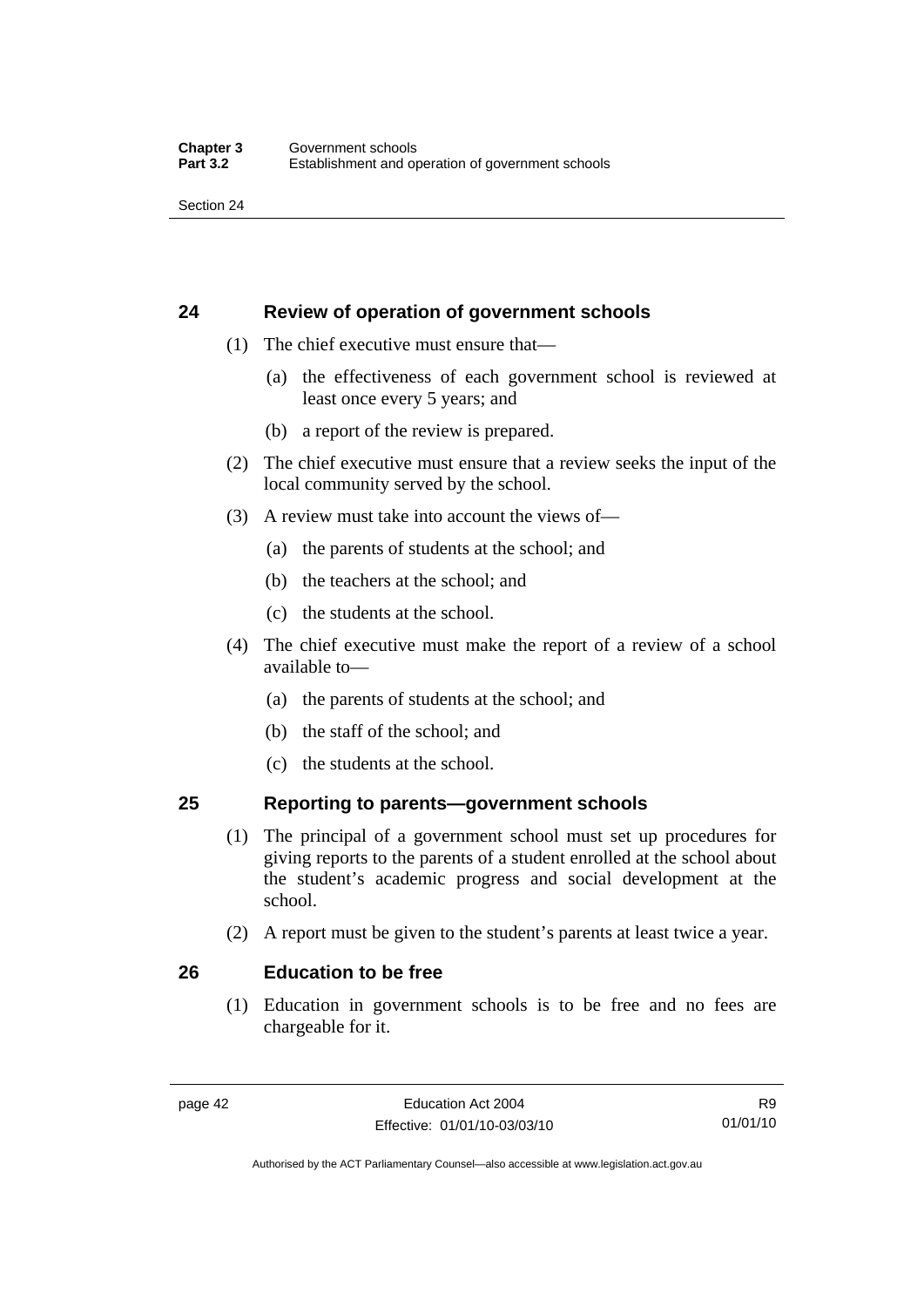- (2) Subsection (1) does not apply—
	- (a) in relation to course money paid to a registered provider; or
	- (b) to people who hold a temporary visa under the *Migration Act 1958* (Cwlth), section 30 (2).
- (3) In subsection (2):

*course money*—see the *Education Services for Overseas Students Act 2000* (Cwlth), section 7.

*registered provider*—see the *Education Services for Overseas Students Act 2000* (Cwlth), section 5.

# **27 Voluntary financial contributions**

- (1) The school board of a government school may ask the parents of a student enrolled at the school, or anyone else, to make a financial contribution to the school.
- (2) The following principles apply in relation to financial contributions:
	- (a) each contribution is to be voluntary;
	- (b) a student at the school is not to be refused benefits or services because the student's parents do not make a contribution;
	- (c) a student is not to be approached or harassed for contributions;
	- (d) any record of contributions is confidential.
- (3) If the school board asks the parents of a student enrolled at the school to make a financial contribution, the school board must tell the parents about the principles that apply in relation to financial contributions.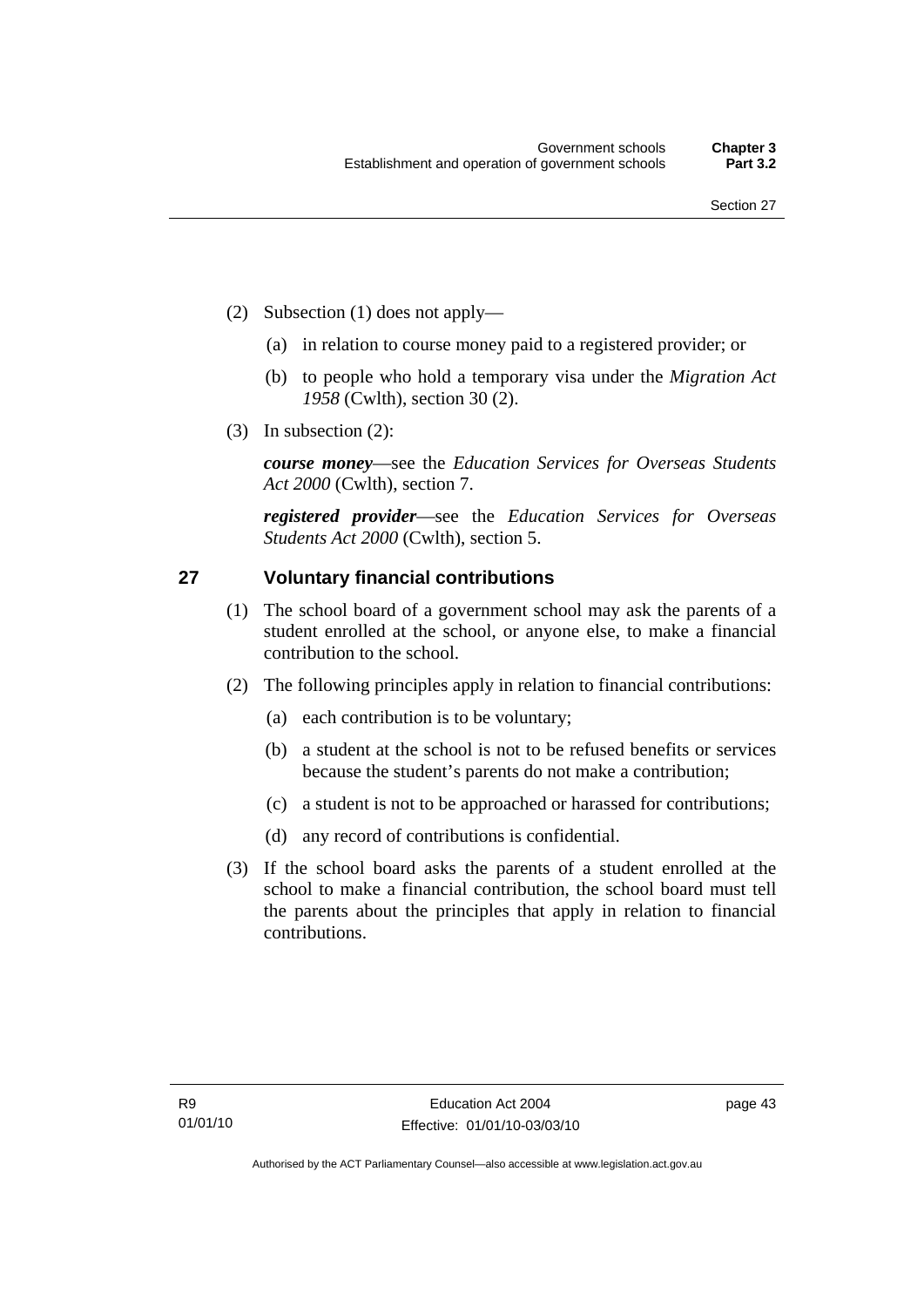# **28 Secular education**

- (1) Education in government schools is to be non-sectarian, secular education.
- (2) Secular education in government schools may include the study of different religions as distinct from education in a particular religion.

# **29 Religious education**

- (1) If parents of children at a government school ask the principal for their children to receive religious education in a particular religion, the principal must ensure that reasonable time is allowed for their children's religious education in that religion.
- (2) The principal must ensure that the educational program continues for students at the school not attending religious education.
- (3) Religious education must be authorised by the religious body to which the person providing the instruction belongs.
- (4) Students attending a religious education class at a government school must be separated from other students at the school while the class is held.
- (5) In this section:

*religious education* means education in a particular religion as distinct from the study of different religions.

# **30 Curriculum**

- (1) The chief executive must decide the curriculum requirements for students attending government schools (other than in years 11 and 12).
- (2) For subsection (1), the requirements include the framework of the curriculum and the principles on which the curriculum is based.

Authorised by the ACT Parliamentary Counsel—also accessible at www.legislation.act.gov.au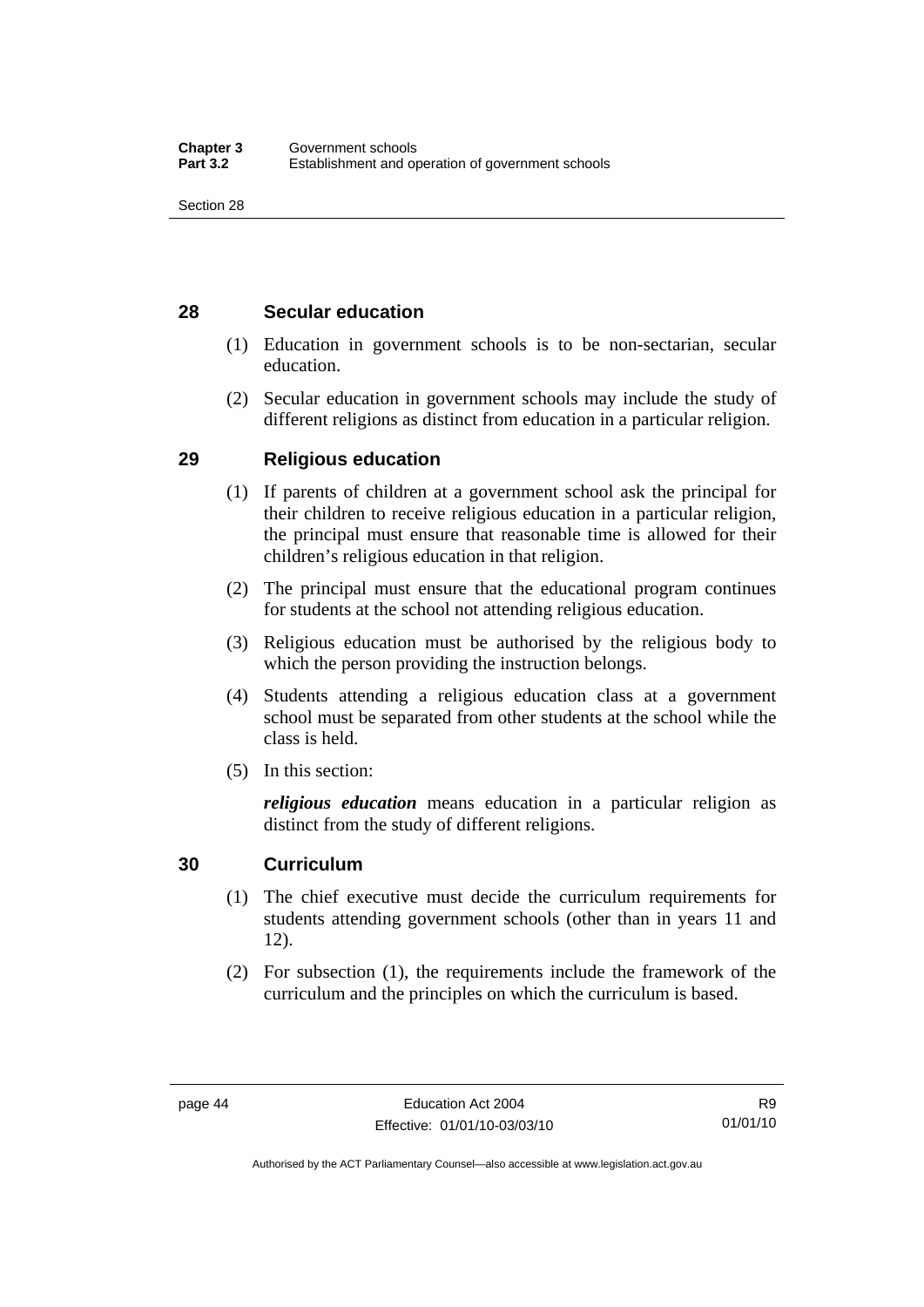# **31 Approved educational courses for students at government schools**

- (1) The chief executive may approve educational courses for a student enrolled at a government school that may be provided to the student at a place other than the school.
- (2) An approval may be subject to conditions.
- (3) However, the chief executive may approve an educational course only if satisfied that—
	- (a) the standard of the course is appropriate; and
	- (b) there are adequate facilities for conducting the course; and
	- (c) the premises where the course is to be conducted comply with any relevant Territory laws about health and safety standards.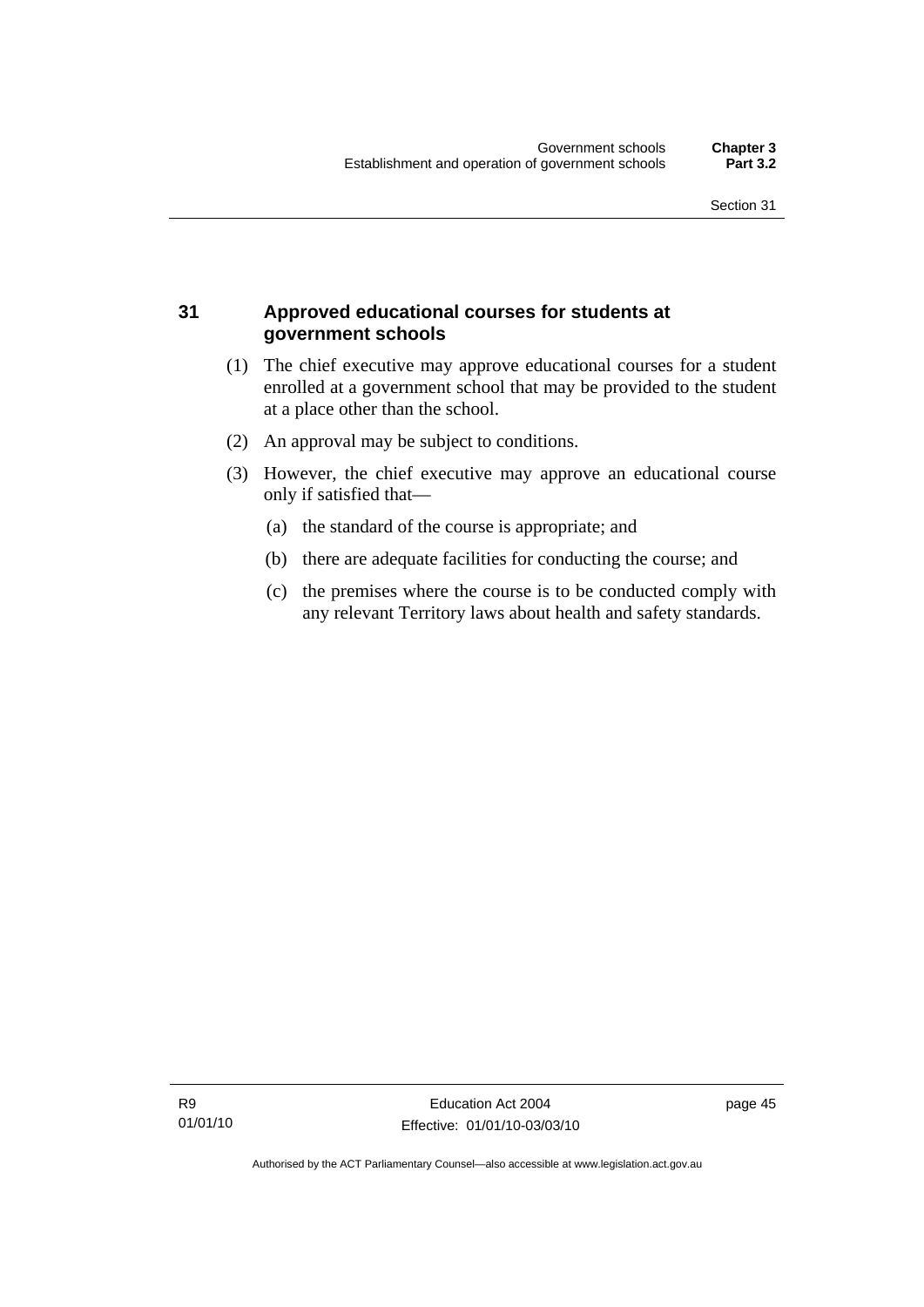Section 32

# **Part 3.3 Attendance at government schools**

# **32 Keeping of register of enrolments and attendances for government schools**

 (1) The principal of a government school, or the person giving an approved educational course (government), commits an offence if the principal or person fails to keep a register of enrolments and attendances.

Maximum penalty: 10 penalty units.

(2) An offence against this section is a strict liability offence.

# **33 Keeping records of enrolment and attendances for government schools**

- (1) The principal of a government school, or the person giving an approved educational course (government), must ensure that the following information is entered in the register of enrolments and attendances:
	- (a) the full name of each student enrolled at the school or course;
	- (b) a record of the attendance or nonattendance of the student at the school or course on every day when the school or course is open for attendance.

Maximum penalty: 10 penalty units.

- (2) The principal of a government school, or the person giving an approved educational course (government), commits an offence if—
	- (a) the principal or person makes an entry in the register of enrolments and attendances; and

Authorised by the ACT Parliamentary Counsel—also accessible at www.legislation.act.gov.au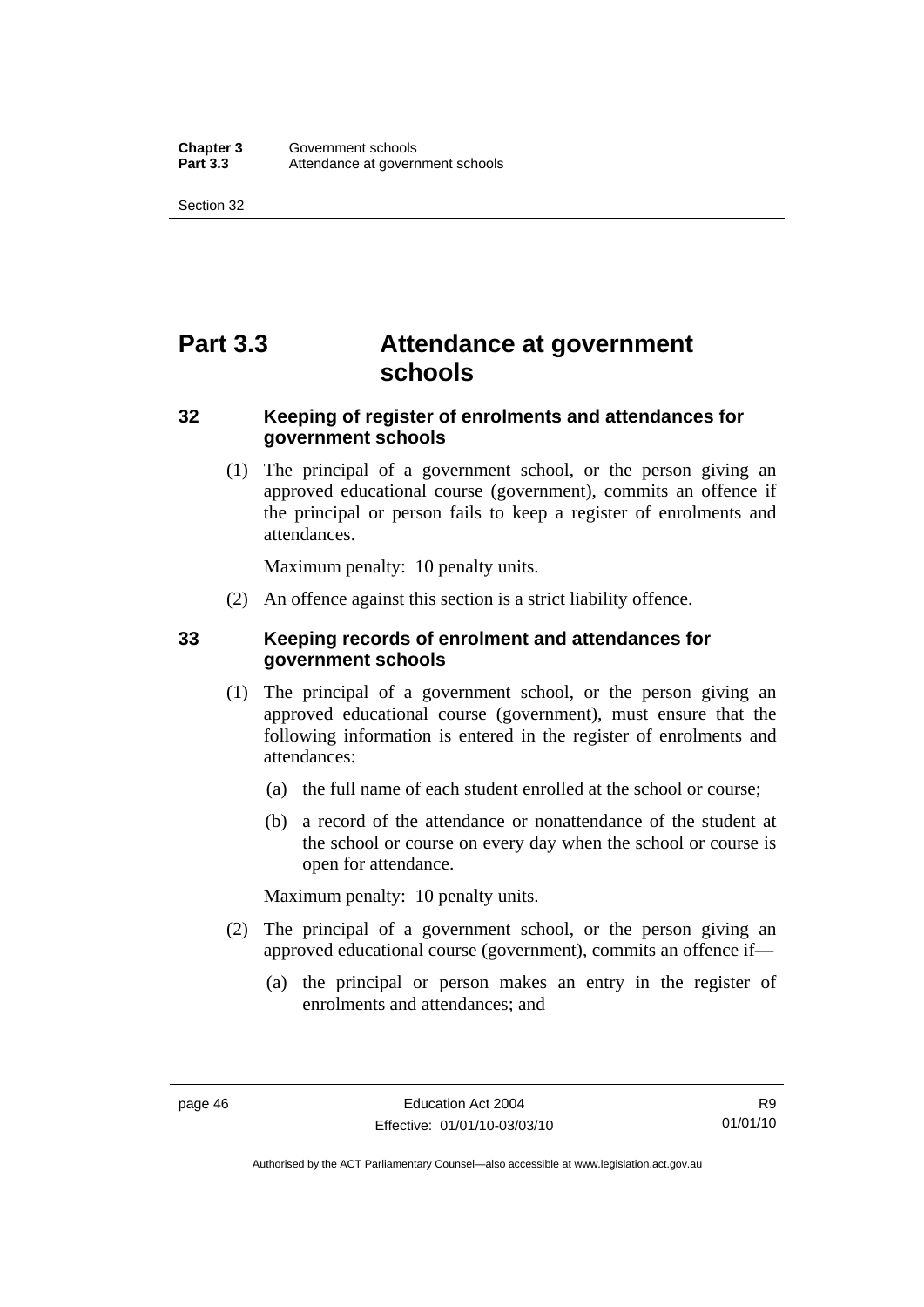(b) the principal or person is reckless about whether the entry is correct.

Maximum penalty: 10 penalty units.

(3) An offence against subsection (1) is a strict liability offence.

# **34 Inspection of register of enrolment and attendances for government schools**

- (1) The principal of a government school, or the person giving an approved educational course (government), commits an offence if—
	- (a) an authorised person (government) asks the principal or person to make the register of enrolments and attendances available to the authorised person; and
	- (b) the principal or person fails to make the register available as asked.

Maximum penalty: 10 penalty units.

- (2) The principal of a government school, or the person giving an approved educational course (government), commits an offence if—
	- (a) the chief executive or an authorised person (government) asks the principal or the person to give the chief executive or authorised person stated information about enrolments or attendances of students at the school or course during a stated period or at a stated time; and
	- (b) the principal or person fails to give the information in accordance with the request.

Maximum penalty: 50 penalty units

 (3) An authorised person (government) may make copies of the register of enrolments and attendances or any part of the register.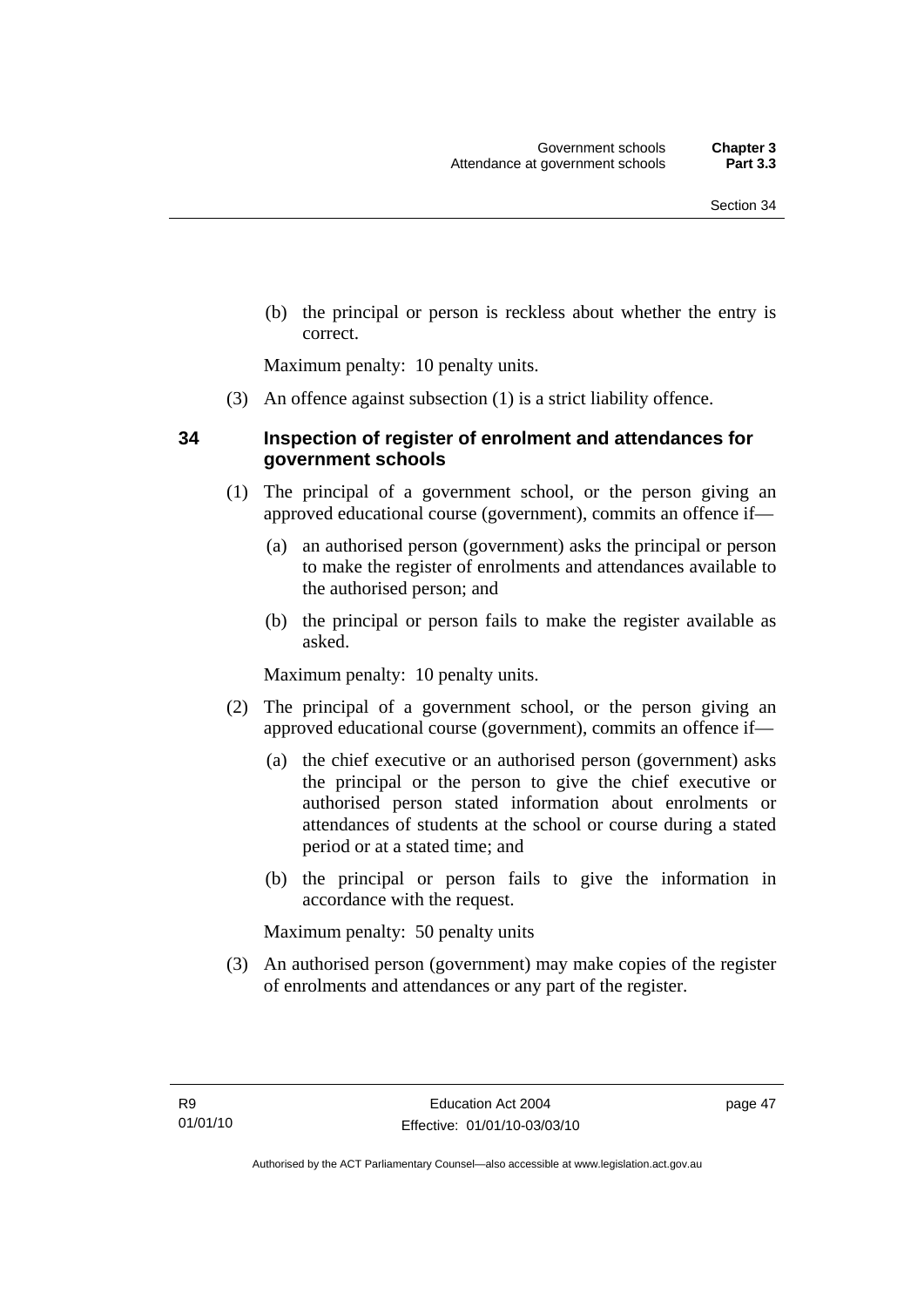#### Section 35

- (4) The principal of a government school, or the person giving an approved educational course (government), must take reasonable steps to assist an authorised person (government) in exercising functions under this section.
- (5) An offence against this section is a strict liability offence.

### **35 Procedures to encourage school attendance at government schools**

- (1) The principal of a government school must set up procedures—
	- (a) to encourage students to attend school regularly; and
	- (b) to help parents to encourage their children to attend school regularly.
- (2) The principal must refer parents and children to support services that encourage children to attend school regularly when the procedures mentioned in subsection (1) are not successful.
- (3) If a student enrolled at a government school has not been attending school regularly, the principal of the school may, by written notice, require the student's parents and the child to meet with an authorised person at a stated place and time.

# **36 Suspension, exclusion or transfer of student by chief executive**

- (1) This section applies if—
	- (a) a student attending a government school—
		- (i) is persistently and wilfully noncompliant; or
		- (ii) threatens to be violent or is violent to another student attending the school, a member of the staff of the school or anyone else involved in the school's operation; or
		- (iii) acts in a way that otherwise threatens the good order of the school or the safety or wellbeing of another student

Authorised by the ACT Parliamentary Counsel—also accessible at www.legislation.act.gov.au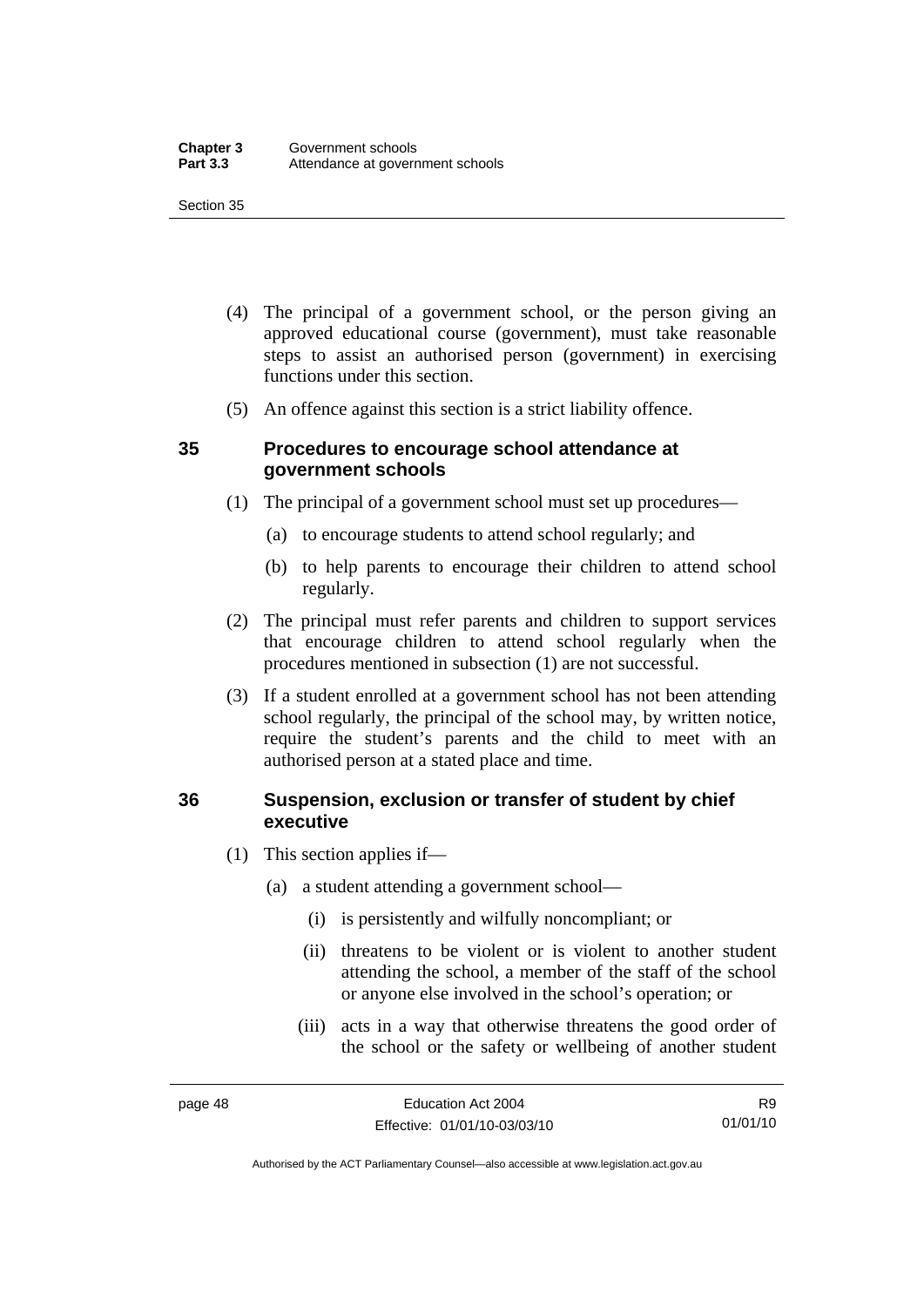attending the school, a member of staff of the school or anyone else involved in the school's operation; or

- (iv) displays behaviour that is disruptive to the student's learning or that of other students; and
- (b) the principal of the school is satisfied that action should be taken under this section.
- (2) The principal may recommend to the chief executive that the chief executive—
	- (a) suspend the student from the school for a stated period of not longer than 20 days; or
	- (b) transfer the student to another government school; or
	- (c) exclude the student from all government schools.
- (3) After considering the principal's recommendation, the chief executive may—
	- (a) give effect to the recommendation; or
	- (b) take any other action mentioned in subsection (2) that the chief executive considers appropriate; or
	- (c) suspend the student for not longer than 20 days.
- (4) The chief executive may exclude the student only if—
	- (a) the student's parents have been given an opportunity to be consulted, and told in writing, about the proposed exclusion of the child and the reasons for it; and
	- (b) the student has been given a reasonable opportunity to attend counselling, undertake relevant educational programs or receive other appropriate assistance; and
	- (c) as far as the student's maturity and capacity for understanding allow, the participation of the student has been sought, and any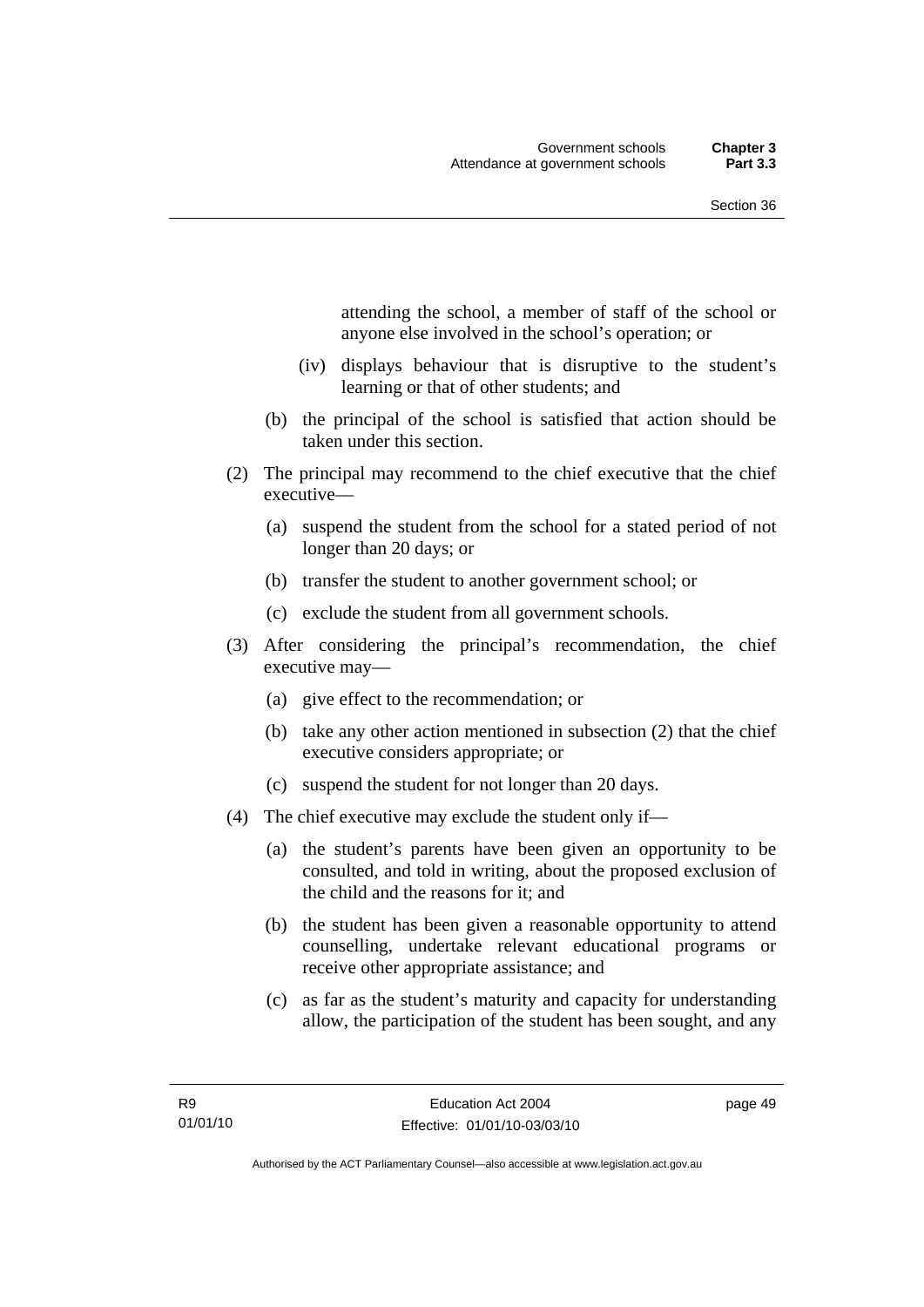Section 36

views of the student considered, in deciding whether to exclude the student; and

- (d) the student has been given sufficient information about the decision-making process, in a language and way that the student can understand, to allow the student to take part in the process; and
- (e) the student has been offered alternatives for continuing the student's education during the exclusion.
- (5) The chief executive may suspend or transfer the student only if—
	- (a) the student's parents have been given an opportunity to be consulted, and told in writing, about the proposed suspension or transfer of the student and the reasons for it; and
	- (b) as far as the student's maturity and capacity for understanding allow, the participation of the student has been sought, and any views of the student considered, in deciding whether to suspend or transfer the student; and
	- (c) the student has been given sufficient information about the decision-making process, in a language and way that the student can understand, to allow the student to take part in the process; and
	- (d) the student has been given a reasonable opportunity to continue the child's education during the suspension.
- (6) Despite subsection (5), the chief executive may immediately suspend the student for not longer than 5 days if, in the chief executive's opinion, the circumstances are of such urgency or seriousness to require the child's immediate suspension.
- (7) However, before suspending the student under subsection (6), the chief executive must comply with the requirements of subsection  $(5)$  (a) to (d) to the extent that it is practicable and appropriate to do so.

R9 01/01/10

Authorised by the ACT Parliamentary Counsel—also accessible at www.legislation.act.gov.au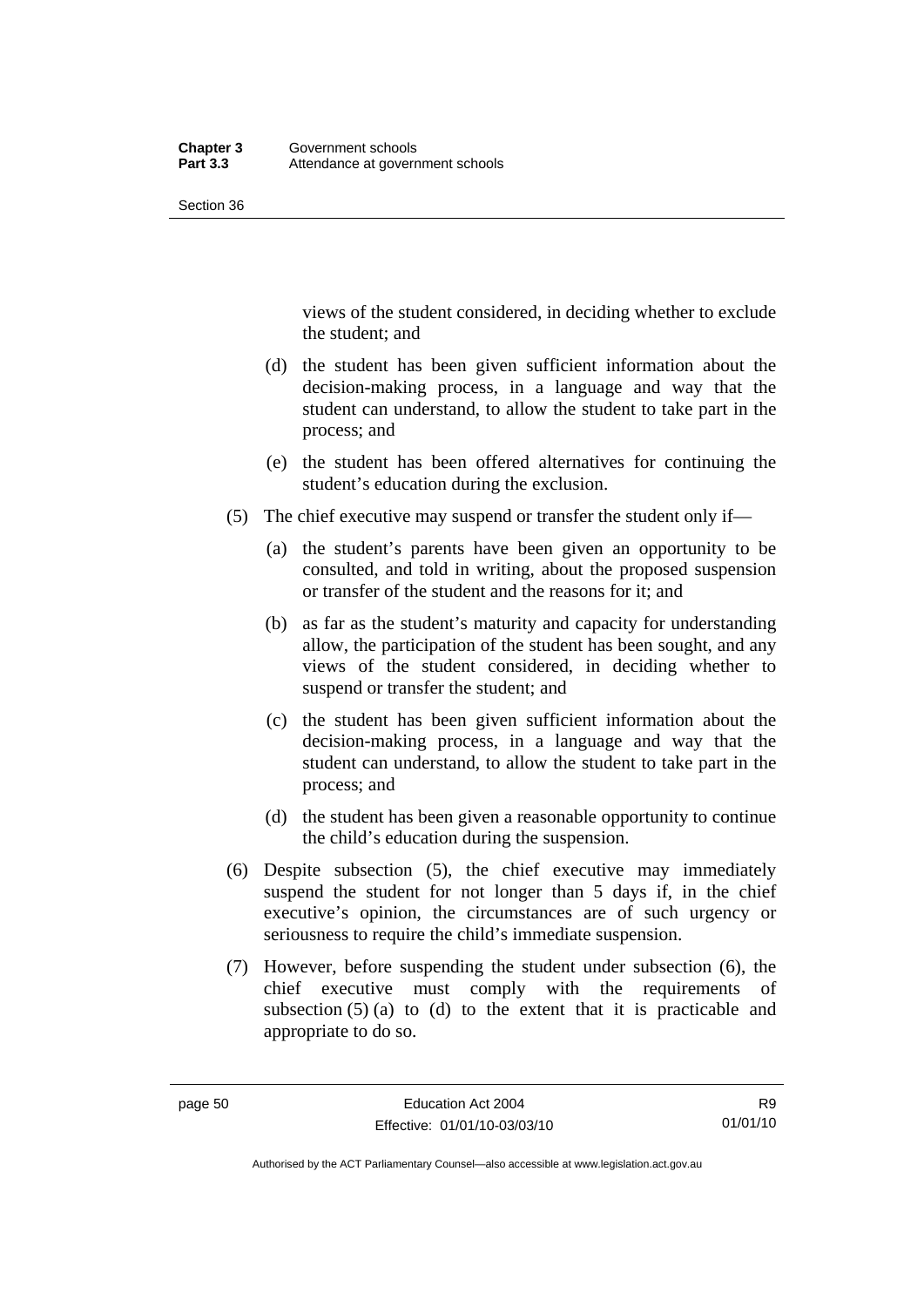- (8) To remove any doubt, the chief executive may suspend the student under subsection (6) while deciding what other action (if any) should be taken in relation to the student under this section.
- (9) If the student is suspended for 7 or more school days in a school term (whether or not consecutive school days), the chief executive must ensure that the student is given a reasonable opportunity to attend appropriate counselling.
- (10) The chief executive may delegate the chief executive's power to suspend a student from a government school for not longer than 5 days to the principal of the school.
	- *Note* For the making of delegations and the exercise of delegated functions, see Legislation Act, pt 19.4.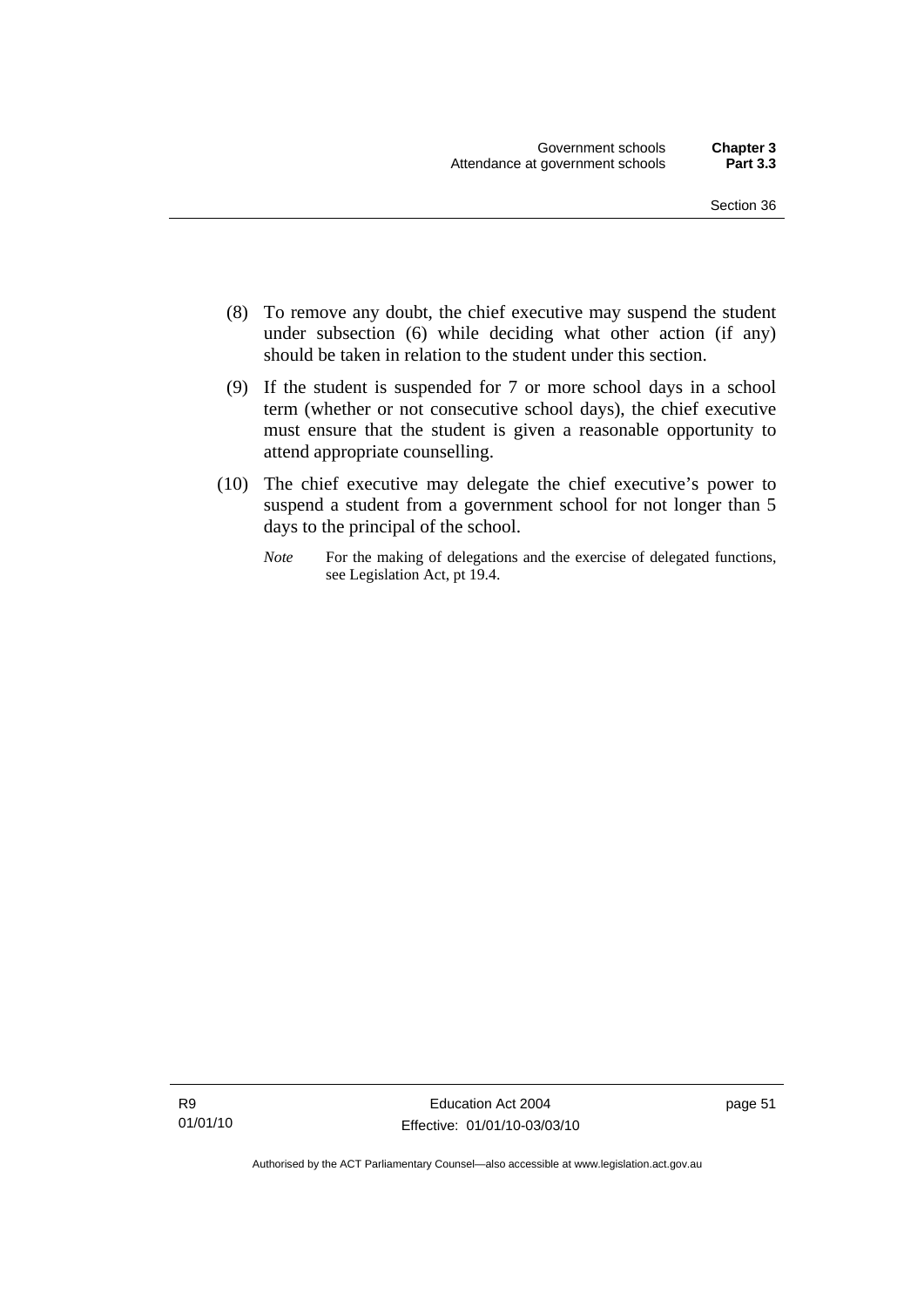# **Part 3.4 School boards of government schools**

# **Division 3.4.1 Interpretation**

#### **37 Definitions for pt 3.4**

In this part:

*half-year* means a period of 6 months ending on 30 June or 31 December.

*money*, of a school, means money allocated to the school by the chief executive or otherwise received by the school.

#### **Examples of money otherwise received**

voluntary financial contributions, other donations and sponsorships

*Note* An example is part of the Act, is not exhaustive and may extend, but does not limit, the meaning of the provision in which it appears (see Legislation Act, s 126 and s 132).

### *parents and citizens association*, of a school, means

- (a) the entity declared under section 40 (Declaration of parents and citizens associations in certain circumstances) to be the parents and citizens association of the school; or
- (b) if there is no declaration under that section for the school—the parents and citizens association incorporated under the *Associations Incorporation Act 1991* or the *Associations Incorporation Act 1953* (repealed) in relation to the school.

Authorised by the ACT Parliamentary Counsel—also accessible at www.legislation.act.gov.au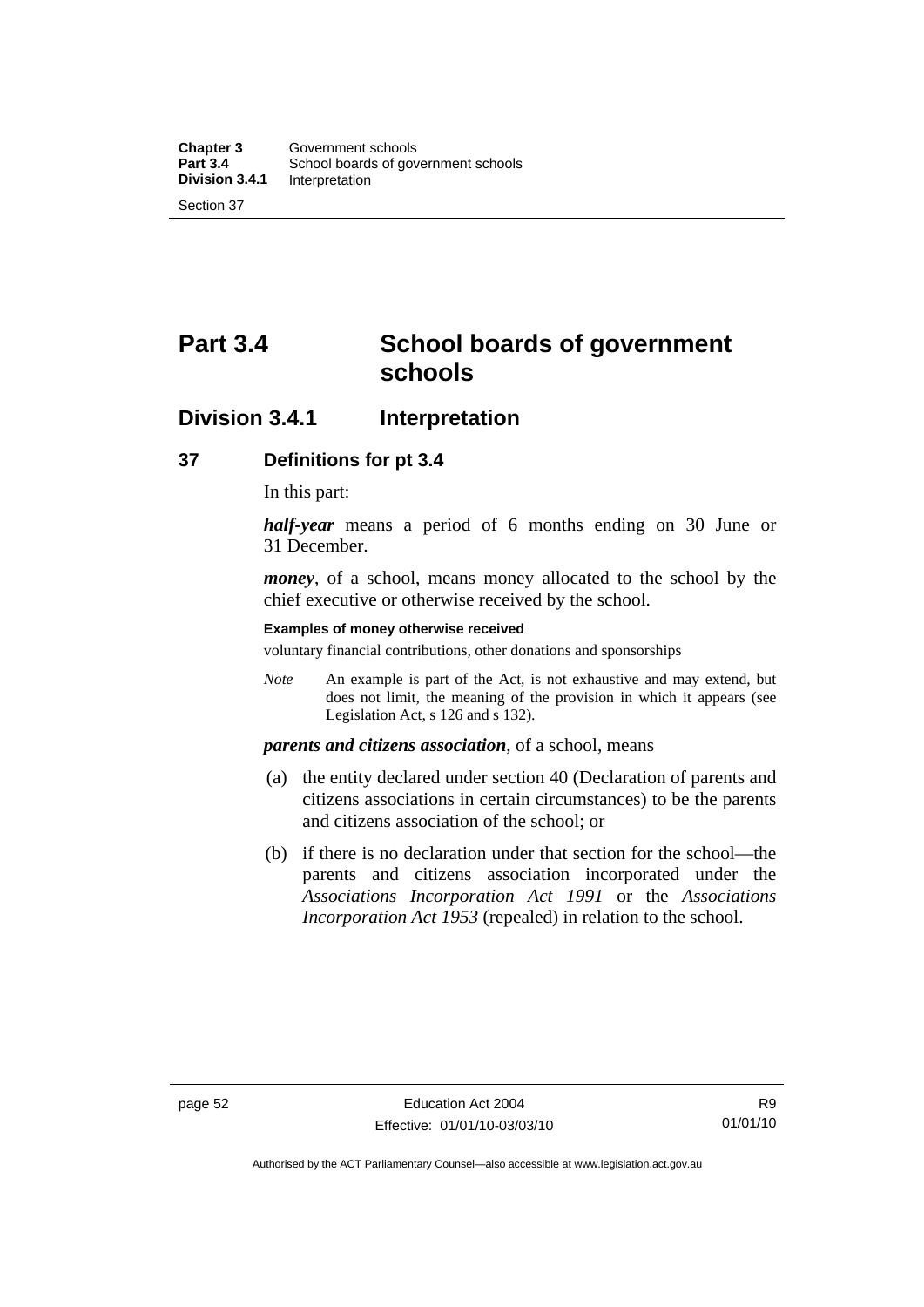*prescribed period*, for a term of office of a member of a school board (other than the principal), means the period—

- (a) beginning on whichever of the following is later:
	- (i) 1 April in the year of the member's election or appointment;
	- (ii) the date of the member's election or appointment; and
- (b) ending at the end of the March at least 12 months, and not more than 24 months, after the beginning of the period.

*school* means a government school, but does not include a preschool.

*small school* means a school (other than a school-related institution) where fewer than 4 teachers are employed.

*student* means a student who attends classes at a school for at least 12 hours per week.

# **Division 3.4.2 Establishment and membership**

### **38 Establishment of school boards**

A school board is established for each government school.

*Note* Section 146 (Preschools) deals with opportunities for parents of children at preschools to participate in the conduct of the preschool.

**39 Functions of school boards etc** 

(1) The functions of the school board of a government school are—

- (a) to establish strategic direction and priorities for the school; and
- (b) to monitor and review school performance and to report on it to the chief executive, parents of students at the school and staff; and
- (c) to develop, maintain and review curriculum for the school; and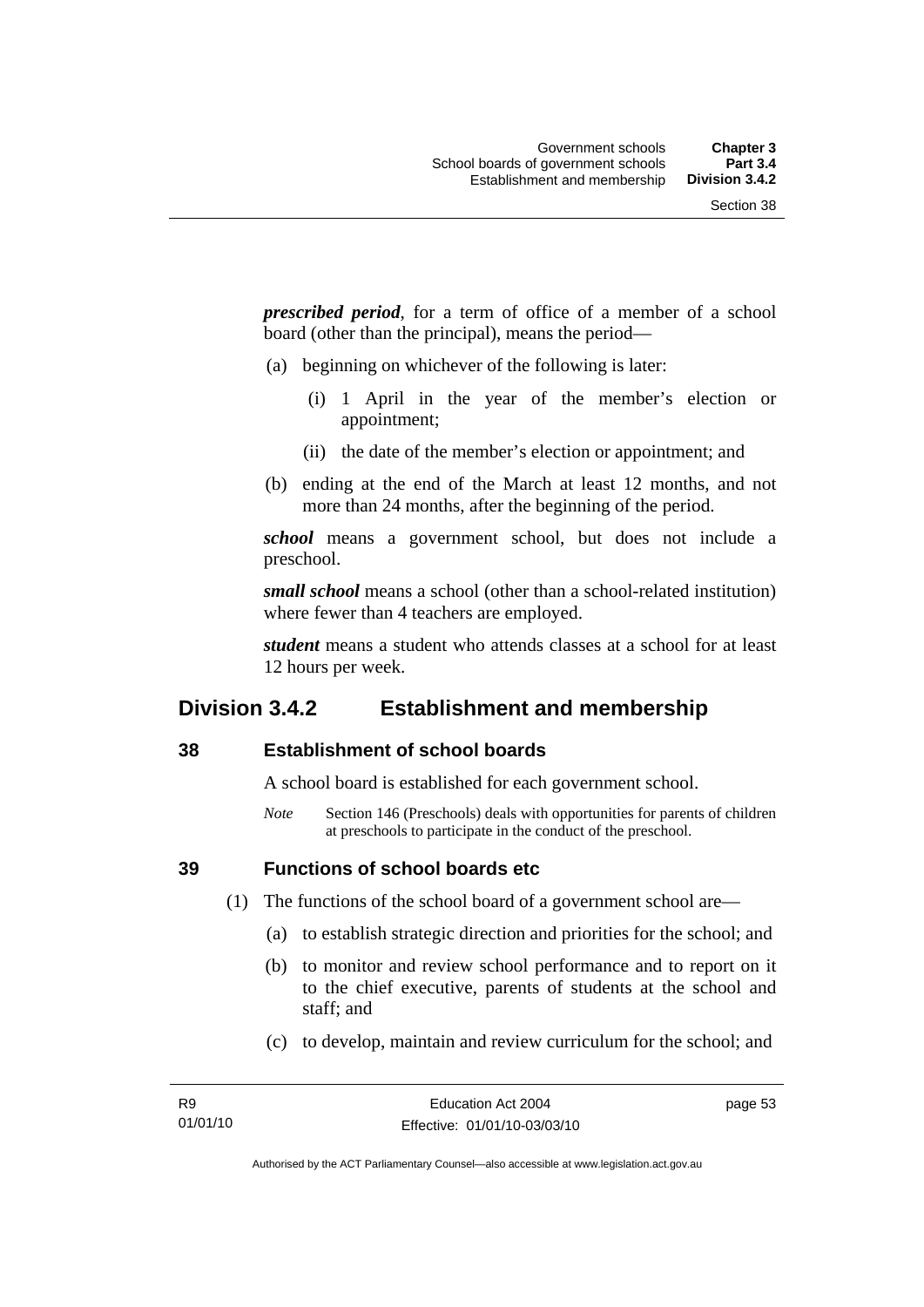(d) to develop and review education policies at the school; and

- (e) to establish budgetary policies for the school and approve the school budget; and
- (f) to establish policies for the efficient and effective use of school assets and the management of financial risk; and
- (g) to develop relationships between the school and the community and between the school and community organisations; and
- (h) to make recommendations to the chief executive on issues affecting the school; and
- (i) to encourage parent participation in their children's learning; and
- (j) to exercise any other function given to the board under this Act or any other Territory law.
- (2) The chief executive may give written directions to the school board about the exercise of its functions, either generally or in relation to a particular issue.
- (3) The chief executive must, in an annual report under the *Annual Reports (Government Agencies) Act 2004* for a financial year, include particulars of any direction given by the chief executive under this section in that financial year to a particular school board and not to school boards generally.
- (4) The school board must give effect to the chief executive's directions.
- (5) The chief executive is not required—
	- (a) to accept, or act in accordance with, a recommendation of the school board; or
	- (b) to carry out a policy decided by the school board.

Authorised by the ACT Parliamentary Counsel—also accessible at www.legislation.act.gov.au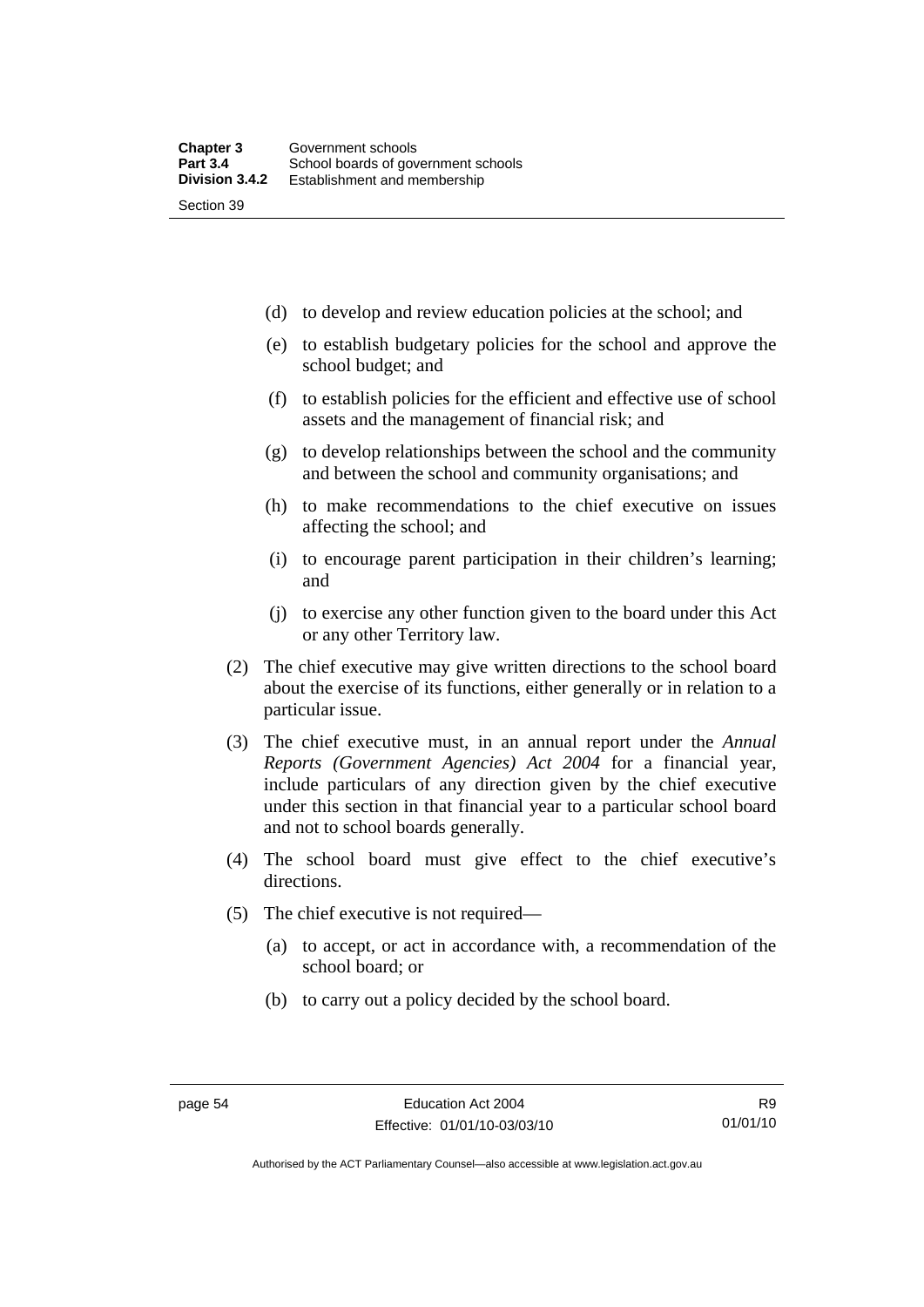# **40 Declaration of parents and citizens associations in certain circumstances**

- (1) If there is a dispute about the entity that should be the parents and citizens association of a government school, the chief executive must call a meeting of parents of students at the school and interested members of the community to discuss the entity to be the representative of the parents and community.
- (2) If, in the chief executive's opinion, it is appropriate in the circumstances to do so, the chief executive may call a meeting of parents of students at a government school and interested members of the community to discuss the entity to be the representative of the parents and community.
- (3) The chief executive may, after considering the outcome of a meeting under subsection (1) or (2) in relation to a government school, recommend to the Minister the entity to be the representative of the parents and community.
- (4) After receiving a recommendation under subsection (3), the Minister may, in writing, declare an entity to be the parents and citizens association of a government school.
- (5) A declaration under subsection (4) is a notifiable instrument.

*Note* A notifiable instrument must be notified under the Legislation Act.

# **41 Composition of school boards generally**

- (1) This section applies to a school board of a government school other than—
	- (a) a small school or a school-related institution; or
	- (b) a school to which section 43 (Composition of school boards of school-related institutions and other schools in special circumstances) applies.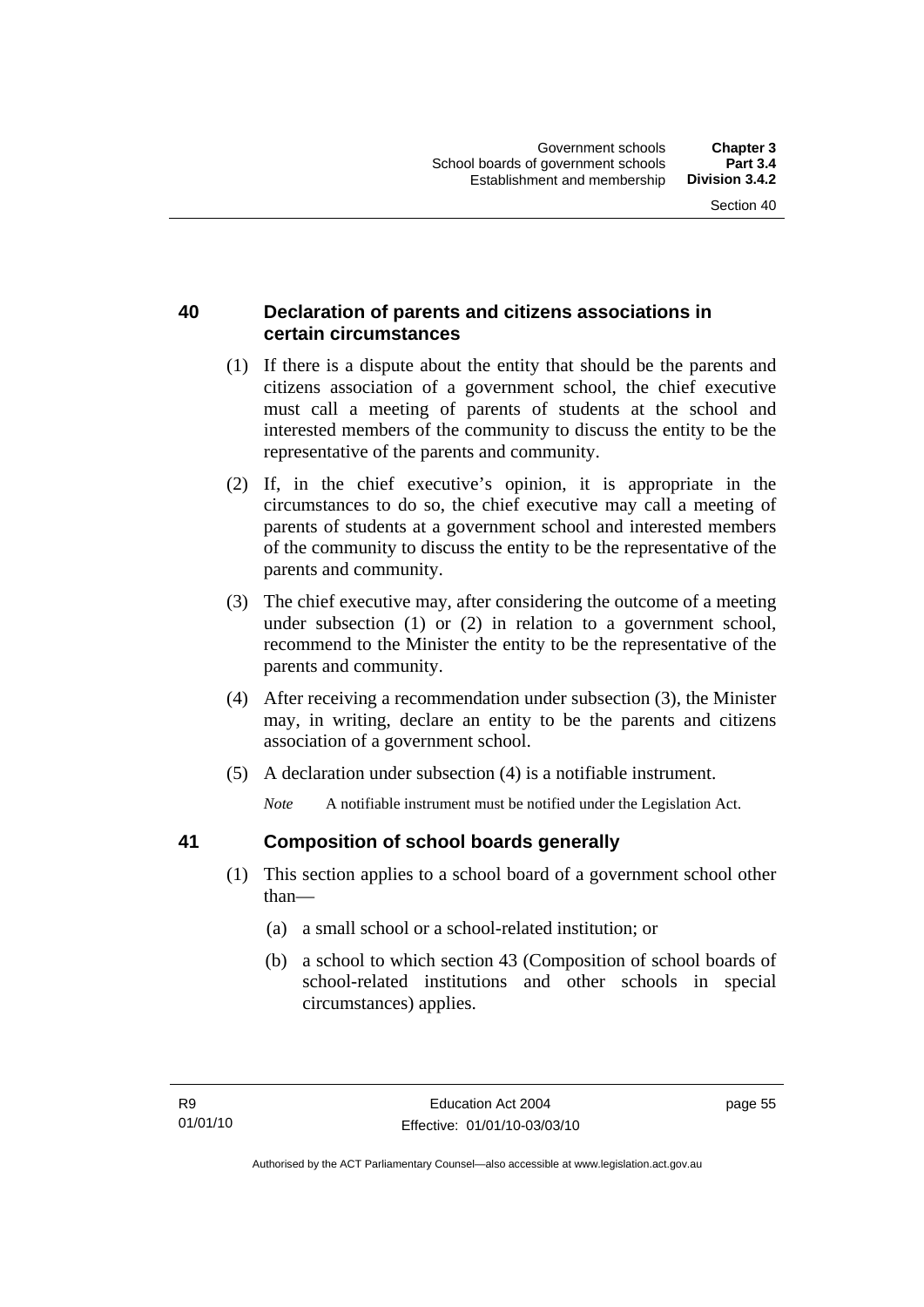- (2) The school board of a government school consists of—
	- (a) the principal of the school; and
	- (b) 1 member (the *appointed member*) appointed by the chief executive as the appointed member; and
	- (c) 2 members (the *staff members*) elected by staff of the school and appointed by the chief executive; and
	- (d) 3 members (the *parents and citizens members*) elected by the parents and citizens association of the school and appointed by the chief executive; and
	- (e) the members (the *board appointed members*) (if any) appointed by the board under subsection (6); and
	- (f) for a school prescribed under the regulations—2 members (the *student members*) elected by the students at the school and appointed by the chief executive.
	- *Note 1* For the making of appointments (including acting appointments), see the Legislation Act, pt 19.3.
	- *Note* 2 In particular, a person may be appointed for a particular provision of a law (see Legislation Act, s 7 (3)) and an appointment may be made by naming a person or nominating the occupant of a position (see s 207).
- (3) A person is eligible to be elected or appointed as a staff member only if the person is employed as a member of the staff of the school.
- (4) A person is eligible to be elected or appointed a student member only if the person is a student at the school.
- (5) The appointed member, staff members, parent and citizens members and student members are appointed for the prescribed period.
- (6) The school board may appoint 1 or more people to be members of the board for a term (not longer than 12 months) decided by the school board.

Authorised by the ACT Parliamentary Counsel—also accessible at www.legislation.act.gov.au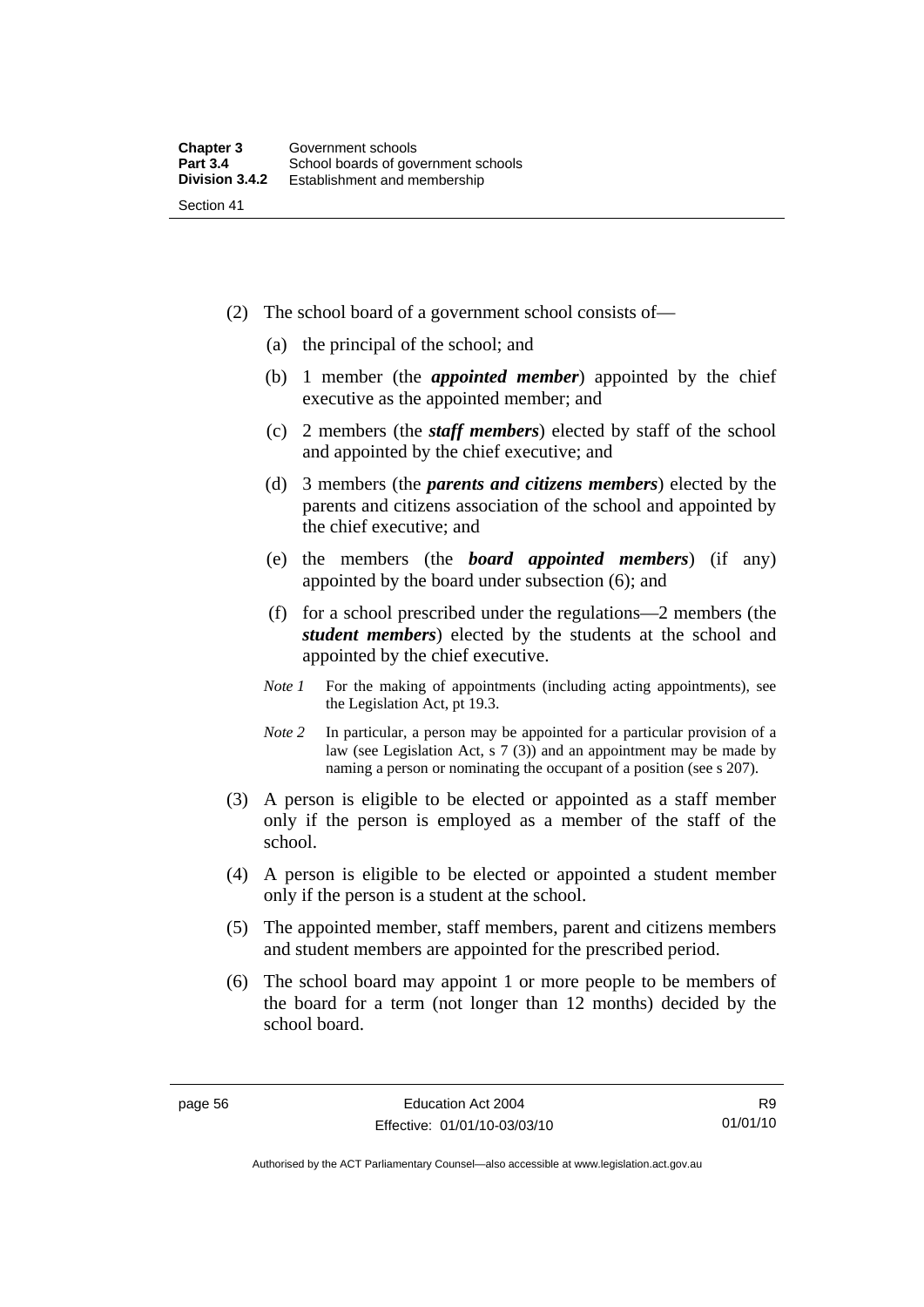(7) The school board must not make an appointment under subsection (6) if there would be more than 2 board appointed members at the same time.

### **42 Composition of school boards of small schools**

- (1) This section applies to a school board of a small school other than a school to which section 43 (Composition of school boards of school-related institutions and other schools in special circumstances) applies.
- (2) The school board of a small school consists of—
	- (a) the principal of the school; and
	- (b) 1 member (the *appointed member*) appointed by the chief executive as the appointed member; and
	- (c) 1 member (the *staff member*) appointed by the chief executive as the staff member; and
	- (d) 2 members (the *parents and citizens members*) elected by the parents and citizens association of the school and appointed by the chief executive; and
	- (e) the members (the *board appointed member*) (if any) appointed by the board under subsection (6).
	- *Note 1* For the making of appointments (including acting appointments), see the Legislation Act, pt 19.3.
	- *Note* 2 In particular, a person may be appointed for a particular provision of a law (see Legislation Act, s 7 (3)) and an appointment may be made by naming a person or nominating the occupant of a position (see s 207).
- (3) A person is eligible to be appointed as the staff member only if the person is employed as a member of the staff of the school.
- (4) The staff member is to be appointed in a way prescribed under the regulations.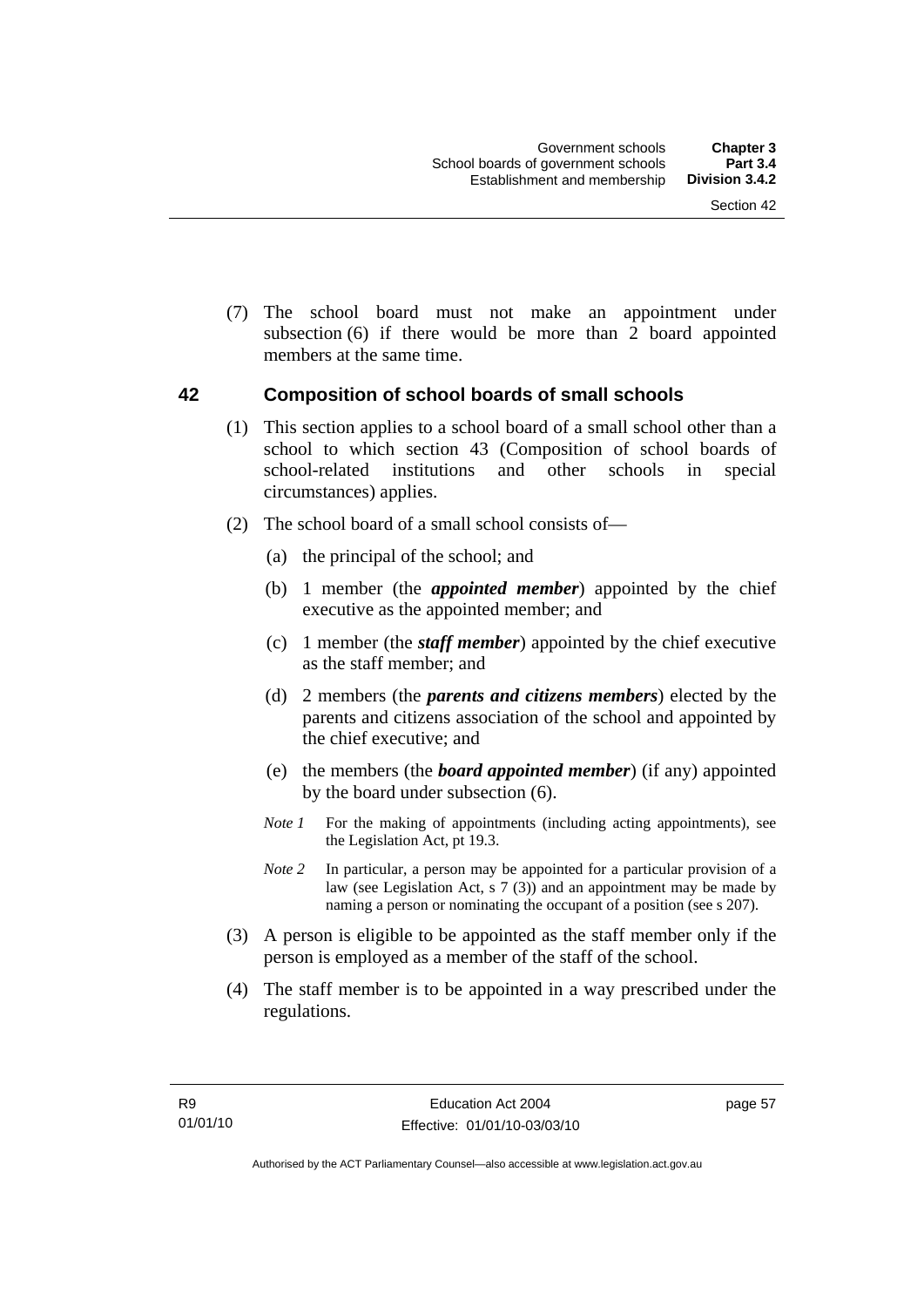- (5) The appointed member, staff member and parent and citizen members are appointed for the prescribed period.
- (6) The school board may appoint 1 or more people to be members of the board for a term (not longer than 12 months) decided by the school board.
- (7) The school board must not make an appointment under subsection (6) if there would be more than 2 board appointed members at the same time.

# **43 Composition of school boards of school-related institutions and other schools in special circumstances**

- (1) This section applies to a school that is—
	- (a) a school-related institution; or
	- (b) declared, in writing, by the chief executive to be a school to which special circumstances apply.
- (2) If the school is a school-related institution, the chief executive must, if practical, determine the composition of the school board of the school.

#### **Example**

It may not be practical to establish a school board for a school-related institution with fewer than 3 staff.

- *Note* An example is part of the Act, is not exhaustive and may extend, but does not limit, the meaning of the provision in which it appears (see Legislation Act, s 126 and s 132).
- (3) Subsection (2) does not prevent the chief executive from determining the composition of a single school board for 2 or more institutions.
- (4) If the chief executive makes a determination under subsection (2) for the school, the chief executive may also determine—
	- (a) the members who are required to be present at a meeting of the board; and

Authorised by the ACT Parliamentary Counsel—also accessible at www.legislation.act.gov.au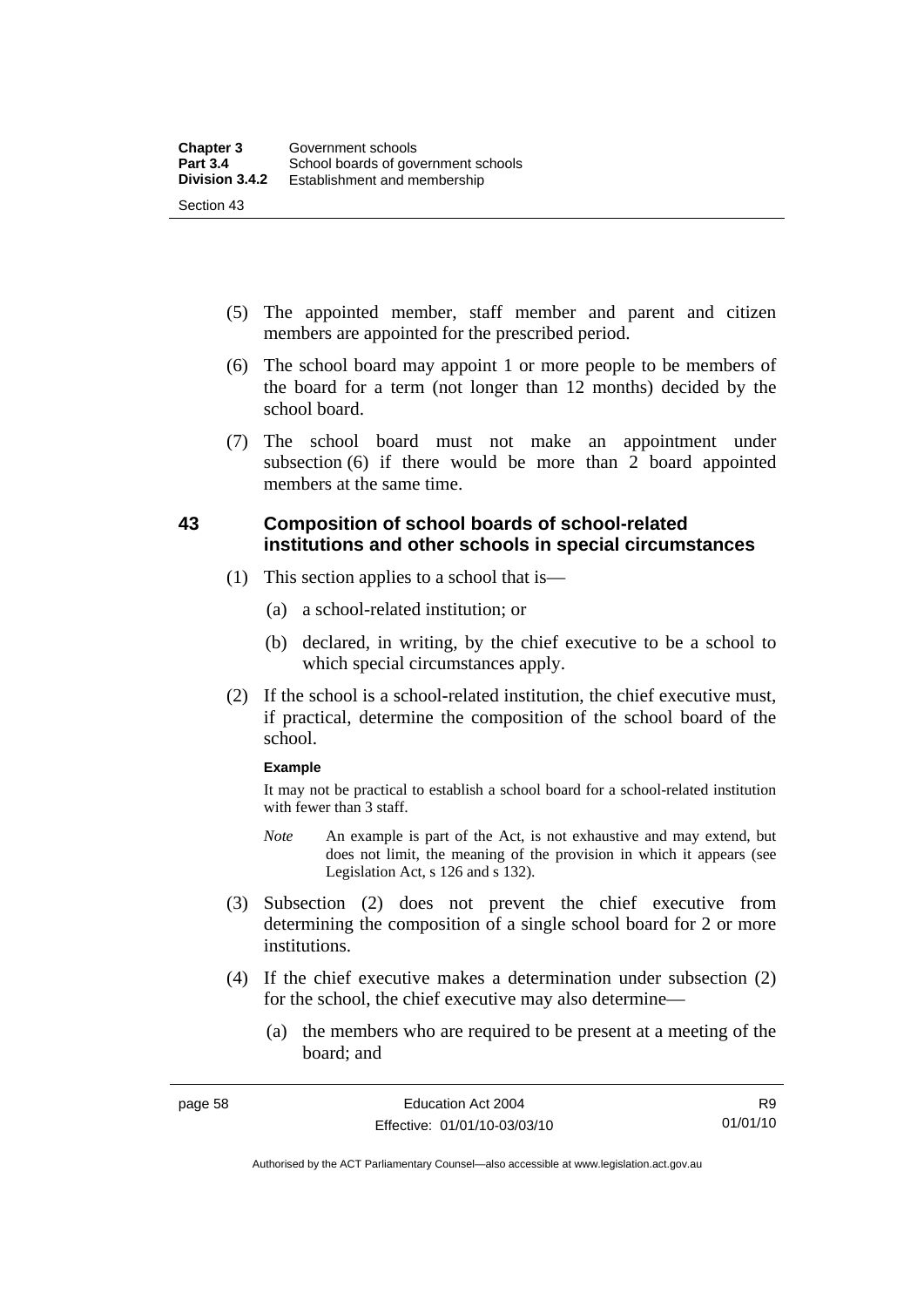- (b) the members who may not vote at a meeting of the board.
- (5) If the school is a school to which special circumstances apply, the chief executive may determine the following:
	- (a) the composition of the school board of the school;
	- (b) the members who are required to be present at a meeting of the board;
	- (c) the members who may not vote at a meeting of the board.
- (6) The chief executive may make a determination under subsection (2), (4) or (5) only with the Minister's written approval.
- (7) Before making the determination the chief executive must, if practical, consult with the parents of students at the school, at a general meeting of the parents, about the composition of the board.
- (8) In deciding whether or not to give the approval, the Minister must have regard to—
	- (a) the need for the principal of the school to be a member of the board; and
	- (b) the need for the chief executive to be represented on the board; and
	- (c) whether staff of the school and students at the school have been consulted about the composition of the board; and
	- (d) any comments made by the staff and students at the school about the composition of the board; and
	- (e) the administrative needs, educational or related objectives, and any special characteristics of the school.
- (9) The chief executive may appoint a person in accordance with the determination to be a member of the board of the school.
	- *Note 1* For the making of appointments (including acting appointments), see Legislation Act, pt 19.3.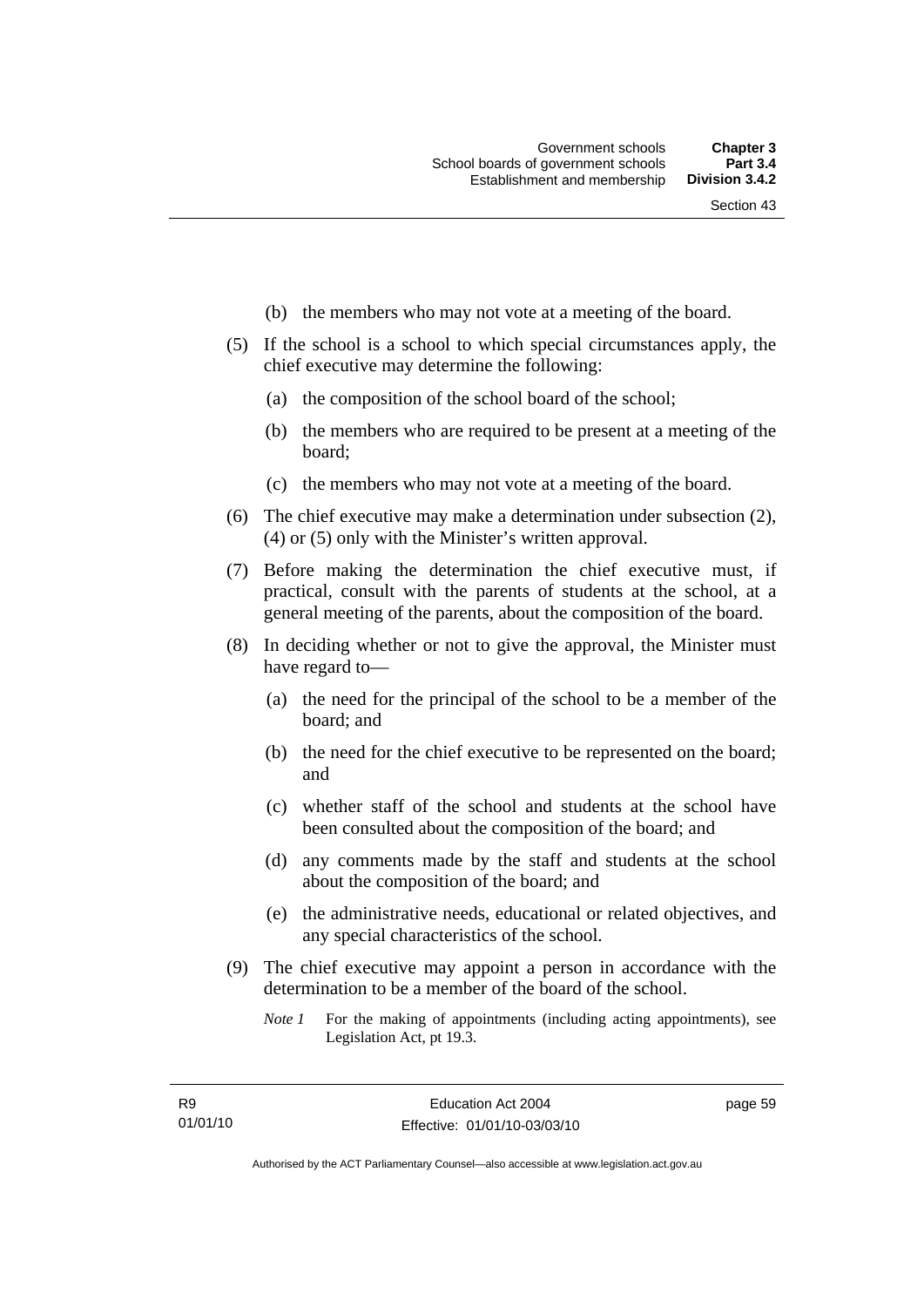Section 44

- *Note 2* In particular, an appointment may be made by naming a person or nominating the occupant of a position (see s 207).
- (10) A member of the board is appointed for the term stated in the instrument making or evidencing the appointment.
- (11) A determination under subsection (2), (4) or (5) must be in writing and is a disallowable instrument.
	- *Note* A disallowable instrument must be notified, and presented to the Legislative Assembly, under the Legislation Act.

#### **44 Ending of appointment of members of school board**

- (1) The chief executive must end the appointment of a member of the school board of a government school if the member ceases to be eligible to be appointed or elected to the position.
- (2) The chief executive must end the appointment of a member of the school board of a government school, other than the principal of the school, if—
	- (a) the member is absent from 3 consecutive meetings of the board without reasonable excuse or leave given by the board; or
	- (b) contravenes section 49 (Disclosure of interests by members of school boards) without reasonable excuse.
- (3) The chief executive may end the appointment of a member of the school board of a government school, other than the principal at the school, for misbehaviour or physical or mental incapacity.
	- *Note* A person's appointment also ends if the person resigns (see Legislation Act, s 210).

# **45 Chairperson and deputy chairperson of school boards**

- (1) The members of the school board of a government school must, whenever necessary, elect—
	- (a) a member to be chairperson; and

Authorised by the ACT Parliamentary Counsel—also accessible at www.legislation.act.gov.au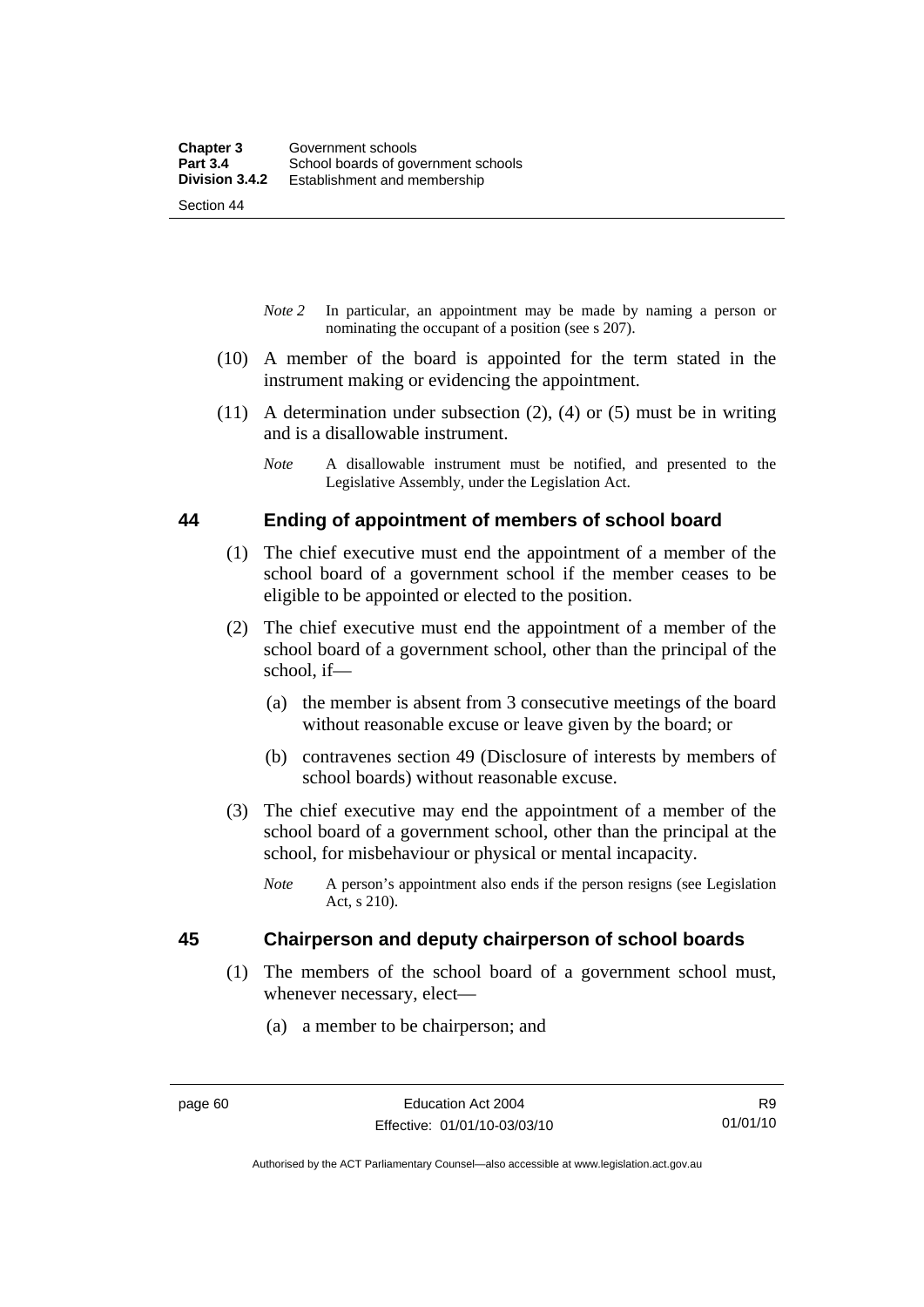- (b) another member to be deputy chairperson.
- (2) The school board must tell the chief executive of the election of a member as chairperson or deputy chairperson.
- (3) The members of the school board must not appoint the principal of the school or a member of staff of the school to be chairperson of the board.

# **46 School boards to take part in selection of school principals**

The members of the school board of a government school must, whenever necessary, nominate a member of the board as a member of any selection panel established by the chief executive to make recommendations to the chief executive about the appointment of the principal for the school.

# **Division 3.4.3 Proceedings of school boards**

# **47 Time and place of meetings of school boards**

- (1) The school board of a government school meets at the times and places it decides.
- (2) However, the school board must meet at least 4 times a year.
- (3) The chairperson—
	- (a) may at any time call a meeting of the school board; and
	- (b) must call a meeting if asked by the Minister, the chief executive or 3 members of the board.
- (4) If the chairperson is not available to call a meeting for any reason, the deputy chairperson or the principal of the school may call a meeting of the school board.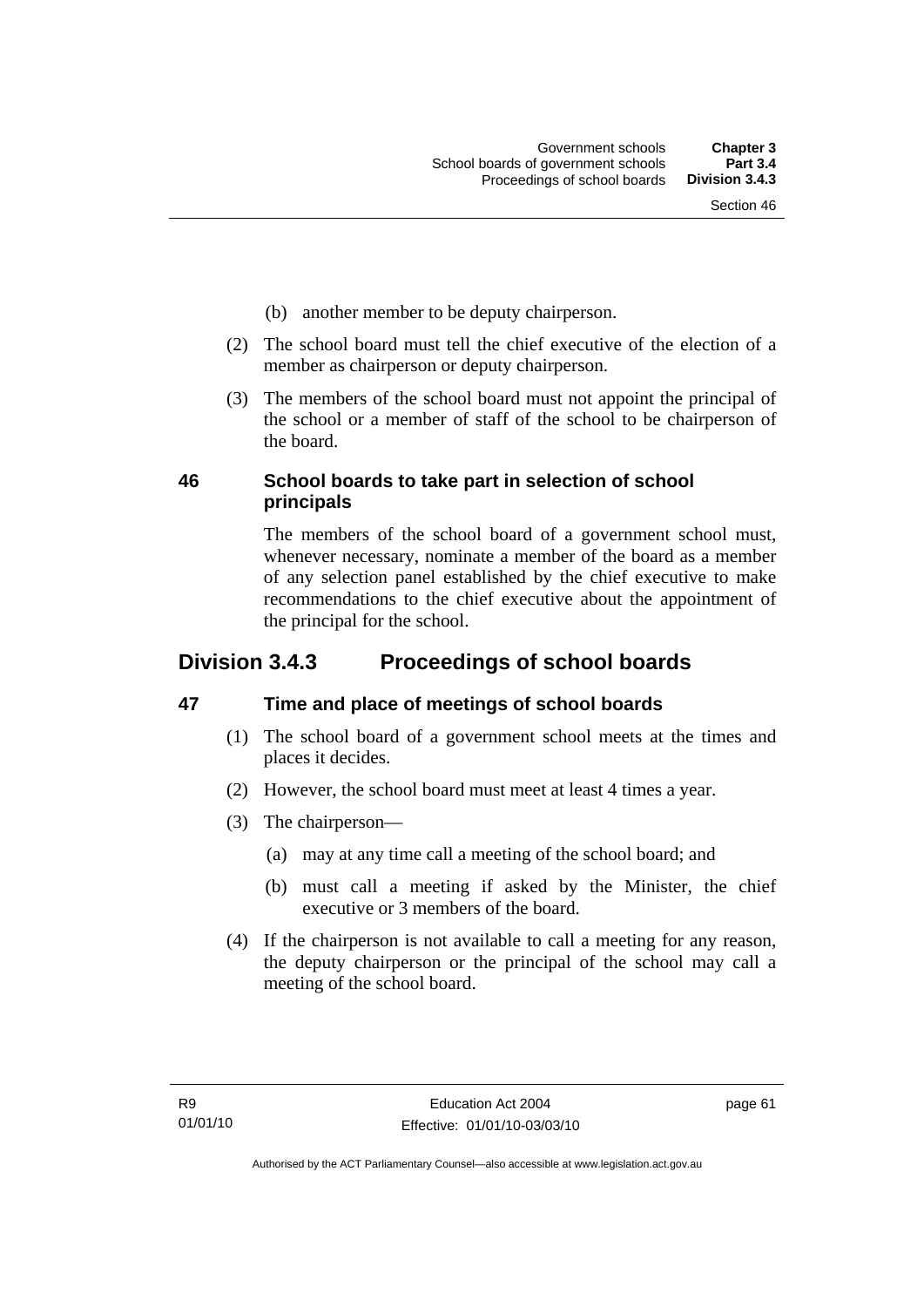**48 Procedures governing proceedings of school boards** 

- (1) The chairperson of the school board of a government school presides at all meetings of the board at which the chairperson is present.
- (2) If the chairperson is absent, the deputy chairperson presides.
- (3) If the chairperson and deputy chairperson are both absent, the member chosen by the members present presides.
- (4) Business may be carried out at a meeting of the school board only if 3 or more members are present and—
	- (a) for the school board of a school other than a school to which section 43 (Composition of school boards of school-related institutions and other schools in special circumstances) applies—at least 1 of the members present is a staff member and at least 1 of the members present is a parents and citizens association member; or
	- (b) for the school board of a school to which section 43 applies the members (if any) who are required, under the determination under section 43 (4) or (5) applying to the school, to be present at a meeting of the school board are present.
- (5) At a meeting of the school board each member (other than a nonvoting member) has a vote on each question to be decided.
- (6) A question is to be decided by a majority of the votes of the members present and voting but, if the votes are equal, the member presiding has a casting vote.
- (7) The school board may hold meetings, or allow members to take part in meetings, by telephone, closed-circuit television or another form of communication.
- (8) A member who takes part in a meeting under subsection (7) is taken to be present at the meeting.

Authorised by the ACT Parliamentary Counsel—also accessible at www.legislation.act.gov.au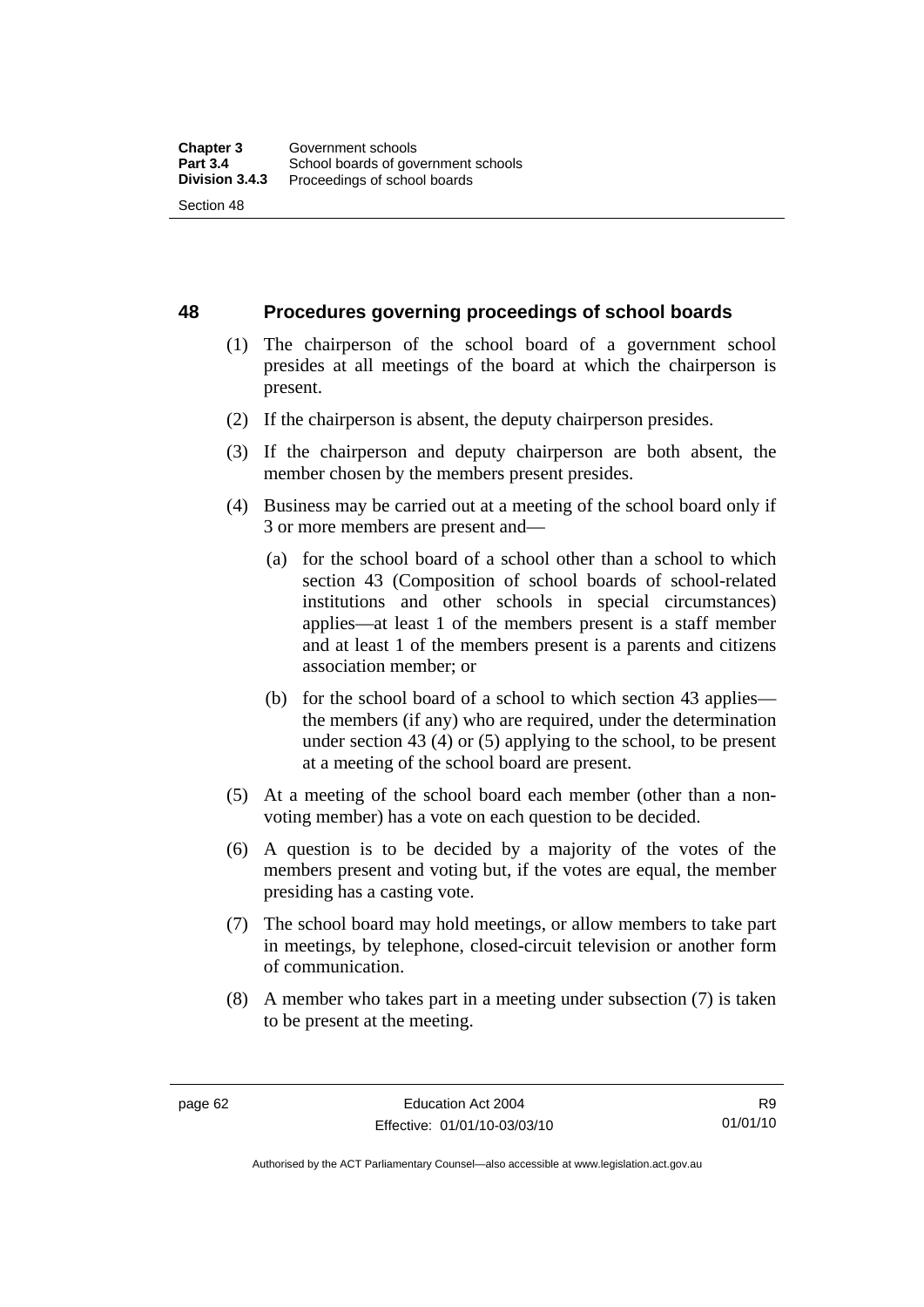- (9) A resolution of the school board is a valid resolution, even though it is not passed at a meeting of the board, if—
	- (a) all members (other than the non-voting members) agree, in writing, to the proposed resolution; and
	- (b) notice of the resolution is given under procedures decided by the school board.
- (10) The school board must keep minutes of its meetings.
- (11) The school board may conduct its proceedings (including its meetings) as it otherwise considers appropriate.
- (12) In this section:

*non-voting member* means—

- (a) for the school board of a school other than a school to which section 43 applies—a board appointed member; or
- (b) for the school board of a school to which section 43 applies—a member who, under the determination under section 43 (4) or (5) applying to the school, may not vote at a meeting of the school board.

# **49 Disclosure of interests by members of school boards**

- (1) This section applies to a member of a school board if—
	- (a) the member has a direct or indirect financial interest in an issue being considered, or about to be considered, by the board; and
	- (b) the interest could conflict with the proper exercise of the member's functions in relation to the board's consideration of the issue.
- (2) As soon as practicable after the relevant facts come to the member's knowledge, the member must disclose the nature of the interest to a meeting of the school board.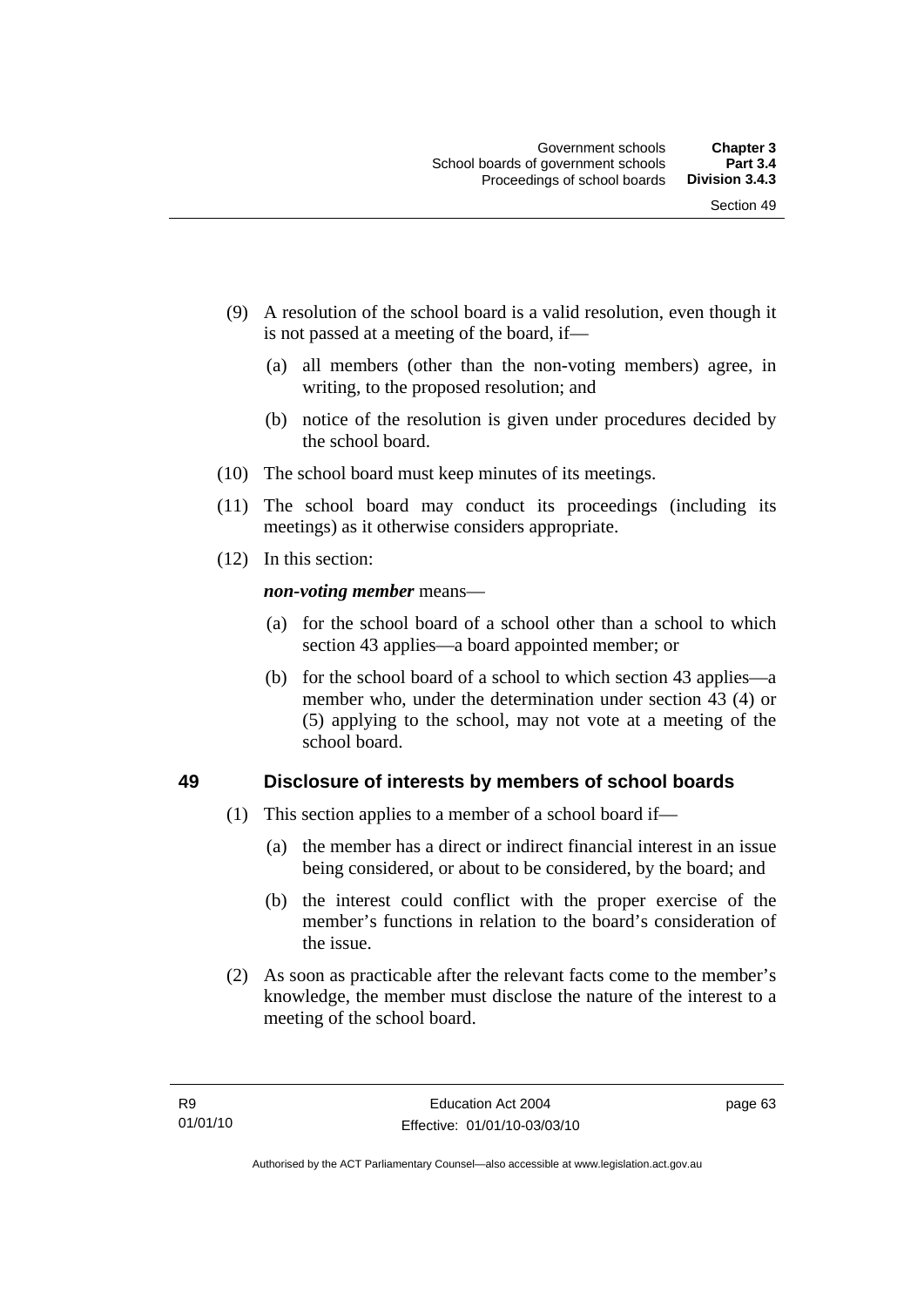- (3) The disclosure must be recorded in the school board's minutes and, unless the board otherwise decides, the member (the *first member*) must not—
	- (a) be present when the board considers the issue; or
	- (b) take part in a decision of the board on the issue.
- (4) Any other member who also has a direct or indirect financial interest in the issue must not—
	- (a) be present when the school board is considering its decision under subsection (3) in relation to the first member; or
	- (b) take part in making the decision.
- (5) Within 14 days after the end of each financial year, the chairperson of the school board must give the chief executive a statement of any disclosure of interest made under this section in relation to the school board during the financial year.

#### **49A Protection of members of school boards**

- (1) A person who is, or has been, a member of a school board of a government school is not civilly liable for an act or omission done honestly in the exercise of a function under this Act.
- (2) Any liability that would, apart from subsection (1), attach to a person attaches to the Territory.

# **Division 3.4.4 Financial matters**

#### **50 School boards to approve budgets**

- (1) The school board of a government school must approve a budget for each year.
- (2) The school board must approve the budget before the date decided by the chief executive.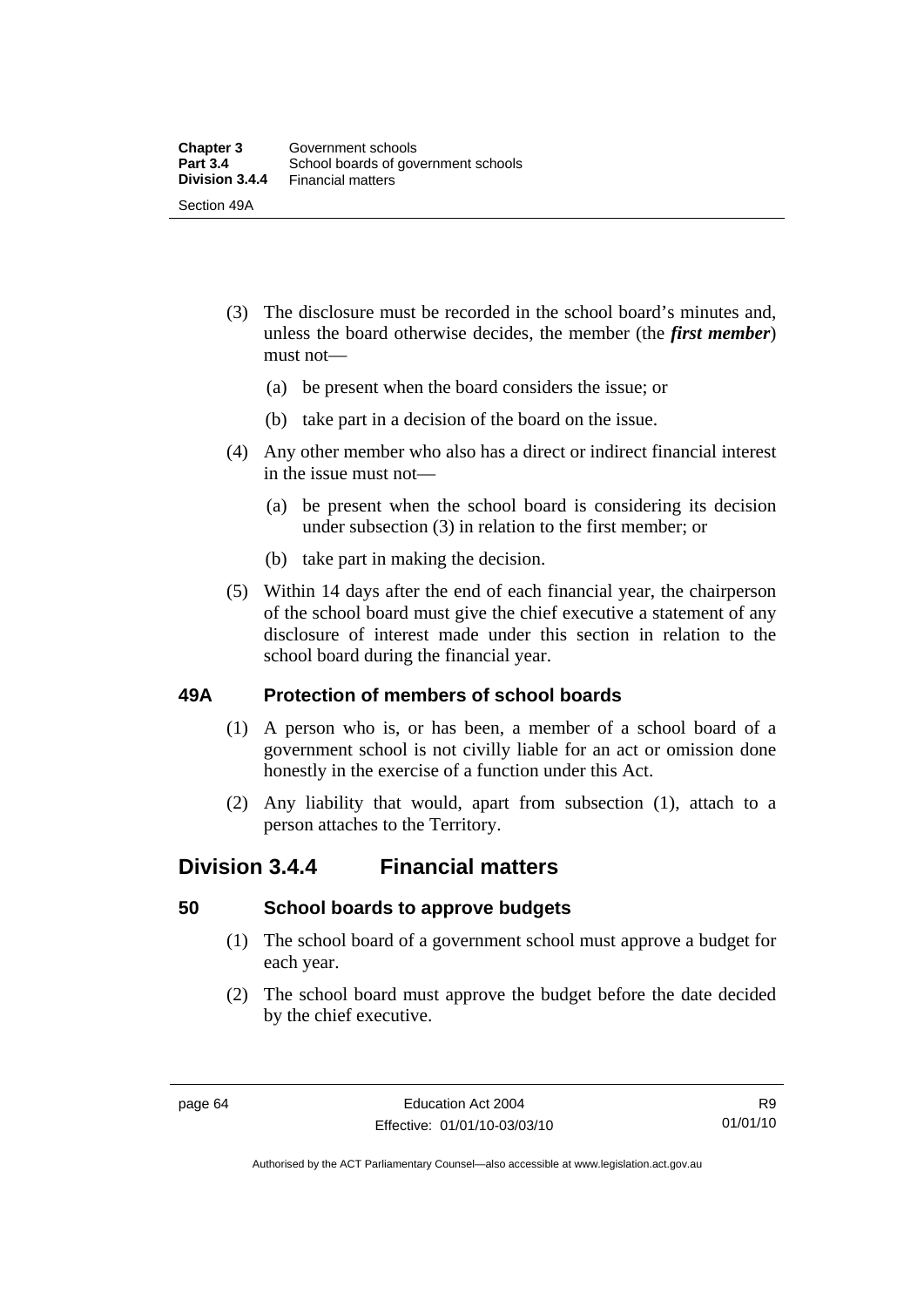- (3) The budget may only be approved by the school board if it is in the form, and based on the accounting or other policies or practices, (if any) required by the chief executive.
- (4) The chief executive may ask the school board to approve a budget for a part of a year.
- (5) The school board must comply with the request.
- (6) If the school board approves the budget, money of the school may be spent in accordance with the budget.

# **51 Application of money of school**

The school board of a government school may approve the spending of money of the school only in payment or discharge of the costs of, or liabilities incurred by, the school.

# **52 School boards to approve financial statement and report**

- (1) As soon as practicable after the end of each half-year (but not later than the date decided by the chief executive), the school board of a government school must approve a financial statement for the halfyear, in a form approved by the chief executive or as the chief executive directs.
- (2) As soon as practicable after the end of each year (but not later than the date decided by the chief executive), the school board of a government school must approve an annual report on the board's operations during the year.
- (3) The annual report must include—
	- (a) the financial statements approved under subsection (1) for each half-year; and
	- (b) a statement of how voluntary contributions made to the school have been or will be spent; and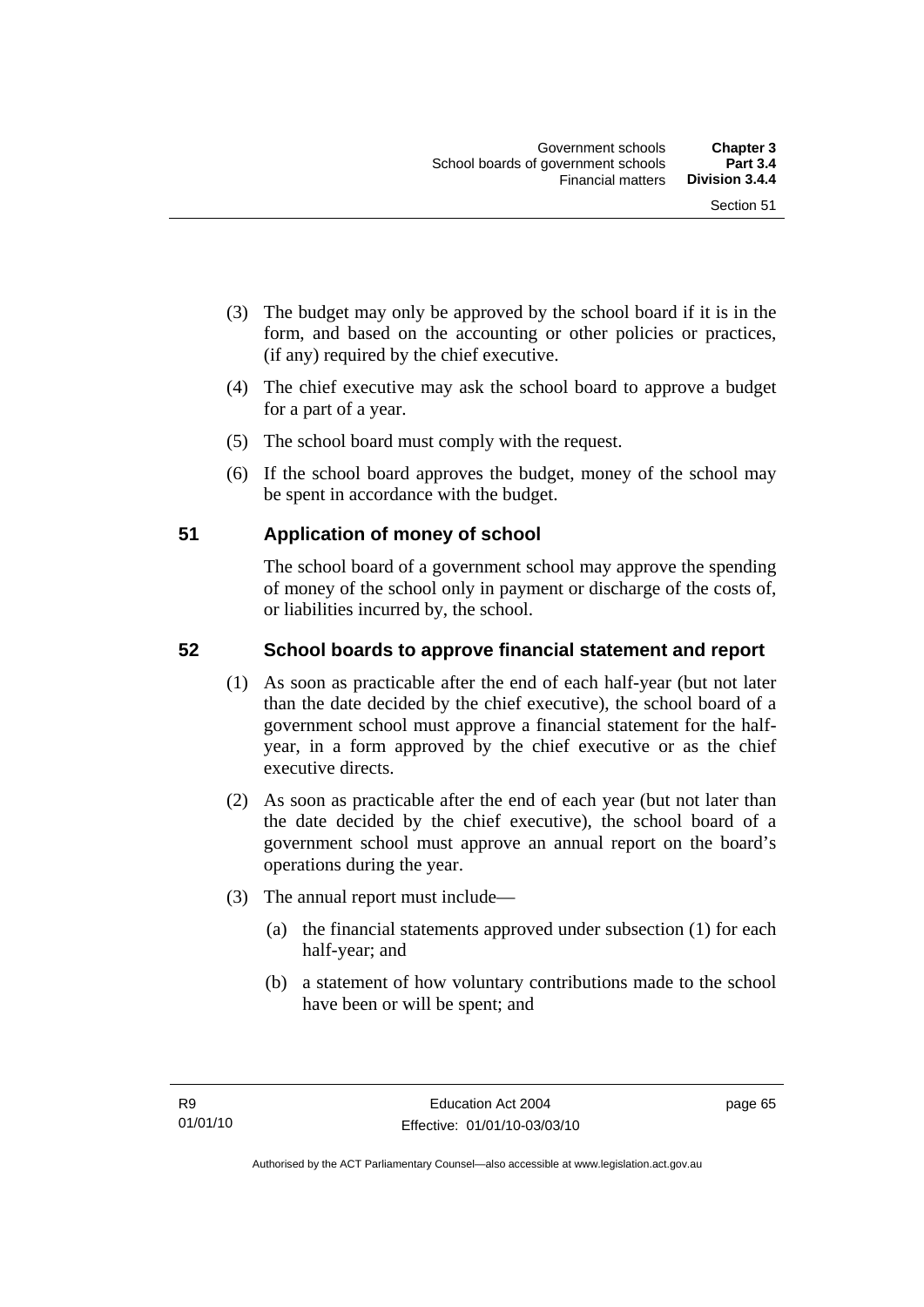- (c) if a school board is holding funds in reserve—a statement setting out the purposes for which the funds are being held and the amount being held for each of those purposes.
- *Note* If a form is approved under s 154 for a statement under par (c), the form must be used.
- (4) The school board must give a copy of each report approved under this section to the chief executive.
- (5) The chief executive may issue guidelines about what is, or is not, holding funds in reserve.

#### **53 School boards to make available summaries of budget and annual report**

- (1) Not later than 14 days after approving the budget for a year, the school board of a government school must make a summary of the budget available to parents of students at the school and to the staff and students of the school.
- (2) Not later than 14 days after approving the annual report for a year, the school board of a government school must make a summary of the report available to parents of students at the school and to the staff and students of the school.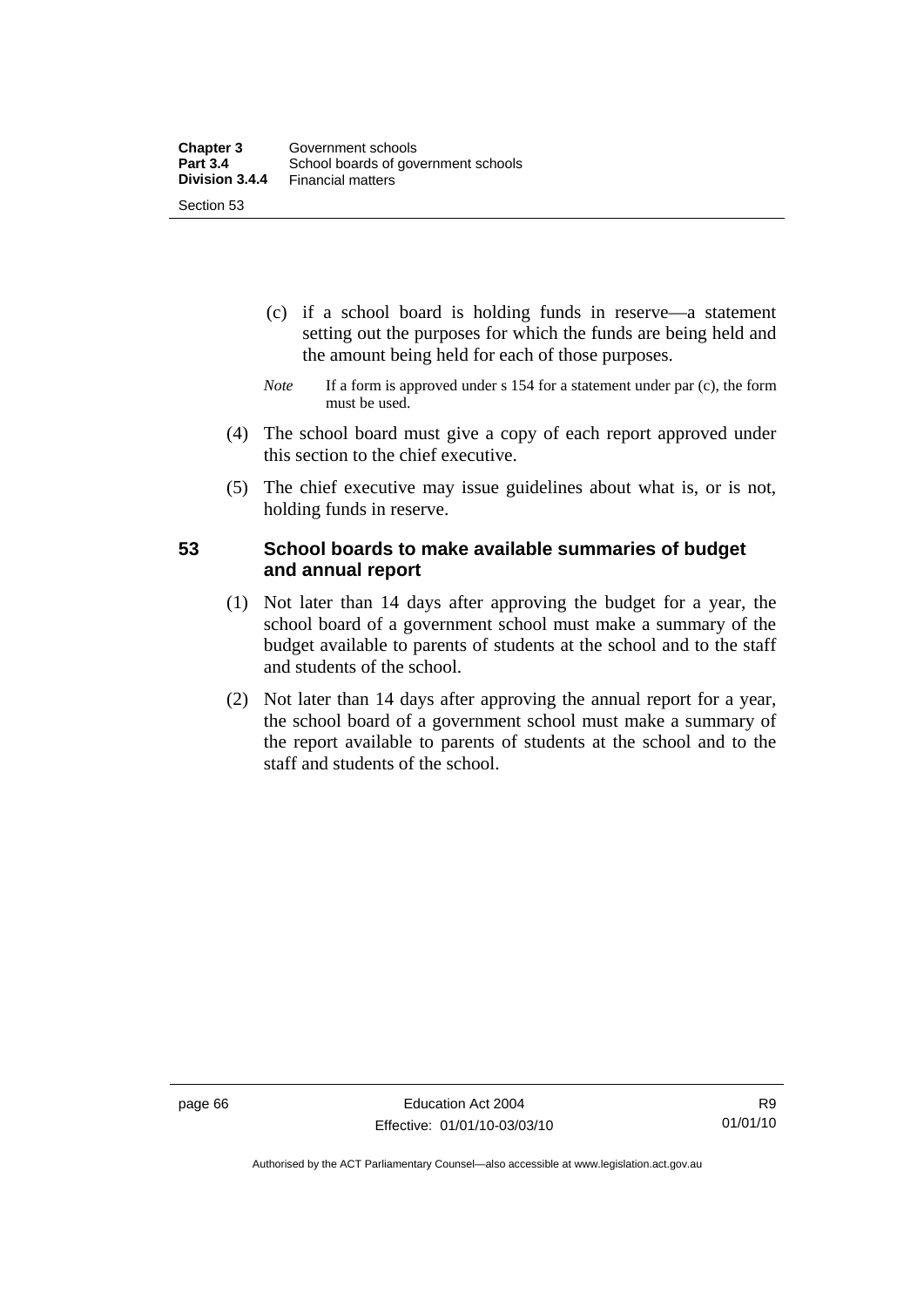# **Part 3.5 Government Schools Education Council**

# **Division 3.5.1 Establishment and membership**

# **54 Establishment of council (government)**

The Government Schools Education Council (in this part called the *council*) is established.

# **55 Functions of council (government)**

The functions of the council are—

- (a) to advise the Minister on any aspect of the ACT government school system; and
- (b) when asked by the Minister under this paragraph, to inquire into and give advice to the Minister on any aspect of the ACT government school system; and
- (c) to meet with the Non-Government Schools Education Council to discuss matters of mutual interest; and
- (d) to exercise any other function given to the council under this Act or any other Territory law.
- *Note* The Minister must present a copy of any advice given under s 55 (a) or (b) to the Legislative Assembly (see s 66A).

# **56 Membership of council (government)**

The council consists of the following members:

- (a) the chief executive;
- (b) the members (*appointed members*) appointed under section 57.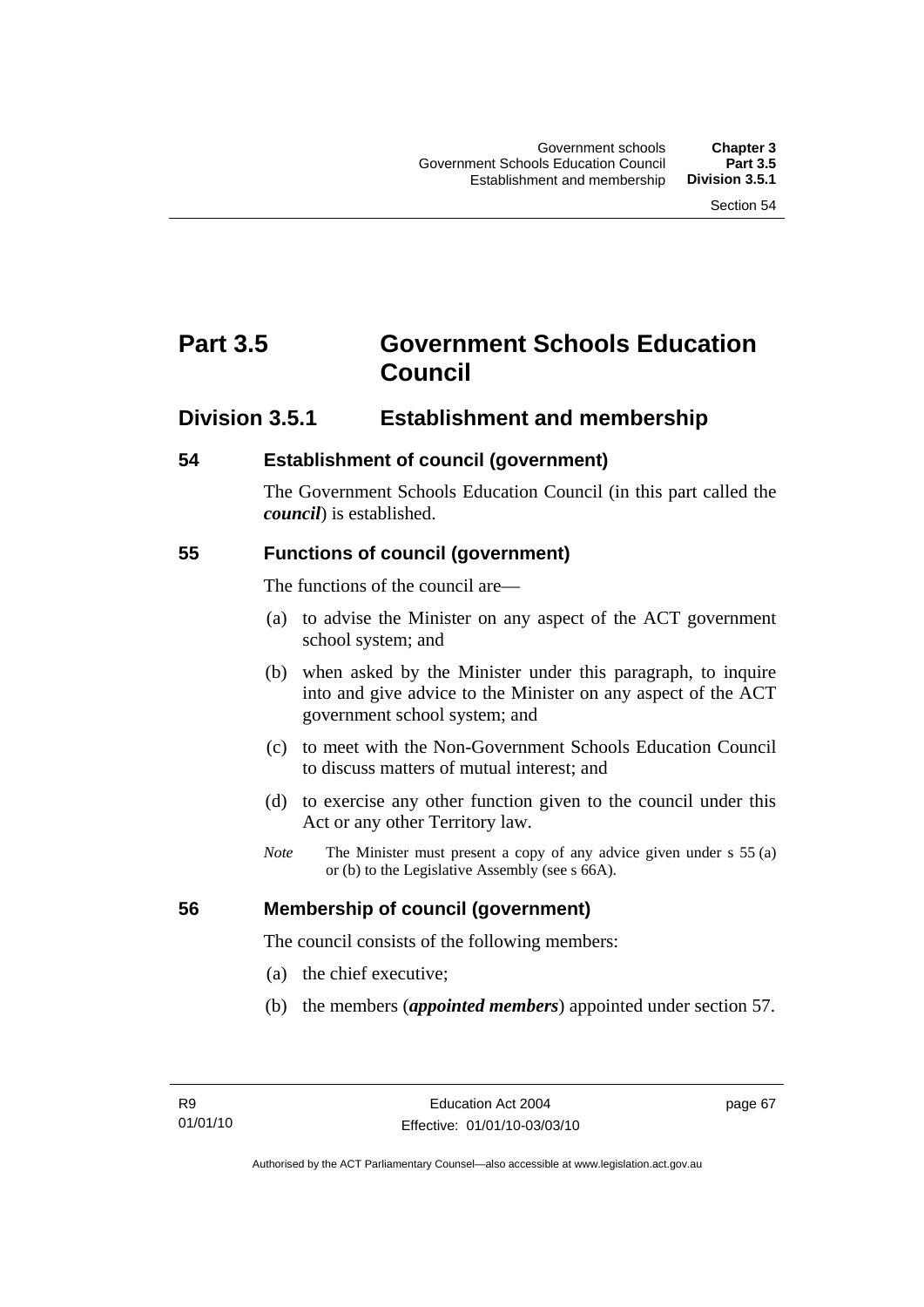# **57 Appointed members of council (government)**

- (1) The Minister must appoint the following members of the council:
	- (a) a chairperson;
	- (b) 6 people who, in the Minister's opinion, have experience in 1 or more of the areas of business and commerce, public policy, early childhood care, education, the special needs of young people and teacher education (the *community members*);
	- (c) 10 people who, in the Minister's opinion, represent the views of government school education (the *education members*).
	- *Note 1* For the making of appointments (including acting appointments), see Legislation Act, pt 19.3.
	- *Note 2* In particular, an appointment may be made by naming a person or nominating the occupant of a position (see s 207).
	- *Note 3* Certain Ministerial appointments require consultation with a Legislative Assembly committee and are disallowable (see Legislation Act, div 19.3.3).
- (2) For subsection (1) (c), the Minister must appoint—
	- (a) 2 education members chosen from nominations of the peak organisation representing principals; and
	- (b) 2 education members chosen from nominations of the government teacher union; and
	- (c) 2 education members chosen from nominations of the peak organisation representing parent associations of government schools; and
	- (d) 2 education members chosen from nominations of the peak organisation representing students; and
	- (e) 1 education member chosen from nominations of the peak organisation representing school boards; and

R9 01/01/10

Authorised by the ACT Parliamentary Counsel—also accessible at www.legislation.act.gov.au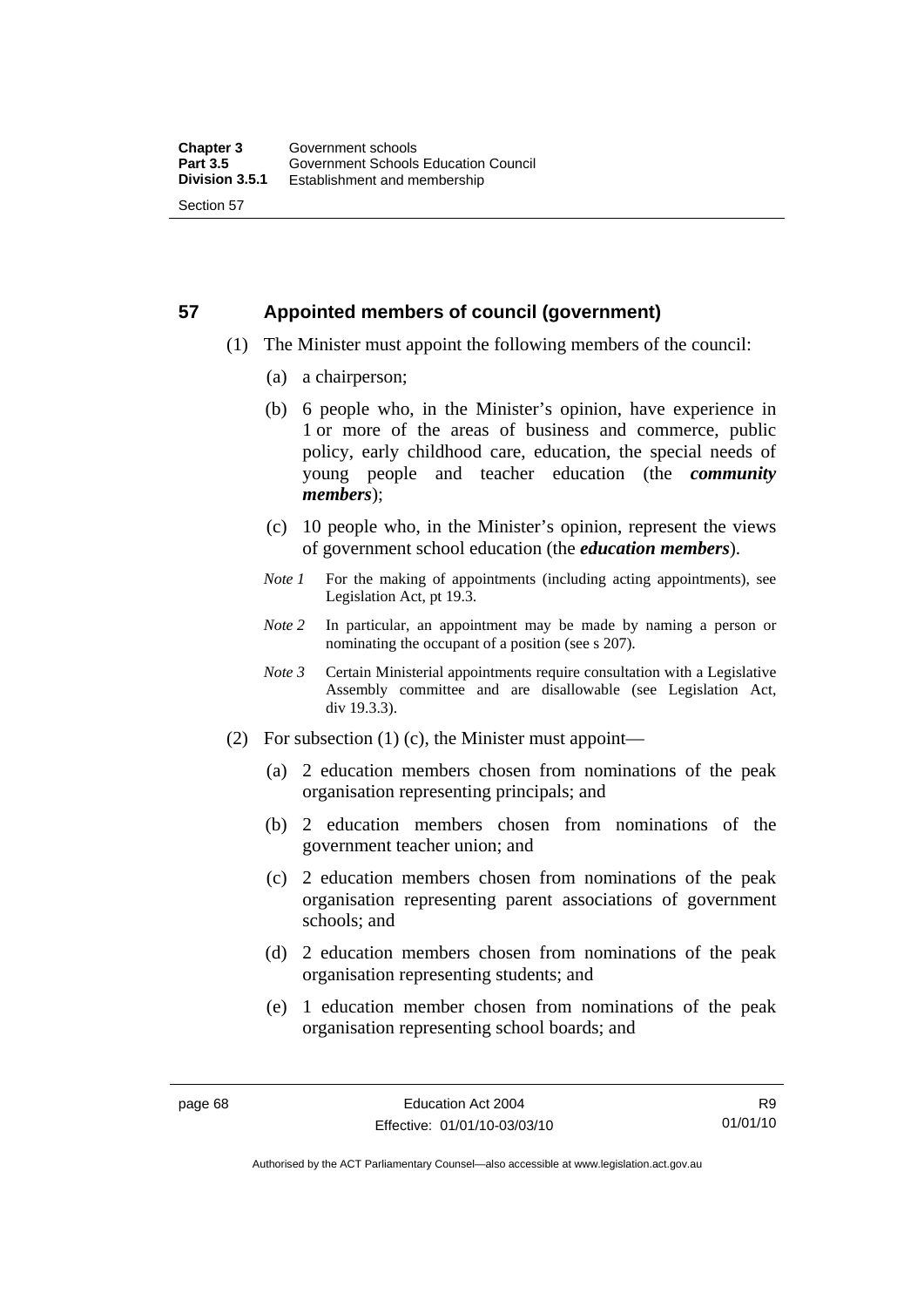(f) 1 education member chosen from nominations of the peak organisation representing preschool parents.

#### **58 Deputy chairperson of council (government)**

- (1) The appointed members must, whenever necessary, elect another appointed member to be deputy chairperson.
- (2) The council must tell the Minister of the election of an appointed member as deputy chairperson.

#### **59 Term of appointment to council (government)**

- (1) An appointed member is to be appointed for a term not longer than 3 years.
- (2) The instrument appointing, or evidencing the appointment of, an appointed member must state whether the person is appointed as chairperson or a community or education member.
	- *Note* A person may be reappointed to a position if the person is eligible to be appointed to the position (see Legislation Act, s 208 and dict, pt 1, def *appoint*).

# **60 Ending of appointment to council (government)**

- (1) The Minister may end the appointment of an appointed member—
	- (a) for misbehaviour; or
	- (b) for contravening section 65 (Disclosure of interests by members of council (government)).
	- *Note* A person's appointment also ends if the person resigns (see Legislation Act, s 210).
- (2) The Minister may also end the appointment of an education member if satisfied that the person no longer represents the views of the organisation from which the person was chosen.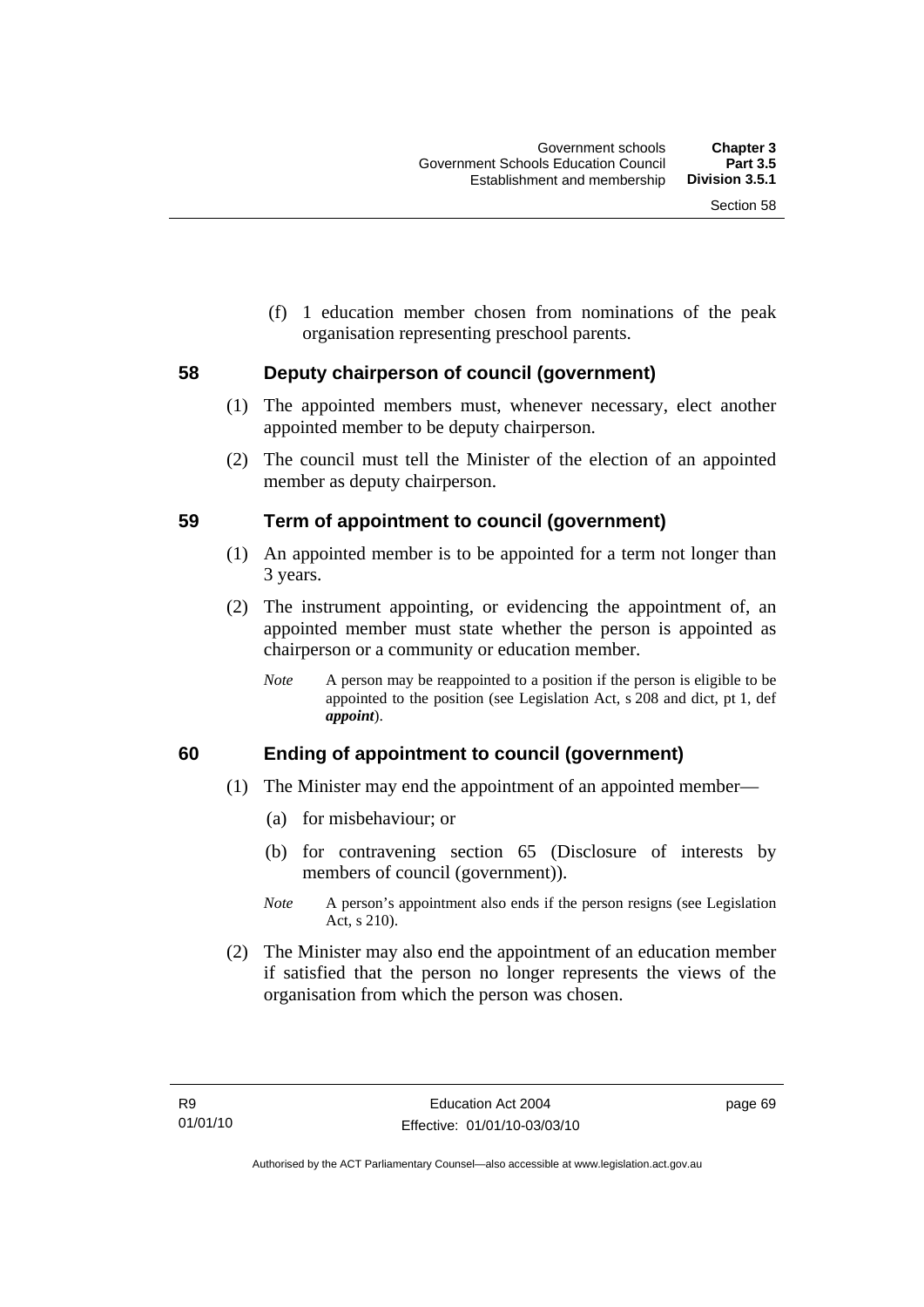# **61 Conditions of appointment generally of appointed members**

An appointed member holds the position on the conditions not provided by this Act or another Territory law that are decided by the Minister.

# **62 Arrangements for staff**

- (1) The council may arrange with the chief executive to use public servants in the administrative unit under the chief executive's control.
- (2) The *Public Sector Management Act 1994* applies to the management by the council of public servants the subject of an arrangement under subsection (1).

# **Division 3.5.2 Proceedings of council (government)**

# **63 Time and place of meetings of council (government)**

- (1) The council meets at the times and places it decides.
- (2) However, the council must meet at least twice a year.
- (3) The chairperson—
	- (a) may at any time call a meeting of the council; and
	- (b) must call a meeting if asked by the Minister, the chief executive or at least 9 members.
- (4) If the chairperson is not available to call a meeting for any reason, the deputy chairperson may call a meeting of the council.

# **64 Procedures governing proceedings of council (government)**

 (1) The chairperson of the council presides at all meetings of the council at which the chairperson is present.

R9 01/01/10

Authorised by the ACT Parliamentary Counsel—also accessible at www.legislation.act.gov.au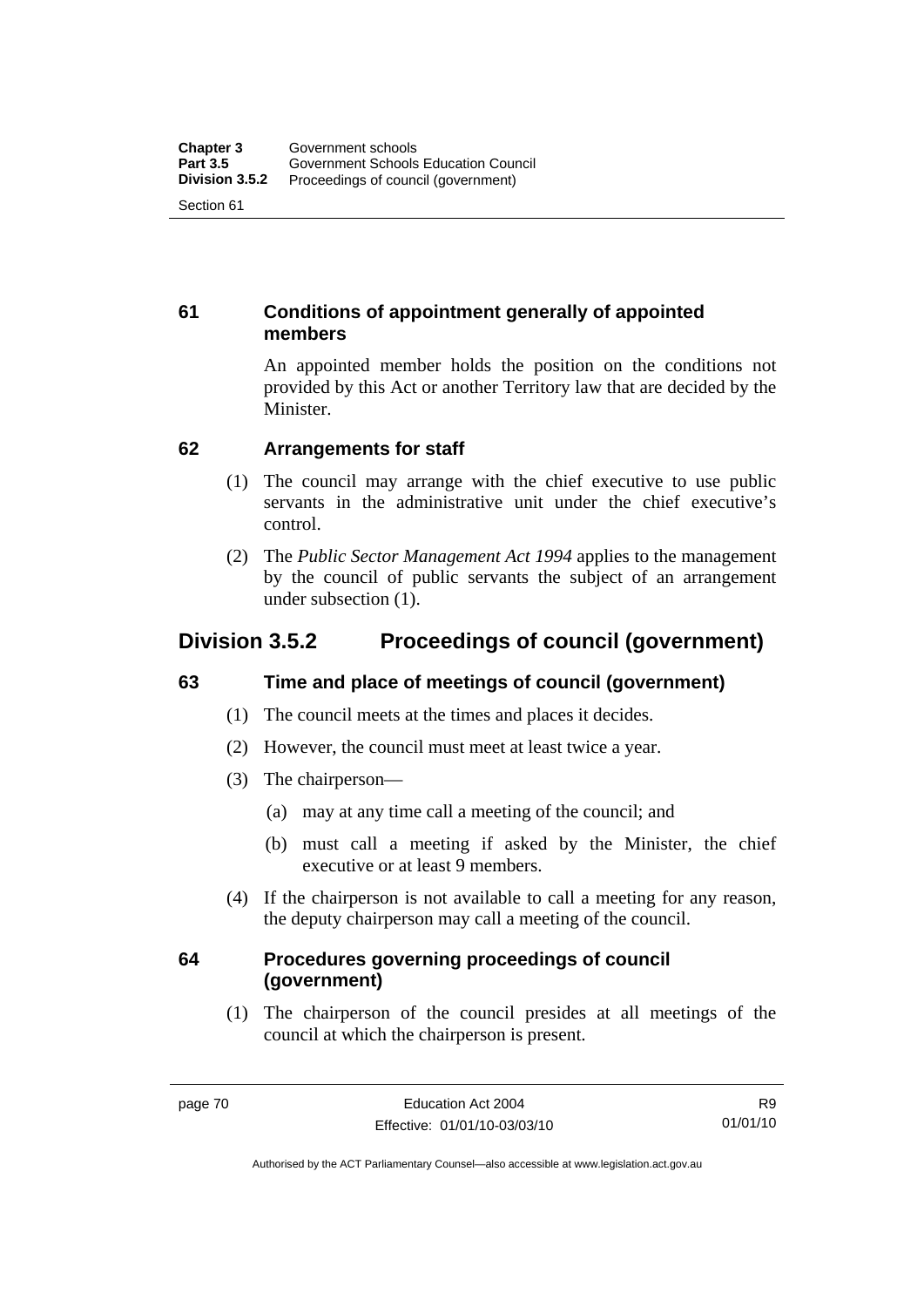- (2) If the chairperson is absent, the deputy chairperson presides.
- (3) If the chairperson and deputy chairperson are both absent, the member chosen by the members present presides.
- (4) Business may be carried out at a meeting of the council only if 9 members are present.
- (5) At a meeting of the council each appointed member has a vote on each question to be decided.
- (6) A question is to be decided by a majority of the votes of the members present and voting but, if the votes are equal, the member presiding has a casting vote.
- (7) The council may hold meetings, or allow members to take part in meetings, by telephone, closed-circuit television or another form of communication.
- (8) A member who takes part in a meeting under subsection (7) is taken to be present at the meeting.
- (9) A resolution of the council is a valid resolution, even though it was not passed at a meeting of the council, if—
	- (a) all appointed members agree, in writing, to the proposed resolution; and
	- (b) notice of the resolution is given under procedures decided by the council.
- (10) The council must keep minutes of its meetings.
- (11) The council may conduct its proceedings (including its meetings) as it otherwise considers appropriate.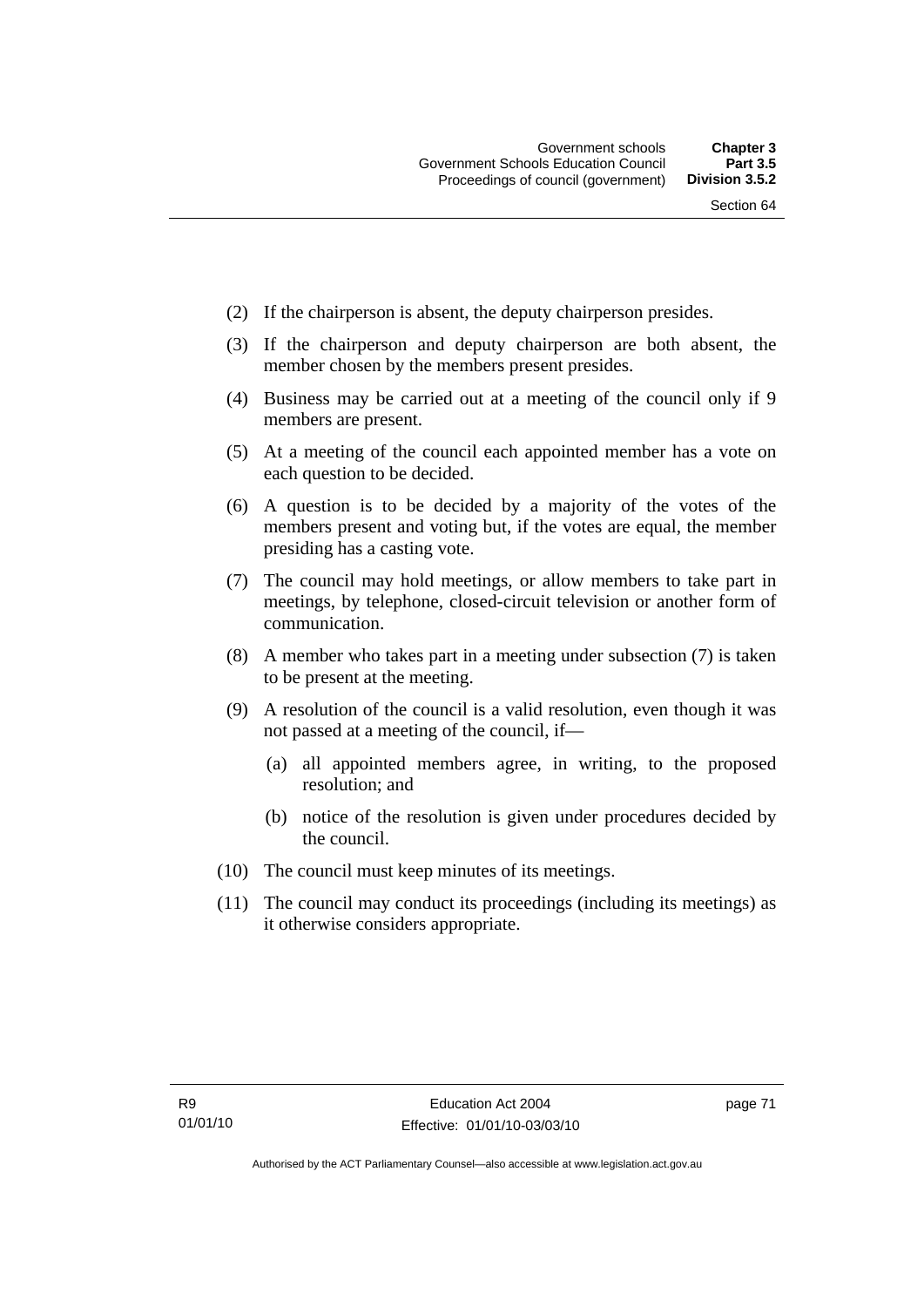# **65 Disclosure of interests by members of council (government)**

- (1) This section applies to a member of the council if—
	- (a) the member has a direct or indirect financial interest in an issue being considered, or about to be considered, by the council; and
	- (b) the interest could conflict with the proper exercise of the member's functions in relation to the council's consideration of the issue.
- (2) As soon as practicable after the relevant facts come to the member's knowledge, the member must disclose the nature of the interest to a meeting of the council.
- (3) The disclosure must be recorded in the council's minutes and, unless the council otherwise decides, the member (the *first member*) must not—
	- (a) be present when the council considers the issue; or
	- (b) take part in a decision of the council on the issue.
- (4) Any other member who also has a direct or indirect financial interest in the issue must not—
	- (a) be present when the council is considering its decision under subsection (3) in relation to the first member; or
	- (b) take part in making the decision.
- (5) Within 14 days after the end of each financial year, the chairperson of the council must give the Minister a statement of any disclosure of interest made under this section during the financial year.

Authorised by the ACT Parliamentary Counsel—also accessible at www.legislation.act.gov.au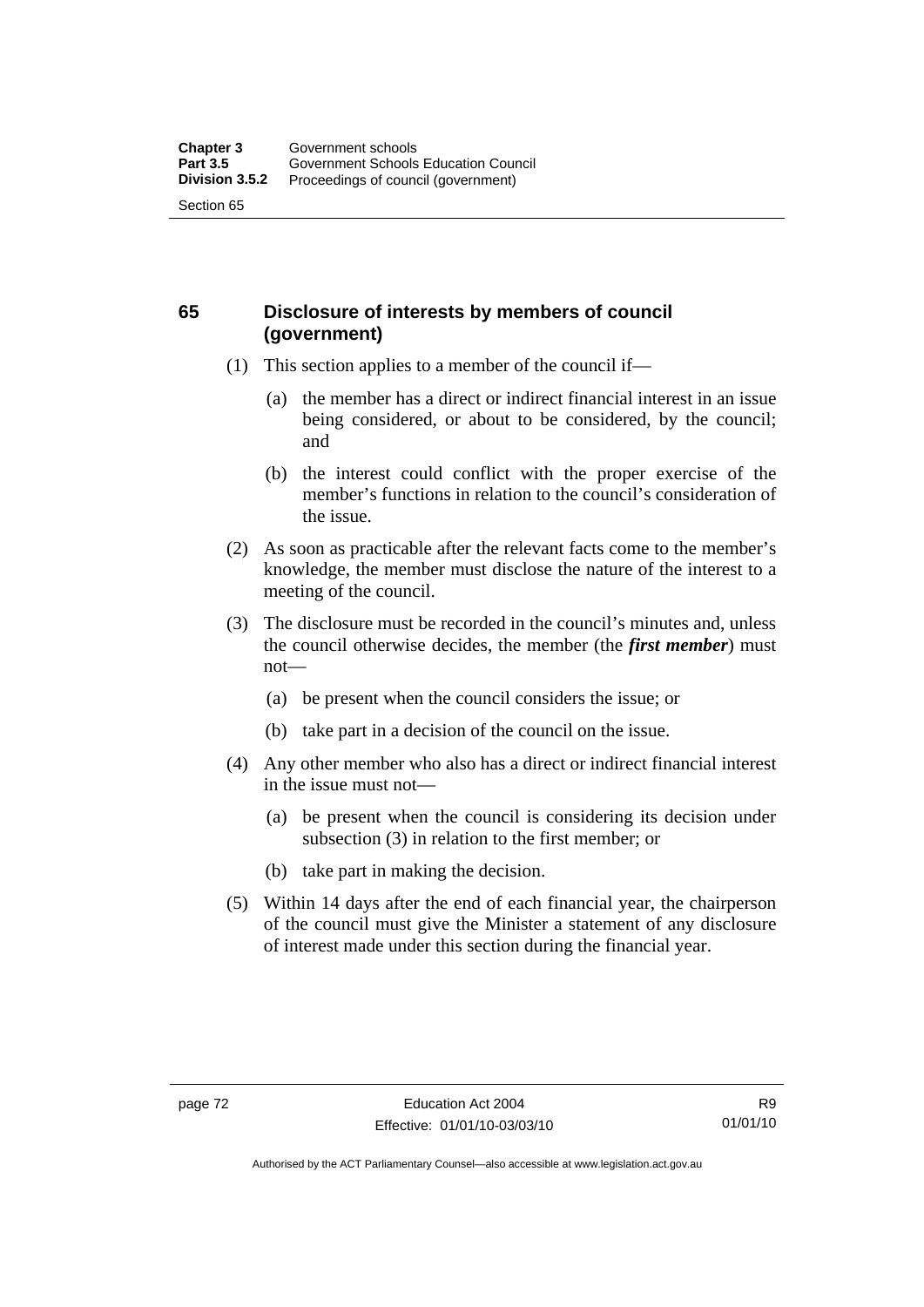# **Division 3.5.3 Other provisions relating to council (government)**

#### **66 Minister to seek advice**

- (1) Before deciding the budget priorities and strategic directions for government schools each year, the Minister must ask for, and consider the advice of, the Government Schools Education Council.
- (2) This section does not limit the matters that the Minister may take into account in deciding the budget priorities and strategic directions for government schools.

# **66A Minister to present advice of council (government)**

The Minister must present a copy of advice given to the Minister under section 55 (a) or (b) (Functions of council (government)) to the Legislative Assembly within 6 sitting days after the day it is given to the Minister.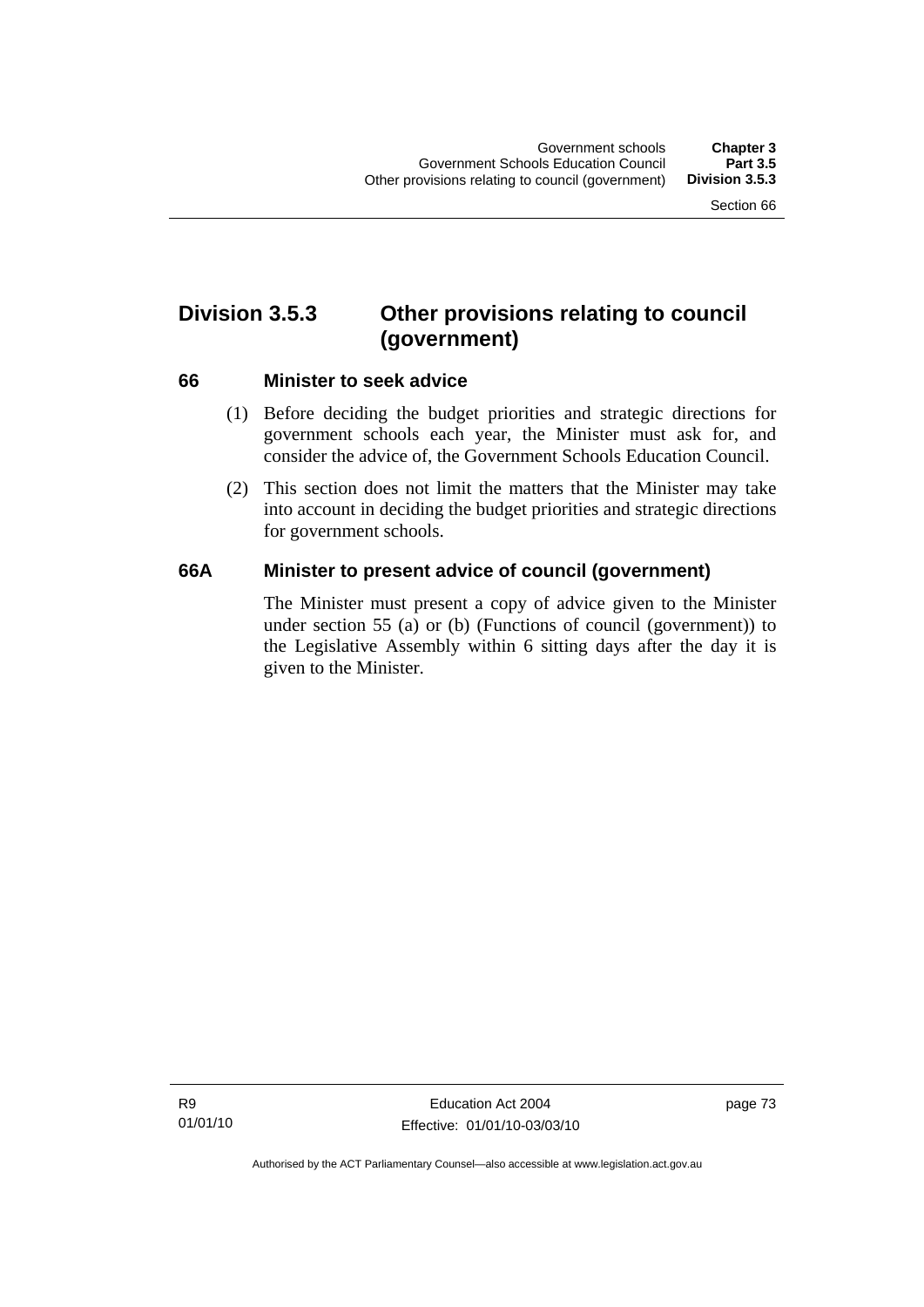# **Part 3.6 Other provisions**

# **Division 3.6.1 Authorised persons (government)**

#### **67 Appointment of authorised persons (government)**

- (1) The chief executive may appoint a person to be an authorised person (government) for this Act or a provision of this Act, other than chapter 4 (Non-government schools).
	- *Note 1* For the making of appointments (including acting appointments), see the Legislation Act, pt 19.3.
	- *Note 2* In particular, a person may be appointed for a particular provision of a law (see Legislation Act, s 7 (3)) and an appointment may be made by naming a person or nominating the occupant of a position (see s 207).
- (2) The regulations may prescribe a person to be an authorised person (government) for this Act or a provision of this Act, other than chapter 4.
- (3) A person may be appointed as an authorised person (government) under subsection (1) only if—
	- (a) the person is an Australian citizen or a permanent resident of Australia; and
	- (b) the chief executive is satisfied that the person is a suitable person to be appointed, having regard in particular to—
		- (i) whether the person has any criminal convictions; and
		- (ii) the person's employment record; and
	- (c) the person has satisfactorily completed adequate training to exercise the powers of an authorised person (government) proposed to be given to the person.

Authorised by the ACT Parliamentary Counsel—also accessible at www.legislation.act.gov.au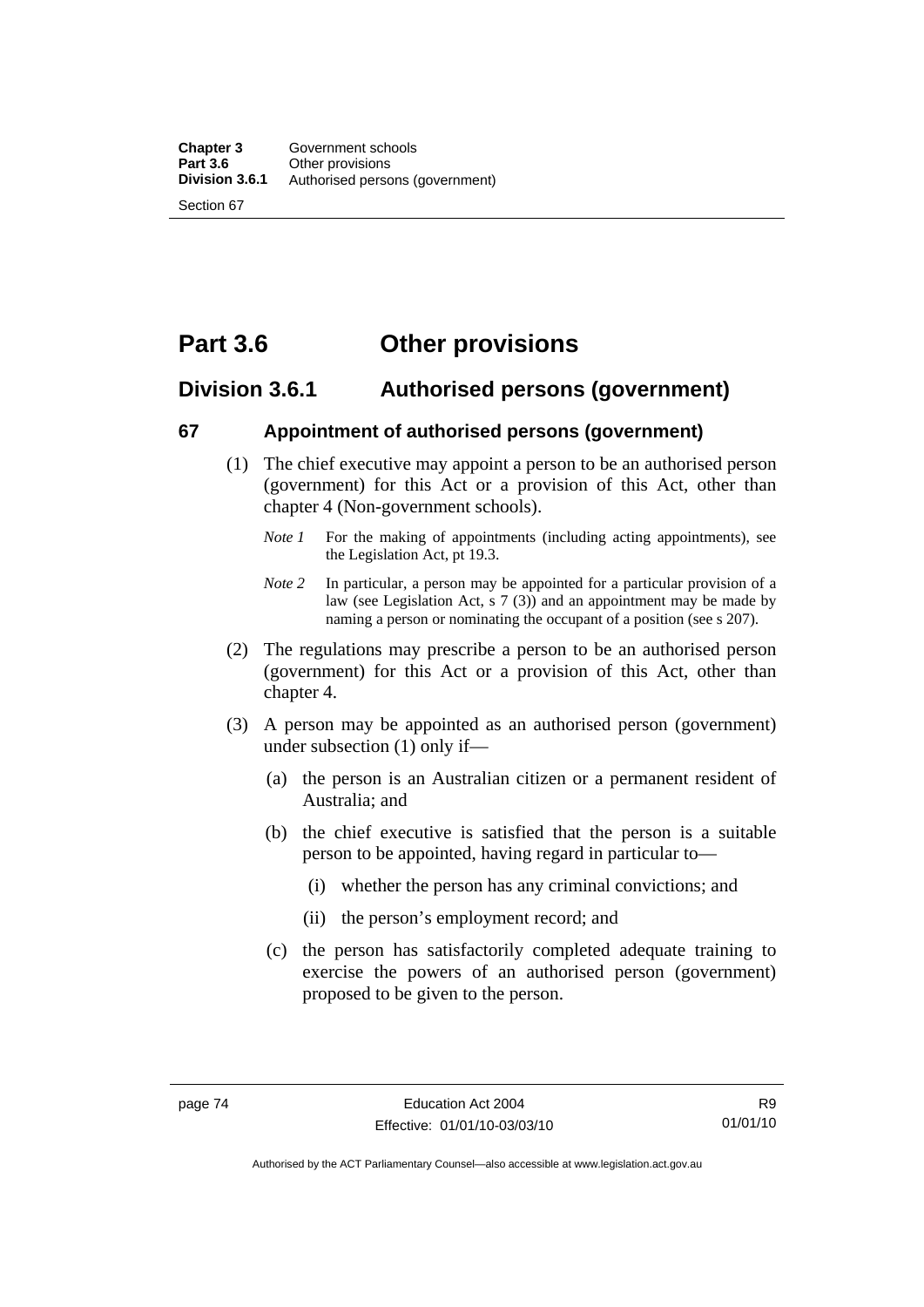# **68 Identity cards for authorised persons (government)**

- (1) The chief executive must give an authorised person (government) an identity card that states the person is an authorised person (government) for this Act, or stated provisions of this Act, and shows—
	- (a) a recent photograph of the person; and
	- (b) the name of the person; and
	- (c) the date of issue of the card; and
	- (d) an expiry date for the card; and
	- (e) anything else prescribed under the regulations.
- (2) A person who ceases to be an authorised person (government) must return his or her identity card to the chief executive as soon as practicable, but within 21 days after the day the person ceases to be an authorised person.

Maximum penalty: 1 penalty unit.

(3) An offence against subsection (2) is a strict liability offence.

# **Division 3.6.2 Inspection powers for government schools**

# **69 Power not to be exercised before identity card shown etc**

- (1) An authorised person (government) may exercise a power under this chapter in relation to a person only if the authorised person first shows the person his or her identity card.
- (2) An authorised person (government) may not remain in a government school entered under this division if, when asked by the principal, the authorised person does not show his or her identity card.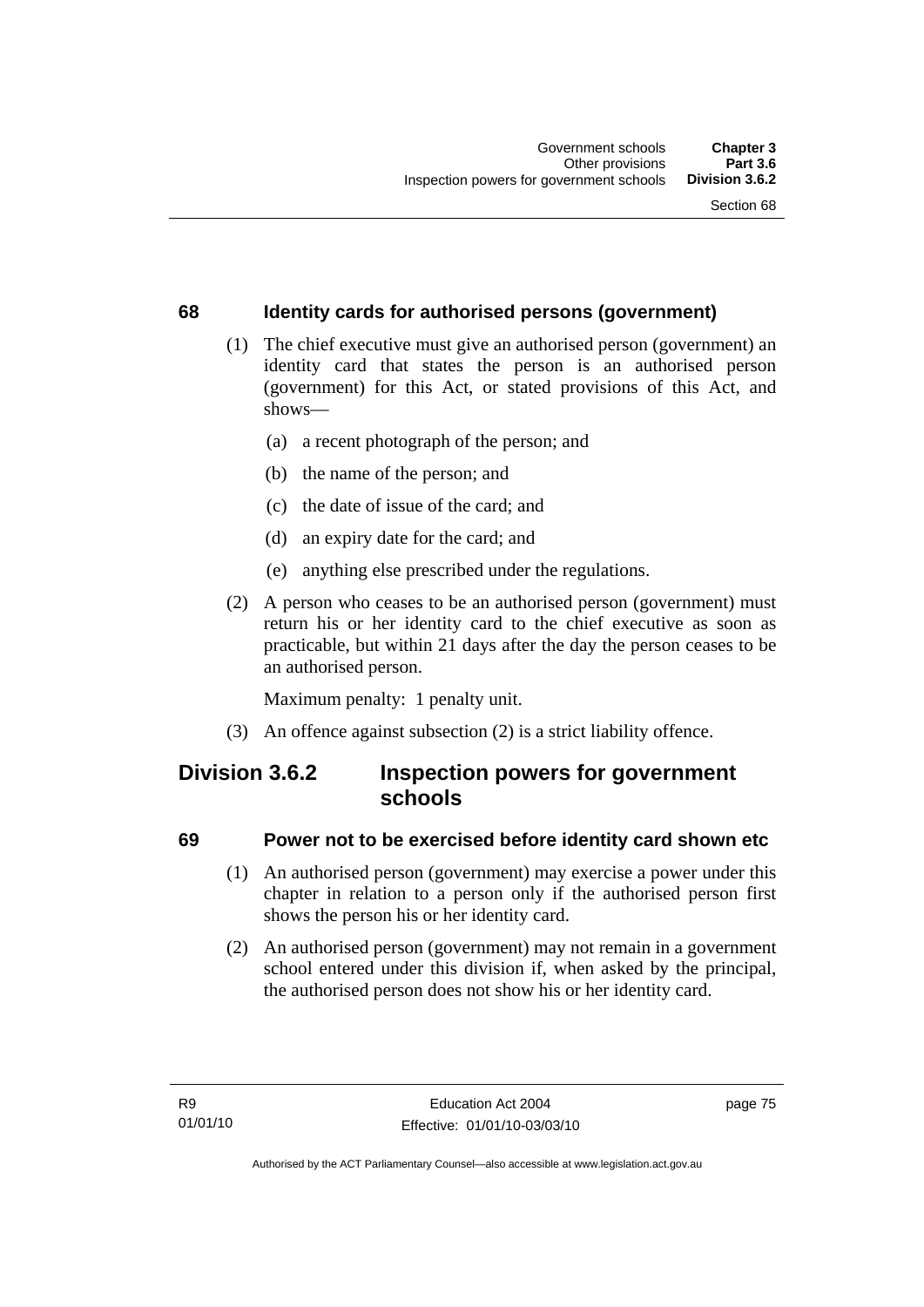# **70 Entry to government schools**

An authorised person (government) may enter a government school at any time.

#### **71 Powers on entry**

An authorised person (government) who enters a government school under section 70 may inspect the school or anything in it (including the register of enrolment and attendances).

page 76 **Education Act 2004** Effective: 01/01/10-03/03/10

Authorised by the ACT Parliamentary Counsel—also accessible at www.legislation.act.gov.au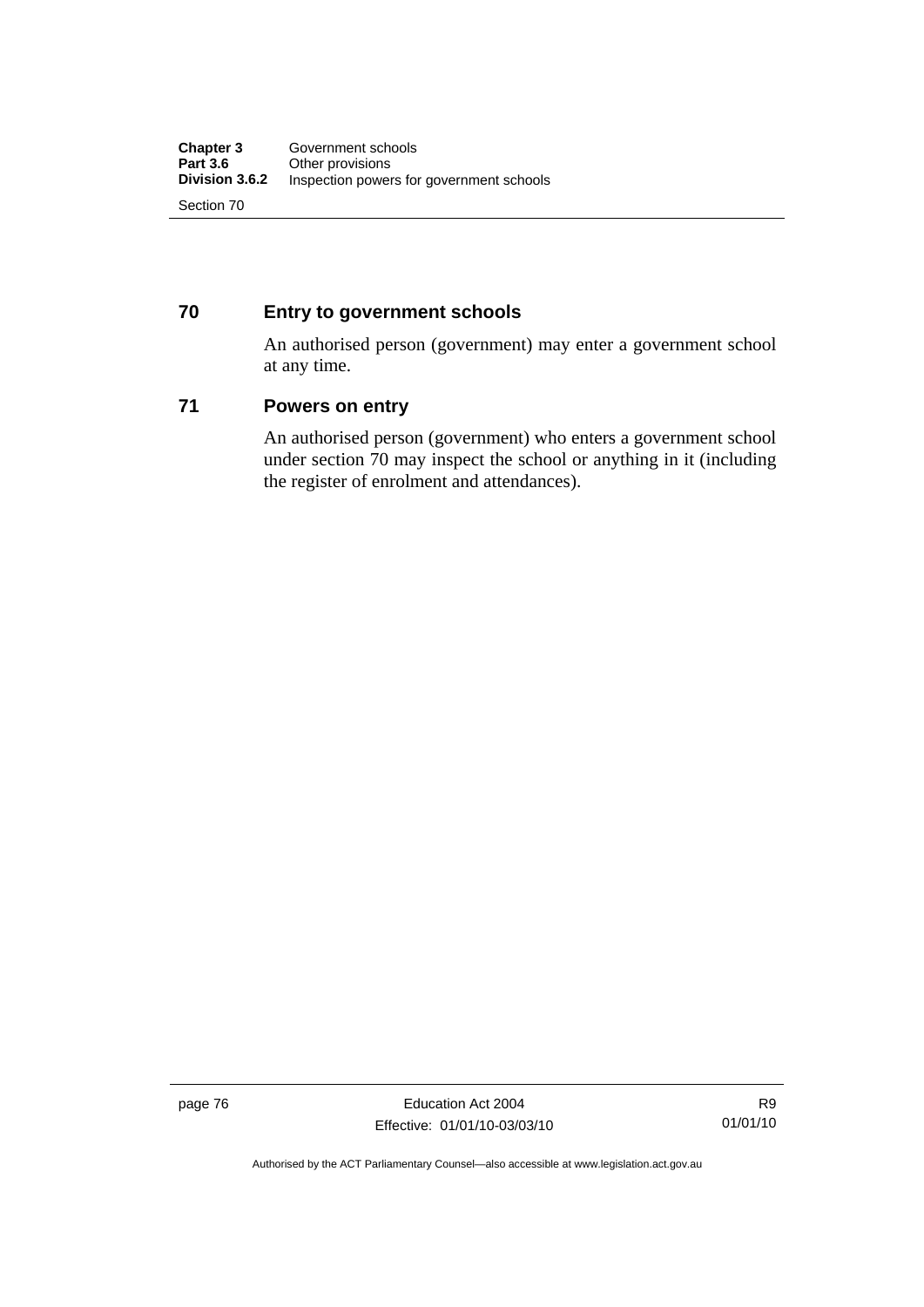# **Chapter 4 Non-government schools**

# **Part 4.1 General**

# **74 Meaning of** *school* **in ch 4**

In this chapter:

*school* does not include a government school.

# **75 Principles on which ch 4 based**

The following are the principles on which this chapter is based:

- (a) the non-government school sector consists of schools from a range of different educational and religious philosophies;
- (b) the variety of schools in the sector reflects the diversity of the community in the ACT and the preferences of parents for a particular style of education for their children;
- (c) the non-government schools sector is committed to—
	- (i) developing the spiritual, physical, emotional and intellectual welfare of its students; and
	- (ii) innovation, diversity and choice; and
	- (iii) maximising student outcomes; and
	- (iv) teacher, parent and student participation in all aspects of school education; and
	- (v) promoting the partnership between home and school; and
	- (vi) preparing students for their full participation in all aspects of a democratic society.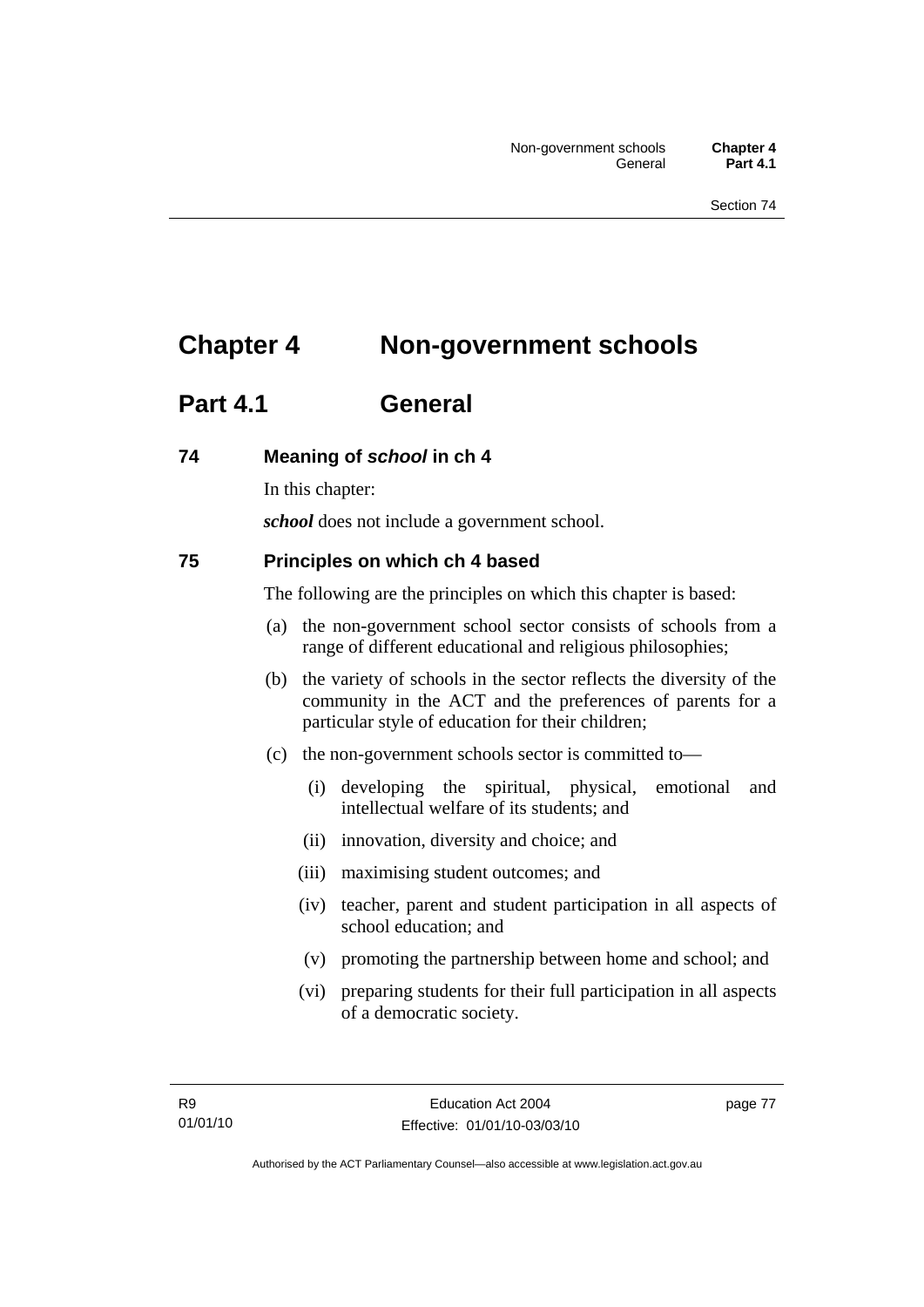# **77 Registrar**

The Minister must appoint a Registrar of Non-Government Schools.

- *Note 1* For the making of appointments (including acting appointments), see Legislation Act, pt 19.3.
- *Note* 2 In particular, an appointment may be made by naming a person or nominating the occupant of a position (see s 207).
- *Note 3* Certain Ministerial appointments require consultation with a Legislative Assembly committee and are disallowable (see Legislation Act, div 19.3.3).

#### **78 Functions of registrar**

The registrar has the following functions:

- (a) to register non-government schools;
- (b) to keep a register of non-government schools;
- (c) to exercise any other function given to the registrar under this Act or any other Territory law.

#### **79 Register of non-government schools**

- (1) The registrar must keep a register of non-government schools.
- (2) A person may, without charge, inspect the register of non-government schools during ordinary business hours at the office of the chief executive.
- (3) A person may, on payment of the reasonable copying costs, obtain a copy of all or part of the register.

#### **80 Availability of information about operation of nongovernment schools and their educational programs**

 (1) The principal of a non-government school must make available to parents of students at the school and to the staff and students of the school information about the school's educational programs and policies, and the operation of the school.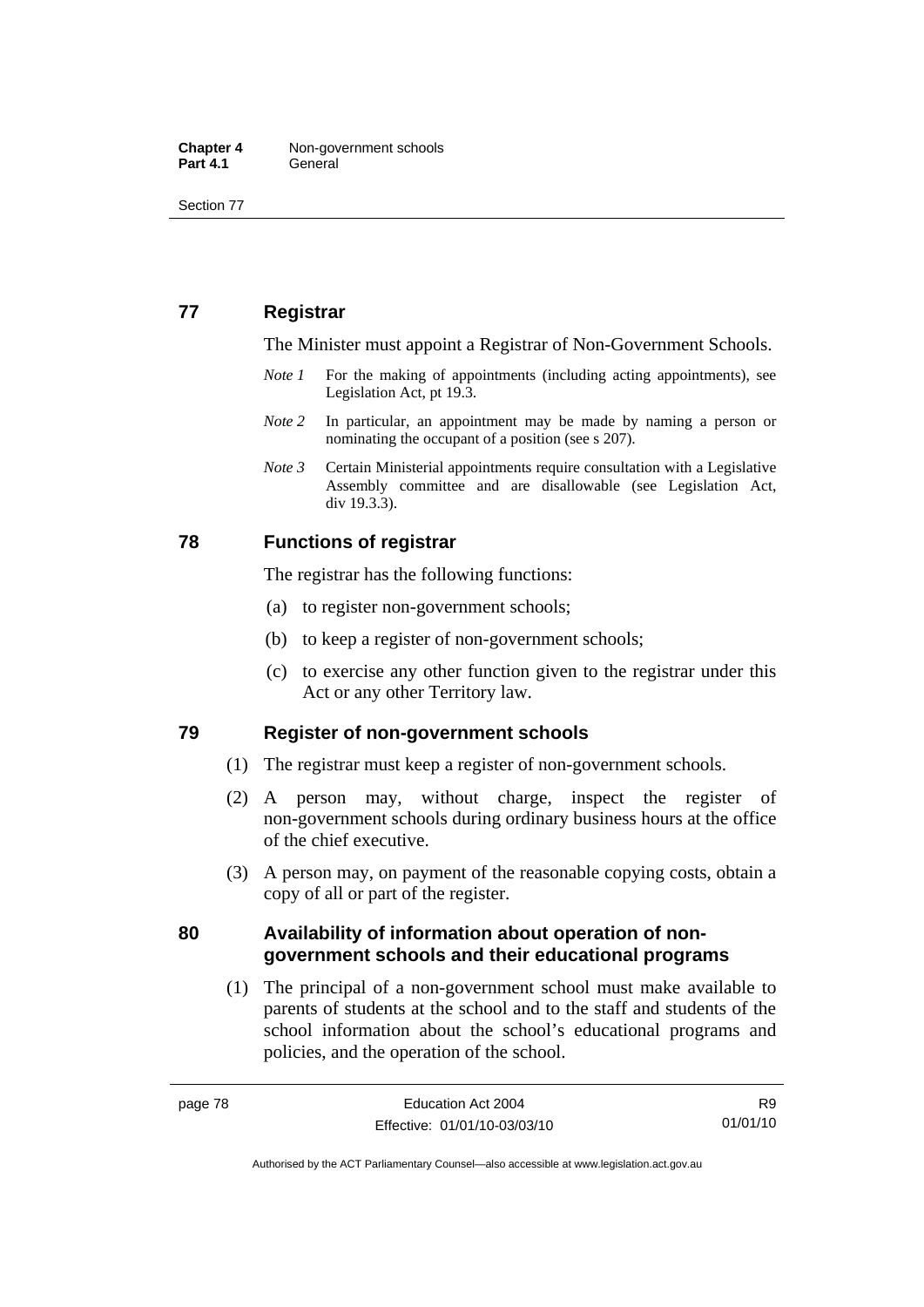(2) The principal of a non-government school must also consult parents of students at the school about the operation of the school, including its educational programs and policies.

#### **81 Approved educational courses for students at nongovernment schools**

- (1) The principal of a non-government school may approve educational courses that may be provided to a student enrolled at the school at a place other than the school.
- (2) An approval may be subject to conditions.
- (3) However, the principal may approve an educational course only if satisfied that—
	- (a) the standard of the course is appropriate; and
	- (b) there are adequate facilities for conducting the course; and
	- (c) the premises where the course is to be conducted comply with any relevant Territory laws about health and safety standards.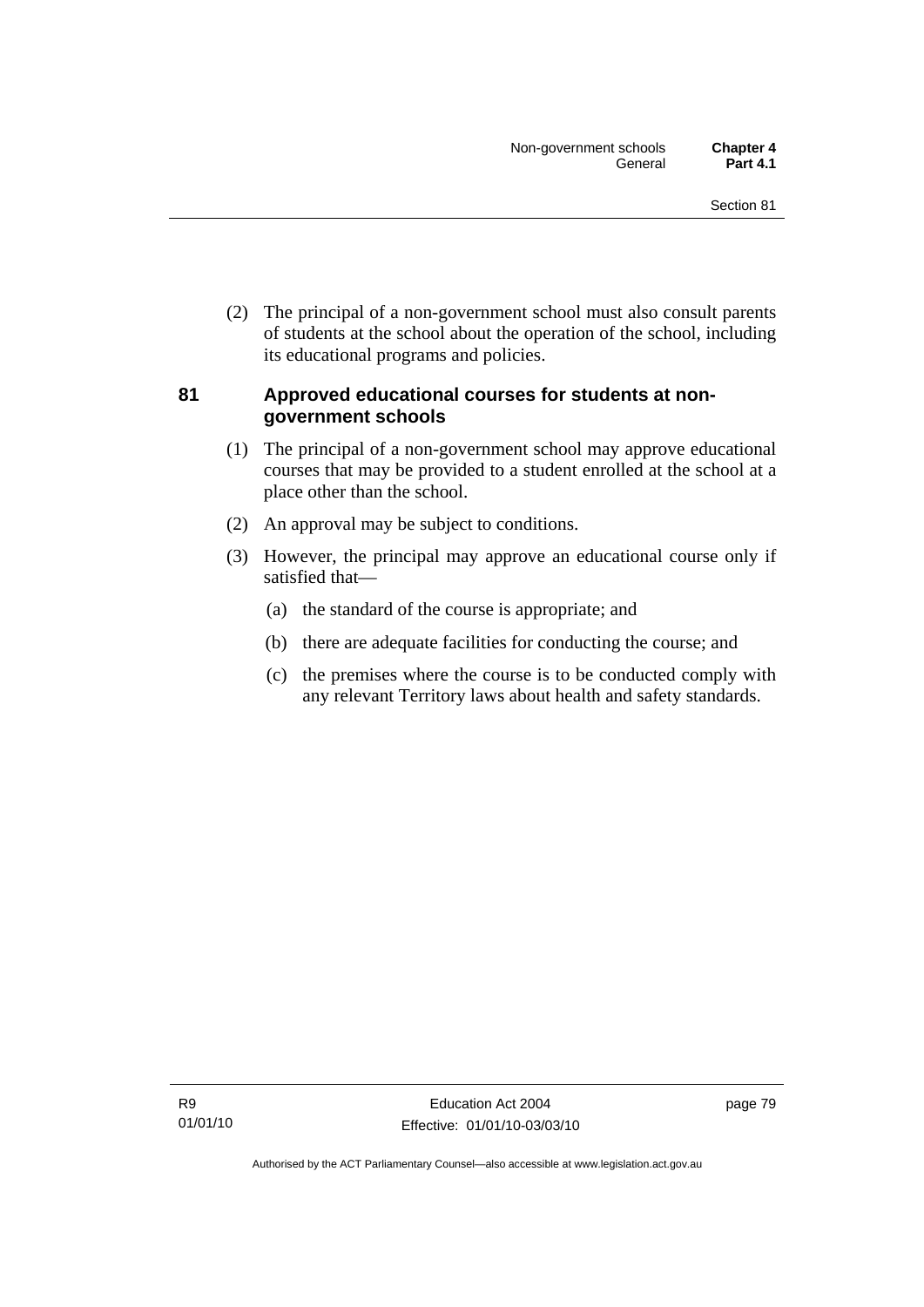# **Part 4.2 Registration—non-government schools**

#### **82 Schools to be registered**

 (1) A person must not conduct a school unless it is registered or provisionally registered under this part.

Maximum penalty: 50 penalty units.

- (2) The principal of a school commits an offence if—
	- (a) the school is not registered or provisionally registered under this part; and
	- (b) the school begins educating a student at any educational level.

Maximum penalty: 20 penalty units.

- (3) The principal of a school commits an offence if—
	- (a) the school is not registered or provisionally registered under this part for education at a particular campus; and
	- (b) the school begins educating a student at that campus.

Maximum penalty: 10 penalty units.

- (4) The principal of a school commits an offence if—
	- (a) the school is not registered or provisionally registered under this part for education at a particular education level; and
	- (b) the school begins educating a student at that education level.

Maximum penalty: 10 penalty units.

(5) An offence against this section is a strict liability offence.

Authorised by the ACT Parliamentary Counsel—also accessible at www.legislation.act.gov.au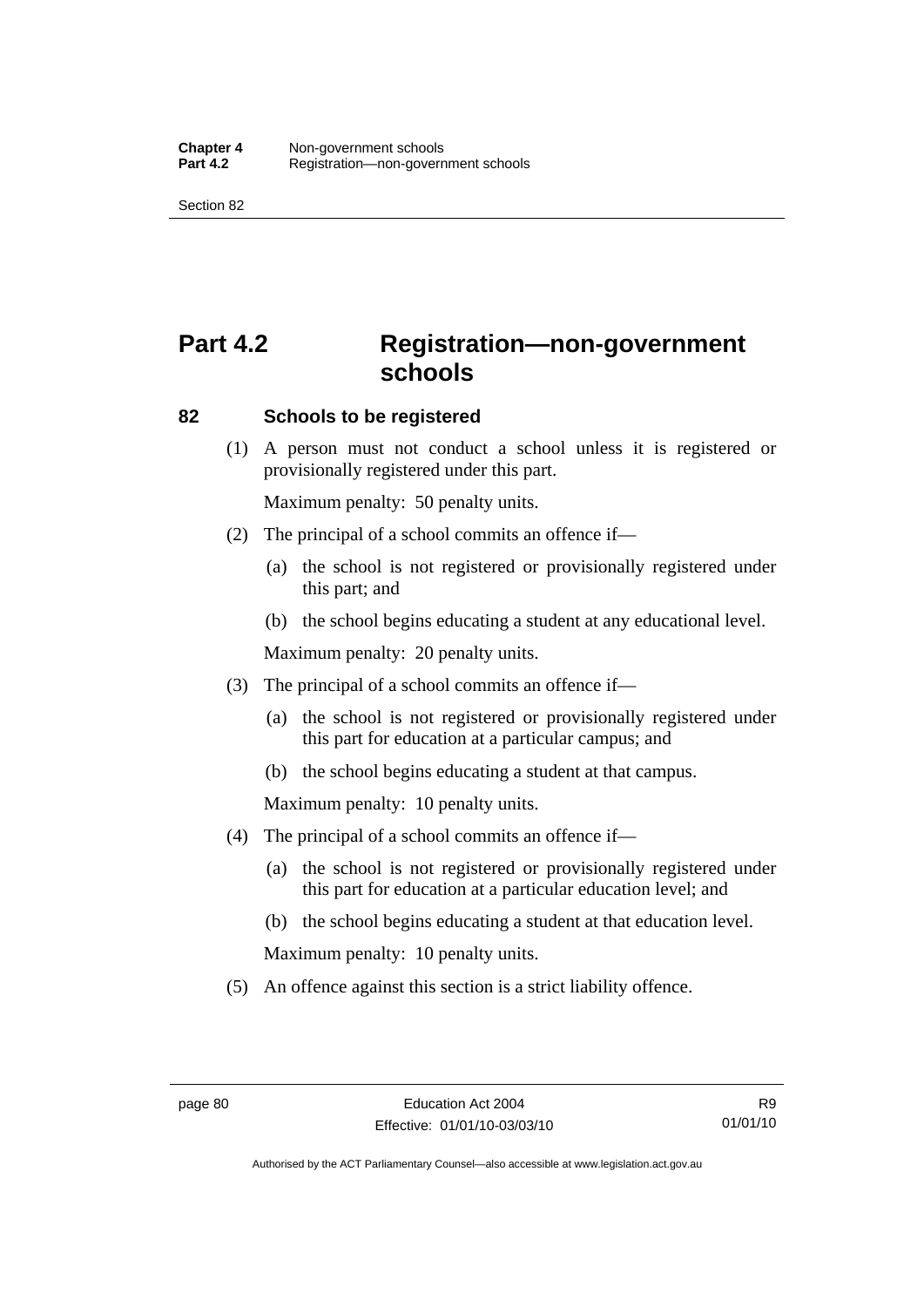# **83 Applications for in-principle approval for proposed registration**

- (1) This section applies if a person intends to make application under—
	- (a) section 85 for provisional registration of a school; or
	- (b) section 88A for registration of a school at an additional campus; or
	- (c) section 89 for registration of a school at an additional educational level.
- (2) The person must apply in writing to the Minister for approval (*inprinciple approval*) to apply for the proposed registration.
- (3) The application must state the day the person proposes to begin operating the school or operating the school at the additional campus or additional educational level (the *proposed opening day*).
- (4) The proposed opening day must be at least 2 years, but not more than 4 years, after the day the application is made.
- (5) The chief executive must publish notice of the making of the application in a daily newspaper.
- (6) The notice must state that written comments on the proposed registration may be made to the Minister within a stated period of at least 60 days after the day the notice is published.
- (7) The chief executive must make a copy of the application available for inspection by members of the public at the chief executive's office during ordinary business hours.

# **84 Deciding in-principle applications**

- (1) In deciding whether to give in-principle approval for the provisional registration of a school, the Minister must have regard to—
	- (a) whether the proposed school would undermine the viability of existing schools; and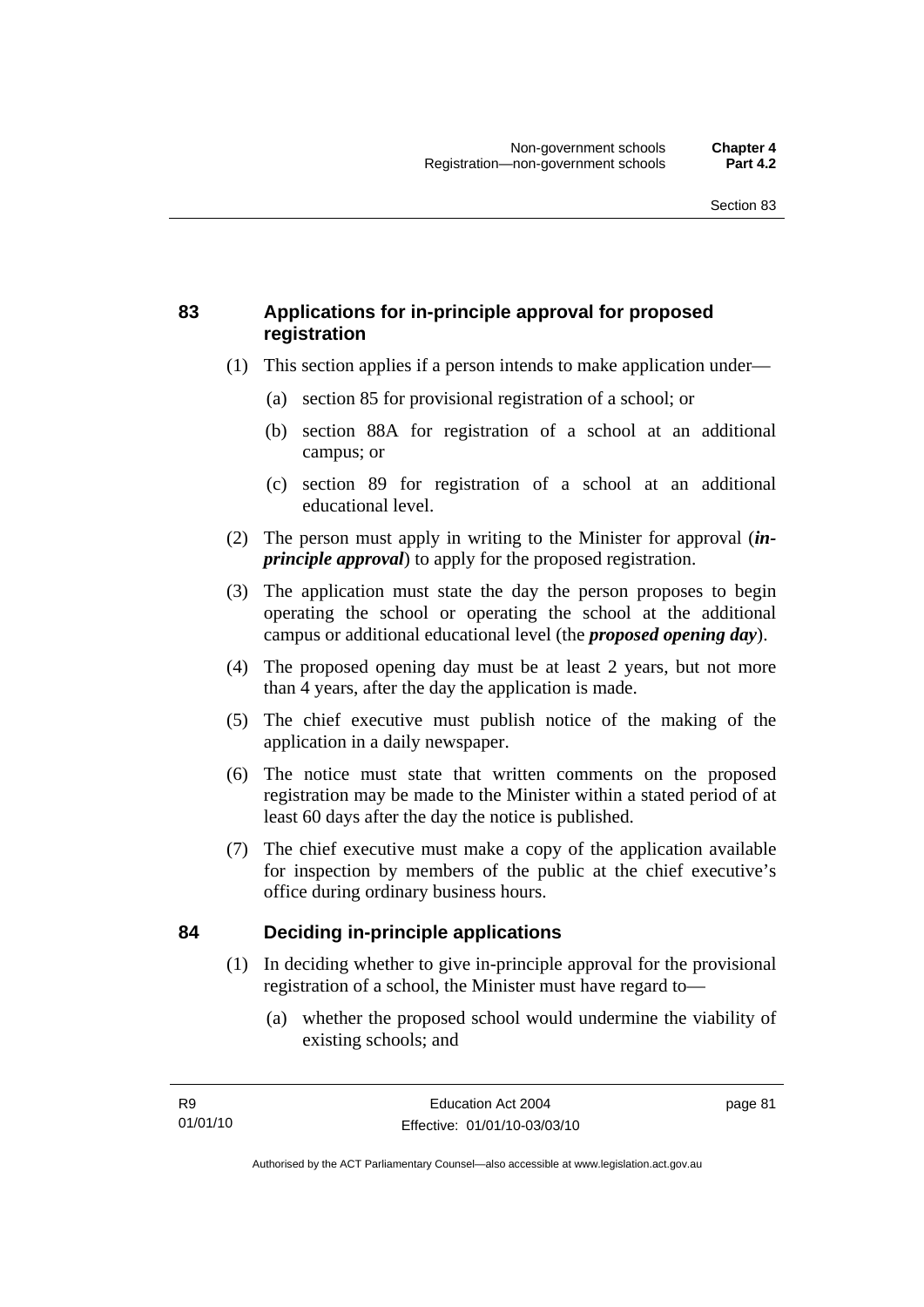- (b) whether there is, or is likely to be, demand in the community for the proposed school, including—
	- (i) any increase, or likely increase, in the number of schoolage children in the area where the school is to be located; and
	- (ii) the level of registration of interest shown by the community for the proposed school.
- (2) In deciding whether to give in-principle approval for the registration of a school at an additional campus, the Minister must have regard to—
	- (a) whether the provision of the additional campus by the school would undermine the viability of other existing schools; and
	- (b) the demand for the additional campus, including the level of registration of interest shown by the community for the proposed provision of the additional campus by the school.
- (3) In deciding whether to give in-principle approval for the registration of a school at an additional educational level, the Minister must have regard to—
	- (a) whether the provision of the additional educational level by the school would undermine the viability of other existing schools; and
	- (b) the demand for the additional educational level, including the level of registration of interest shown by the community for the proposed provision of the additional educational level by the school.
- (4) If the Minister is satisfied after considering the application, and after having regard to any comments made under section 83 (6) and the matters mentioned in subsection  $(1)$ ,  $(2)$  or  $(3)$ , that in-principle approval should be given for the proposed registration, the Minister must, by written notice, give the person in-principle approval for the proposed application.

R9 01/01/10

Authorised by the ACT Parliamentary Counsel—also accessible at www.legislation.act.gov.au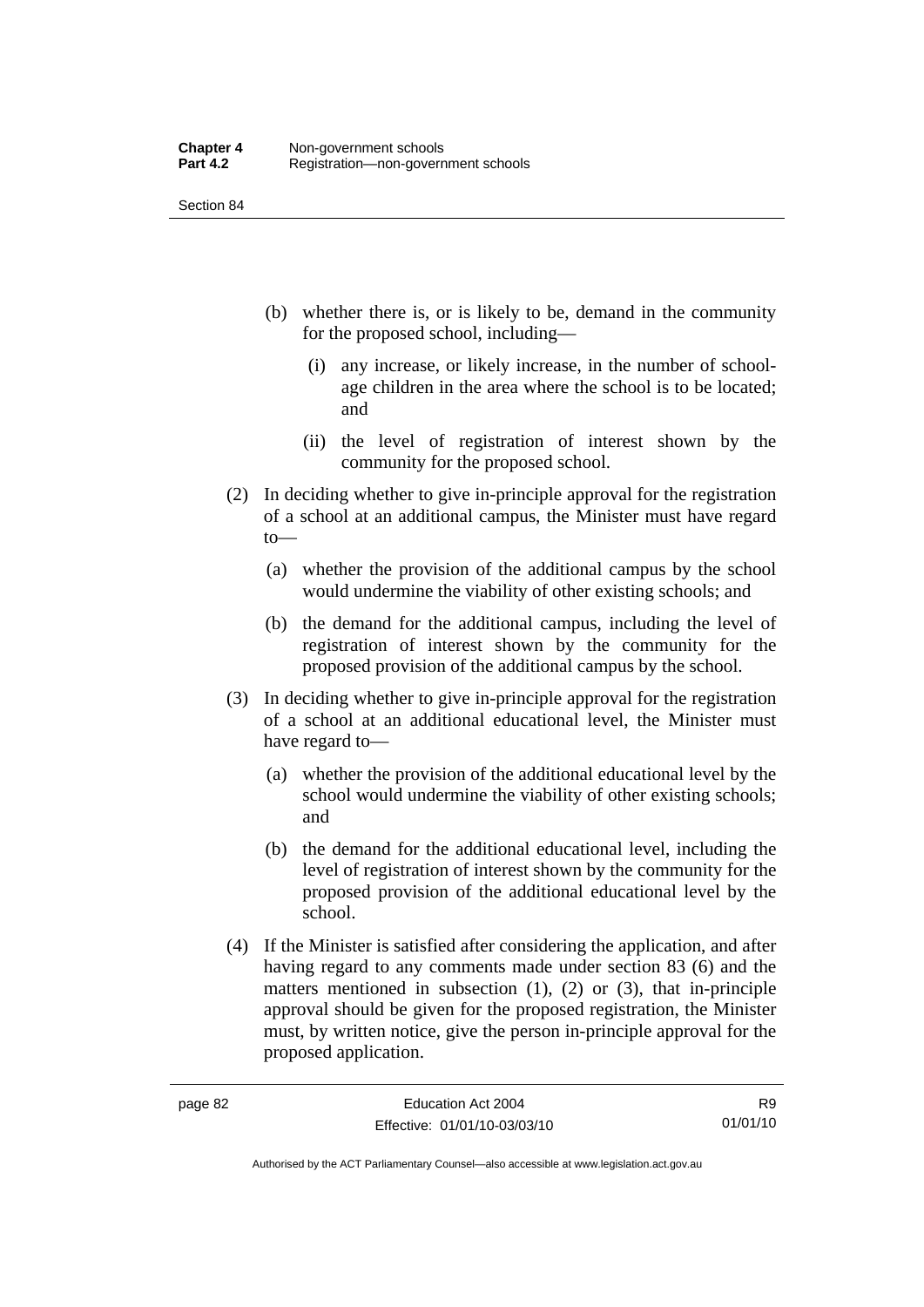- (5) If the Minister is not satisfied after considering the application, and after having regard to any comments made under section 83 (6) and the matters mentioned in subsection  $(1)$ ,  $(2)$  or  $(3)$ , that in-principle approval should be given for the proposed registration, the Minister must, by written notice, refuse to give the person in-principle approval for the proposed application.
- (6) A notice under subsection (4) or (5) must state the Minister's reasons for giving or refusing to give in-principle approval for the proposed registration.
- (7) The chief executive must make a copy of the Minister's reasons available for inspection by members of the public at the chief executive's office during ordinary business hours.
- (8) An in-principle approval lapses on whichever of the following is later:
	- (a) 2 years after the day it is given;
	- (b) the proposed opening day.

# **85 Application for provisional registration**

- (1) This section applies if—
	- (a) a person has in-principle approval under section 84 to apply for provisional registration of a school; and
	- (b) the person has given the registrar written notice of the person's intention to apply at least the prescribed period before the first day of the school year or term when it is proposed to begin operating the school; and
	- (c) the in-principle approval has not lapsed.
- (2) The person may apply in writing to the Minister for provisional registration of the school.
- (3) The application must state where the school is to be located.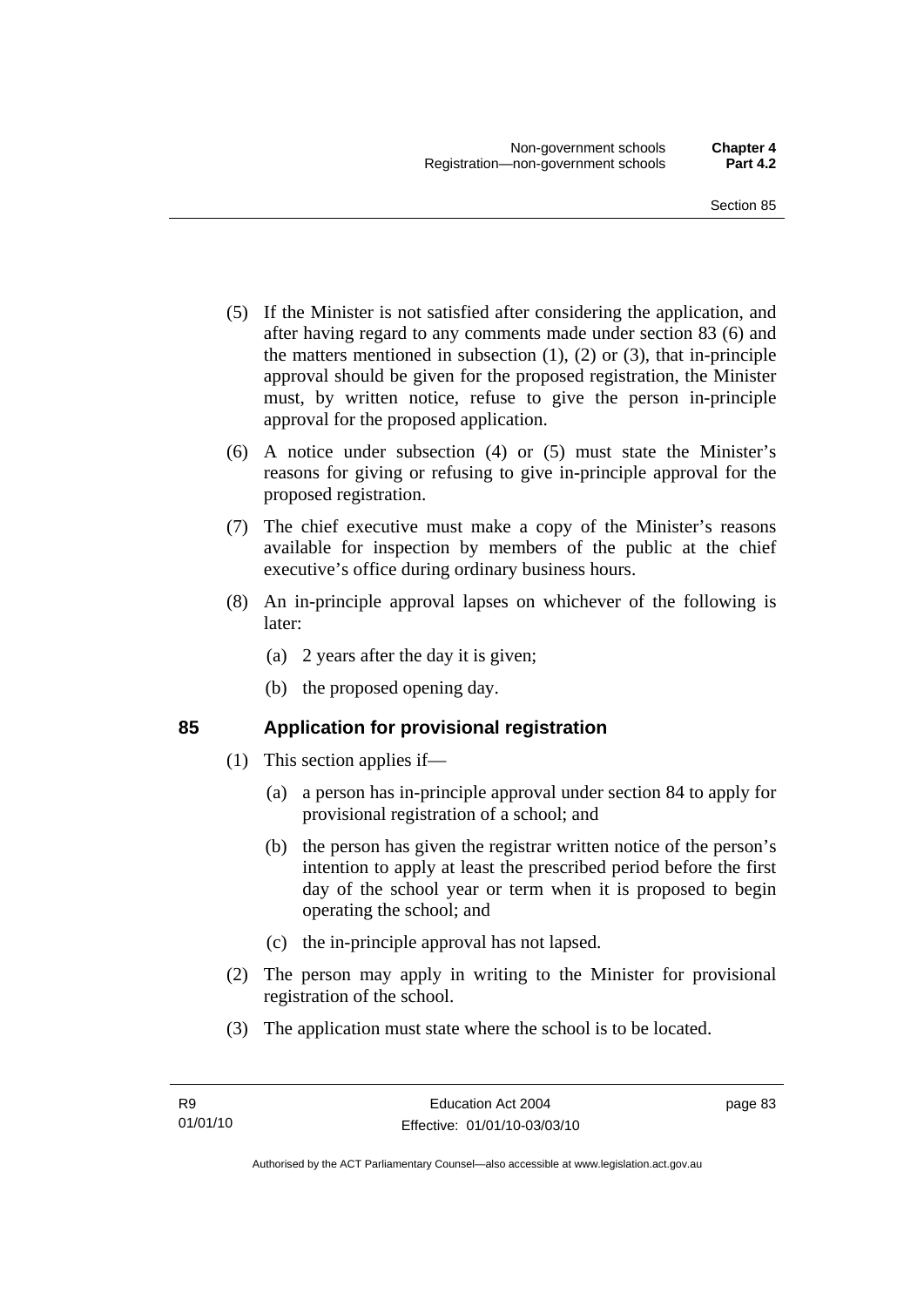- (4) The chief executive must publish notice of the making of the application in a daily newspaper.
- (5) The chief executive must make a copy of the application for provisional registration available for inspection by members of the public at the chief executive's office during ordinary business hours.
- (6) In this section:

#### *prescribed period* means—

- (a) 6 months; or
- (b) if the Minister approves a shorter period for the notice—that period.

#### **86 Provisional registration**

- (1) This section applies if an application is made under section 85 for provisional registration of a school.
- (2) Before deciding whether the school should be provisionally registered, the Minister must appoint a panel to report to the Minister on the application.
	- *Note 1* For the making of appointments (including acting appointments), see the Legislation Act, pt 19.3.
	- *Note 2* In particular, a person may be appointed for a particular provision of a law (see Legislation Act, s 7 (3)) and an appointment may be made by naming a person or nominating the occupant of a position (see s 207).
	- *Note 3* Certain Ministerial appointments require consultation with an Assembly committee and are disallowable (see Legislation Act, div 19.3.3).
- (3) If the Minister is satisfied after considering the panel's report that the school meets the criteria mentioned in subsection (6), the Minister must direct the registrar to provisionally register the school.

*Note* Section 93 deals with the duration of provisional registration.

Authorised by the ACT Parliamentary Counsel—also accessible at www.legislation.act.gov.au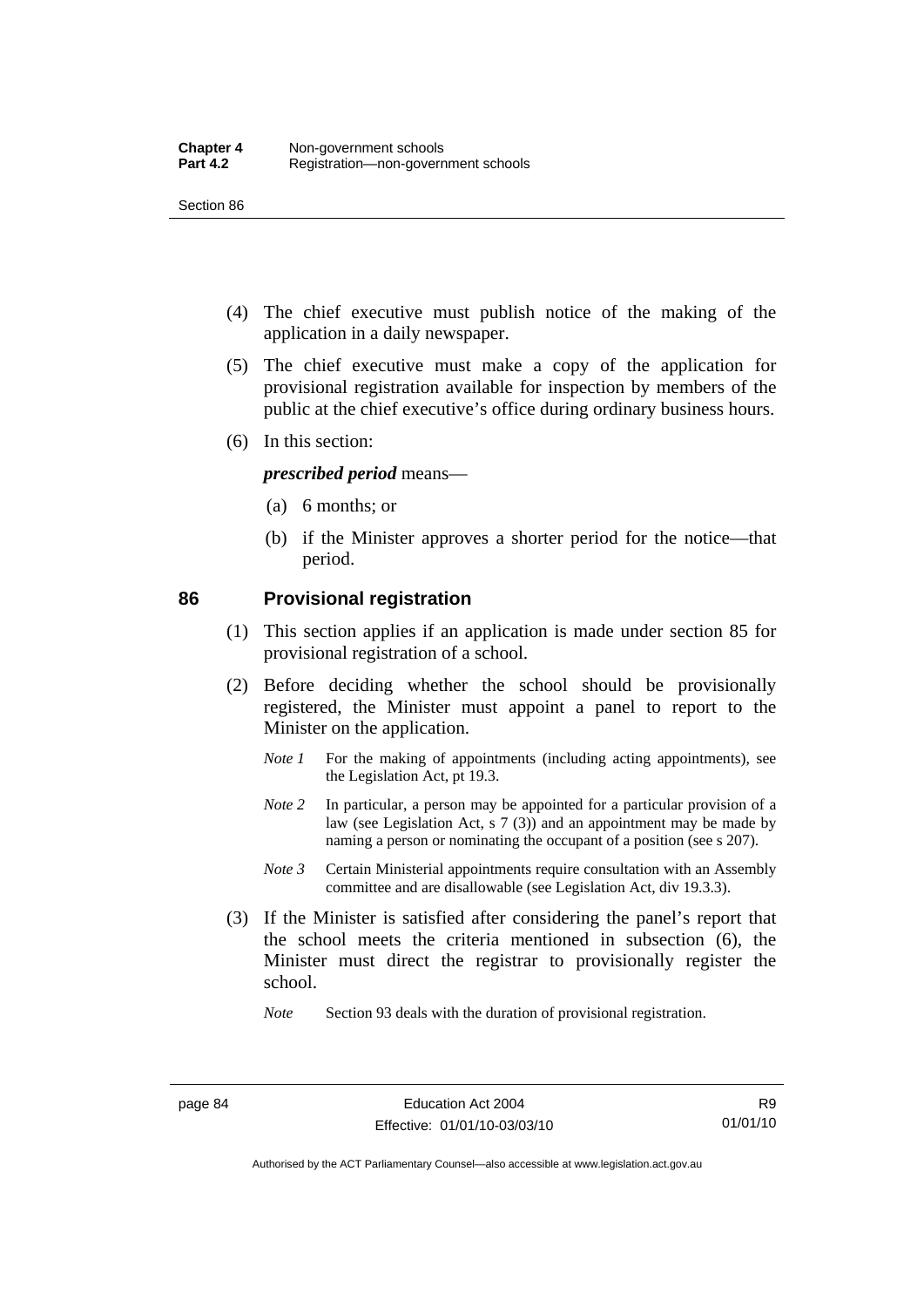- (4) If the Minister directs the registrar to provisionally register the school, the registrar must provisionally register the school by—
	- (a) entering particulars of the school required under the regulations in the register of non-government schools; and
	- (b) giving the proprietor of the school a certificate of provisional registration for the school.
- (5) If the Minister is not satisfied after considering the panel's report that the school meets the criteria mentioned in subsection (6), the Minister must direct the registrar to refuse to provisionally register the school.
- (6) The criteria for provisional registration of a school are that—
	- (a) the proprietor of the school is a corporation; and
	- (b) the school will have appropriate policies, facilities and equipment for—
		- (i) the curriculum to be offered by the school; and
		- (ii) the safety and welfare of its students; and
	- (c) the curriculum (including the framework of the curriculum and the principles on which the curriculum is based) will meet the curriculum requirements for students attending government schools; and
	- (d) the nature and content of the education to be offered at the school will be appropriate for the educational levels for which provisional registration of the school is sought; and
	- (e) the teaching staff will be qualified to teach at the educational levels at which they are to be employed to teach; and
	- (f) the school will have satisfactory processes to monitor quality educational outcomes; and
	- (g) the school will be financially viable.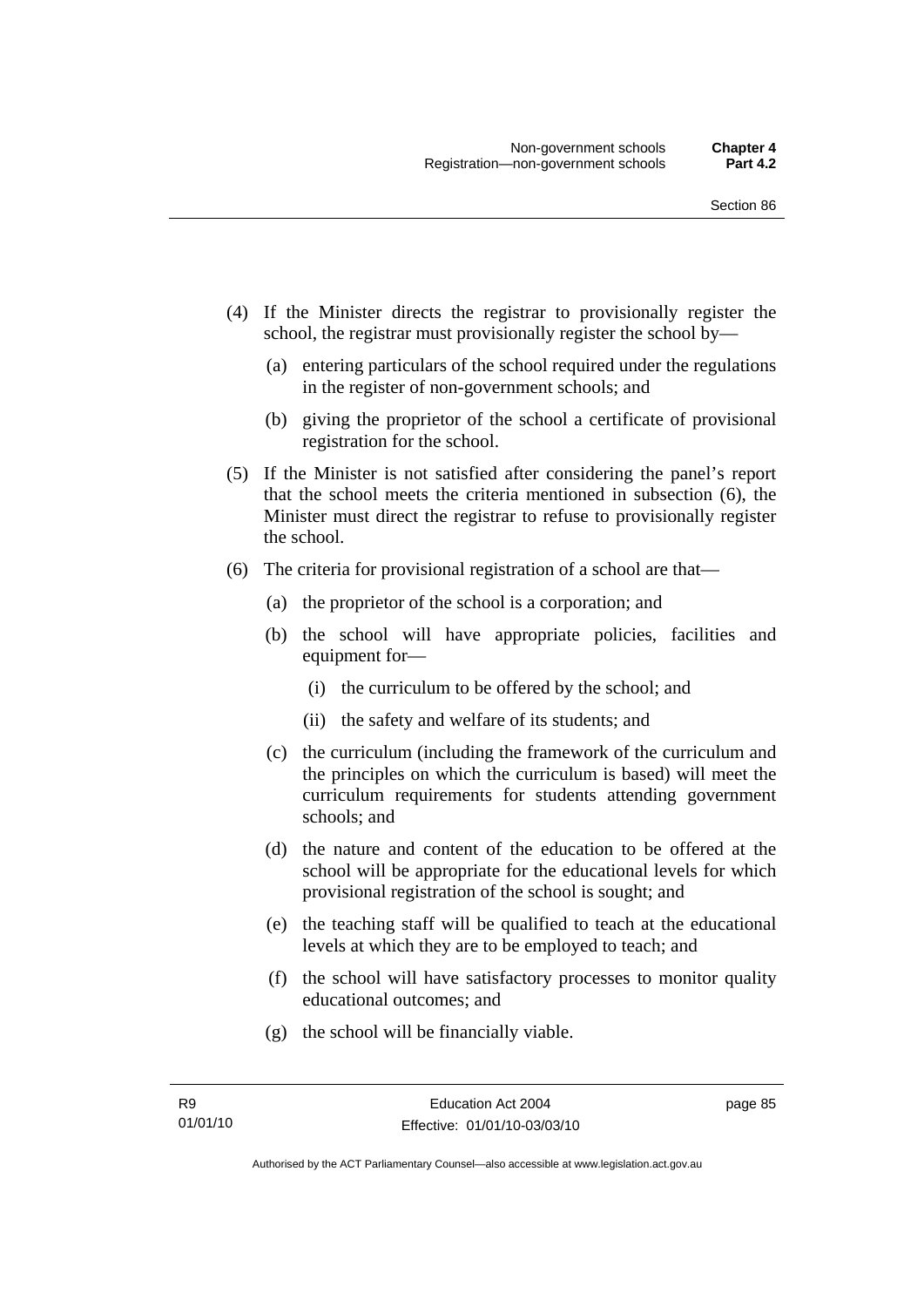# **87 Application for registration**

- (1) This section applies to a school that has been provisionally registered for at least 12 months.
- (2) The proprietor of the school may apply in writing to the Minister for registration of the school at the educational levels for which the school is provisionally registered.
- (3) The chief executive must publish notice of the making of the application in a daily newspaper.
- (4) The chief executive must make a copy of the application for registration available for inspection by members of the public at the chief executive's office during ordinary business hours.

#### **88 Registration**

- (1) This section applies if an application is made under section 87 for registration of a school.
- (2) Before deciding whether the school should be registered, the Minister must appoint a panel to report to the Minister on the application.
	- *Note 1* For the making of appointments (including acting appointments), see the Legislation Act, pt 19.3.
	- *Note* 2 In particular, a person may be appointed for a particular provision of a law (see Legislation Act, s 7 (3)) and an appointment may be made by naming a person or nominating the occupant of a position (see s 207).
	- *Note 3* Certain Ministerial appointments require consultation with an Assembly committee and are disallowable (see Legislation Act, div 19.3.3).
- (3) If the Minister is satisfied after considering the panel's report that the school meets the criteria mentioned in subsection (6), the Minister must direct the registrar to register the school for a stated period of not longer than 5 years.

R9 01/01/10

Authorised by the ACT Parliamentary Counsel—also accessible at www.legislation.act.gov.au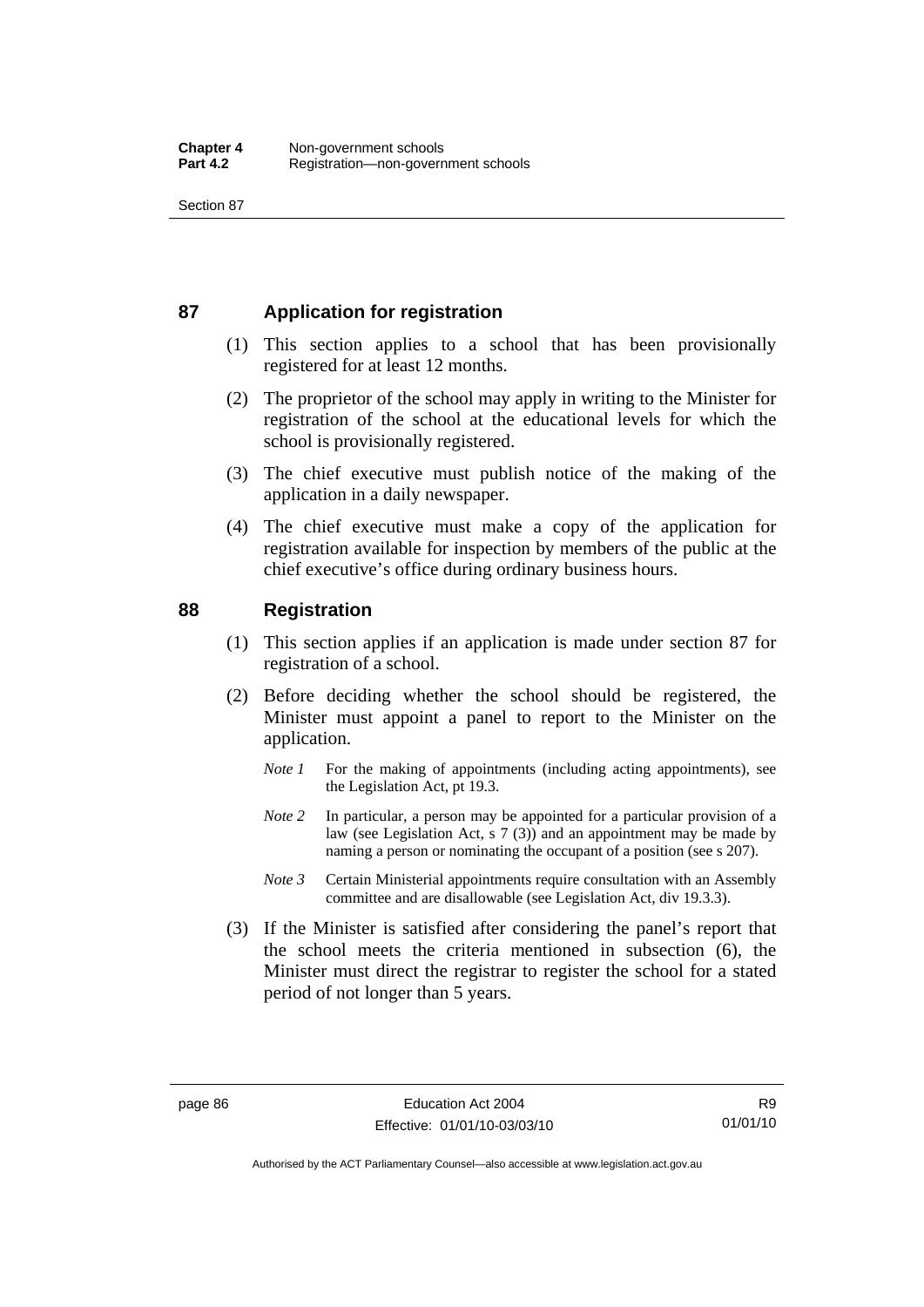- (4) If the Minister directs the registrar to register the school, the registrar must register the school by—
	- (a) entering particulars of the school required under the regulations in the register of non-government schools; and
	- (b) giving the proprietor of the school a certificate of registration for the school.
- (5) If the Minister is not satisfied after considering the panel's report that the school meets the criteria mentioned in subsection (6), the Minister must direct the registrar to refuse to register the school.
- (6) The criteria for registration of a school are that—
	- (a) the proprietor of the school is a corporation; and
	- (b) the school has appropriate policies, facilities and equipment for—
		- (i) the curriculum offered by the school; and
		- (ii) the safety and welfare of its students; and
	- (c) the curriculum (including the framework of the curriculum and the principles on which the curriculum is based) meets the curriculum requirements for students attending government schools; and
	- (d) the nature and content of the education offered at the school are appropriate for the educational levels for which the school is provisionally registered; and
	- (e) the teaching staff are qualified to teach at the educational levels at which they are employed to teach; and
	- (f) the school has satisfactory processes to monitor quality educational outcomes; and
	- (g) the school is financially viable.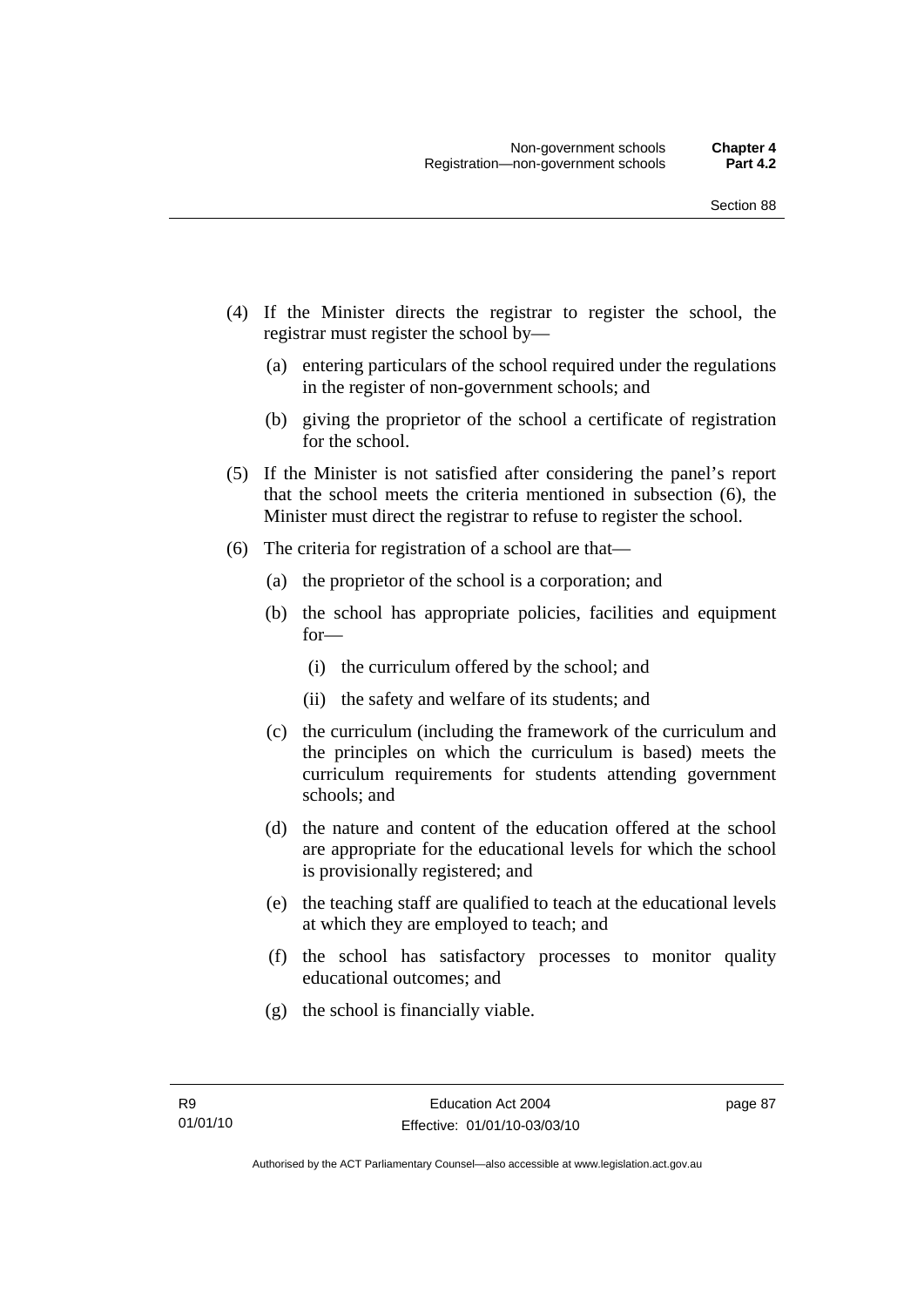Section 88A

#### **88A Application for registration at additional campus**

- (1) This section applies if—
	- (a) a proprietor of a registered non-government school has in-principle approval under section 84 (Deciding in-principle applications) to apply for registration of the school at a stated additional campus; and
	- (b) the proprietor has given the registrar written notice of the proprietor's intention to apply at least the prescribed period before the first day of the school year or term when it is proposed to begin operating the school at the additional campus; and
	- (c) the in-principle approval has not lapsed.
- (2) The proprietor of the school may apply in writing to the Minister for registration of the school at the additional campus.
- (3) The chief executive must publish notice of the making of the application in a daily newspaper.
- (4) The notice must state that written comments on the proposed registration may be made to the Minister within a stated period of at least 60 days after the day the notice is published.
- (5) The chief executive must make a copy of the application available for inspection by members of the public at the chief executive's office during ordinary business hours.
- (6) In this section:

#### *prescribed period* means—

- (a) 6 months; or
- (b) if the Minister approves a shorter period for the application that period.

Authorised by the ACT Parliamentary Counsel—also accessible at www.legislation.act.gov.au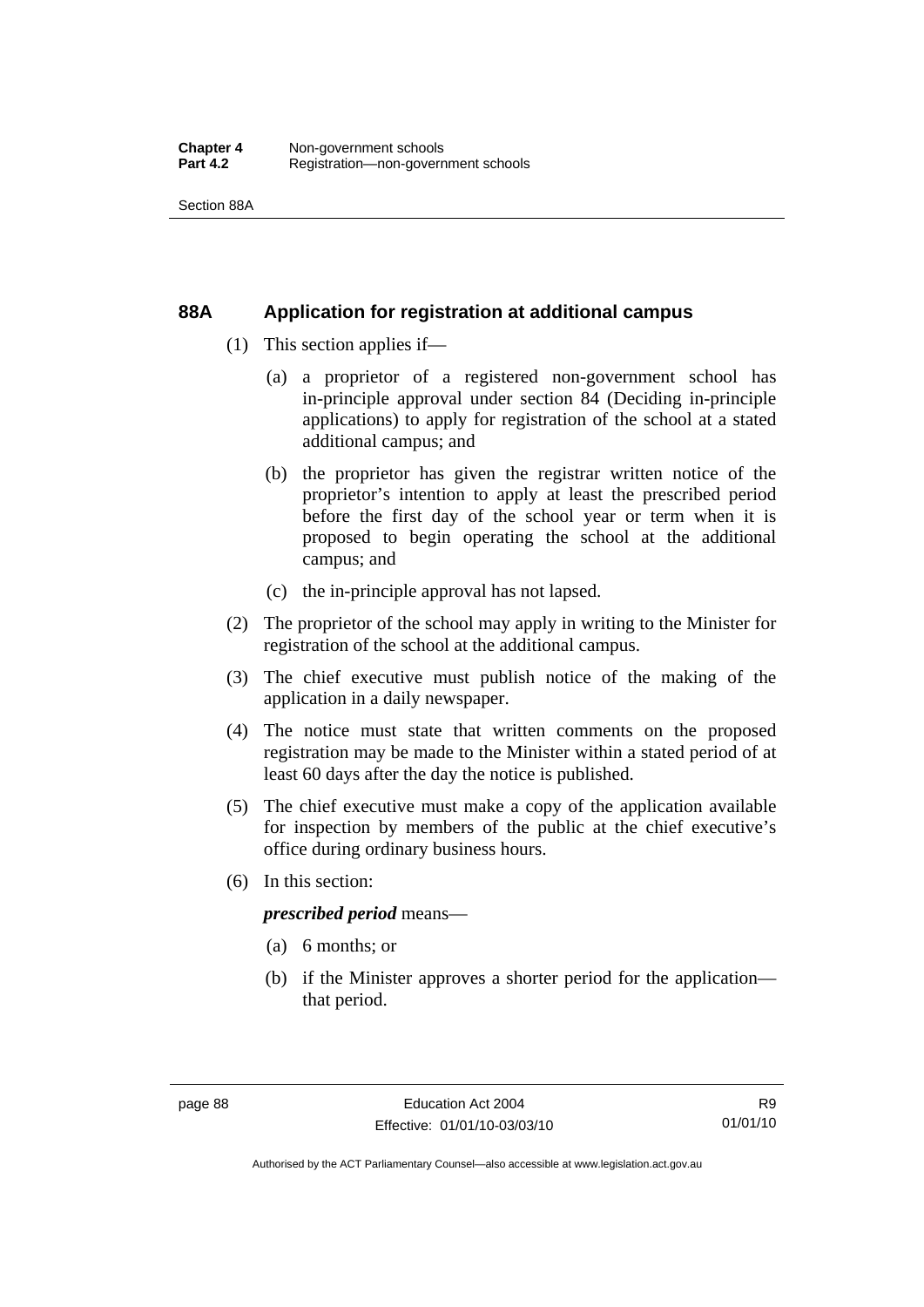#### **88B Registration at additional campus**

- (1) This section applies if an application is made under section 88A for registration of a school at an additional campus.
- (2) Before deciding whether the school should be registered at the additional campus, the Minister must appoint a panel to report to the Minister on the application.
	- *Note 1* For the making of appointments (including acting appointments), see the Legislation Act, pt 19.3.
	- *Note 2* In particular, a person may be appointed for a particular provision of a law (see Legislation Act, s 7 (3)) and an appointment may be made by naming a person or nominating the occupant of a position (see s 207).
	- *Note 3* Certain Ministerial appointments require consultation with an Assembly committee and are disallowable (see Legislation Act, div 19.3.3).
- (3) If the Minister is satisfied after considering the panel's report that the school meets the criteria mentioned in subsection (7), the Minister must direct the registrar to register the school at the additional campus.
- (4) If the Minister directs the registrar to register the school at the additional campus, the registrar must register the school at the additional campus by—
	- (a) entering the particulars of the school required under the regulations in the register of non-government schools; and
	- (b) giving the proprietor of the school a certificate of registration that includes the additional campus (a *new certificate*).
- (5) If the registrar gives the proprietor a new certificate, the proprietor must return the school's existing certificate of registration to the registrar within 14 days after the day the proprietor receives the new certificate.
- (6) If the Minister is not satisfied after considering the panel's report that the school meets the criteria mentioned in subsection (7), the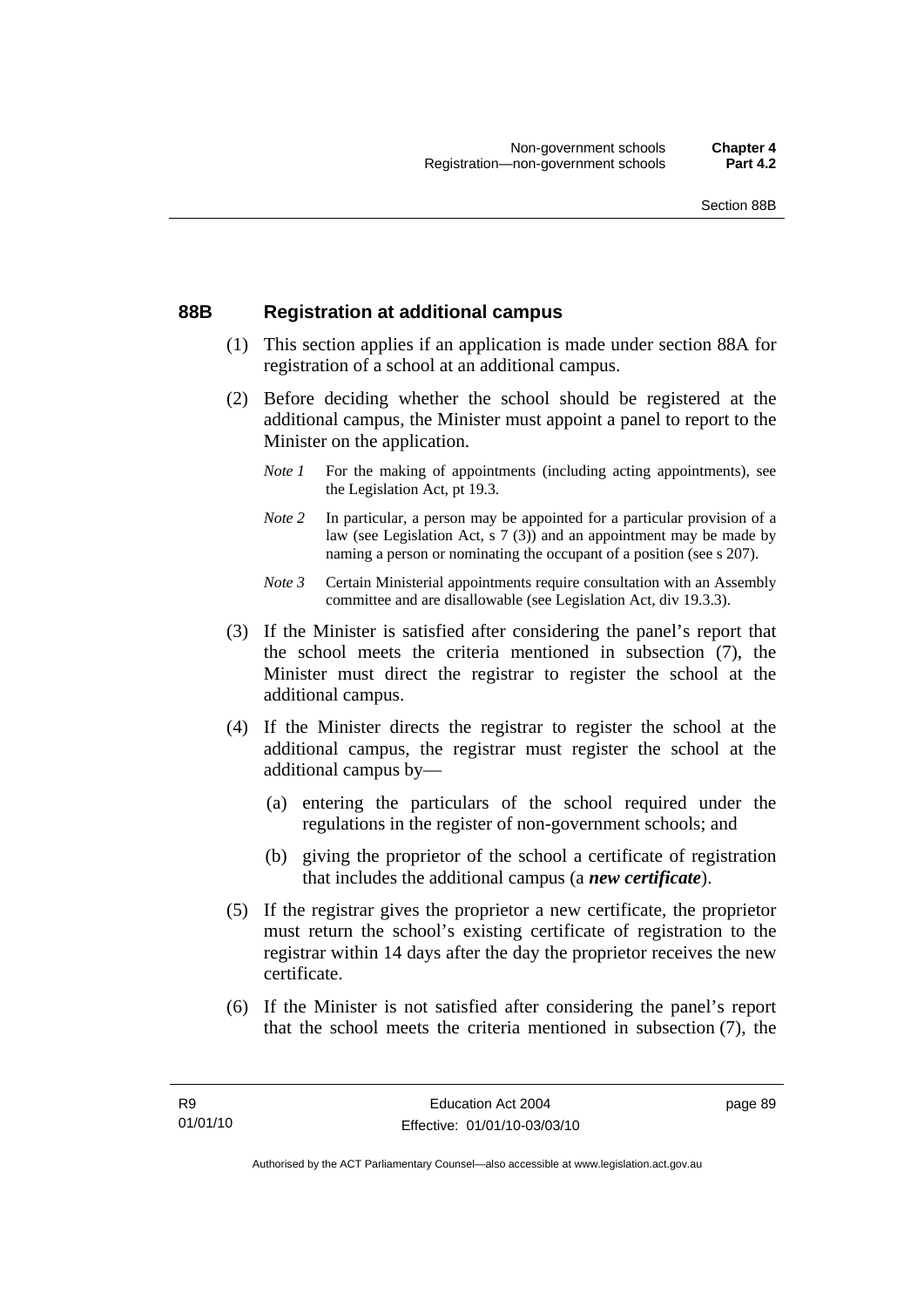Minister must direct the registrar to refuse to register the school at the additional campus.

- (7) The criteria for registration of a school at an additional campus are that—
	- (a) the school will have appropriate policies, facilities and equipment for—
		- (i) the curriculum to be offered by the school at the additional campus; and
		- (ii) the safety and welfare of its students at the additional campus; and
	- (b) the curriculum (including the framework of the curriculum and the principles on which the curriculum is based) meets the curriculum requirements for students attending government schools; and
	- (c) the nature and content of the education to be offered at the school will be appropriate for the additional campus; and
	- (d) the teaching staff will be qualified to teach at the additional campus; and
	- (e) the school will have satisfactory processes to monitor quality educational outcomes at the additional campus; and
	- (f) the school will be financially viable.

#### **89 Application for registration at additional educational levels**

- (1) This section applies if—
	- (a) a proprietor of a registered non-government school has inprinciple approval under section 84 (Deciding in-principle applications) to apply to operate the school at a stated additional educational level; and

R9 01/01/10

Authorised by the ACT Parliamentary Counsel—also accessible at www.legislation.act.gov.au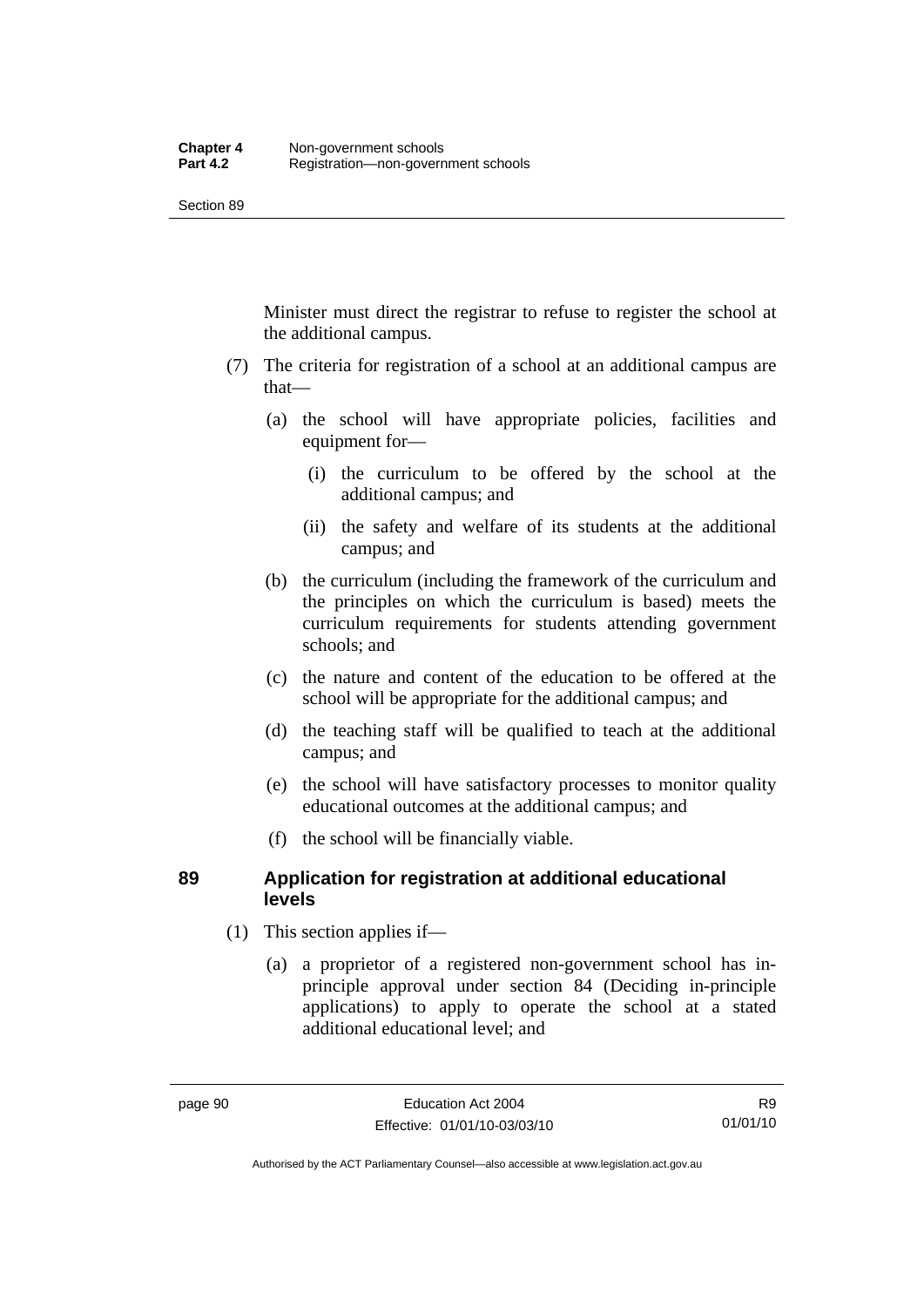- (b) the proprietor has given the registrar written notice of the proprietor's intention to apply at least the prescribed period before the first day of the school year or term when it is proposed to begin operating the school at the additional educational level; and
- (c) the in-principle approval has not lapsed.
- (2) The proprietor of the school may apply in writing to the Minister for registration of the school at the additional educational level.
- (3) The chief executive must publish notice of the making of the application in a daily newspaper.
- (4) The notice must state that written comments on the proposed registration may be made to the Minister within a stated period of at least 60 days after the day the notice is published.
- (5) The chief executive must make a copy of the application available for inspection by members of the public at the chief executive's office during ordinary business hours.
- (6) In this section:

#### *prescribed period* means—

- (a) 6 months; or
- (b) if the Minister approves a shorter period for the application that period.

#### **90 Registration at additional educational levels**

- (1) This section applies if an application made under section 89 for registration of a school at an additional educational level.
- (2) Before deciding whether a school should be registered at the additional educational level, the Minister must appoint a panel to report to the Minister on the application.
	- *Note 1* For the making of appointments (including acting appointments), see the Legislation Act, pt 19.3.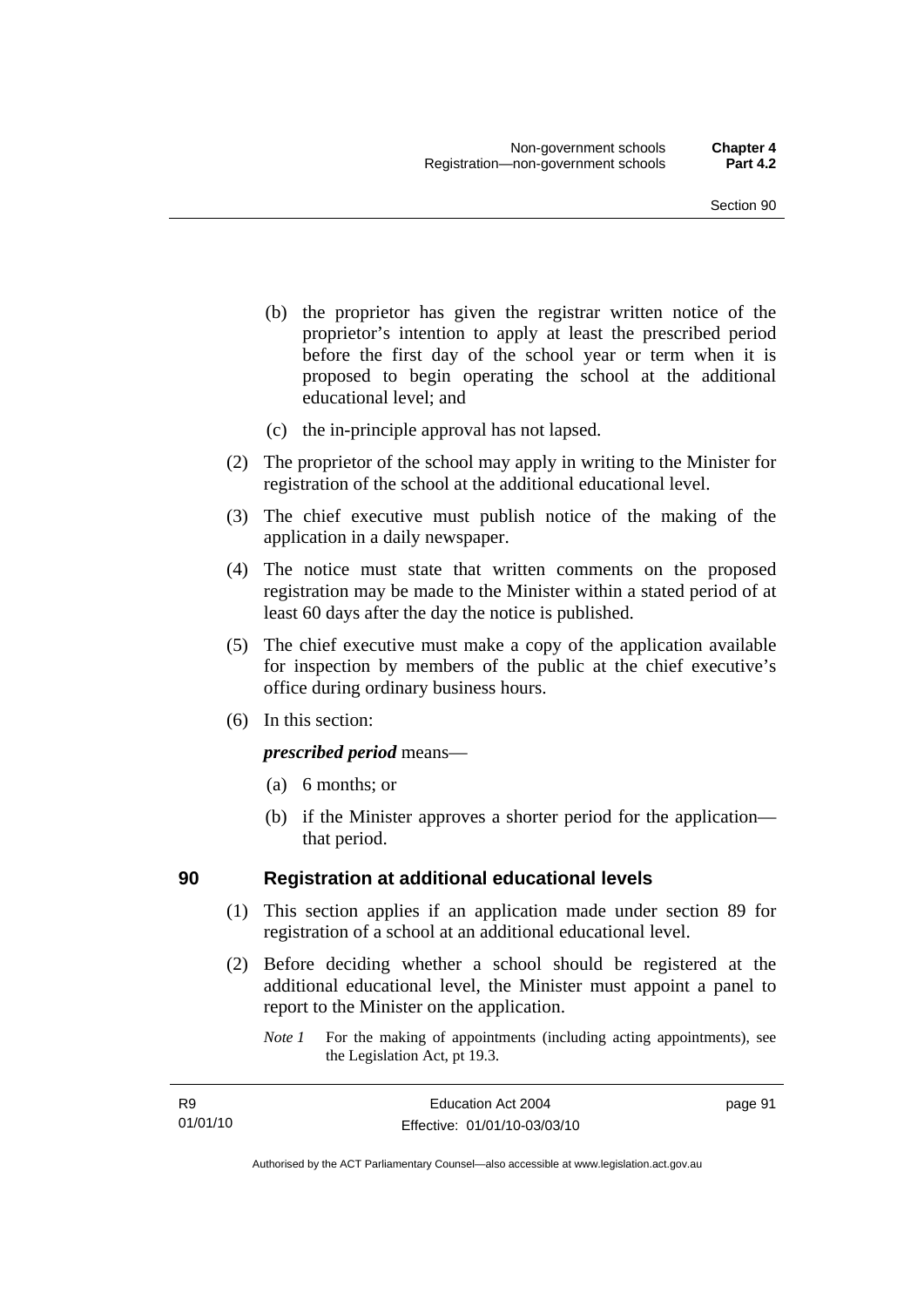- *Note 2* In particular, a person may be appointed for a particular provision of a law (see Legislation Act, s 7 (3)) and an appointment may be made by naming a person or nominating the occupant of a position (see s 207).
- *Note 3* Certain Ministerial appointments require consultation with an Assembly committee and are disallowable (see Legislation Act, div 19.3.3).
- (3) If the Minister is satisfied after considering the panel's report that the school meets the criteria mentioned in subsection (7), the Minister must direct the registrar to register the school at the additional educational level.
- (4) If the Minister directs the registrar to register the school at the additional educational level, the registrar must register the school at the additional educational level by—
	- (a) entering the particulars of the school required under the regulations in the register of non-government schools; and
	- (b) giving the proprietor of the school a certificate of registration that includes the additional educational level (a *new certificate*).
- (5) If the registrar gives the proprietor a new certificate, the proprietor must return the school's existing certificate of registration to the registrar within 14 days after the day the proprietor receives the new certificate.
- (6) If the Minister is not satisfied after considering the panel's report that the school meets the criteria mentioned in subsection (7), the Minister must direct the registrar to refuse to register the school at the additional educational level.
- (7) The criteria for registration of a school at an additional educational level are that—
	- (a) the school will have appropriate policies, facilities and equipment for—
		- (i) the curriculum to be offered by the school at the additional educational level; and

Authorised by the ACT Parliamentary Counsel—also accessible at www.legislation.act.gov.au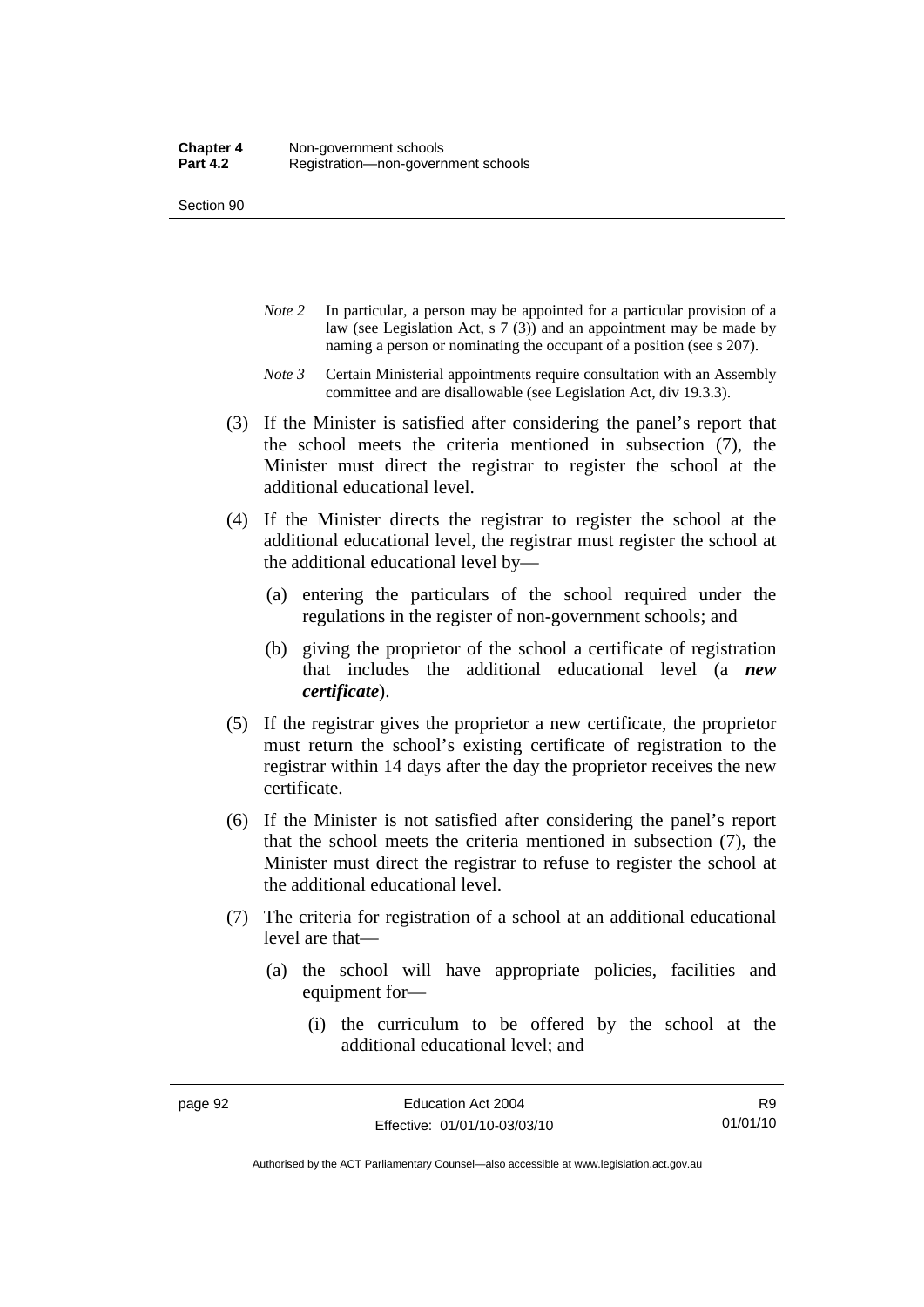- (ii) the safety and welfare of its students at the additional educational level; and
- (b) the curriculum (including the framework of the curriculum and the principles on which the curriculum is based) meets the curriculum requirements for students attending government schools; and
- (c) the nature and content of the education to be offered at the school will be appropriate for the additional educational level; and
- (d) the teaching staff will be qualified to teach at the additional educational level; and
- (e) the school will have satisfactory processes to monitor quality educational outcomes at the additional educational level; and
- (f) the school will be financially viable.

# **91 Conditions of provisional registration or registration**

The conditions of provisional registration or registration of a school under this part are that—

- (a) the proprietor of the school remains a corporation; and
- (b) the school has appropriate policies, facilities and equipment for—
	- (i) the curriculum offered by the school; and
	- (ii) the safety and welfare of its students; and
- (c) the curriculum (including the framework of the curriculum and the principles on which the curriculum is based) meets the curriculum requirements for students attending government schools; and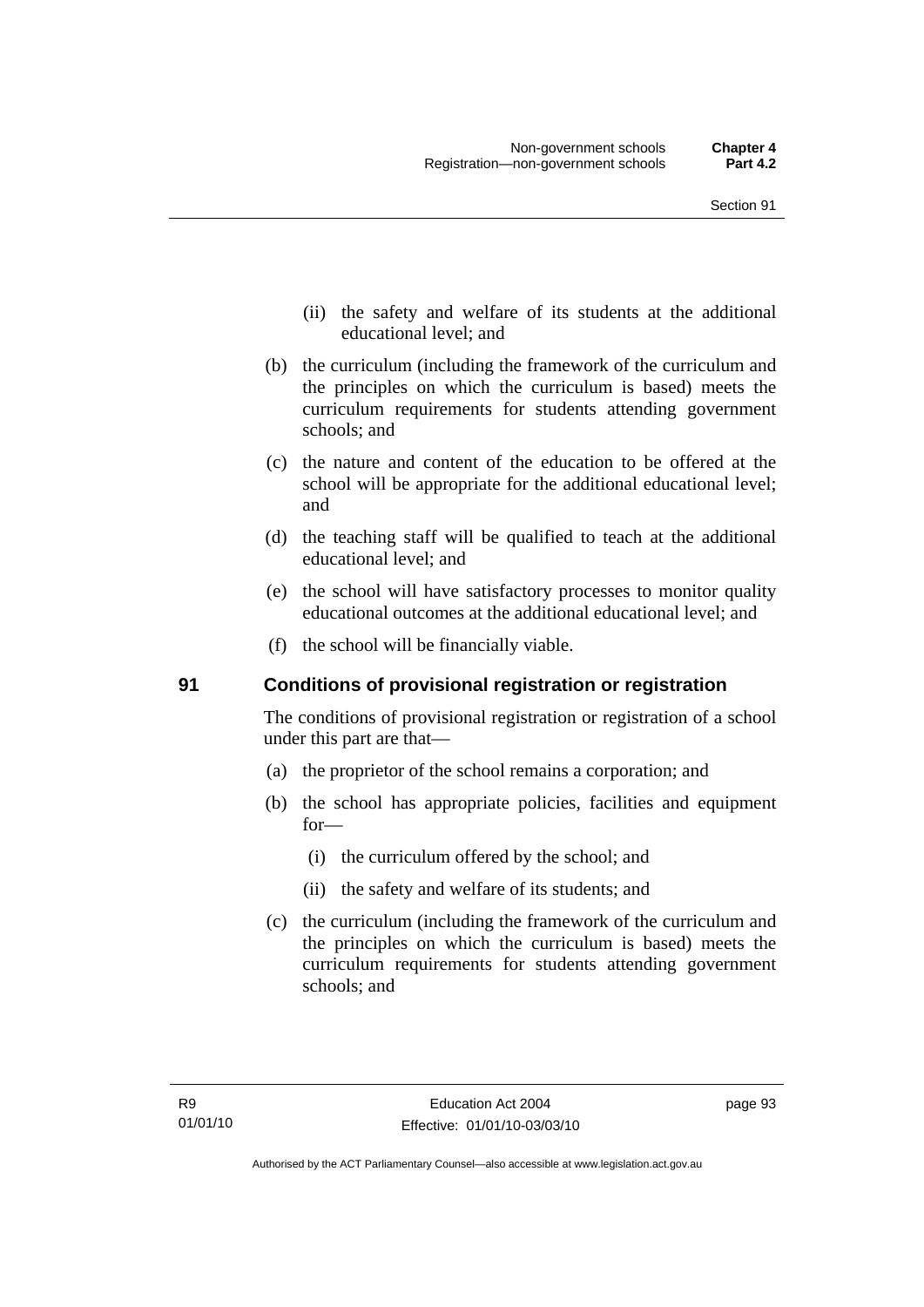- (d) the nature and content of the education offered at the school are appropriate for the educational levels for which the school is provisionally registered or registered; and
- (e) the teaching staff are qualified to teach at the educational levels at which they are employed to teach; and
- (f) the school has satisfactory processes to monitor quality educational outcomes; and
- (g) the school is financially viable.

#### **92 Certificate of provisional registration or registration**

- (1) A certificate of provisional registration or registration of a nongovernment school must—
	- (a) state the proprietor of the school; and
	- (b) state the educational level or levels for which the school is provisionally registered or registered under this part; and
	- (c) state the location of the campus or campuses for which the school is provisionally registered or registered under this part; and
	- (d) state the term of provisional registration or registration; and
	- (e) include any other particulars required under the regulations.
- (2) The registrar may include any other particulars in the certificate that the registrar considers appropriate.
- (3) The proprietor of a registered non-government school must tell the registrar in writing about a change in any of the particulars of the certificate within 1 month after the day the change happens.

Authorised by the ACT Parliamentary Counsel—also accessible at www.legislation.act.gov.au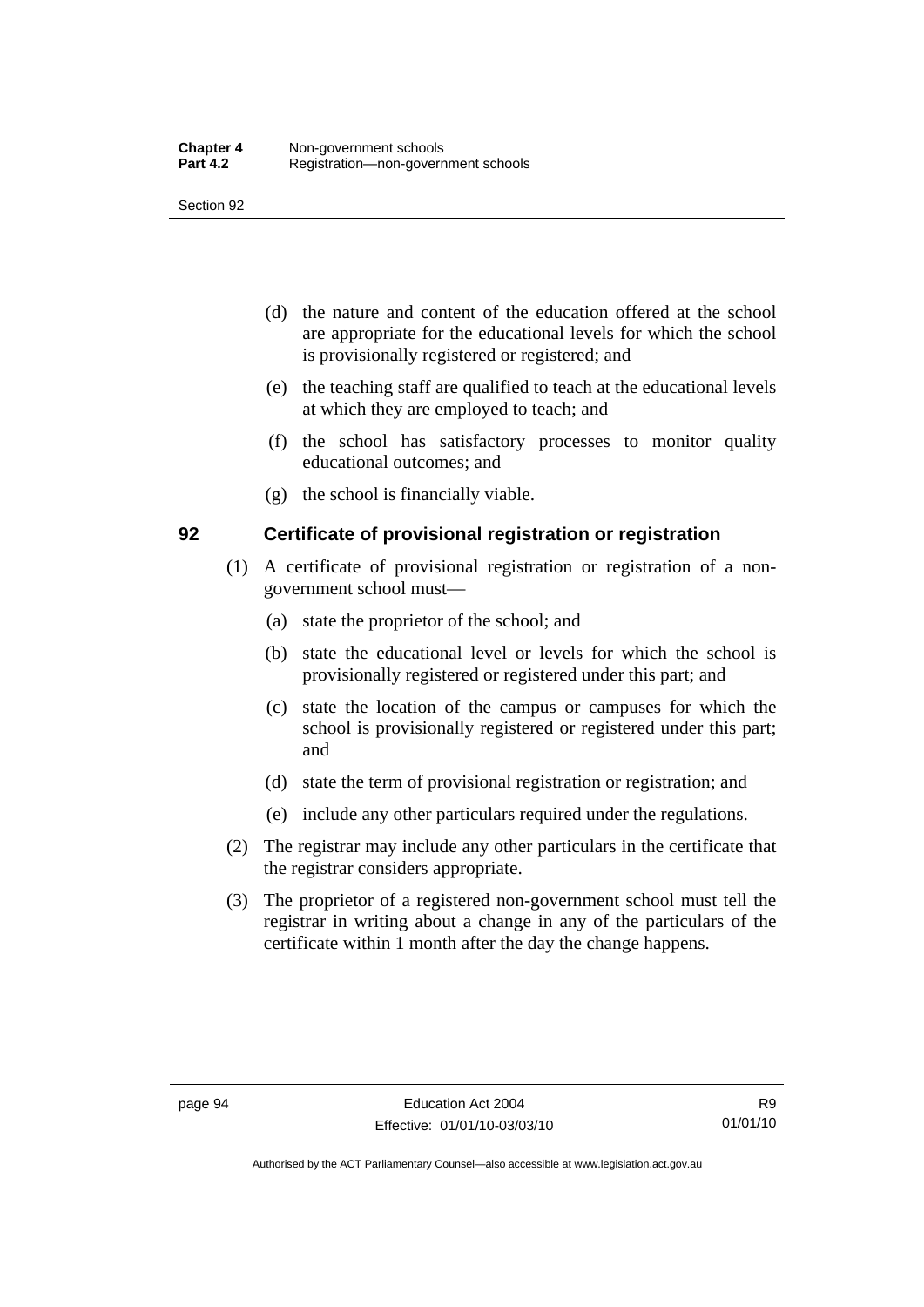# **93 Period of provisional registration and registration**

- (1) Provisional registration of a school ends when the earliest of the following happens:
	- (a) 2 years after the school is provisionally registered;
	- (b) the school is registered under section 88.
- (2) Registration of a school is for a period not longer than 5 years stated in the school's certificate of registration.

#### **94 Investigation of complaints—non-government schools**

- (1) The proprietor of a non-government school must develop and implement a complaints policy for the school.
- (2) The proprietor of a non-government school must, as soon as practicable, investigate any complaint about the administration, management and operation of the school that, in the proprietor's opinion, is not a frivolous or vexatious complaint.

# **95 Cancellation of provisional registration or registration**

- (1) The Minister may direct the registrar to cancel the provisional registration or registration of a school if satisfied on reasonable grounds—
	- (a) that a condition of the school's provisional registration or registration has been contravened; or
	- (b) that the school's proprietor or principal has otherwise contravened this Act.
	- *Note* Section 91 (Conditions of provisional registration or registration) sets out the conditions of registration.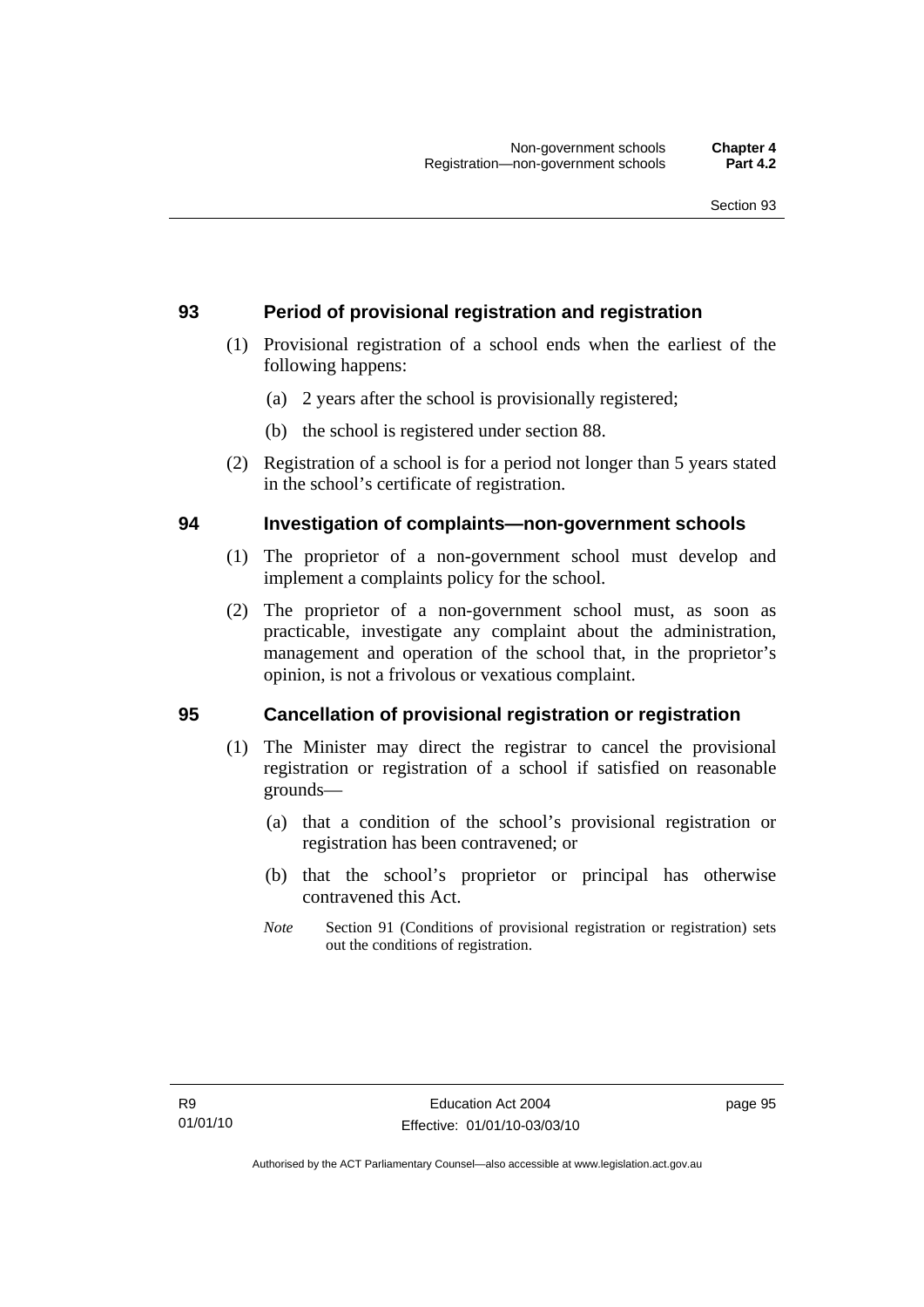- (2) Before directing the registrar to cancel the provisional registration or registration of a school, the Minister must give the proprietor of the school a written notice—
	- (a) stating the grounds on which the Minister proposes to direct the registrar to cancel the provisional registration or registration; and
	- (b) stating the facts that, in the Minister's opinion, establish the grounds; and
	- (c) telling the proprietor that the proprietor may, within 14 days beginning the day after the day the proprietor receives the notice, give a written response to the Minister about the matters in the notice.
- (3) In deciding whether to direct the registrar to cancel the provisional registration or registration, the Minister must consider any response given to the Minister in accordance with subsection (2) (c).
- (4) If the Minister is satisfied that the grounds for cancelling the provisional registration or registration have been established, the Minister may direct the registrar to cancel the school's provisional registration or registration.
- (5) If the Minister directs the registrar to cancel the school's provisional registration or registration, the registrar must cancel the provisional registration or registration by noting the cancellation in the particulars of the school in the register of non-government schools.
- (6) The Minister must give the proprietor written notice of the Minister's decision.
- (7) Cancellation of provisional registration or registration takes effect on the day when notice of the cancellation is given to the proprietor or, if the notice states a later date of effect, that date.

Authorised by the ACT Parliamentary Counsel—also accessible at www.legislation.act.gov.au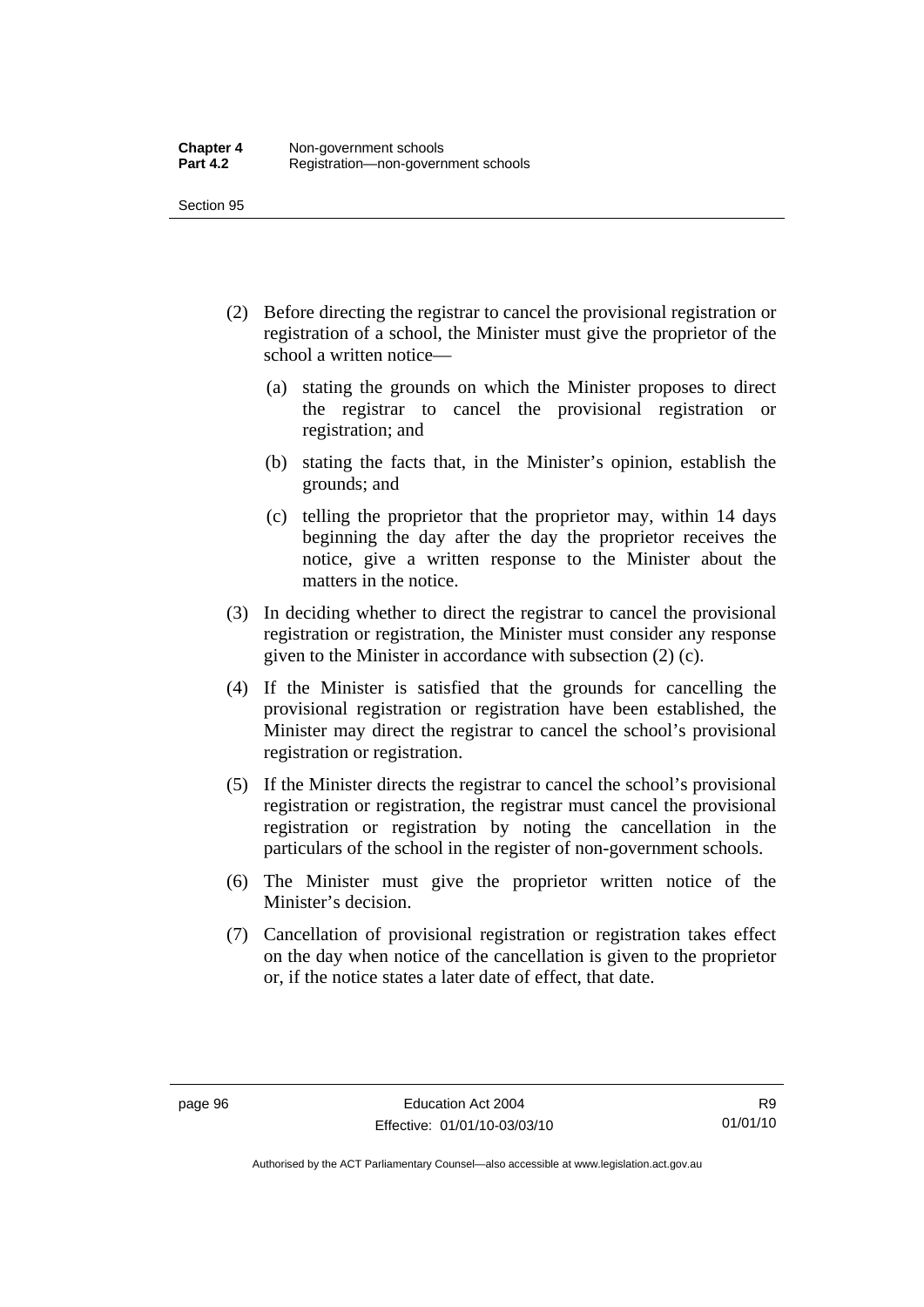### **96 Application for renewal of registration**

- (1) The proprietor of a non-government school that is registered under this part may apply in writing to the Minister for renewal of the registration.
- (2) The application must be made at least the prescribed period before the registration ends.
- (3) In this section:

*prescribed period* means—

- (a) 6 months; or
- (b) if the Minister approves a shorter period—that period.

### **97 Renewal of registration**

- (1) This section applies if application is made under section 96 for renewal of registration of a school.
- (2) Before deciding whether the registration of a school should be renewed, the Minister must appoint a panel to report to the Minister on the application.
	- *Note 1* For the making of appointments (including acting appointments), see the Legislation Act, pt 19.3.
	- *Note 2* In particular, a person may be appointed for a particular provision of a law (see Legislation Act, s 7 (3)) and an appointment may be made by naming a person or nominating the occupant of a position (see s 207).
	- *Note 3* Certain Ministerial appointments require consultation with an Assembly committee and are disallowable (see Legislation Act, div 19.3.3).
- (3) If the Minister is satisfied, after considering the panel's report, that the school meets the criteria mentioned in subsection (6), the Minister must direct the registrar to renew the registration of the school for a stated period of not longer than 5 years.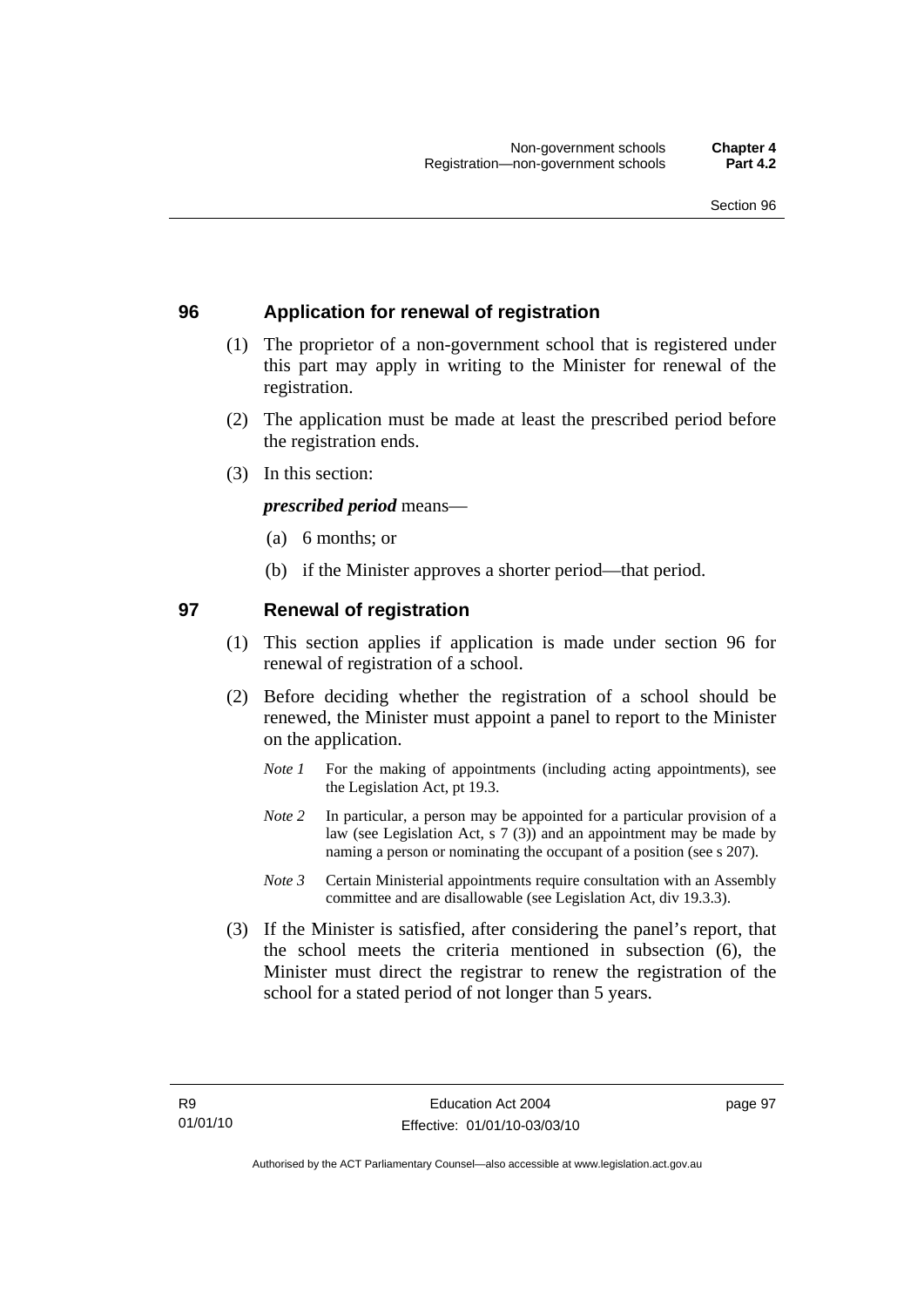- (4) If the Minister directs the registrar to renew the registration of the school, the registrar must renew the registration by—
	- (a) entering the particulars of the school required under the regulations in the register of non-government schools; and
	- (b) giving the proprietor of the school a certificate of registration for the school.
- (5) If the Minister is not satisfied, after considering the panel's report, that the school meets the criteria mentioned in subsection (6), the Minister must direct the registrar to refuse to renew the registration of the school.
- (6) The criteria for renewal of registration of a school are that—
	- (a) the proprietor of the school remains a corporation; and
	- (b) the school has appropriate policies, facilities and equipment for—
		- (i) the curriculum offered by the school; and
		- (ii) the safety and welfare of its students; and
	- (c) the curriculum (including the framework of the curriculum and the principles on which the curriculum is based) meets the curriculum requirements for students attending government schools; and
	- (d) the nature and content of the education offered at the school are appropriate for the educational levels for which the school is provisionally registered or registered; and
	- (e) the teaching staff are qualified to teach at the educational levels at which they are employed to teach; and
	- (f) the school has satisfactory processes to monitor quality educational outcomes; and
	- (g) the school is financially viable.

Authorised by the ACT Parliamentary Counsel—also accessible at www.legislation.act.gov.au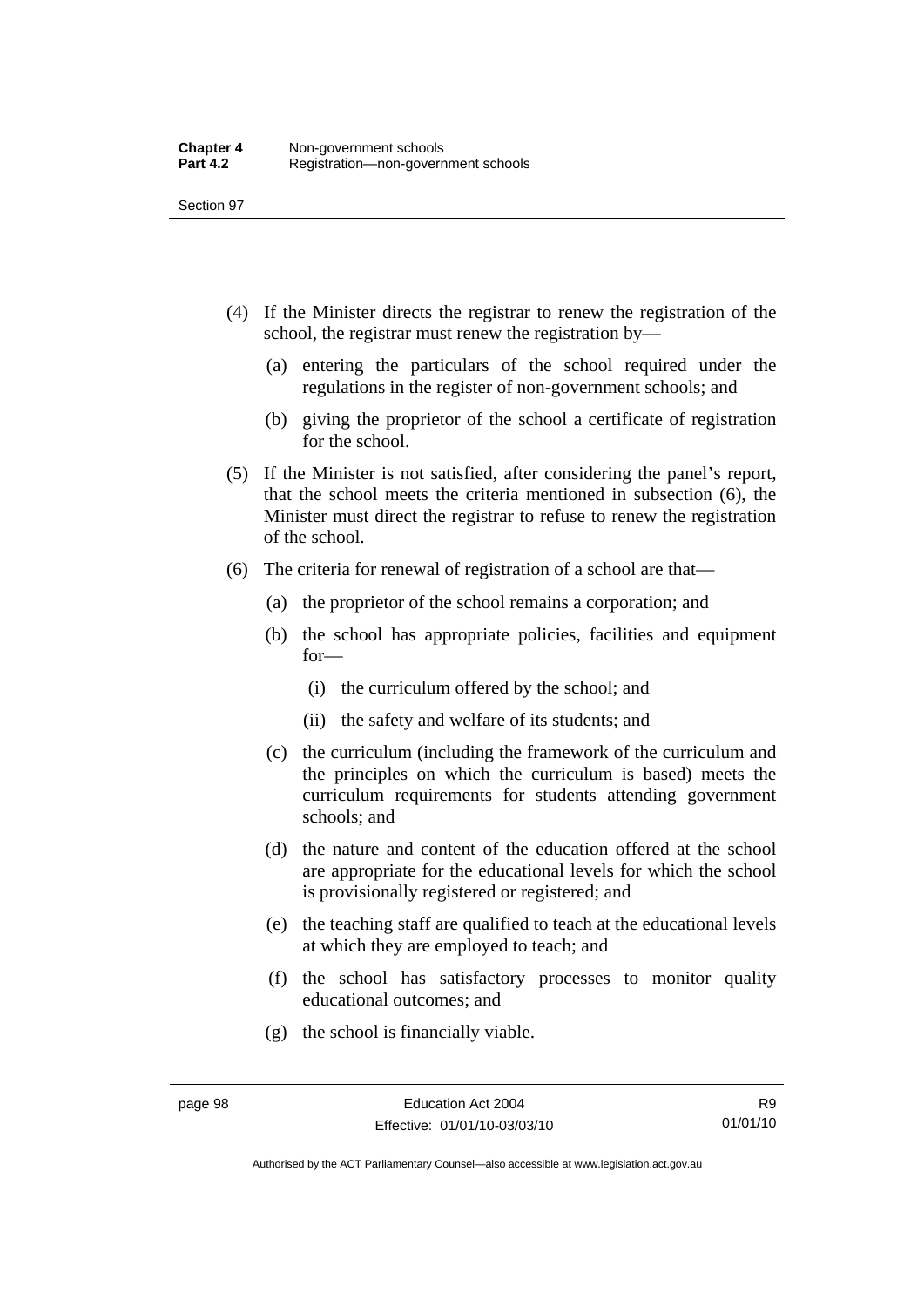#### **98 Inspection of panel reports for school registration etc**

- (1) This section applies to a report to the Minister by a panel under any of the following provisions:
	- (a) section 86 (Provisional registration);
	- (b) section 88 (Registration);
	- (c) section 88B (Registration at additional campus);
	- (d) section 90 (Registration at additional educational levels);
	- (e) section 97 (Renewal of registration).
- (2) A person may, without charge, inspect a copy of the report during ordinary business hours at the office of the chief executive.
- (3) A person may, on payment of the reasonable copying costs, obtain a copy of all or part of the report.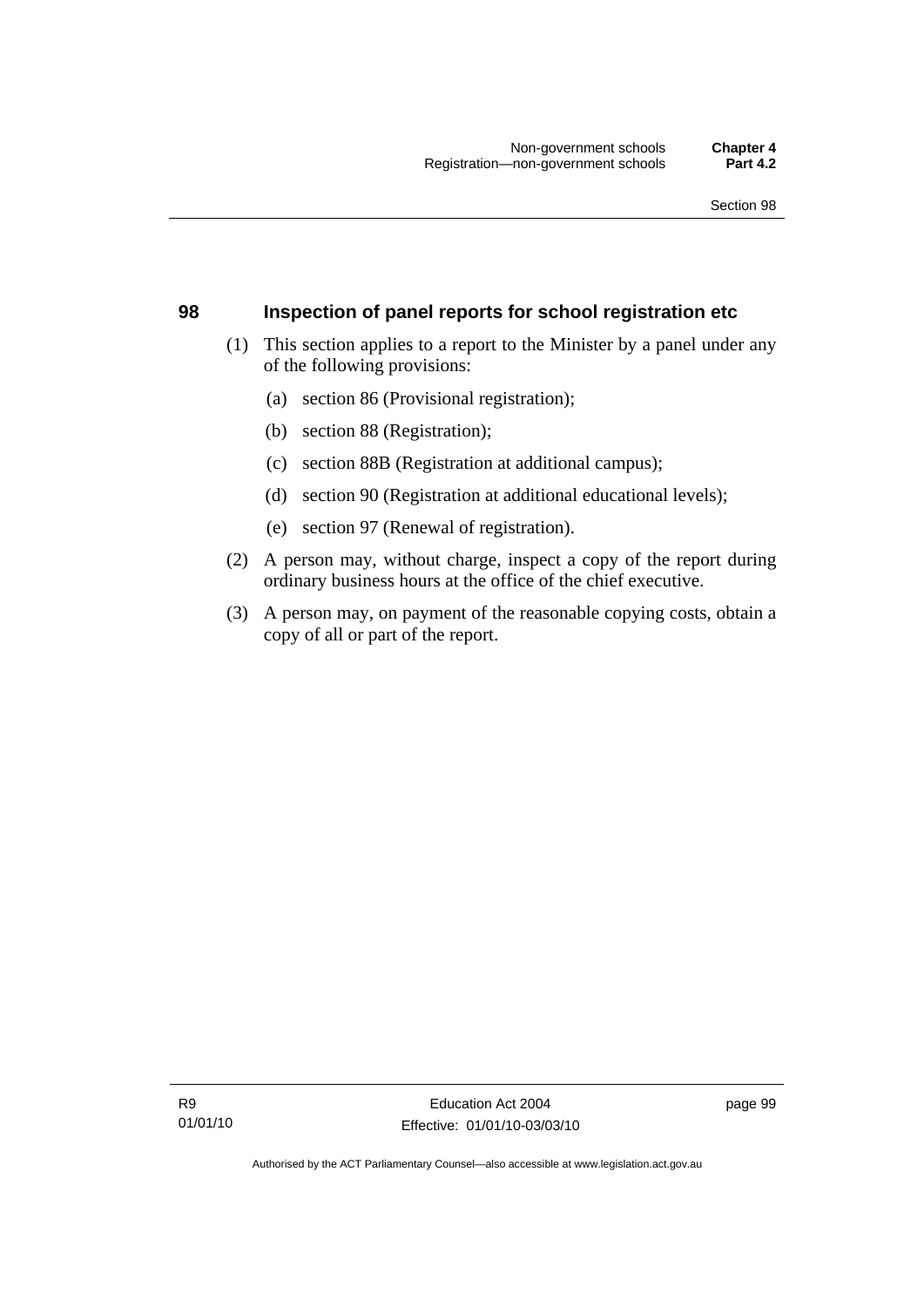# **Part 4.3 Attendance at non-government schools**

### **99 Keeping of register of enrolments and attendances for non-government schools**

 (1) The principal of a non-government school, or the person giving an approved educational course (non-government), commits an offence if the principal or person fails to keep a register of enrolments and attendances

Maximum penalty: 10 penalty units.

(2) An offence against this section is a strict liability offence.

### **100 Keeping records of enrolment and attendances for nongovernment schools**

- (1) The principal of a non-government school, or the person giving an approved educational course (non-government), must ensure that the following information is entered in the register of enrolments and attendances:
	- (a) the full name of each student enrolled at the school or course;
	- (b) a record of the attendance or nonattendance of the student at the school or course on every day when the school or course is open for attendance.

Maximum penalty: 10 penalty units.

- (2) The principal of a non-government school, or the person giving an approved educational course (non-government), commits an offence if—
	- (a) the principal or person makes an entry in the register of enrolments and attendances; and

Authorised by the ACT Parliamentary Counsel—also accessible at www.legislation.act.gov.au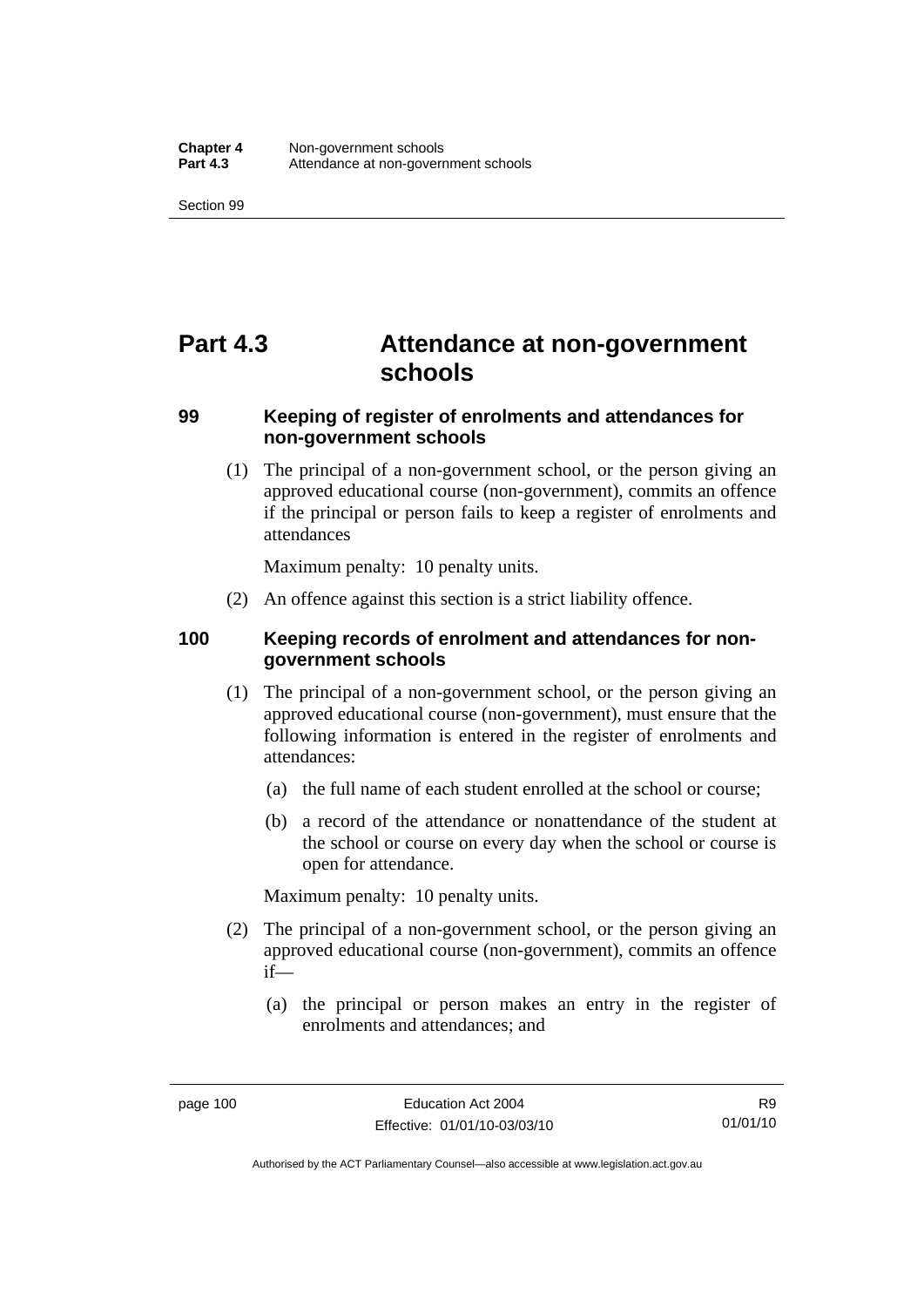(b) the principal or person is reckless about whether the entry is correct.

Maximum penalty: 10 penalty units.

(3) An offence against subsection (1) is a strict liability offence.

### **101 Inspection of register of enrolment and attendances for non-government schools**

- (1) The principal of a non-government school, or the person giving an approved educational course (non-government), commits an offence if—
	- (a) an authorised person (non-government) asks the principal or person to make the register of enrolments and attendances available to the authorised person; and
	- (b) the principal or person fails to make the register available as asked.

Maximum penalty: 10 penalty units.

- (2) The principal of a non-government school, or the person giving an approved educational course (non-government), commits an offence if—
	- (a) the chief executive or an authorised person (non-government) asks the principal or the person to give the chief executive or authorised person stated information about enrolments or attendances of students at the school or course during a stated period or at a stated time; and
	- (b) the principal or person fails to give the information in accordance with the request.

Maximum penalty: 50 penalty units.

 (3) An authorised person (non-government) may make copies of the register of enrolments and attendances or any part of the register.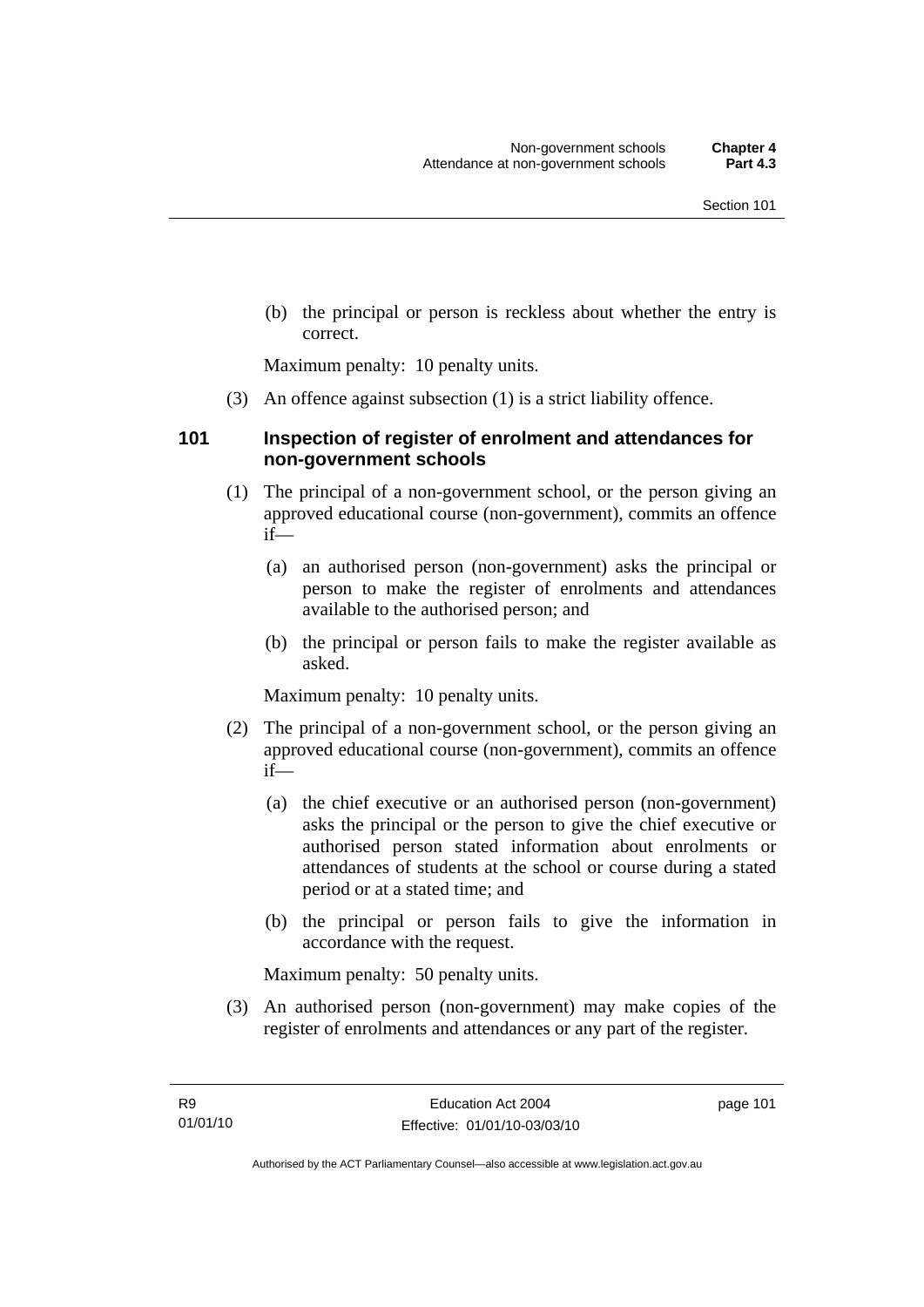- (4) The principal of a non-government school, or the person giving an approved educational course (non-government), must take reasonable steps to assist an authorised person (non-government) in exercising functions under this section.
- (5) An offence against this section is a strict liability offence.

### **102 Procedures to encourage attendance at non-government schools**

- (1) The principal of a non-government school must set up procedures—
	- (a) to encourage students to attend school regularly; and
	- (b) to help parents to encourage their children to attend school regularly.
- (2) The principal must refer parents and children to support services that encourage children to attend school regularly when the procedures mentioned in subsection (1) are not successful.
- (3) If a student enrolled at a non-government school has not been attending school regularly, the principal of the school may, by written notice, require the student's parents and the student to meet with an authorised person (non-government) at a stated place and time.

### **103 Reporting to parents—non-government schools**

- (1) The principal of a non-government school must set up procedures for giving reports to the parents of a student enrolled at the school about the student's academic progress and social development at the school.
- (2) A report must be given to the student's parents at least twice a year.

Authorised by the ACT Parliamentary Counsel—also accessible at www.legislation.act.gov.au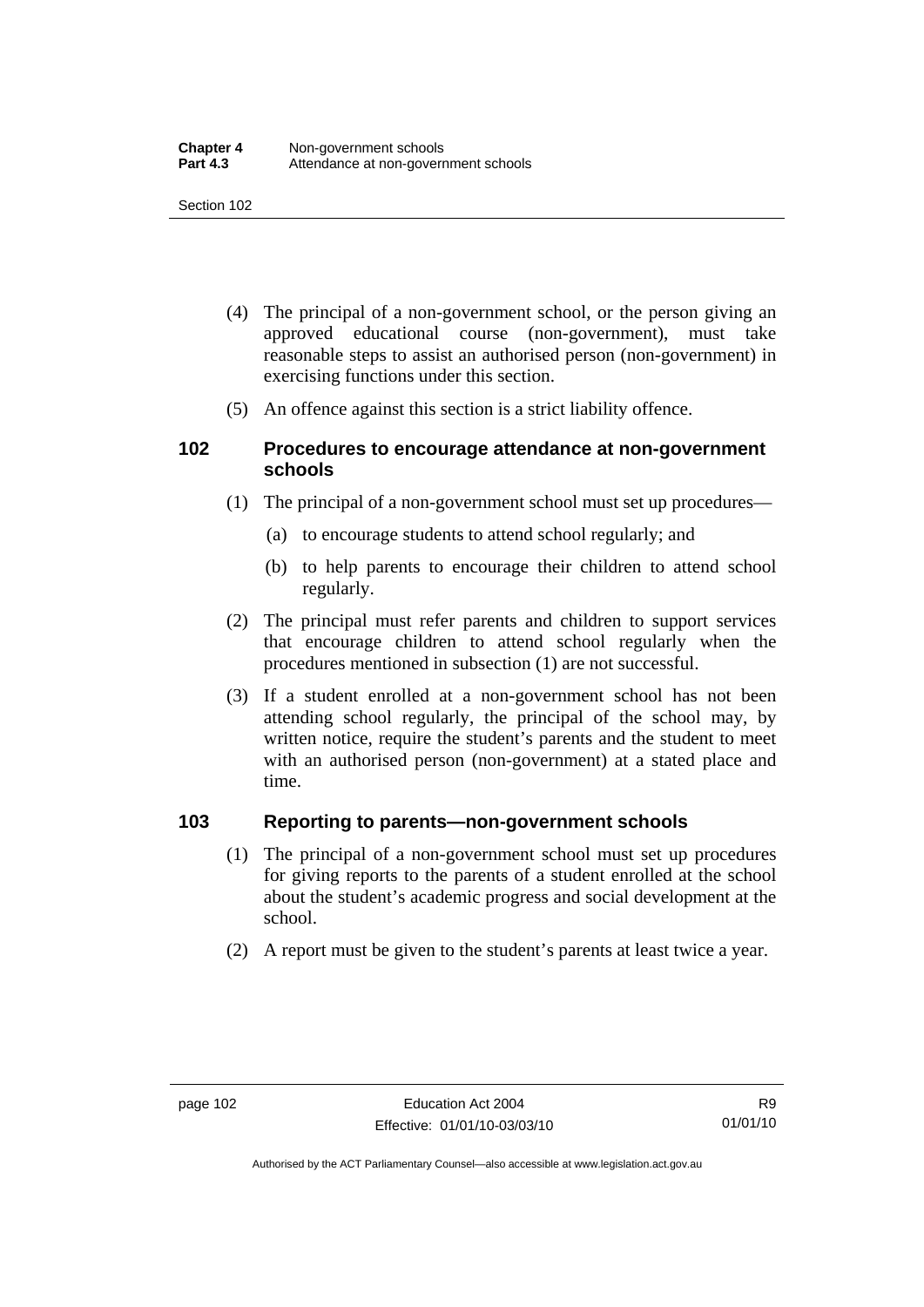### **104 Suspension, transfer or exclusion of students—Catholic systemic schools**

- (1) This section applies if—
	- (a) a student attending a non-government school that is a Catholic systemic school—
		- (i) is persistently and wilfully noncompliant; or
		- (ii) threatens to be violent or is violent to another student attending the school, a member of the staff of the school or anyone else involved in the school's operation; or
		- (iii) acts in a way that otherwise threatens the good order of the school or the safety or wellbeing of another student attending the school, a member of staff of the school or anyone else involved in the school's operation; or
		- (iv) displays behaviour that is disruptive to the student's learning or that of other students; and
	- (b) the principal of the school is satisfied that action should be taken under this section.
- (2) The principal may recommend to the director that the director—
	- (a) suspend the student from the school for a stated period of not longer than 20 days; or
	- (b) transfer the student to another Catholic systemic school; or
	- (c) exclude the student from all Catholic systemic schools.
- (3) After considering the principal's recommendation, the director may—
	- (a) give effect to the recommendation; or
	- (b) take any other action mentioned in subsection (2) that the director considers appropriate; or
	- (c) suspend the student for not longer than 20 days.

Authorised by the ACT Parliamentary Counsel—also accessible at www.legislation.act.gov.au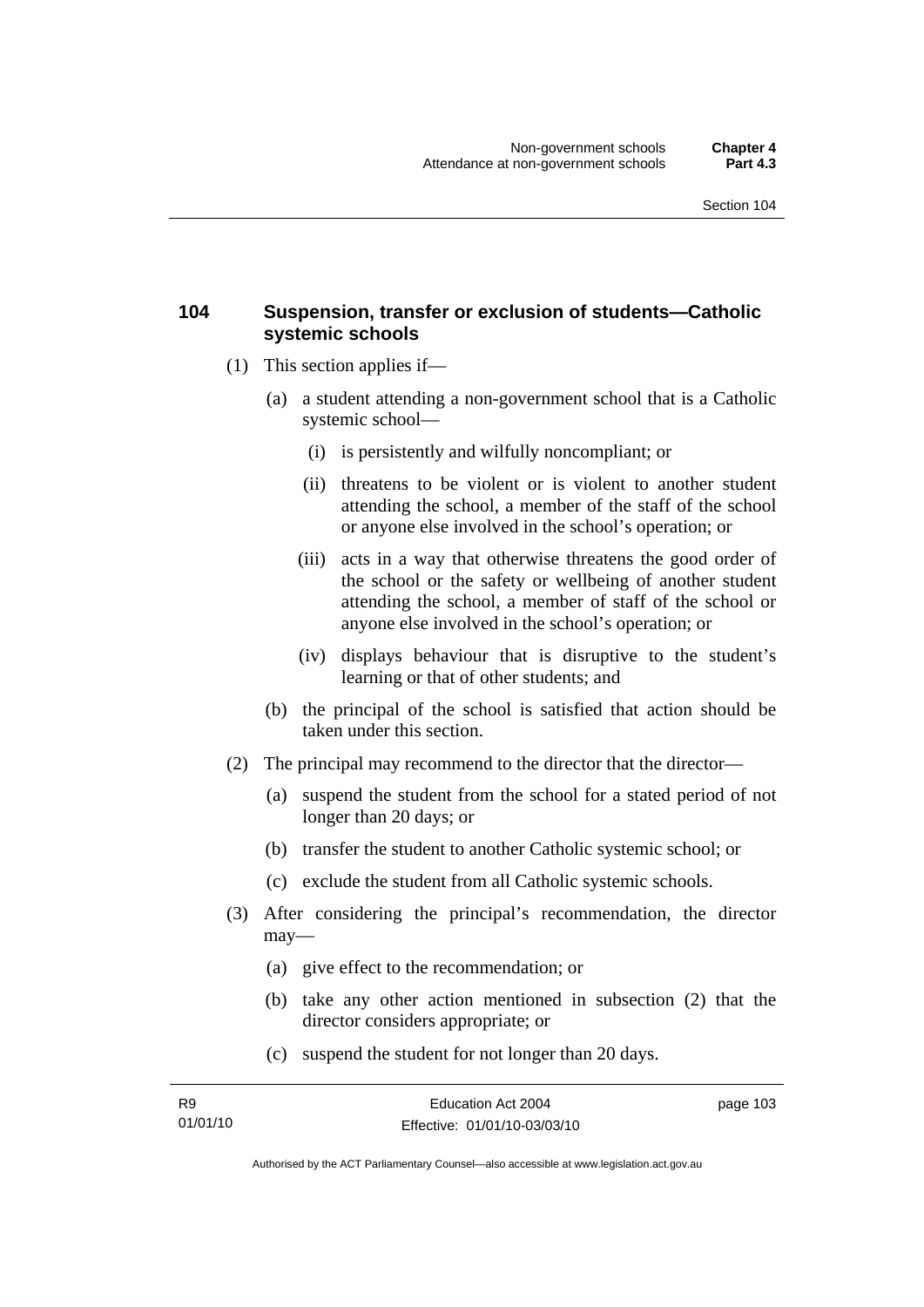- (4) The director may exclude the student only if—
	- (a) the student's parents have been given an opportunity to be consulted, and told in writing, about the proposed exclusion of the student and the reasons for it; and
	- (b) the student has been given a reasonable opportunity to attend counselling, undertake relevant educational programs or receive other appropriate assistance; and
	- (c) as far as the student's maturity and capacity for understanding allow, the participation of the student has been sought, and any views of the student considered, in deciding whether to exclude the student; and
	- (d) the student has been given sufficient information about the decision-making process, in a language and way that the student can understand, to allow the student to take part in the process; and
	- (e) the student has been offered information about alternatives for continuing the student's education after the exclusion.
- (5) The director may suspend or transfer the student only if—
	- (a) the student's parents have been given an opportunity to be consulted, and told in writing, about the proposed suspension or transfer of the student and the reasons for it; and
	- (b) as far as the student's maturity and capacity for understanding allow, the participation of the student has been sought, and any views of the student considered, in deciding whether to suspend or transfer the student; and
	- (c) the student has been given sufficient information about the decision-making process, in a language and way that the student can understand, to allow the student to take part in the process; and

Authorised by the ACT Parliamentary Counsel—also accessible at www.legislation.act.gov.au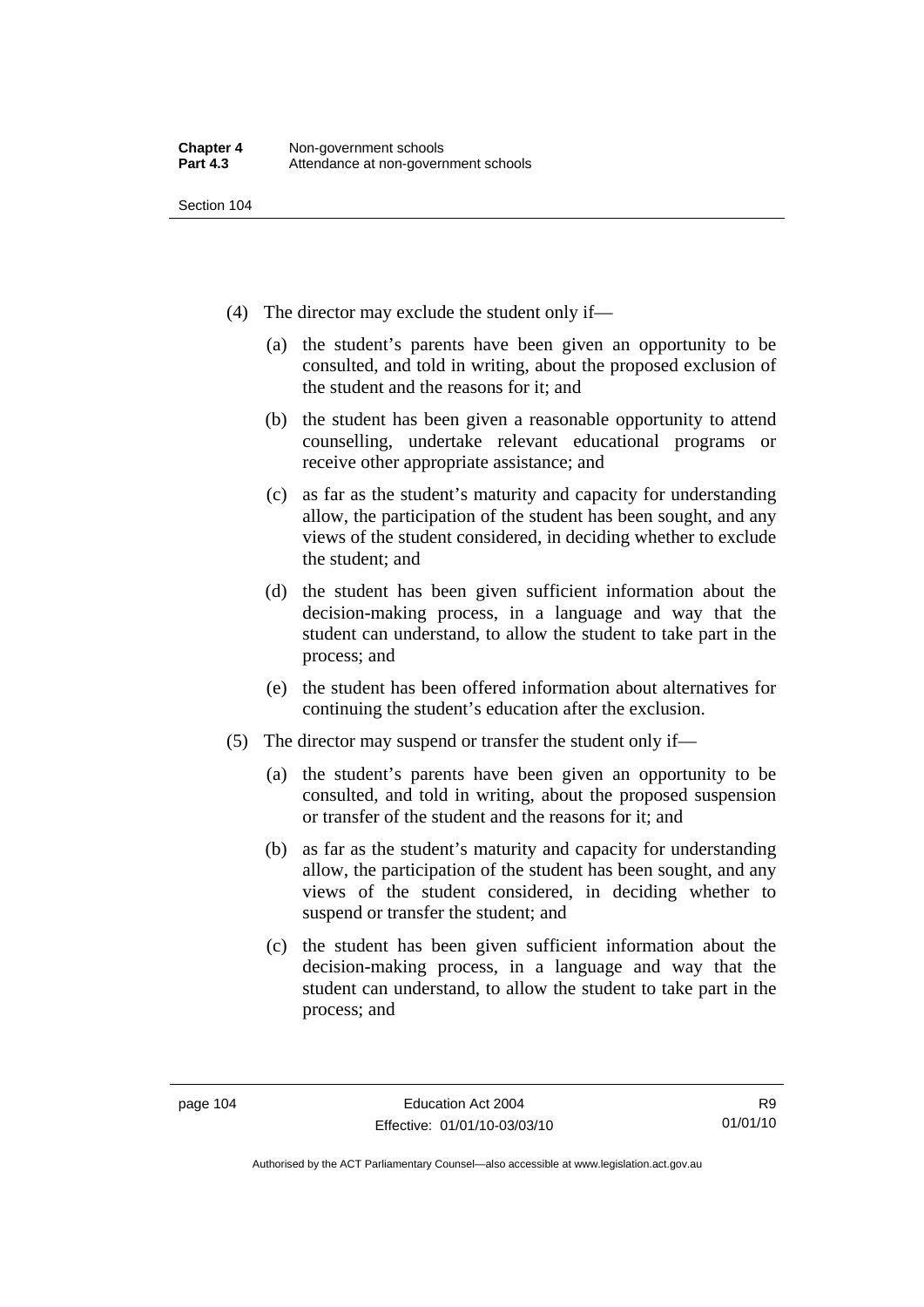- (d) the student has been given a reasonable opportunity to continue the student's education during the suspension.
- (6) Despite subsection (5), the director may immediately suspend the student for not longer than 5 days if, in the director's opinion, the circumstances are of such urgency or seriousness to require the student's immediate suspension.
- (7) However, before suspending the student under subsection (6), the director must comply with the requirements of subsection (5) (a) to (d) to the extent that it is practicable and appropriate to do so.
- (8) To remove any doubt, the director may suspend the student under subsection (6) while deciding what other action (if any) should be taken in relation to the student under this section.
- (9) If the student is suspended for 7 or more school days in a school term (whether or not consecutive school days), the director must ensure that the student is given a reasonable opportunity to attend appropriate counselling.
- (10) The director may delegate the director's power to suspend a student from a school for not longer than 5 days to the principal of the school.

- (11) If the director excludes a student from all Catholic systemic schools, the director must give the registrar written notice of the exclusion.
- (12) In this section:

*director* means the person occupying the position prescribed under the regulations.

*Note* For the making of delegations and the exercise of delegated functions, see Legislation Act, pt 19.4.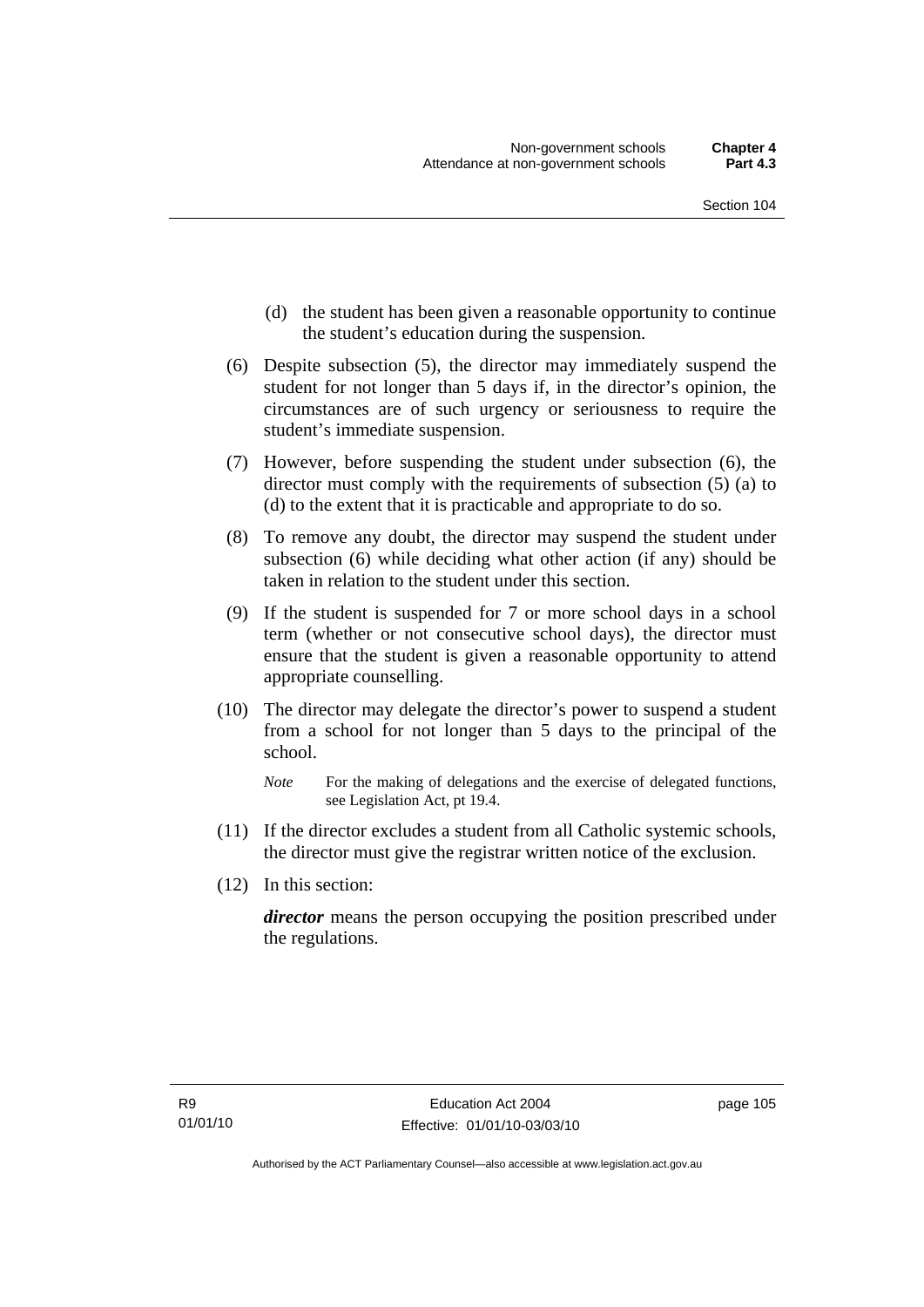### **105 Suspension or exclusion of students—other nongovernment schools**

- (1) This section applies if—
	- (a) a student attending a non-government school (other than a Catholic systemic school)—
		- (i) is persistently and wilfully noncompliant; or
		- (ii) threatens to be violent or is violent to another student attending the school, a member of the staff of the school or anyone else involved in the school's operation; or
		- (iii) acts in a way that otherwise threatens the good order of the school or the safety or wellbeing of another student attending the school, a member of staff of the school or anyone else involved in the school's operation; or
		- (iv) displays behaviour that is disruptive to the student's learning or that of other students; and
	- (b) the principal of the school is satisfied that action should be taken under this section.
- (2) The principal may—
	- (a) suspend the student from the school for a stated period of not longer than 20 days; or
	- (b) exclude the student from the school.
- (3) The principal may exclude the student only if—
	- (a) the student's parents have been given an opportunity to be consulted, and told in writing, about the proposed exclusion of the student and the reasons for it; and
	- (b) the student has been given a reasonable opportunity to attend counselling, undertake relevant educational programs or receive other appropriate assistance; and

R9 01/01/10

Authorised by the ACT Parliamentary Counsel—also accessible at www.legislation.act.gov.au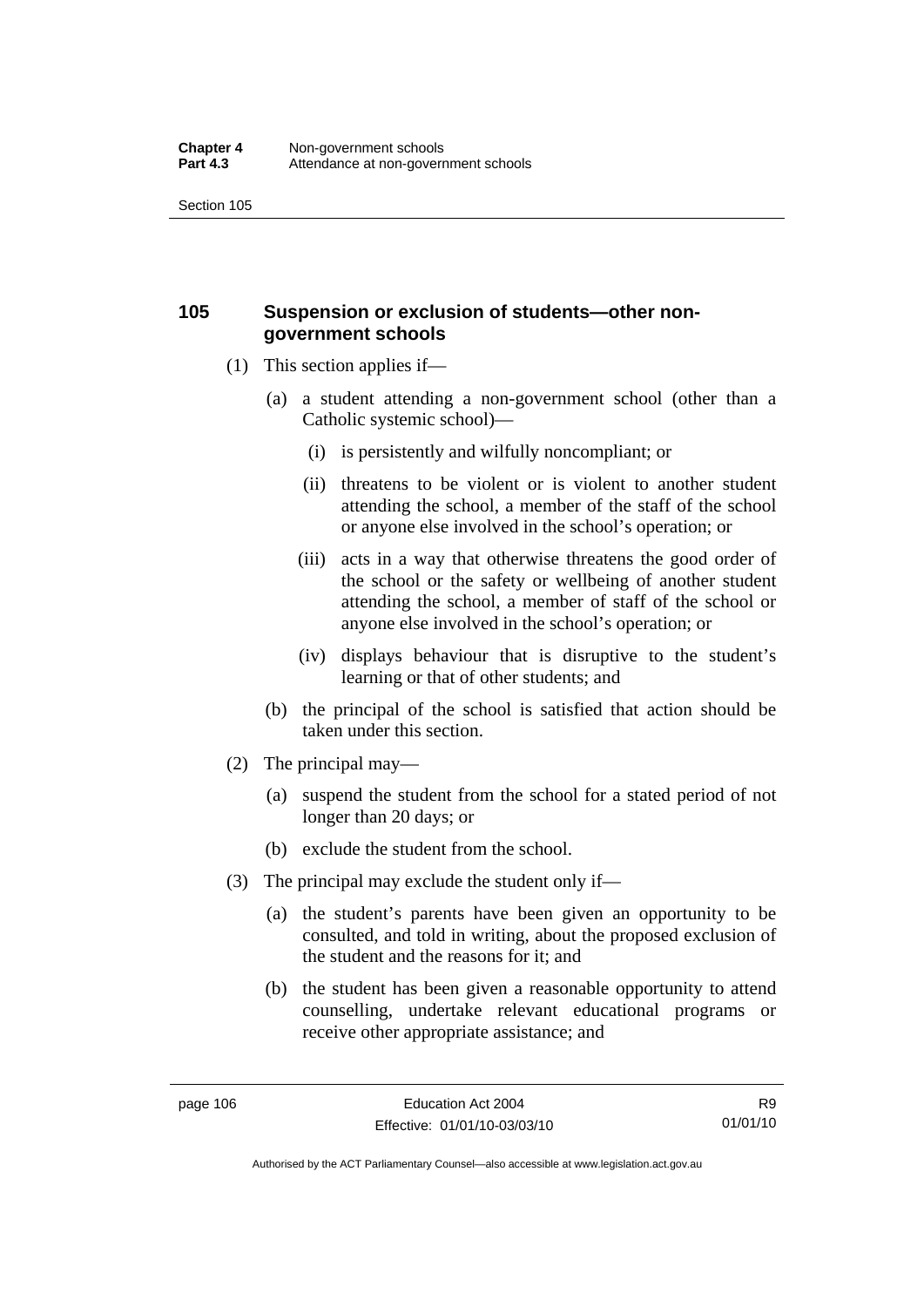- (c) as far as the student's maturity and capacity for understanding allow, the participation of the student has been sought, and any views of the student considered, in deciding whether to exclude the student; and
- (d) the student has been given sufficient information about the decision-making process, in a language and way that the student can understand, to allow the student to take part in the process; and
- (e) the student has been offered information about alternatives for continuing the student's education after the exclusion.
- (4) The principal may suspend the student only if—
	- (a) the student's parents have been given an opportunity to be consulted, and told in writing, about the proposed suspension of the student and the reasons for it; and
	- (b) as far as the student's maturity and capacity for understanding allow, the participation of the student has been sought, and any views of the student considered, in deciding whether to suspend the student; and
	- (c) the student has been given sufficient information about the decision-making process, in a language and way that the student can understand, to allow the student to take part in the process; and
	- (d) the student has been given a reasonable opportunity to continue the student's education during the suspension.
- (5) Despite subsection (4), the principal may immediately suspend a student for not longer than 5 days if, in the principal's opinion, the circumstances are of such urgency or seriousness to require the student's immediate suspension.
- (6) However, before suspending a student under subsection (5), the principal must comply with the requirements of subsection (4) (a) to (d) to the extent that it is practicable and appropriate to do so.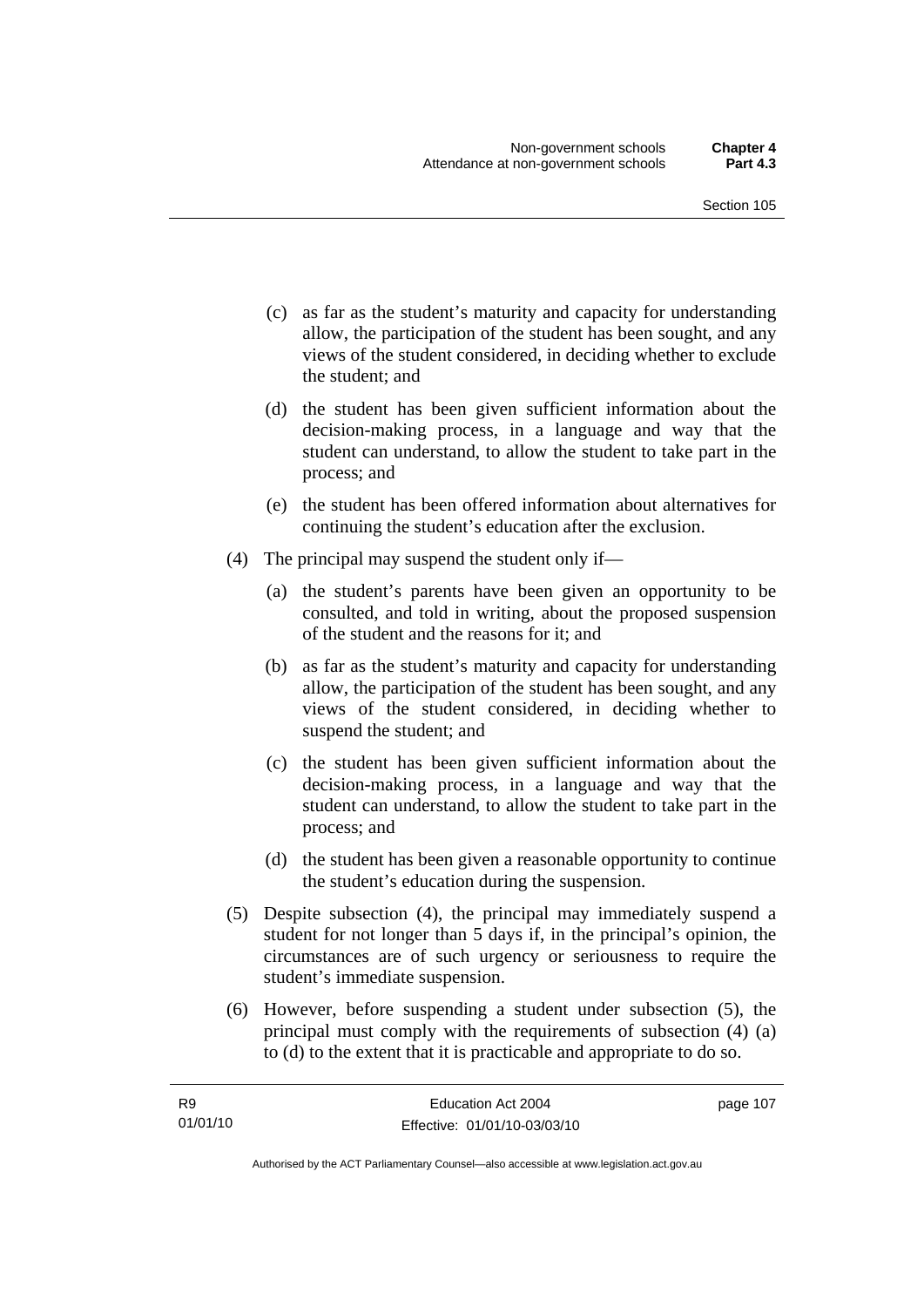- (7) To remove any doubt, the principal may suspend the student under subsection (5) while deciding what other action (if any) should be taken in relation to the student under this section.
- (8) If the student is suspended for 7 or more school days in a school term (whether or not consecutive school days), the principal must ensure that the student is given a reasonable opportunity to attend appropriate counselling.
- (9) If the principal of the school excludes a student from the school, the principal must give the registrar written notice of the exclusion.

page 108 Education Act 2004 Effective: 01/01/10-03/03/10

Authorised by the ACT Parliamentary Counsel—also accessible at www.legislation.act.gov.au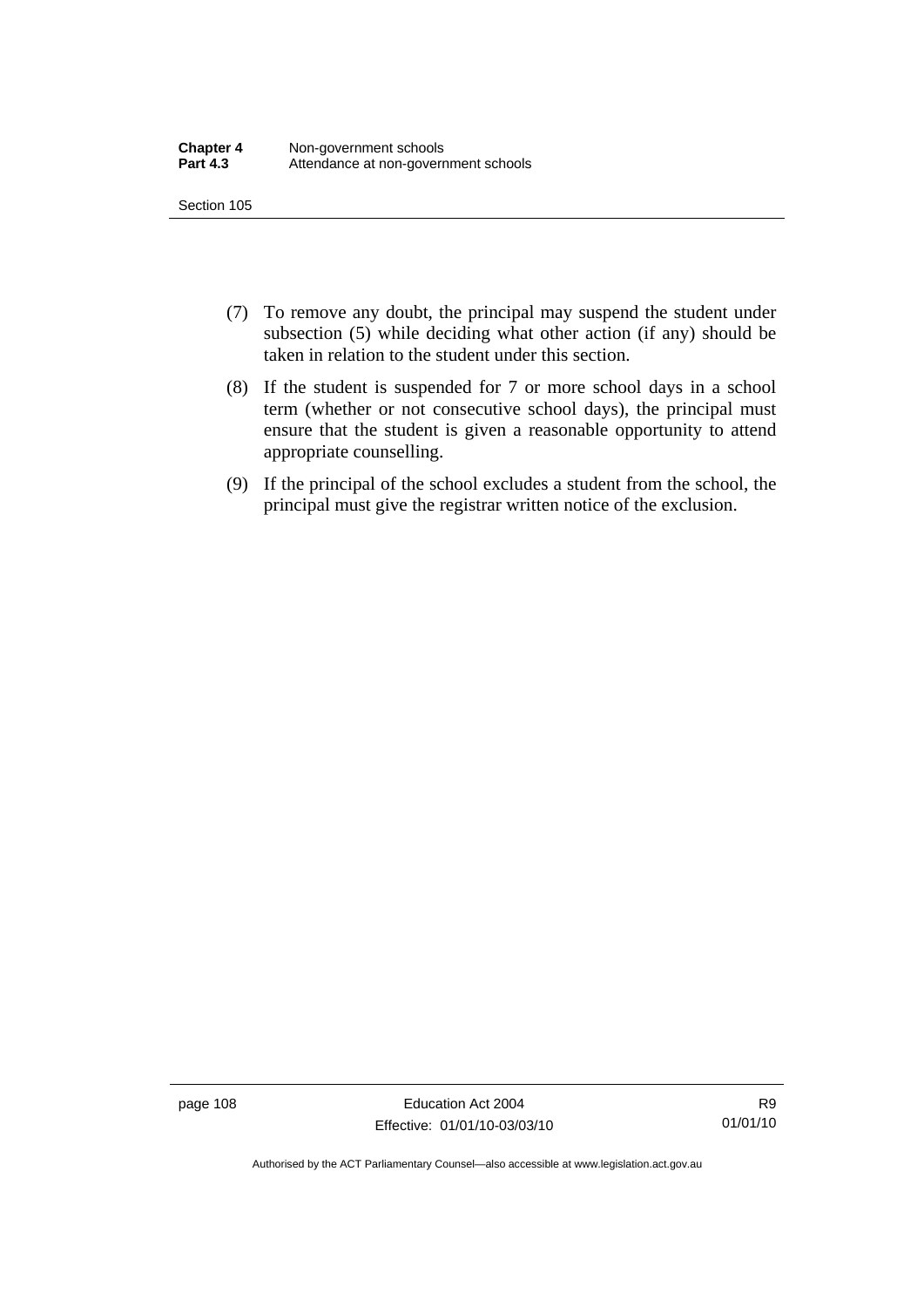# **Part 4.4 Non-government Schools Education Council**

### **Division 4.4.1 Establishment and membership**

### **106 Establishment of council (non-government)**

The Non-government Schools Education Council (in this part called the *council*) is established.

### **107 Functions of council (non-government)**

The functions of the council are—

- (a) to advise the Minister on any aspect of non-government schooling; and
- (b) when asked by the Minister under this paragraph, to inquire into and give advice to the Minister on any aspect of nongovernment schooling; and
- (c) to meet with the Government Schools Education Council to discuss matters of mutual interest; and
- (d) to exercise any other function given to the council under this Act or any other Territory law.
- *Note* The Minister must present a copy of any advice given under s 107 (a) or (b) to the Legislative Assembly (see s 118A).

### **108 Membership of council (non-government)**

The council consists of the members appointed under section 109.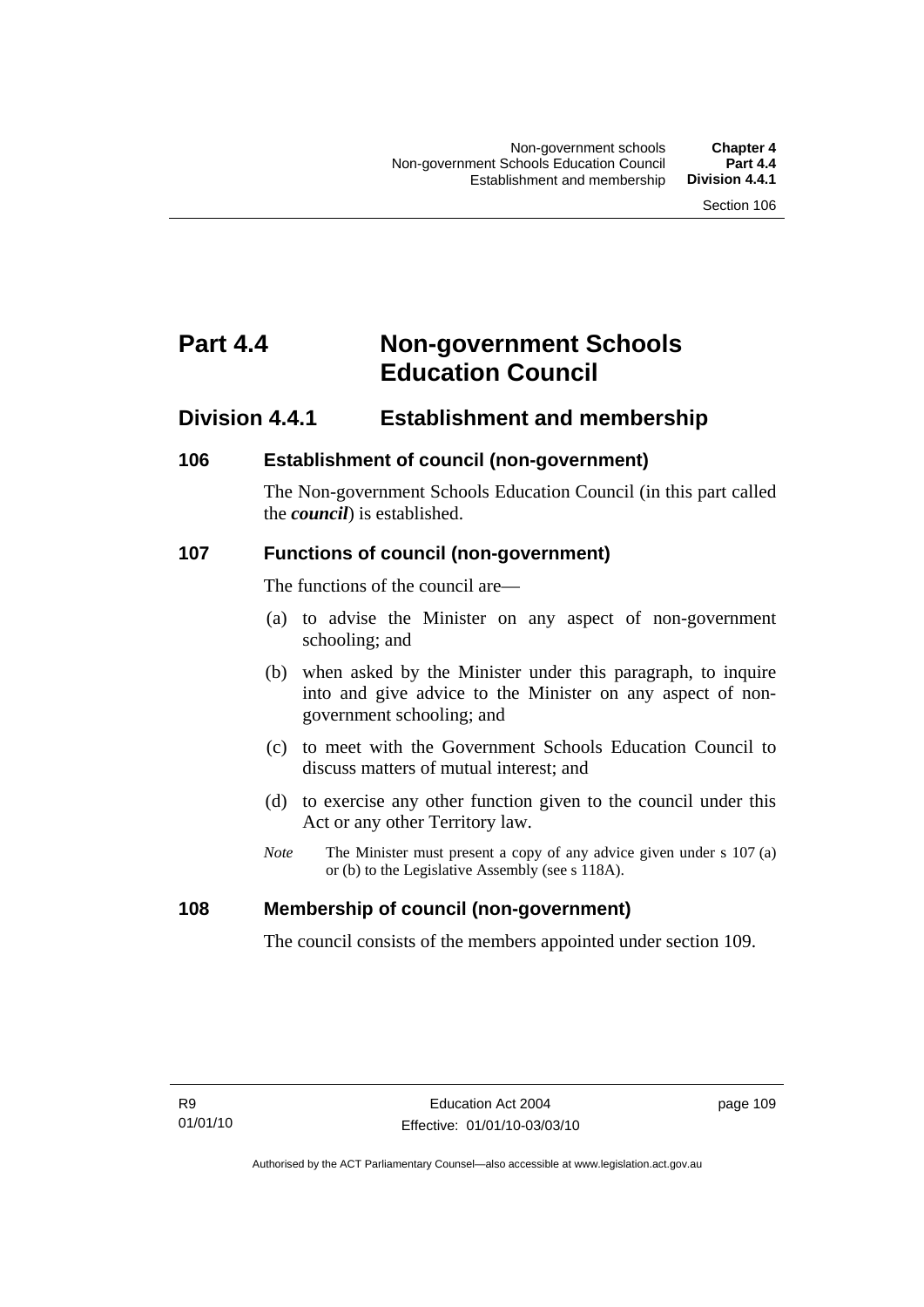### **109 Members of council (non-government)**

- (1) The Minister must appoint the following members of the council:
	- (a) a chairperson;
	- (b) 4 people who, in the Minister's opinion, represent the views of the general community (the *community members*);
	- (c) 6 people who, in the Minister's opinion, represent the views of non-government school education (the *education members*).
	- *Note 1* For the making of appointments (including acting appointments), see the Legislation Act, pt 19.3.
	- *Note* 2 In particular, a person may be appointed for a particular provision of a law (see Legislation Act, s 7 (3)) and an appointment may be made by naming a person or nominating the occupant of a position (see s 207).
	- *Note 3* Certain Ministerial appointments require consultation with an Assembly committee and are disallowable (see Legislation Act, div 19.3.3).
- (2) For subsection  $(1)$  (c), the Minister must appoint—
	- (a) 3 education members chosen from nominations of organisations representing Catholic schools; and
	- (b) 1 education member chosen from nominations of organisations representing non-Catholic independent schools; and
	- (c) 1 education member chosen from nominations of the nongovernment school union; and
	- (d) 1 education member chosen from nominations of organisations representing parent associations of non-government schools.

### **110 Deputy chairperson of council (non-government)**

- (1) The members of the council must, whenever necessary, elect another member to be deputy chairperson.
- (2) The council must tell the Minister of the election of the member as deputy chairperson.

R9 01/01/10

Authorised by the ACT Parliamentary Counsel—also accessible at www.legislation.act.gov.au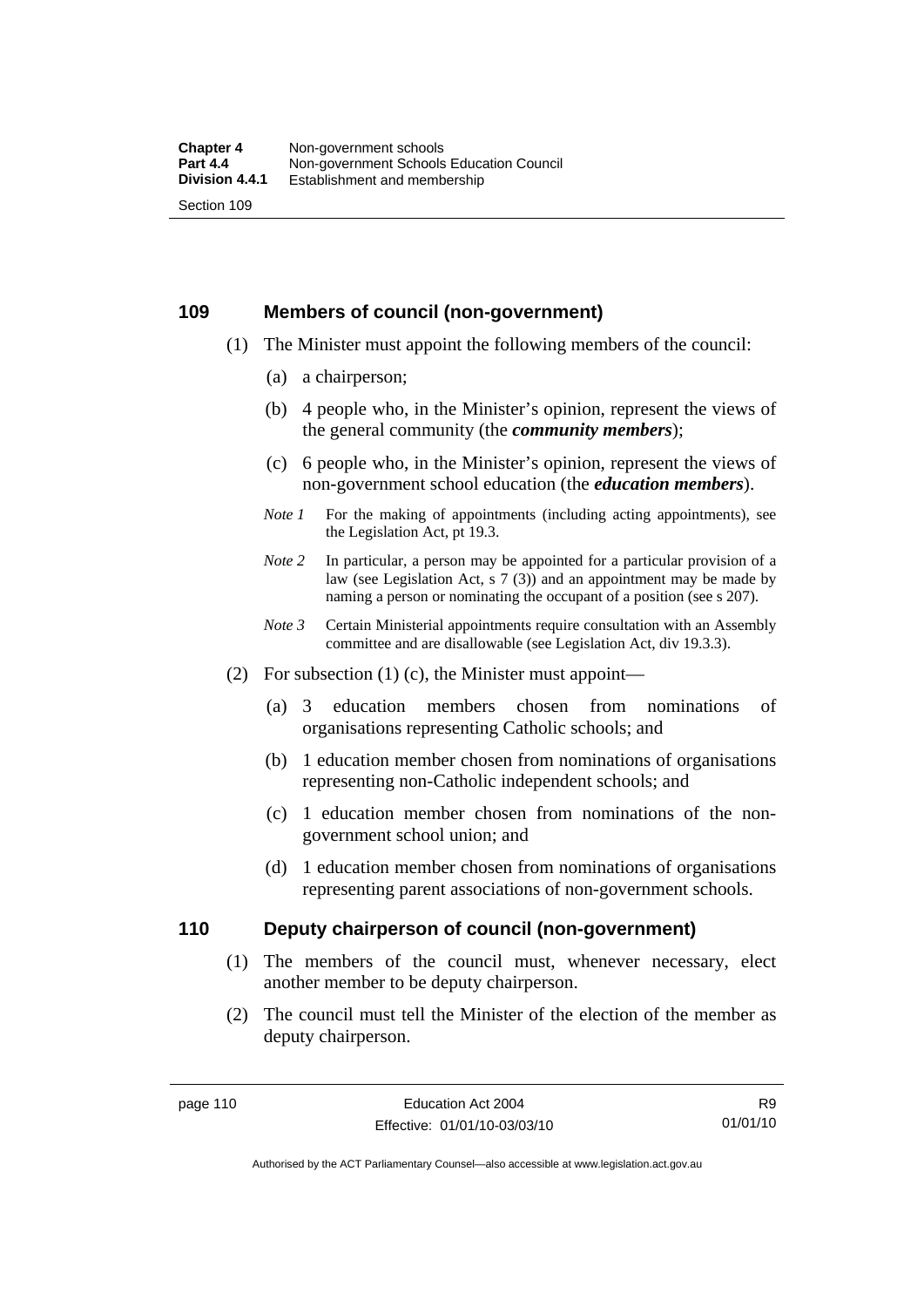### **111 Term of appointment to council (non-government)**

- (1) A member of the council is to be appointed for a term not longer than 3 years.
- (2) The instrument appointing, or evidencing the appointment of, a member of the council must state whether the person is appointed as chairperson or a community or education member.
	- *Note* A person may be reappointed to a position if the person is eligible to be appointed to the position (see Legislation Act, s 208 and dict, pt 1, def *appoint*).

### **112 Ending of appointment to council (non-government)**

- (1) The Minister may end the appointment of a member of the council—
	- (a) for misbehaviour; or
	- (b) for contravening section 117 (Disclosure of interests by members of council (non-government)).
- (2) The Minister may also end the appointment of an education member if satisfied that the person no longer represents the views of the organisation from which the person was chosen.
	- *Note* A person's appointment also ends if the person resigns (see Legislation Act s 210).

### **113 Conditions of appointment generally of council (nongovernment) members**

A member of the council holds the position on the conditions not provided by this Act or another Territory law that are decided by the Minister.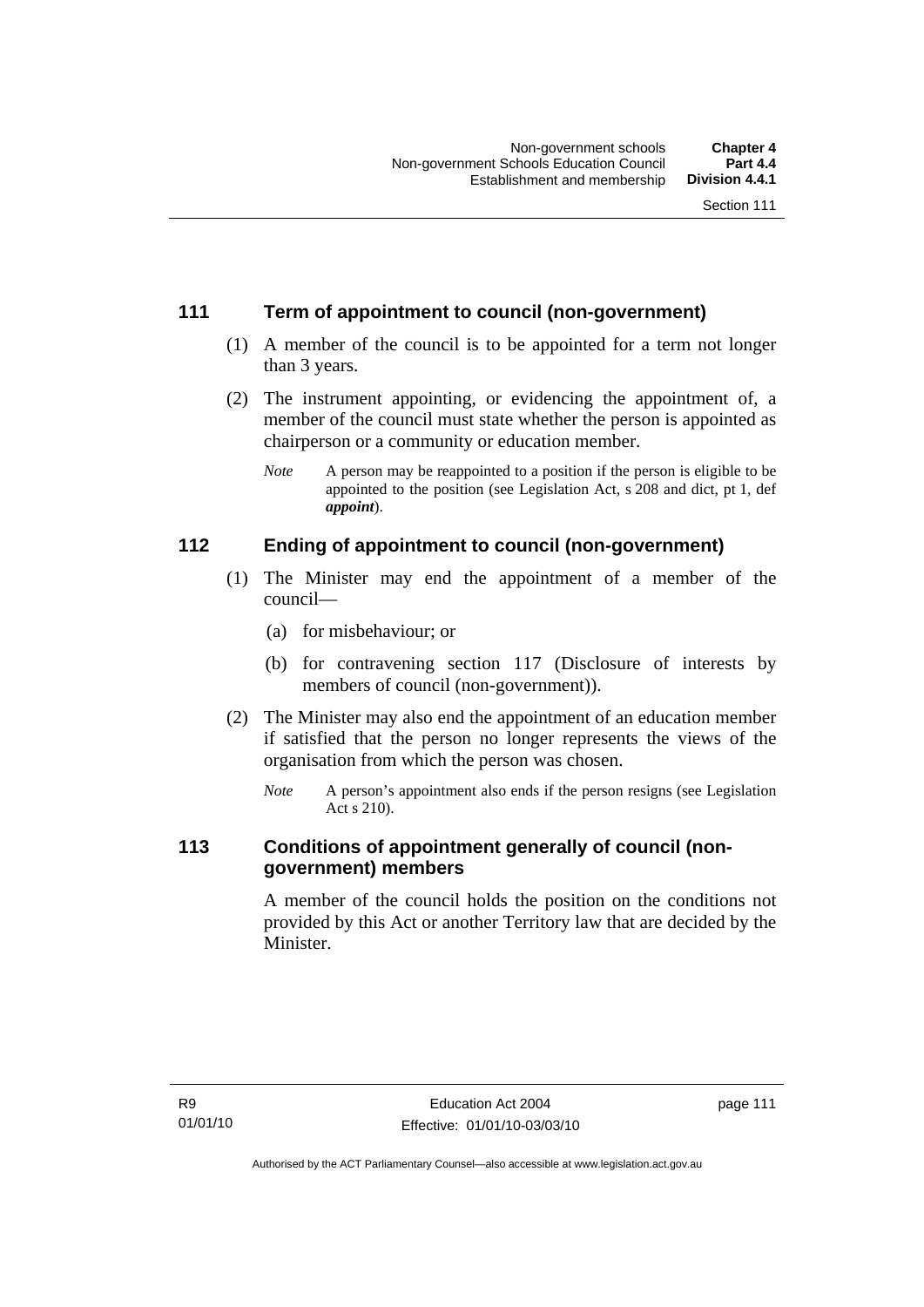### **114 Arrangements for staff**

- (1) The council (non-government) may arrange with the chief executive to use public servants in the administrative unit under the chief executive's control.
- (2) The *Public Sector Management Act 1994* applies to the management by the council (non-government) of public servants the subject of an arrangement under subsection (1).

### **Division 4.4.2 Proceedings of council (nongovernment)**

### **115 Time and place of meetings of council (non-government)**

- (1) The council meets at the times and places it decides.
- (2) However, the council must meet at least twice a year.

### **116 Proceedings of council (non-government)**

- (1) The council must keep minutes of its meetings.
- (2) The council may conduct its proceedings (including its meetings) as it considers appropriate.

### **117 Disclosure of interests by members of council (nongovernment)**

- (1) This section applies to a member of the council if—
	- (a) the member has a direct or indirect financial interest in an issue being considered, or about to be considered, by the council; and
	- (b) the interest could conflict with the proper exercise of the member's functions in relation to the council's consideration of the issue.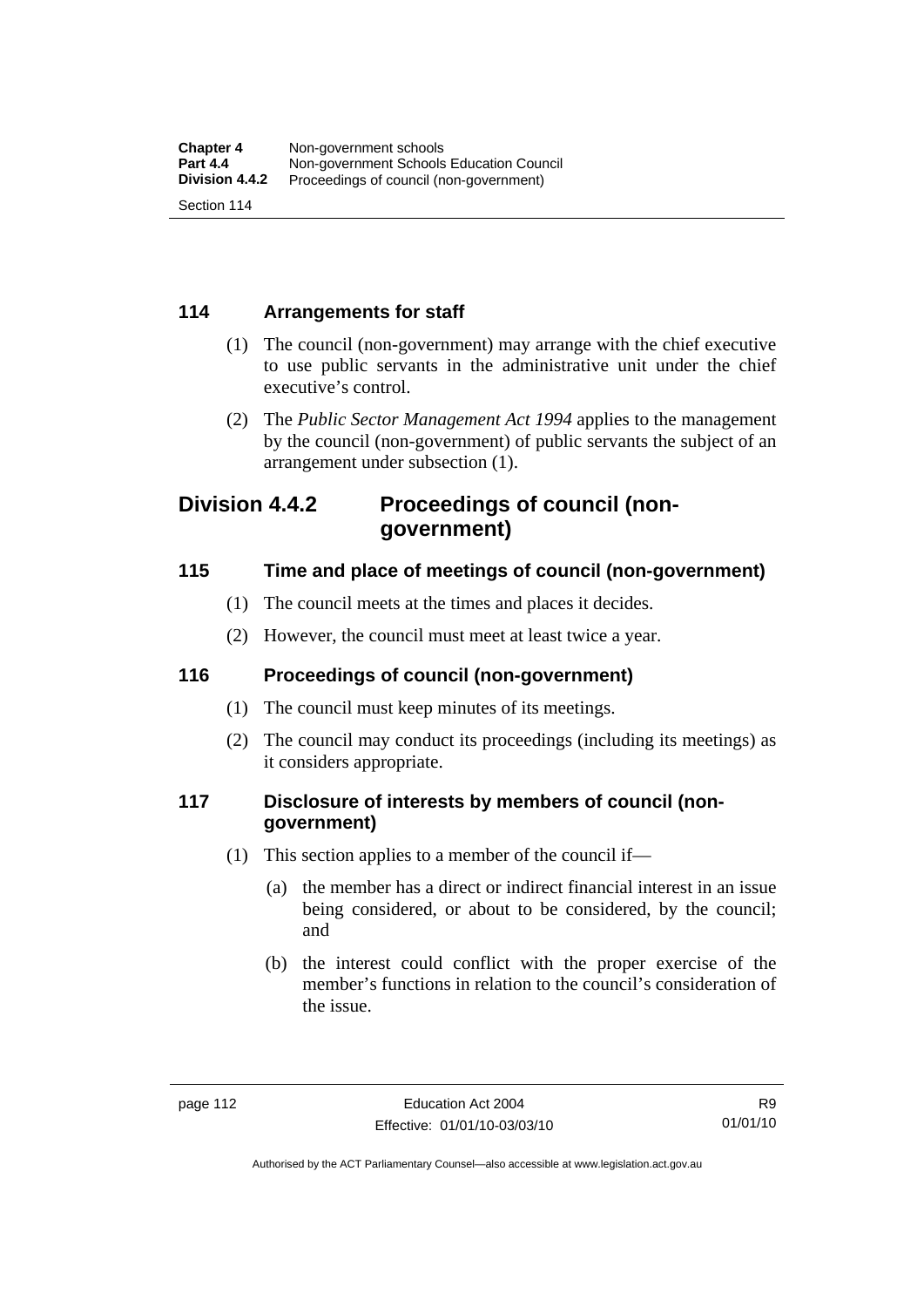- (2) As soon as practicable after the relevant facts come to the member's knowledge, the member must disclose the nature of the interest to a meeting of the council.
- (3) The disclosure must be recorded in the council's minutes and, unless the council otherwise decides, the member (the *first member*) must not—
	- (a) be present when the council considers the issue; or
	- (b) take part in a decision of the council on the issue.
- (4) Any other member who also has a direct or indirect financial interest in the issue must not—
	- (a) be present when the council is considering its decision under subsection (3) in relation to the first member; or
	- (b) take part in making the decision.
- (5) Within 14 days after the end of each financial year, the chairperson of the council must give the Minister a statement of any disclosure of interest made under this section during the financial year.

## **Division 4.4.3 Other provisions relating to council (non-government)**

### **118 Minister to seek advice**

- (1) Before deciding the budget priorities for non-government schools each year, the Minister must ask for, and consider the advice of, the Non-government Schools Education Council.
- (2) This section does not limit the matters that the Minister may take into account in deciding the budget priorities for non-government schools.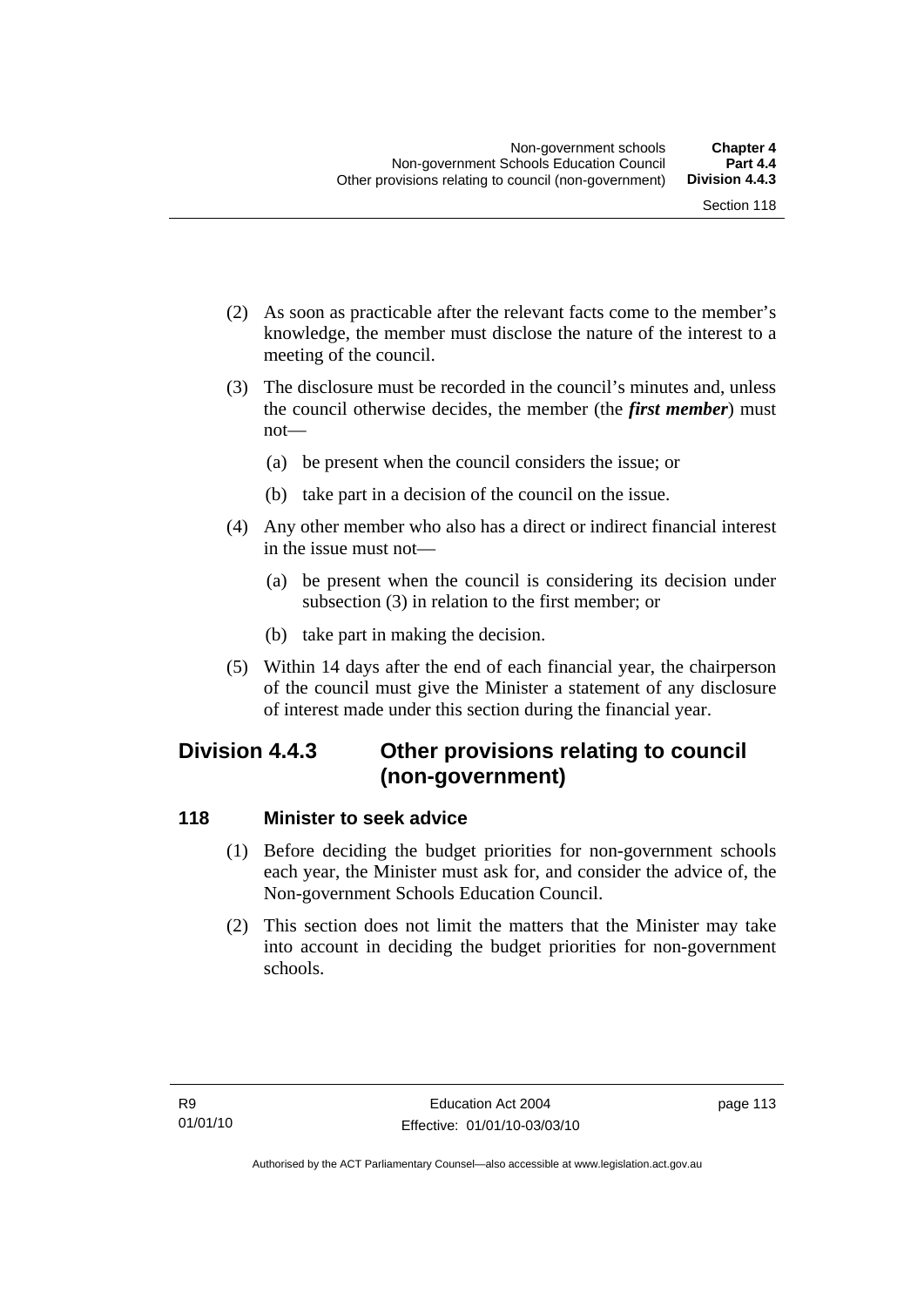### **118A Minister to present advice of council (non-government)**

The Minister must present a copy of advice given to the Minister under section 107 (a) or (b) (Functions of council (nongovernment)) to the Legislative Assembly within 6 sitting days after the day it is given to the Minister.

page 114 Education Act 2004 Effective: 01/01/10-03/03/10

Authorised by the ACT Parliamentary Counsel—also accessible at www.legislation.act.gov.au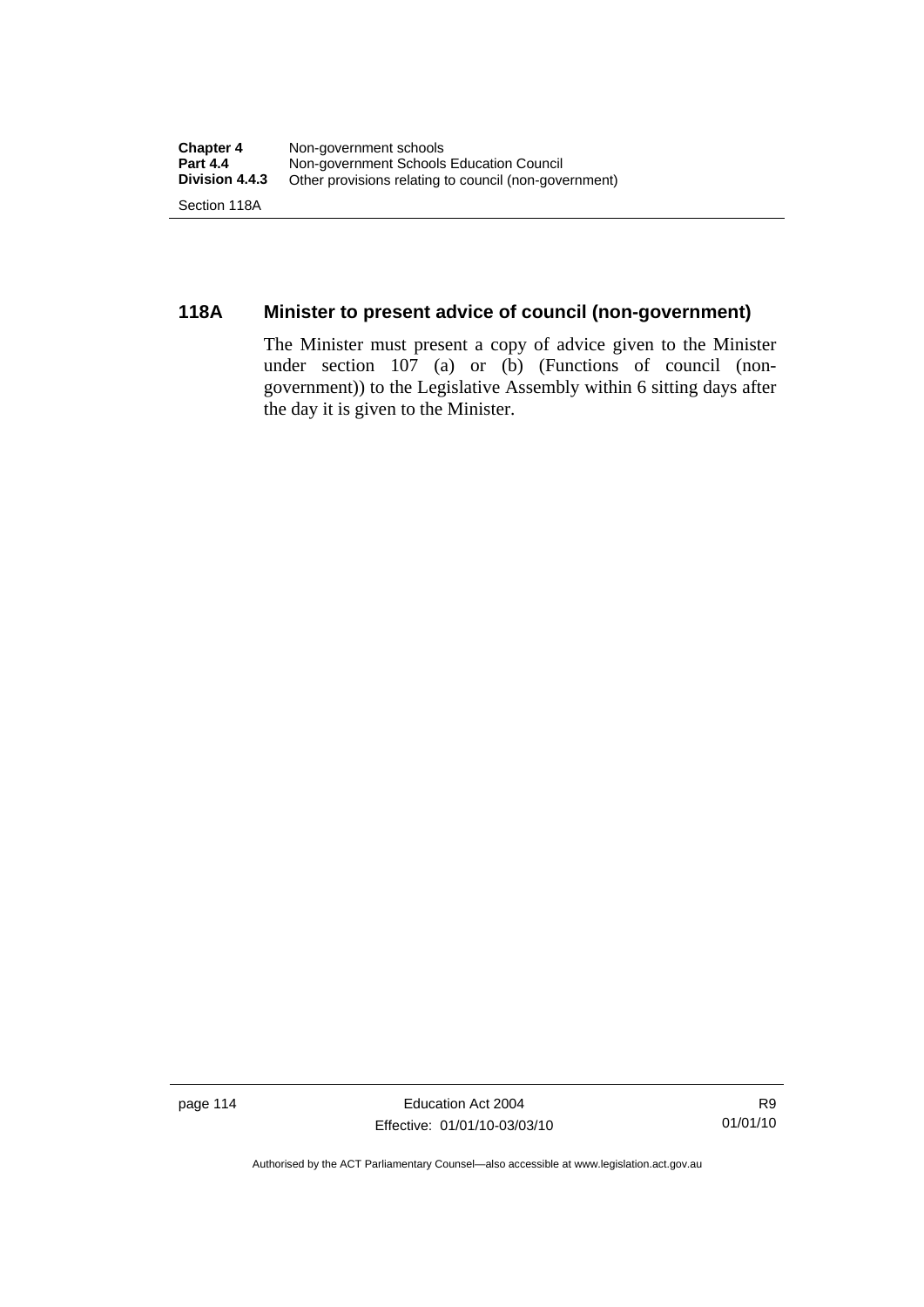## **Part 4.5 Other provisions**

## **Division 4.5.1 Authorised persons (nongovernment)**

### **119 Appointment of authorised persons (non-government)**

- (1) The chief executive may appoint a person to be an authorised person (non-government) for this chapter or a provision of this chapter.
	- *Note 1* For the making of appointments (including acting appointments), see the Legislation Act, pt 19.3.
	- *Note 2* In particular, a person may be appointed for a particular provision of a law (see Legislation Act, s 7 (3)) and an appointment may be made by naming a person or nominating the occupant of a position (see s 207).
- (2) The regulations may prescribe a person to be an authorised person (non-government) for this chapter or a provision of this chapter.
- (3) A person may be appointed as an authorised person (nongovernment) under subsection (1) only if—
	- (a) the person is an Australian citizen or a permanent resident of Australia; and
	- (b) the chief executive is satisfied that the person is a suitable person to be appointed, having regard in particular to—
		- (i) whether the person has any criminal convictions; and
		- (ii) the person's employment record; and
	- (c) the person has satisfactorily completed adequate training to exercise the powers of an authorised person (non-government) proposed to be given to the person.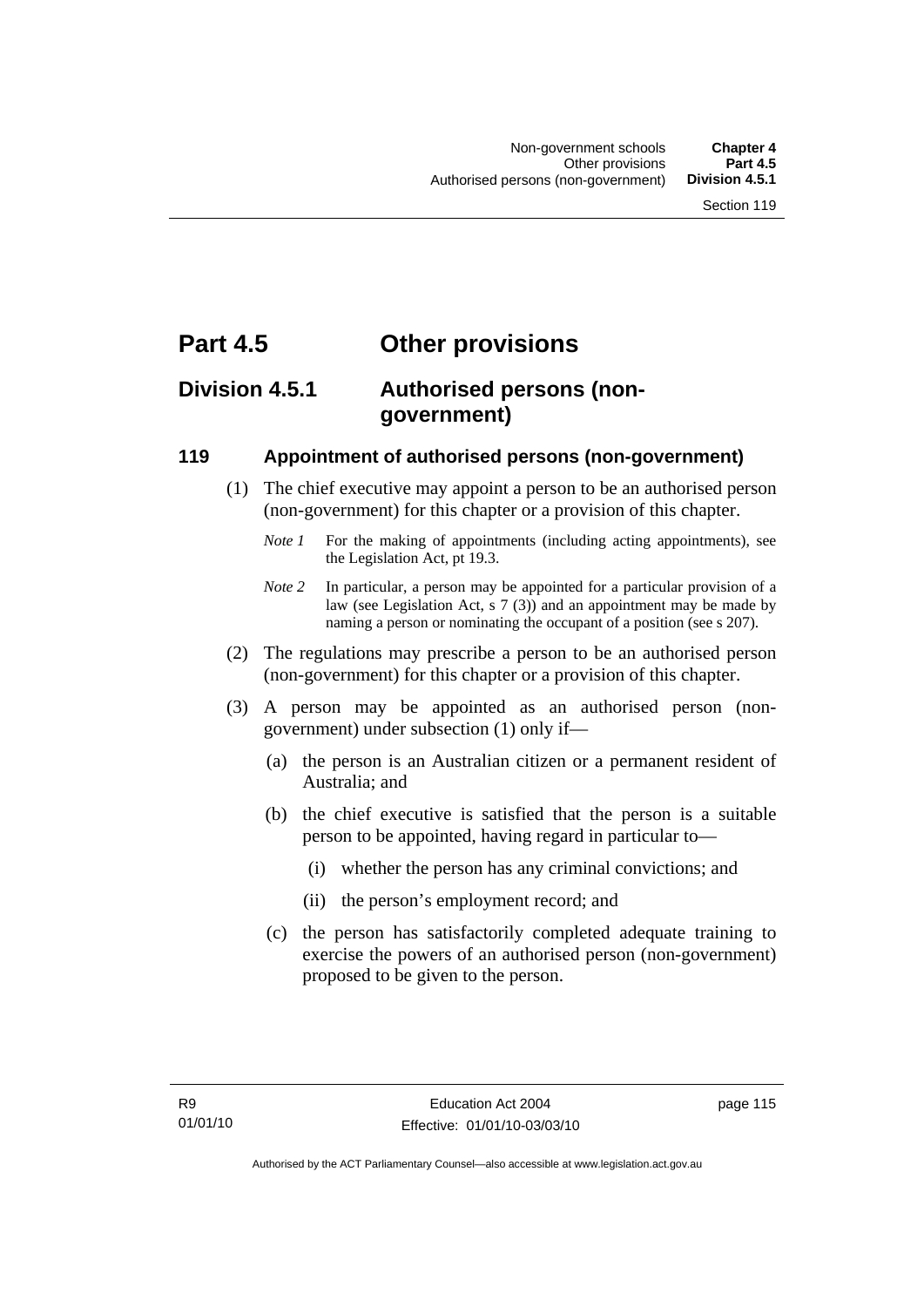### **120 Identity cards for authorised persons (non-government)**

- (1) The chief executive must give an authorised person (nongovernment) an identity card that states the person is an authorised person (non-government) for this chapter, or stated provisions of this chapter, and shows—
	- (a) a recent photograph of the person; and
	- (b) the name of the person; and
	- (c) the date of issue of the card; and
	- (d) an expiry date for the card; and
	- (e) anything else prescribed under the regulations.
- (2) A person who ceases to be an authorised person (non-government) must return his or her identity card to the chief executive as soon as practicable, but within 21 days after the day the person ceases to be an authorised person.

Maximum penalty: 1 penalty unit.

(3) An offence against subsection (2) is a strict liability offence.

## **Division 4.5.2 Inspection powers for non-government schools**

### **121 Power not to be exercised before identity card shown etc**

- (1) An authorised person (non-government) may exercise a power under this chapter in relation to a person only if the authorised person first shows the person his or her identity card.
- (2) An authorised person (non-government) may not remain in a nongovernment school entered under this division if, when asked by the principal, the authorised person does not show his or her identity card.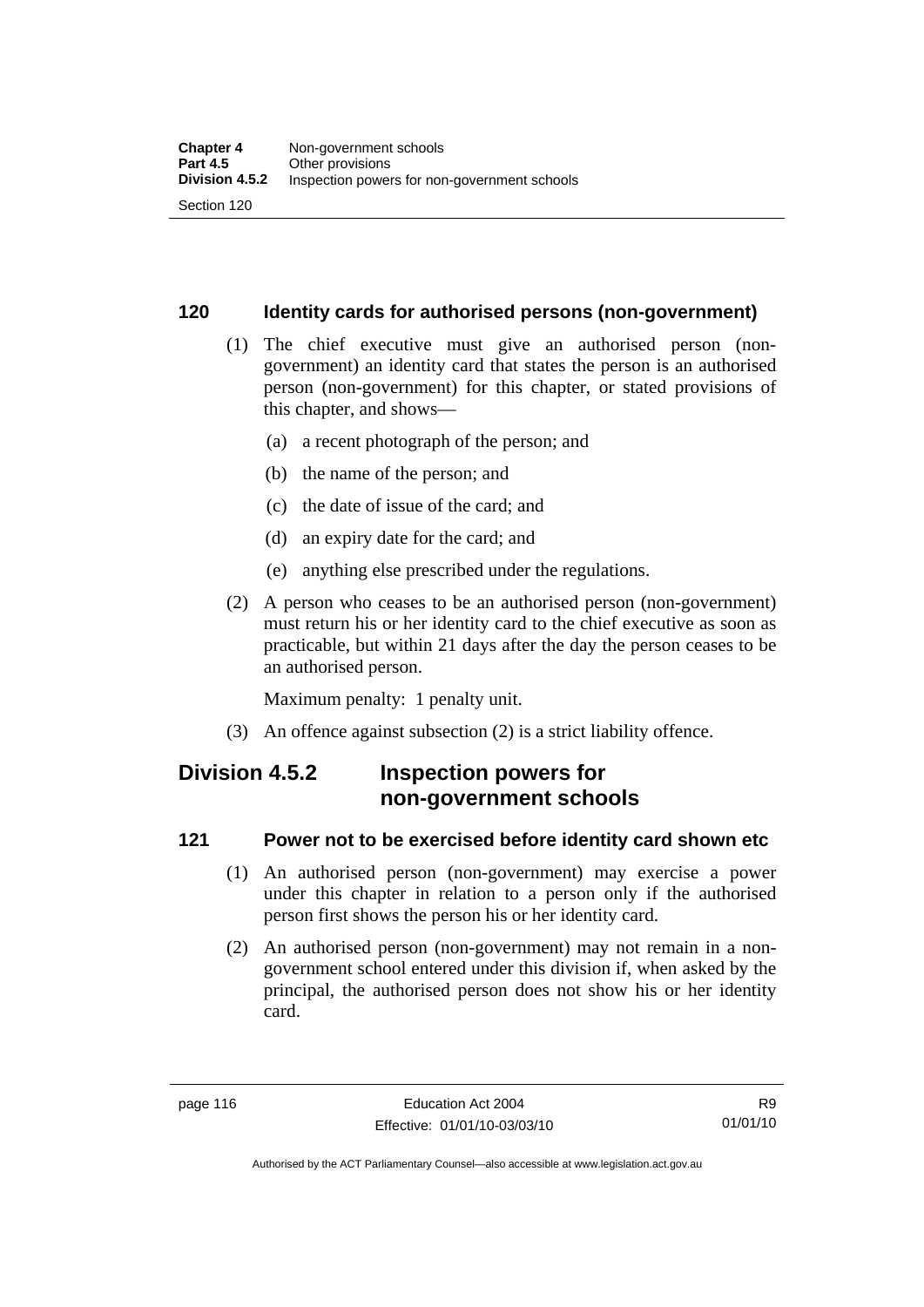### **122 Entry to non-government schools for inspections**

To find out whether this Act is being complied with, an authorised person (non-government) may enter a non-government school at any time when it is being used as a school under this Act.

### **123 Entry to non-government schools with consent**

- (1) An authorised person (non-government) may enter a nongovernment school at any other time if the principal of the school consents to the entry.
- (2) An authorised person (non-government) may, without the principal's consent, enter the non-government school to ask for consent to enter the school.

### **124 Consent to entry**

- (1) This section applies if an authorised person (non-government) intends to ask the principal of a non-government school to consent to the authorised person entering the school.
- (2) Before asking for the consent, the authorised person (nongovernment) must tell the principal—
	- (a) the reason for the entry; and
	- (b) that the principal is not required to consent.
- (3) If the consent is given, the authorised person (non-government) must ask the principal to sign an acknowledgment of the consent.
- (4) The acknowledgment must state that—
	- (a) the principal was told—
		- (i) the reason for the entry; and
		- (ii) that the principal is not required to consent; and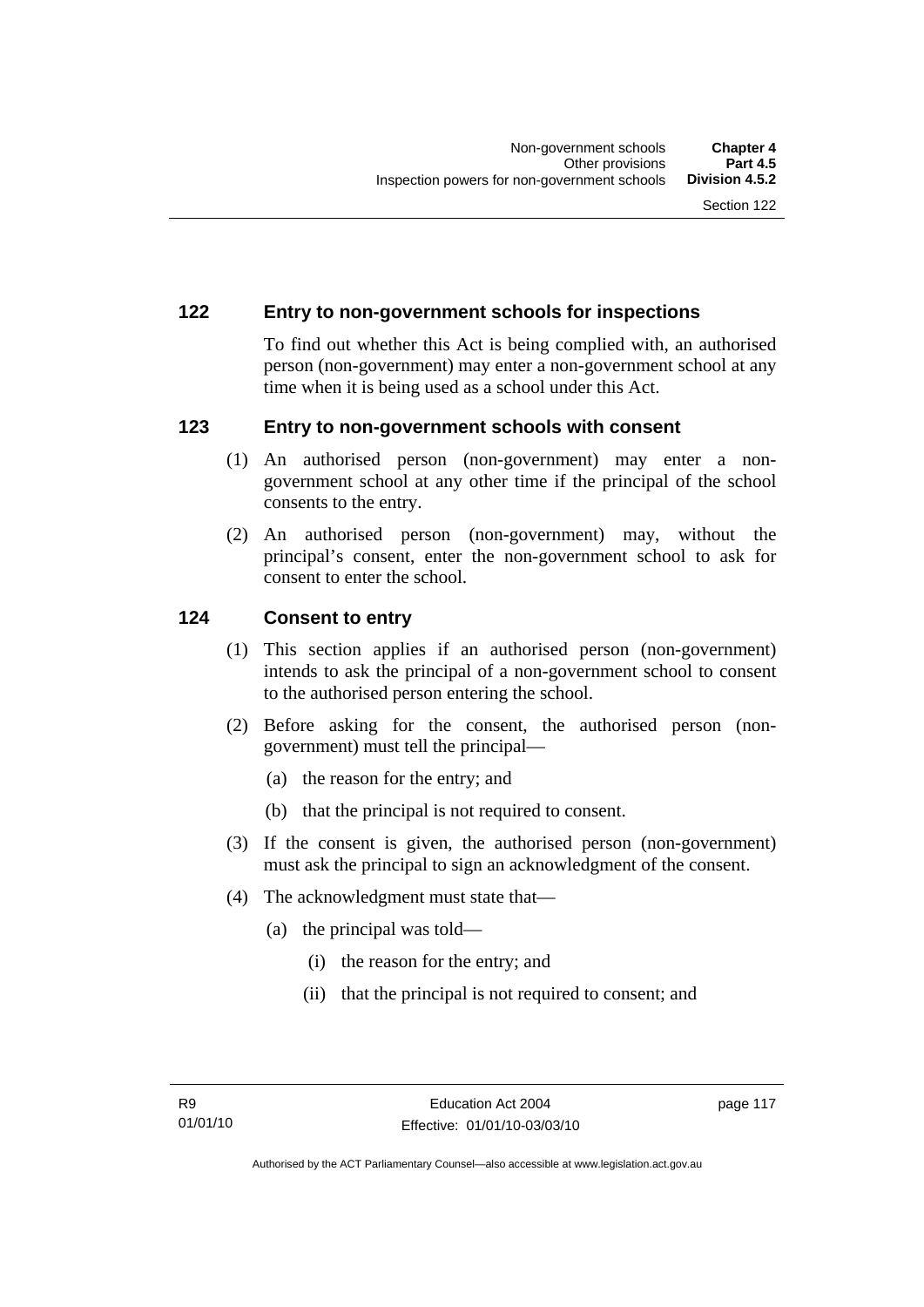- (b) the principal gives an authorised person (non-government) consent to enter the school and exercise powers under this chapter; and
- (c) the time and date the consent was given.
- (5) If the principal signs an acknowledgment of consent, the authorised person (non-government) must immediately give a copy to the principal.
- (6) A court may assume that the principal did not consent if—
	- (a) a question arises, in a proceeding in the court, whether the principal consented to the authorised person (non-government) entering the school under this chapter; and
	- (b) an acknowledgment under this section is not produced in evidence for the entry; and
	- (c) it is not proved that the principal consented to the entry.

### **125 Powers on entry**

An authorised person (non-government) who enters a nongovernment school under section 122 (Entry to non-government schools for inspections) or section 123 (Entry to non-government schools with consent) may inspect the school or anything in it (including the register of enrolments and attendances).

Authorised by the ACT Parliamentary Counsel—also accessible at www.legislation.act.gov.au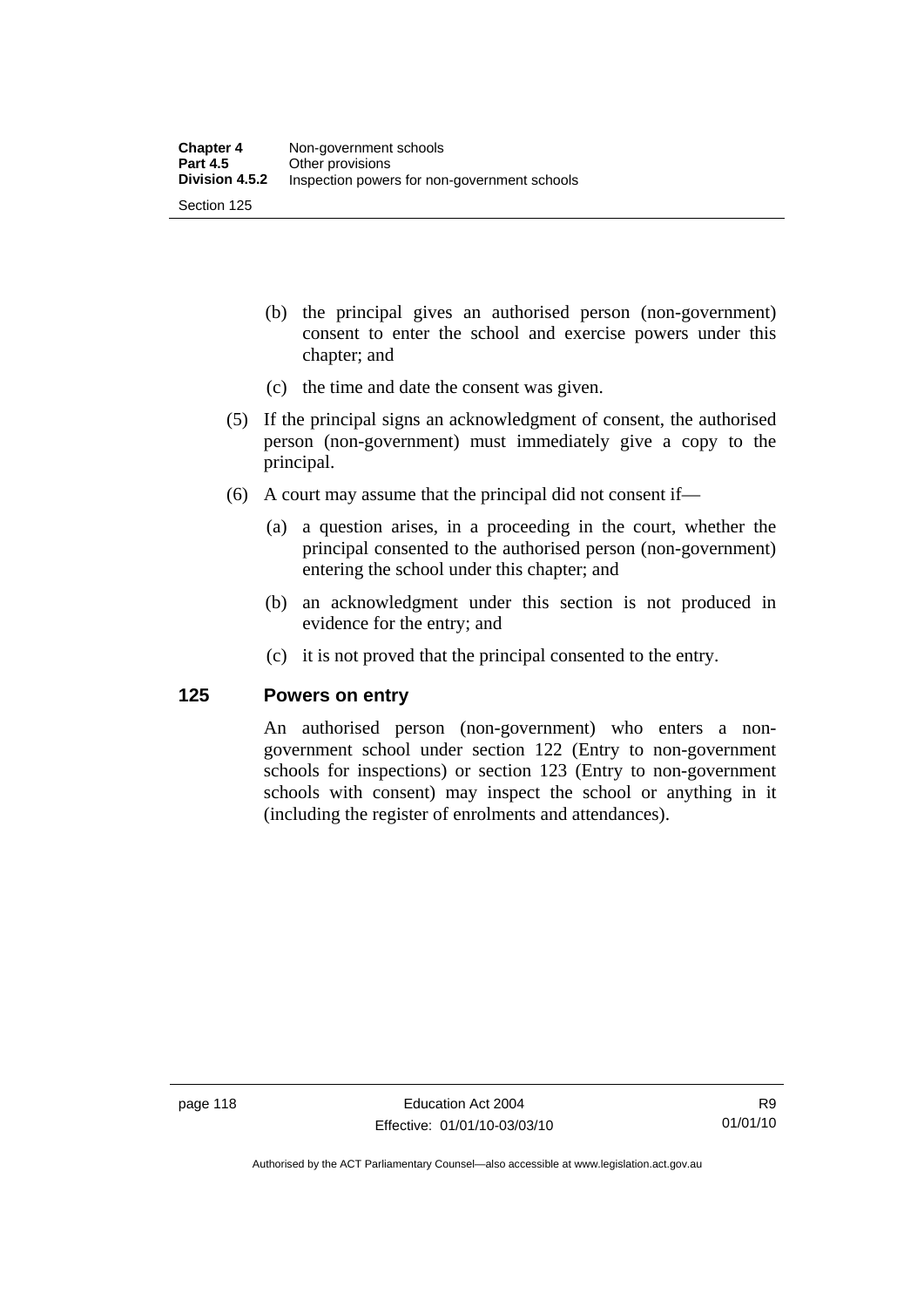# **Chapter 5 Home education**

## **Part 5.1 General**

### **128 Principles on which ch 5 based**

The following are the principles on which this chapter is based:

- (a) parents have the right to choose a suitable educational environment for their children;
- (b) there is a diversity of religious and educational philosophies held by parents providing home education for their children;
- (c) the diversity of educational philosophies reflects the diversity of preferences of parents for particular forms of education for their children;
- (d) home education is committed to—
	- (i) offering a broad range of opportunities that foster in each child the development of the child's unique spiritual, emotional, physical, social and intellectual being; and
	- (ii) valuing the individual needs, interests and aptitudes of each child; and
	- (iii) preparing each child to become an independent and effective local and global citizen.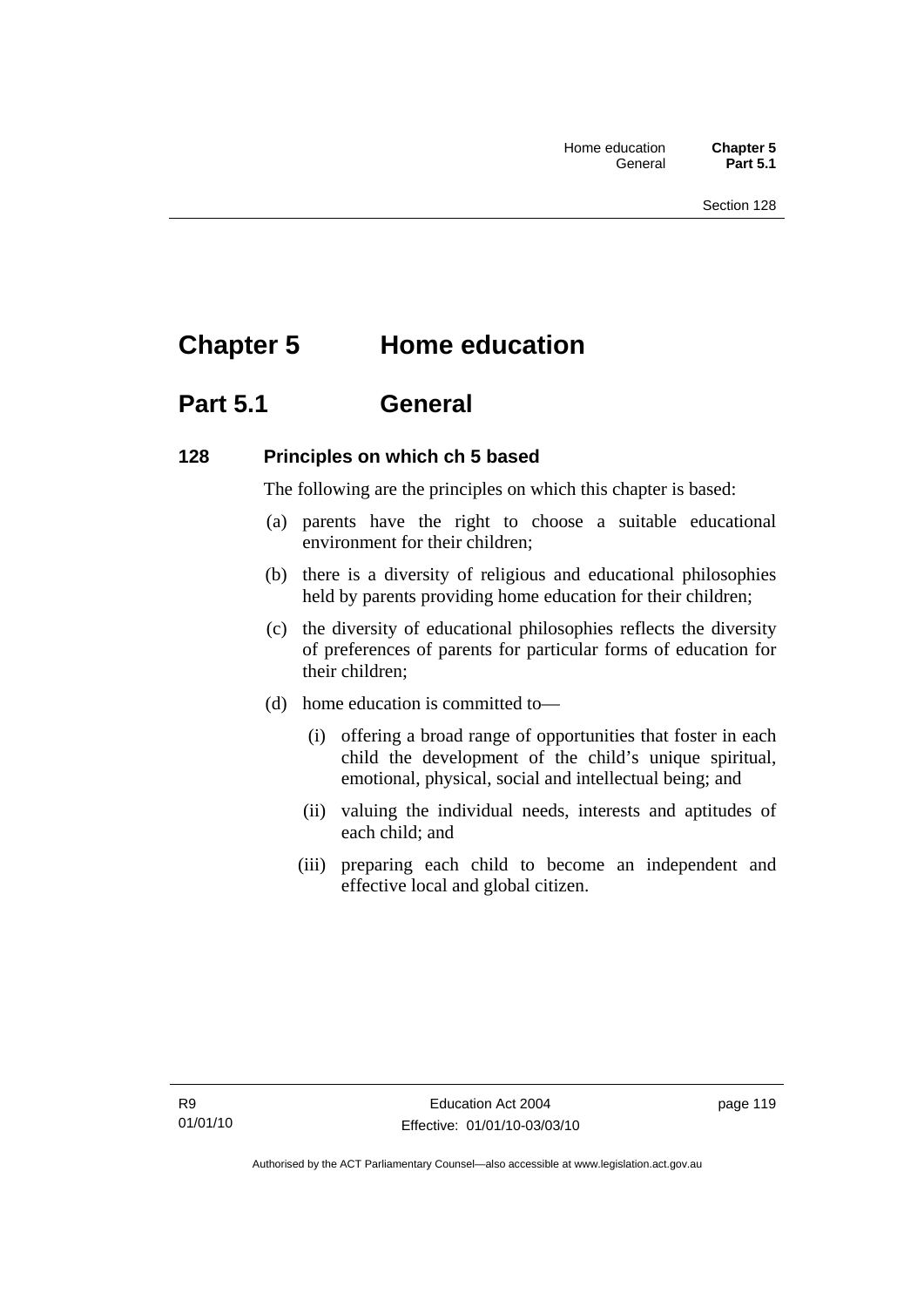# **Part 5.2 Registration—home education**

### **129 Meaning of** *home education*

In this Act:

*home education*, in relation to a child, means education conducted by 1 or both of the child's parents from a home base.

### **130 Provisional registration for home education**

- (1) The parents of a child may apply, in writing, to the chief executive for registration of the child for home education.
- (2) On receiving an application under subsection (1), the chief executive must provisionally register the child for home education.
- (3) Provisional registration for home education ends—
	- (a) 6 months after the day the provisional registration begins; or
	- (b) if the child is registered sooner under section 131 (3)—on the day the child is registered.

### **131 Registration for home education**

- (1) This section applies if a child is provisionally registered for home education under section 130.
- (2) Also, this section applies if—
	- (a) the parents of a child apply in writing to the chief executive for registration for home education; and
	- (b) immediately before the application, the child was registered or approved (however described) under the law of a State or another Territory for home education.

Authorised by the ACT Parliamentary Counsel—also accessible at www.legislation.act.gov.au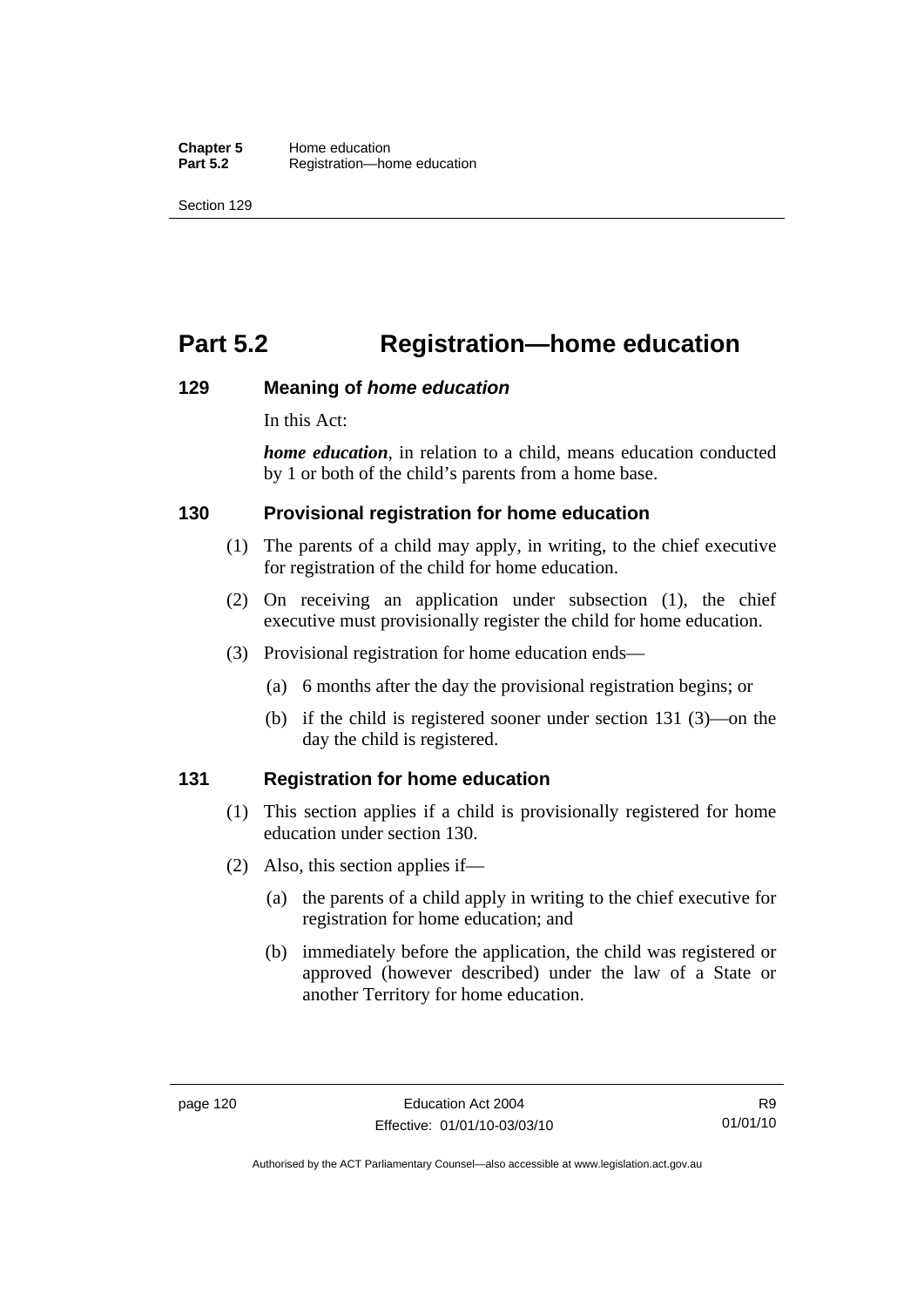- (3) The chief executive may register the child for home education for a period of not longer than 2 years if satisfied that the conditions for registration will be complied with.
- (4) To decide whether the conditions for registration will be complied with, an authorised person (government) may inspect any education programs, materials or other records proposed to be used for the home education.

### **132 Conditions of registration for home education**

The registration of a child for home education is subject to the following conditions:

- (a) the parents of the child are to provide high-quality education for the child;
- (b) the parents of the child must document the educational opportunities offered by the parents to their child and the strategies they use to encourage their child to learn;
- (c) the parents of the child must make available for inspection on request by the chief executive any education programs, materials or other records used for the home education.

### **133 Registration of child**

If the chief executive approves the registration of a child for home education, the chief executive must—

- (a) enter the particulars prescribed under the regulations in the home education register kept under section 139 (Home education register); and
- (b) give the parents of the child a certificate of registration for the child.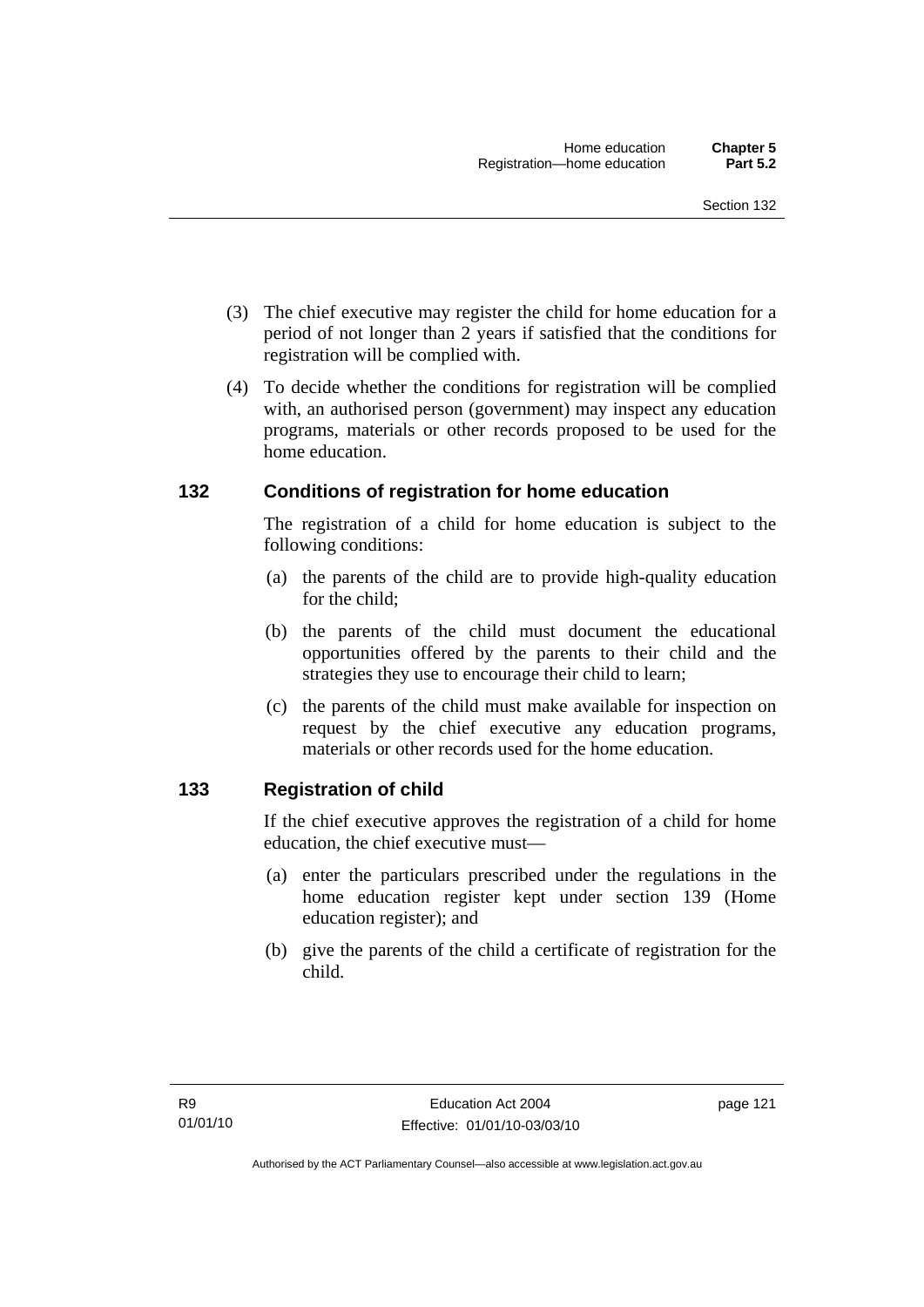### **134 Period of registration**

Registration of a child for home education is for the period (not longer than 2 years) stated in the certificate of registration.

### **135 Cancellation of registration for home education**

- (1) The chief executive may cancel the registration of a child for home education if the chief executive is satisfied on reasonable grounds that a parent has contravened a condition of the registration.
- (2) Before cancelling registration, the chief executive must give the parents a written notice—
	- (a) stating the grounds on which the chief executive proposes to cancel the registration; and
	- (b) stating the facts that, in the chief executive's opinion, establish the grounds; and
	- (c) telling the parents that they may, within 30 days beginning the day after the day they receive the notice, give a written response to the chief executive about the matters in the notice.
- (3) In deciding whether to cancel registration, the chief executive must consider any response given to the chief executive in accordance with subsection  $(2)$  (c).
- (4) However, the chief executive must not cancel the registration if satisfied that—
	- (a) the parents have demonstrated that the contravention has been rectified and that they will comply with the conditions of the registration; and
	- (b) it is not otherwise in the public interest that the registration be cancelled.
- (5) The chief executive must give the parents written notice of the decision.

R9 01/01/10

Authorised by the ACT Parliamentary Counsel—also accessible at www.legislation.act.gov.au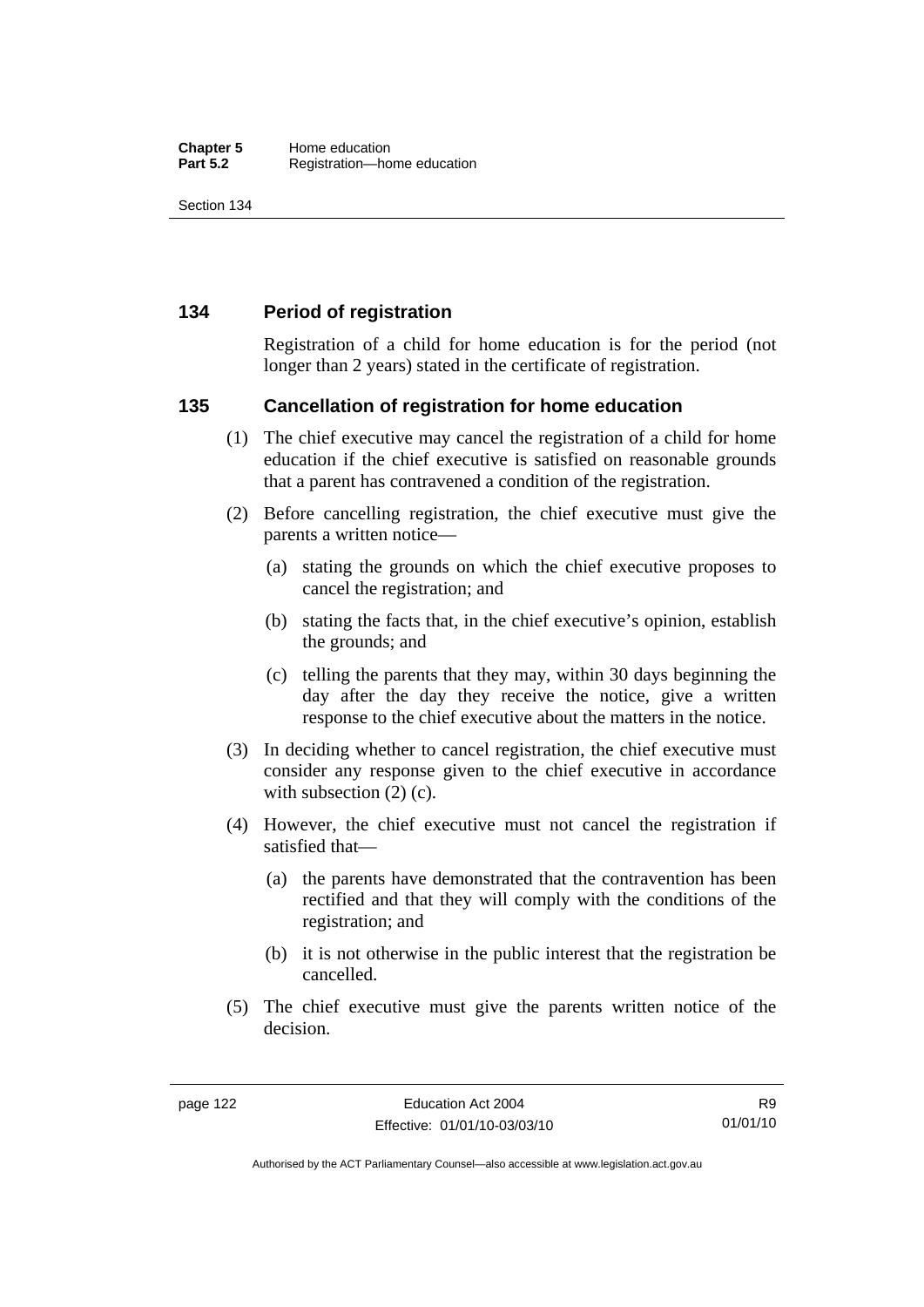(6) Cancellation of registration takes effect on the day when notice of the cancellation is given to the parents or, if the notice states a later date of effect, that date.

### **136 Certificate of registration for home education**

A certificate of registration for home education must state—

- (a) the name of the child registered for home education; and
- (b) the names of the child's parents; and
- (c) the address of the home base from which the home education will be carried out; and
- (d) the period of registration; and
- (e) the conditions of registration; and
- (f) any other particulars prescribed under the regulations.

### **137 Renewal of registration for home education**

- (1) The parents of a child who is registered for home education under this part may apply in writing to the chief executive for renewal of the registration.
- (2) The application must be made at least the prescribed period before the registration ends.
- (3) The chief executive may renew the registration of the child for home education for a period of not longer than 2 years if satisfied that the conditions for registration will be complied with.
- (4) In this section:

#### *prescribed period* means—

- (a) 3 months; or
- (b) if the chief executive approves a shorter period—that period.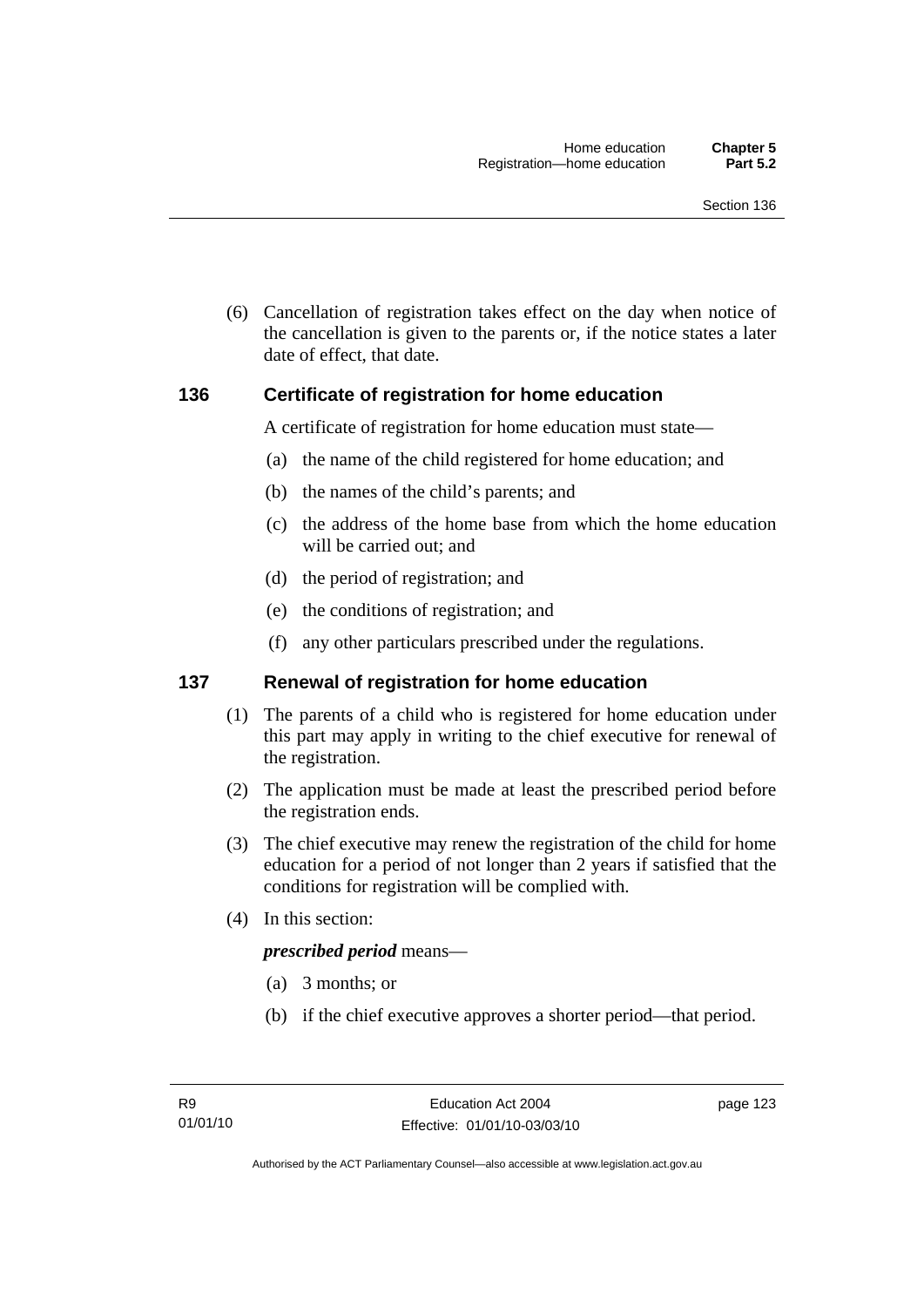#### **Chapter 5** Home education<br> **Part 5.2** Registration—ho Registration—home education

Section 138

### **138 Home education reports**

The parents of a child registered for home education must give the chief executive a report about the educational progress of the child once every year.

### **139 Home education register**

The chief executive must keep a register of children registered for home education.

page 124 **Education Act 2004** Effective: 01/01/10-03/03/10

Authorised by the ACT Parliamentary Counsel—also accessible at www.legislation.act.gov.au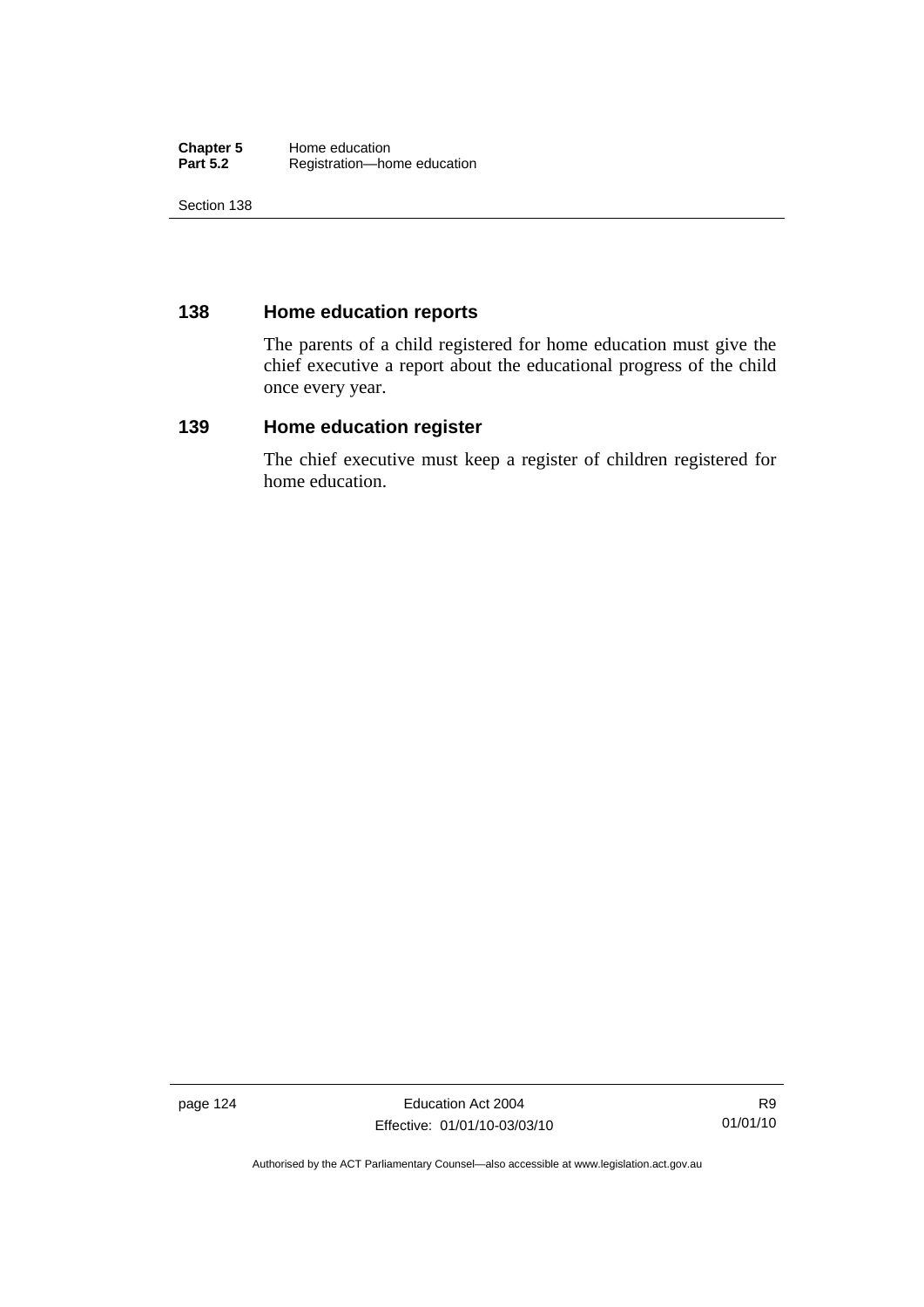# **Chapter 6 Miscellaneous**

## **Part 6.1 Notification and review of decisions**

### **140 Definitions***—***pt 6.1**

In this part:

*decision-maker* means—

- (a) for an internally reviewable decision—a person mentioned in schedule 1, column 5 in relation to the decision; or
- (b) for a reviewable decision—
	- (i) the internal reviewer in relation to the decision; or
	- (ii) if the decision is made personally by the Minister or chief executive—a person mentioned in schedule 1, column 5 in relation to the decision.

*internally reviewable decision* means a decision (other than a decision made personally by the Minister or chief executive) mentioned in schedule 1, column 3 under a provision of this Act mentioned in column 2 in relation to the decision.

*internal reviewer*—see section 144 (1).

*internal review notice*—see the *ACT Civil and Administrative Tribunal Act 2008*, section 67B (1).

### *reviewable decision* means—

 (a) a decision of an internal reviewer in relation to an internally reviewable decision; or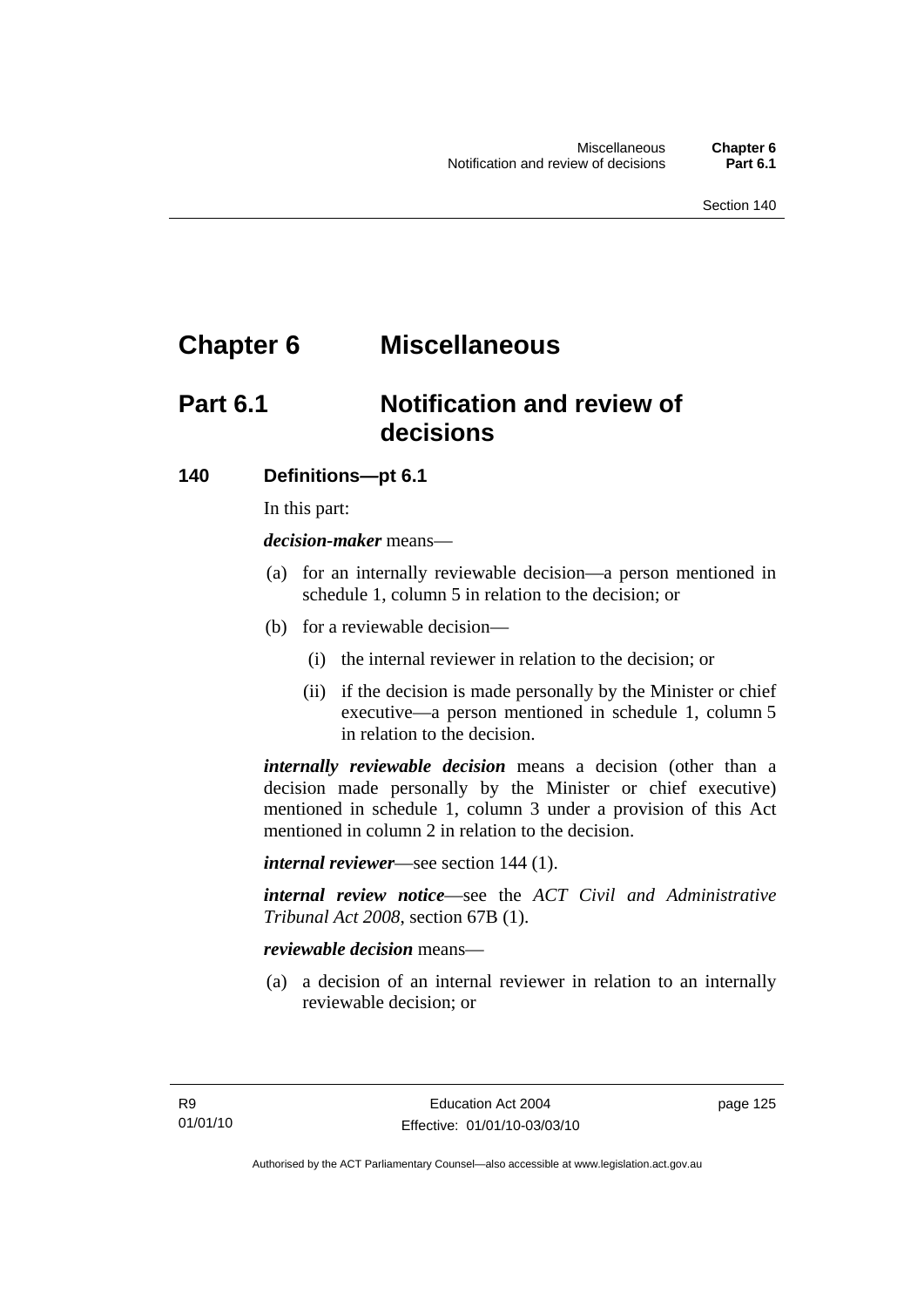(b) if a decision is made personally by the Minister or chief executive—a decision mentioned in schedule 1, column 3 under a provision of this Act mentioned in column 2 in relation to the decision.

#### **141 Internal review notices**

If a decision-maker makes an internally reviewable decision, the decision-maker must give an internal review notice to each entity mentioned in schedule 1, column 4 in relation to the decision.

- *Note 1* The decision-maker must also take reasonable steps to give an internal review notice to any other person whose interests are affected by the decision (see *ACT Civil and Administrative Tribunal Act 2008*, s 67B).
- *Note* 2 The requirements for internal review notices are prescribed under the *ACT Civil and Administrative Tribunal Act 2008*.

### **142 Applications for internal review**

- (1) The following may apply to the decision-maker for review of an internally reviewable decision:
	- (a) an entity mentioned in schedule 1, column 4 in relation to the decision;
	- (b) any other person whose interests are affected by the decision.
- (2) The application must—
	- (a) be in writing; and
	- (b) state the applicant's name and address; and
	- (c) set out the applicant's reasons for making the application.
	- *Note* If a form is approved under s 154 for the application, the form must be used.
- (3) The application must be given to the decision-maker within—
	- (a) 28 days after the day the applicant is given the internal review statement; or

R9 01/01/10

Authorised by the ACT Parliamentary Counsel—also accessible at www.legislation.act.gov.au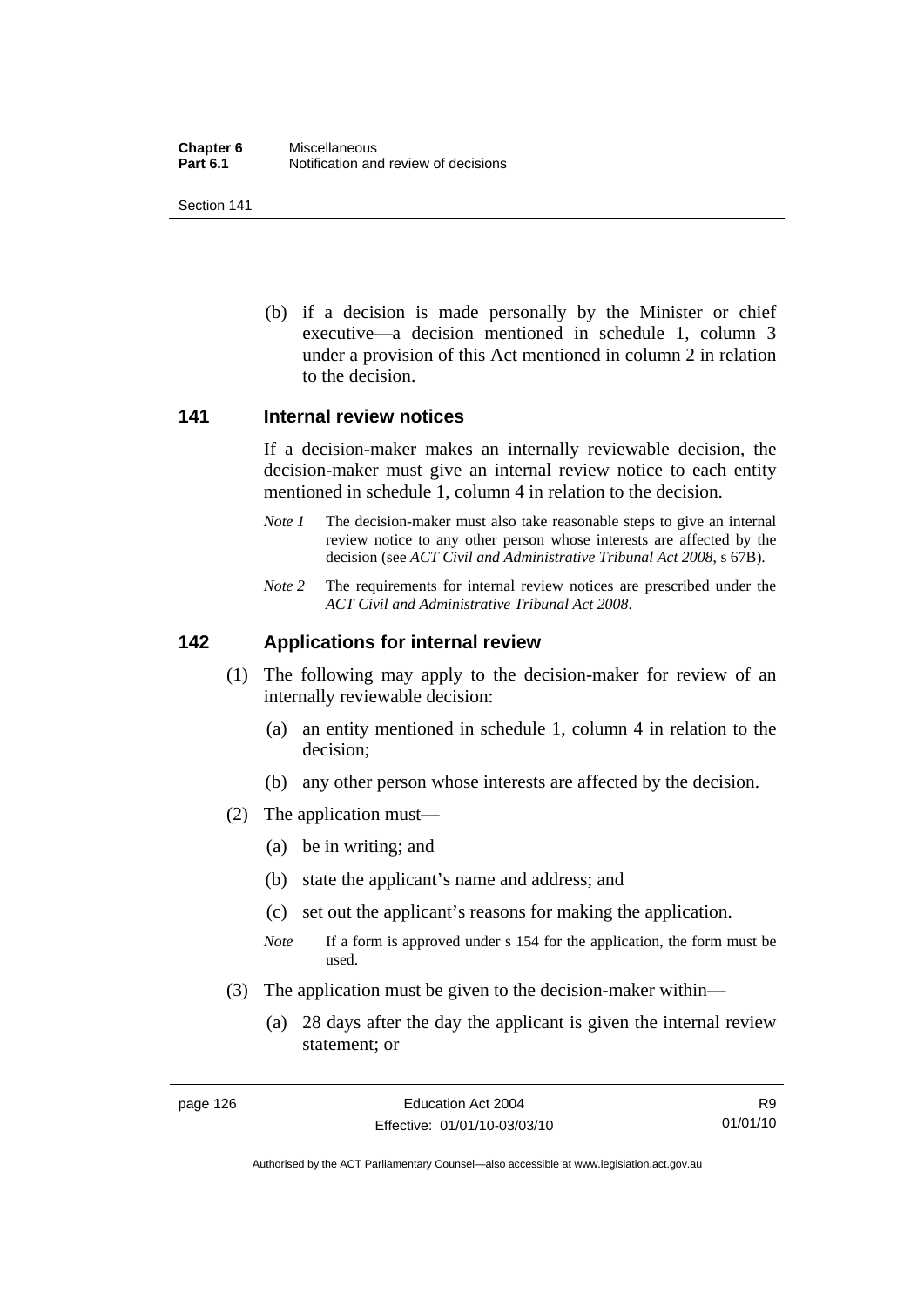(b) a longer period allowed by the internal reviewer before or after the end of the 28-day period.

### **143 Applications not stay reviewable decisions**

Making an application for internal review of an internally reviewable decision does not affect the operation of the decision.

### **144 Internal review**

- (1) If application is made for internal review of an internally reviewable decision, the decision-maker must arrange for someone else (the *internal reviewer*) to review the decision.
- (2) The internal reviewer must, within 28 days after the decision-maker receives the application for internal review—
	- (a) confirm the decision; or
	- (b) vary the decision; or
	- (c) set aside the decision and substitute its own decision.
- (3) If the decision is not varied or set aside within the 28-day period, the decision is taken to have been confirmed by the internal reviewer.

### **145 Reviewable decision notices**

If a decision-maker makes a reviewable decision, the decision-maker must give a reviewable decision notice to—

 (a) for a decision in relation to an internally reviewable decision each entity that is given an internal review notice; or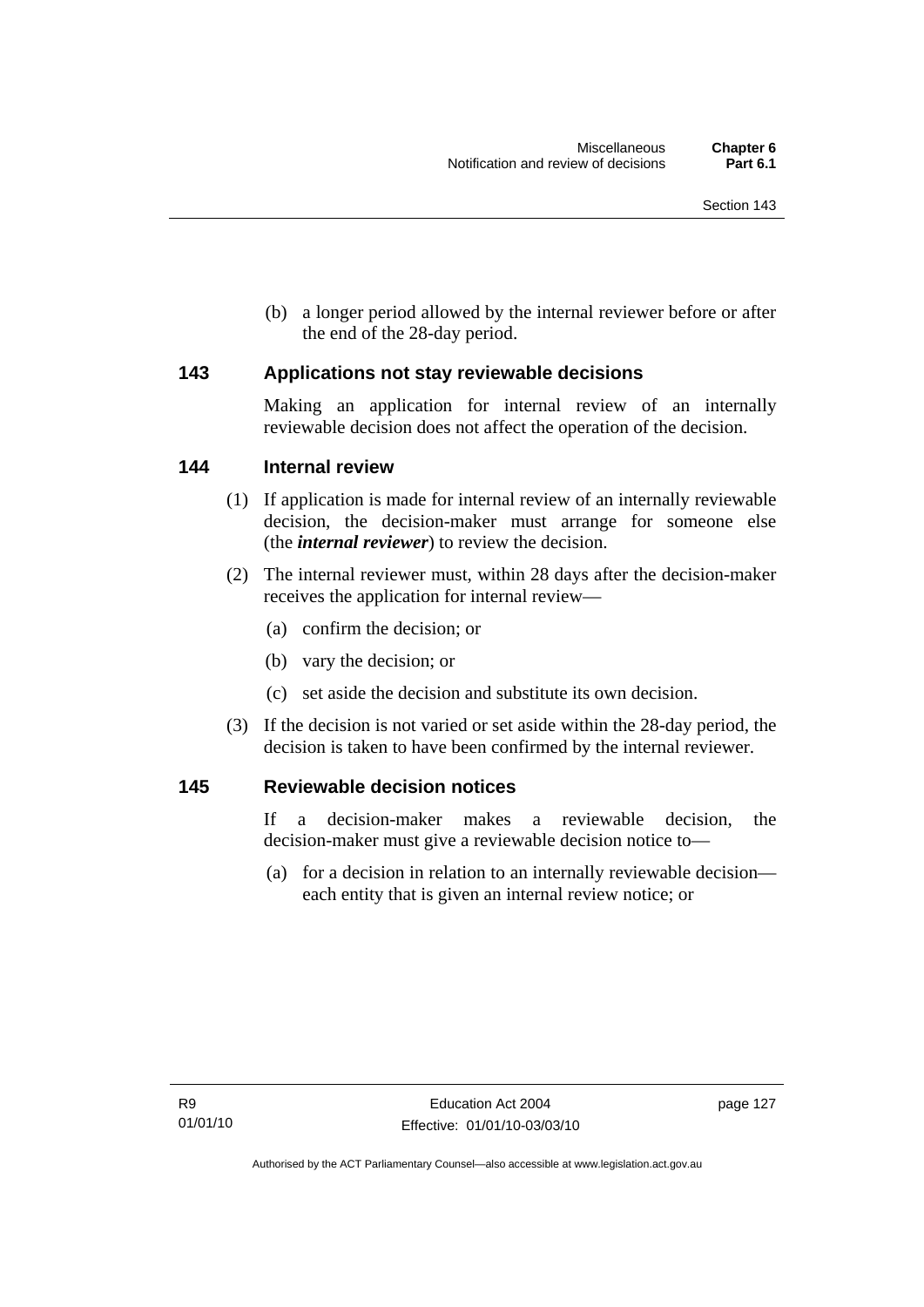Section 145A

- (b) for a decision made personally by the Minister or chief executive—each entity mentioned in schedule 1, column 4 in relation to the decision.
- *Note 1* The decision-maker must also take reasonable steps to give a reviewable decision notice to anyone whose interests are affected by the decision (see *ACT Civil and Administrative Tribunal Act 2008*, s 67A).
- *Note 2* The requirements for reviewable decision notices are prescribed under the *ACT Civil and Administrative Tribunal Act 2008*.

### **145A Applications to ACAT**

The following may apply to the ACAT for review of a reviewable decision:

- (a) an entity mentioned in schedule 1, column 4;
- (b) any other person whose interests are affected by the decision.
- *Note* If a form is approved under the *ACT Civil and Administrative Tribunal Act 2008* for the application, the form must be used.

Authorised by the ACT Parliamentary Counsel—also accessible at www.legislation.act.gov.au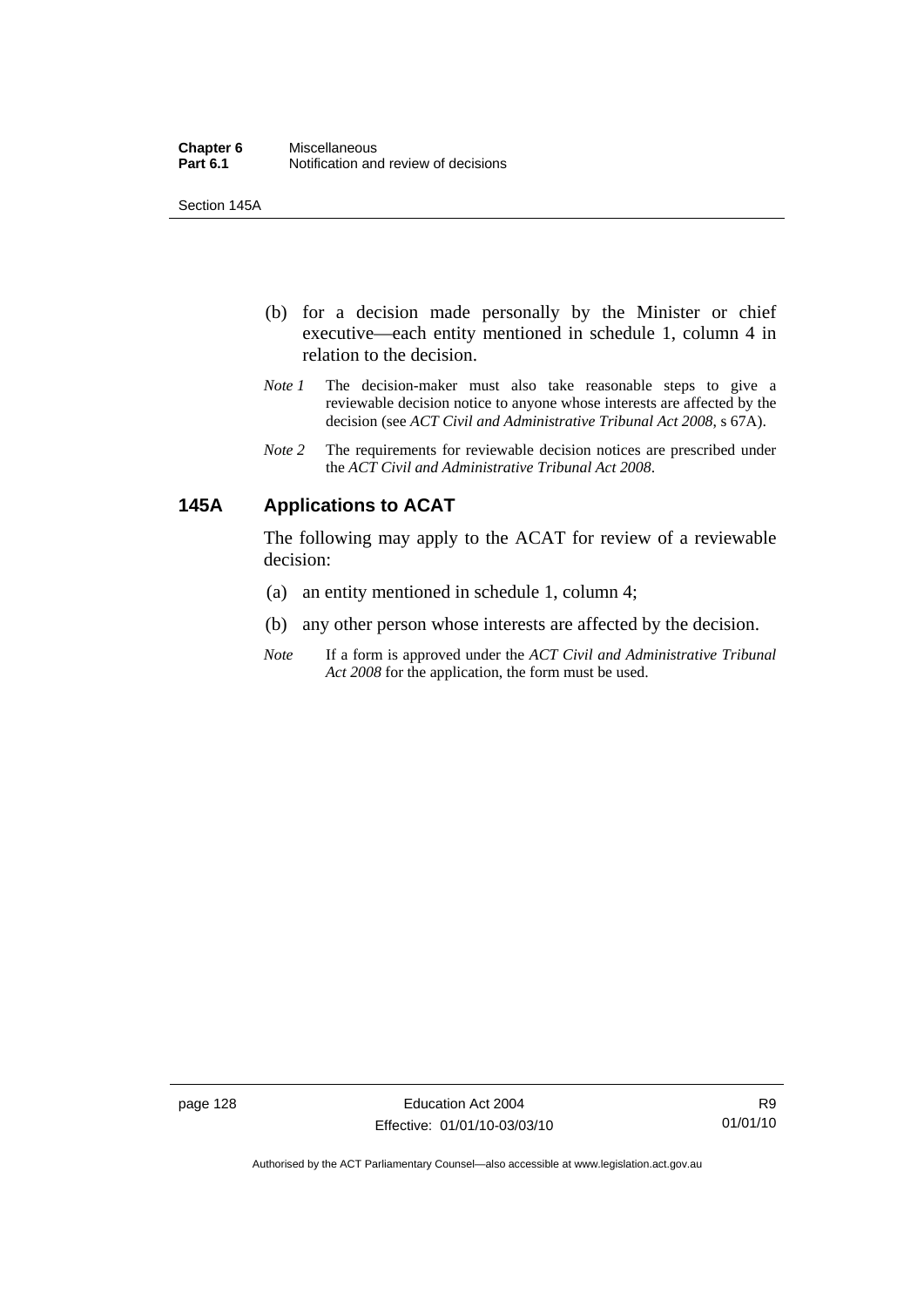# **Part 6.2 Other provisions**

### **146 Preschools**

In exercising functions in relation to a government preschool, the chief executive must take the steps necessary to encourage, and give opportunities to, parents of children attending the preschool to participate in the conduct of the preschool.

### **146A Student transfer register**

- (1) The chief executive must establish procedures for recording the transfer of students between schools in the ACT.
- (2) The principal of a school must comply with any procedures for recording the transfer of students to and from the school that the chief executive—
	- (a) establishes under subsection (1); and
	- (b) notifies to the principal.
- (3) In this section:

*school* means a government school or non-government school.

### **147 Offences on school premises**

(1) A person must not trespass on school premises.

Maximum penalty: 5 penalty units.

 (2) A person commits an offence if the person behaves in an offensive or disorderly way on school premises.

Maximum penalty: 10 penalty units.

- (3) A person commits an offence if the person—
	- (a) is on school premises; and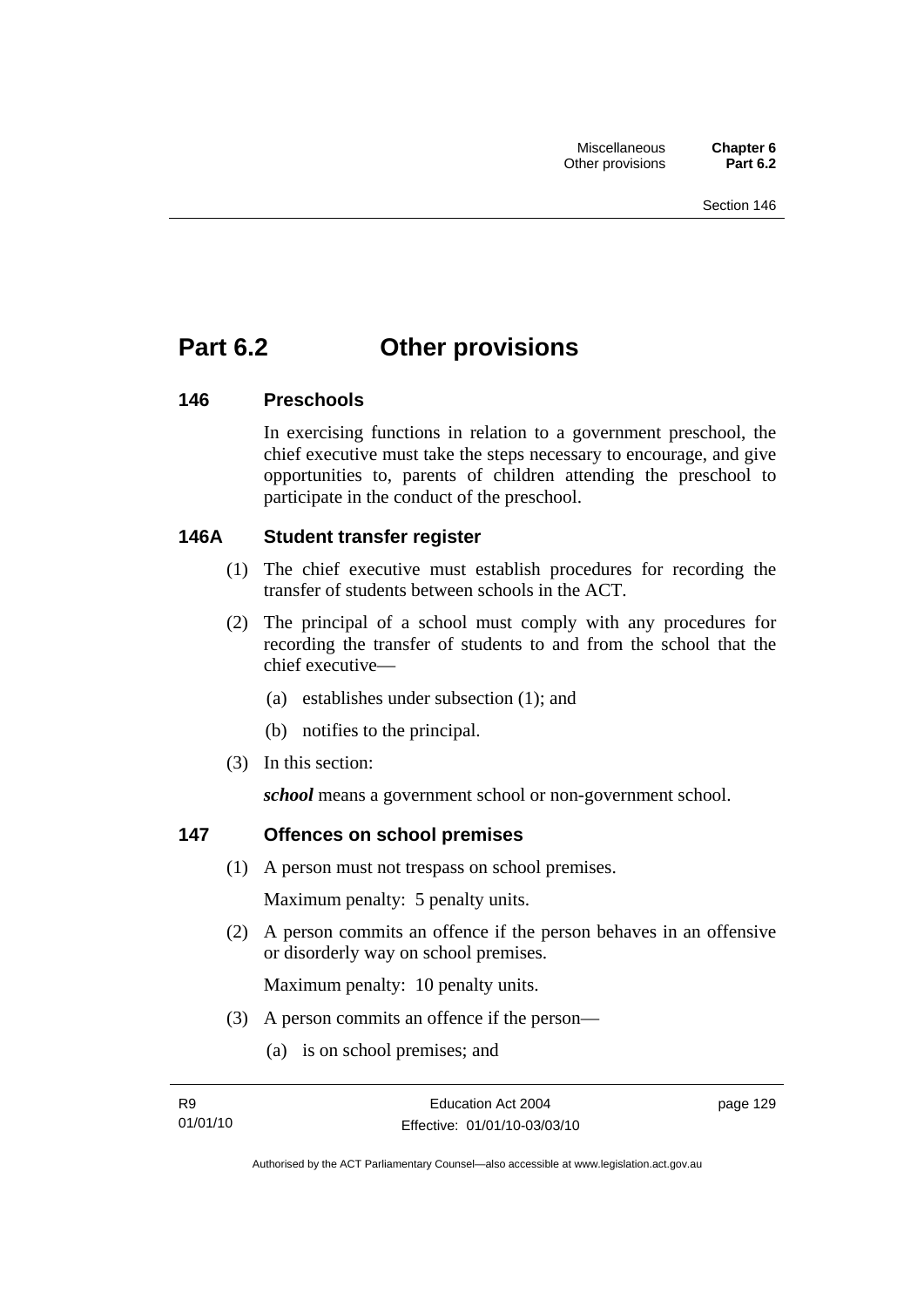| Chapter 6       | <b>Miscellaneous</b> |
|-----------------|----------------------|
| <b>Part 6.2</b> | Other provisions     |

- (b) is directed to leave the premises by a police officer, the principal of the school or a person authorised by the principal; and
- (c) fails to leave the premises in accordance with the direction.

Maximum penalty: 10 penalty units.

- (4) An offence against this section is a strict liability offence.
- (5) In this section:

*school premises* means land (including any building or structure on the land) occupied by a school.

### **148 Obligations on parents**

- (1) For this Act, if an obligation is expressed to apply to the parents of a child it is sufficient for any parent of the child to carry out the obligation.
- (2) For this Act, if an obligation is expressed to apply to the parents of a child and no parent carries out the obligation, each parent is liable for the failure to carry out the obligation.

#### **149 Notification of parents**

For this Act, if notice is required to be given to the parents of a child or student, or there is an obligation to ask or tell the parents of a child or student something, it is sufficient if a parent of the child or student is given notice or asked or told the thing.

### **150 Minister may grant scholarships etc**

- (1) The Minister may give bursaries, exhibitions, free places, prizes, scholarships or other forms of assistance or reward to be used for—
	- (a) the benefit of a student at a government school, or at a college or university in the ACT; or

Authorised by the ACT Parliamentary Counsel—also accessible at www.legislation.act.gov.au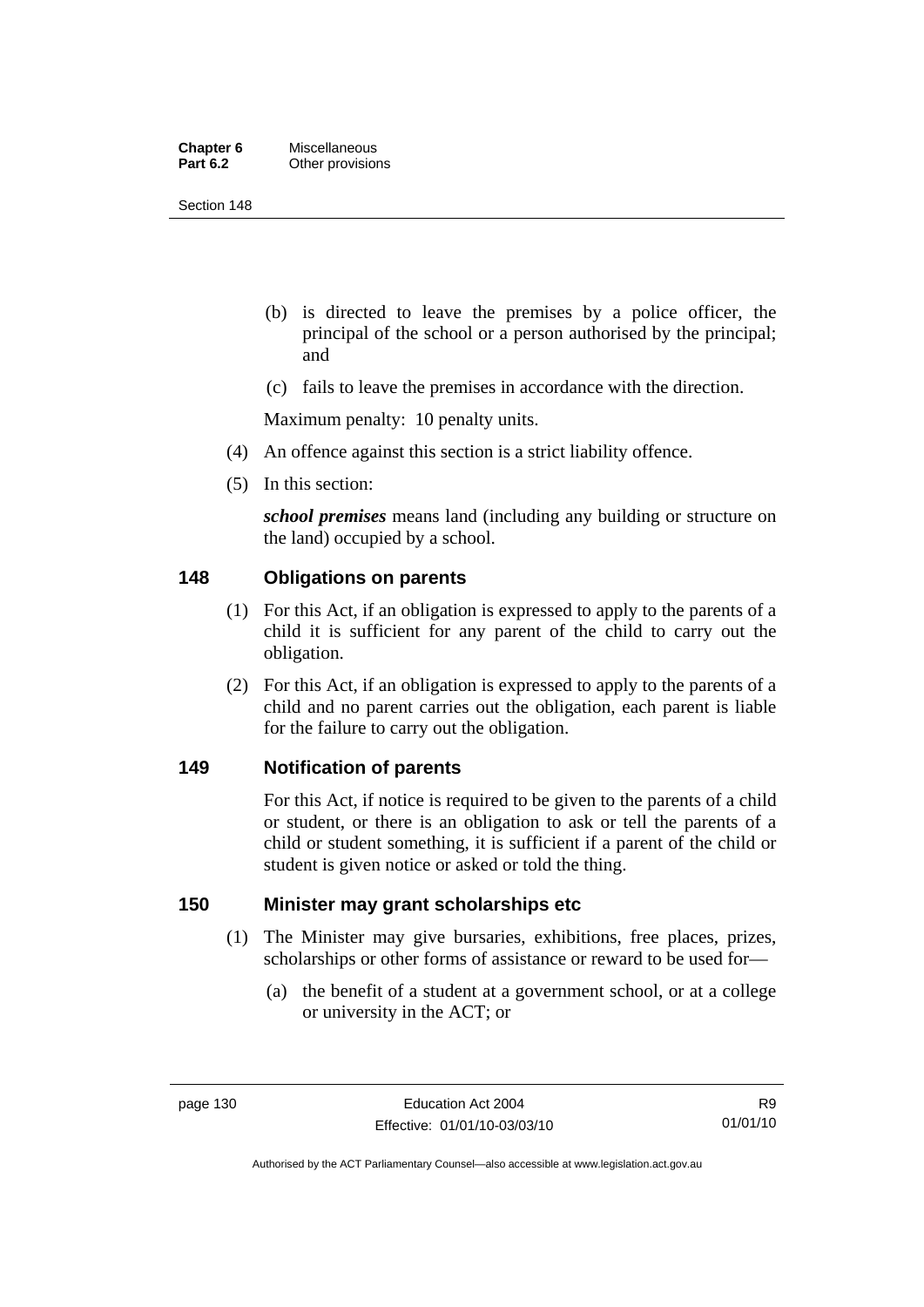- (b) the benefit of a government school, or a college or university in the ACT; or
- (c) a child registered for home education in the ACT.

#### **Example for par (b)**

a fund to provide for a teacher with particular skills to teach at a particular government school

- *Note* An example is part of the Act, is not exhaustive and may extend, but does not limit, the meaning of the provision in which it appears (see Legislation Act, s 126 and s 132).
- (2) To remove any doubt, this section does not appropriate public money.

### **151 Gifts and donations**

- (1) This section applies if the Minister is satisfied that a condition attached to, or a purpose of, a gift or bequest of property to the Territory on trust for educational purposes (the *original trust*) is inappropriate, impracticable, or impossible to comply with.
- (2) The Minister may, in writing, declare the property the subject of the original trust is subject to another trust.
- (3) The declaration must state the purposes of the other trust.
- (4) In making the declaration, the Minister must ensure that the property is dealt with as nearly as is practicable for the purposes for which it was held immediately before the declaration, except so far as it is inappropriate, impracticable, or impossible to do so.
- (5) When the declaration commences, the original trust ceases and the property is taken to be held by the Territory in trust for the purposes stated in the declaration.
- (6) A declaration is a notifiable instrument.

*Note* A notifiable instrument must be notified under the Legislation Act.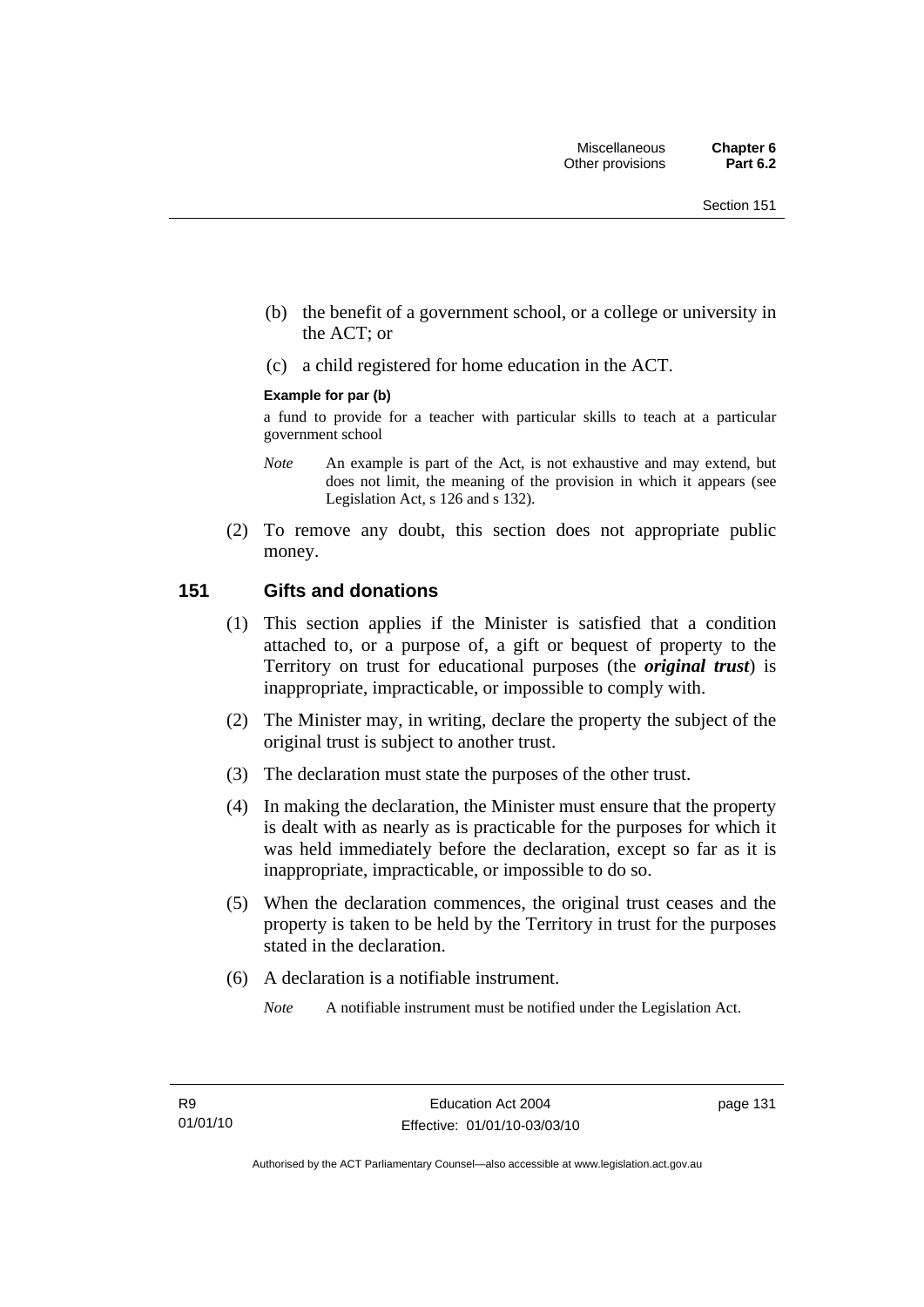#### **Chapter 6** Miscellaneous<br>**Part 6.2** Other provision **Other provisions**

Section 152

### **152 Education trust fund**

- (1) The Minister must keep and administer a fund called the education trust fund.
- (2) The assets of the fund may only be used in accordance with this section.
- (3) The chief executive must open and maintain under the *Financial Management Act 1996*, section 51 (Departmental trust banking accounts) a trust account with an authorised deposit-taking institution (the *education trust account*) to be used only for the fund.
- (4) The account consists of—
	- (a) money held by the Territory in trust in relation to anything mentioned in section 150 (Minister may grant scholarships etc); and
	- (b) any other money that may be lawfully paid into the fund.
- (5) The fund may be used only for the following purposes:
	- (a) promoting education;
	- (b) giving bursaries, exhibitions, free places, prizes, scholarships or other forms of assistance or reward for a benefit mentioned in section 150;
	- (c) any other purpose prescribed under the regulations.

### **153 Notices of intention under former education Act to conduct schools at additional educational levels**

- (1) This section applies in relation to a school if—
	- (a) before 27 November 2003, a person gave the registrar a notice of intention under the former education Act, section 22 (1) (Provisional registration) in relation to the school; and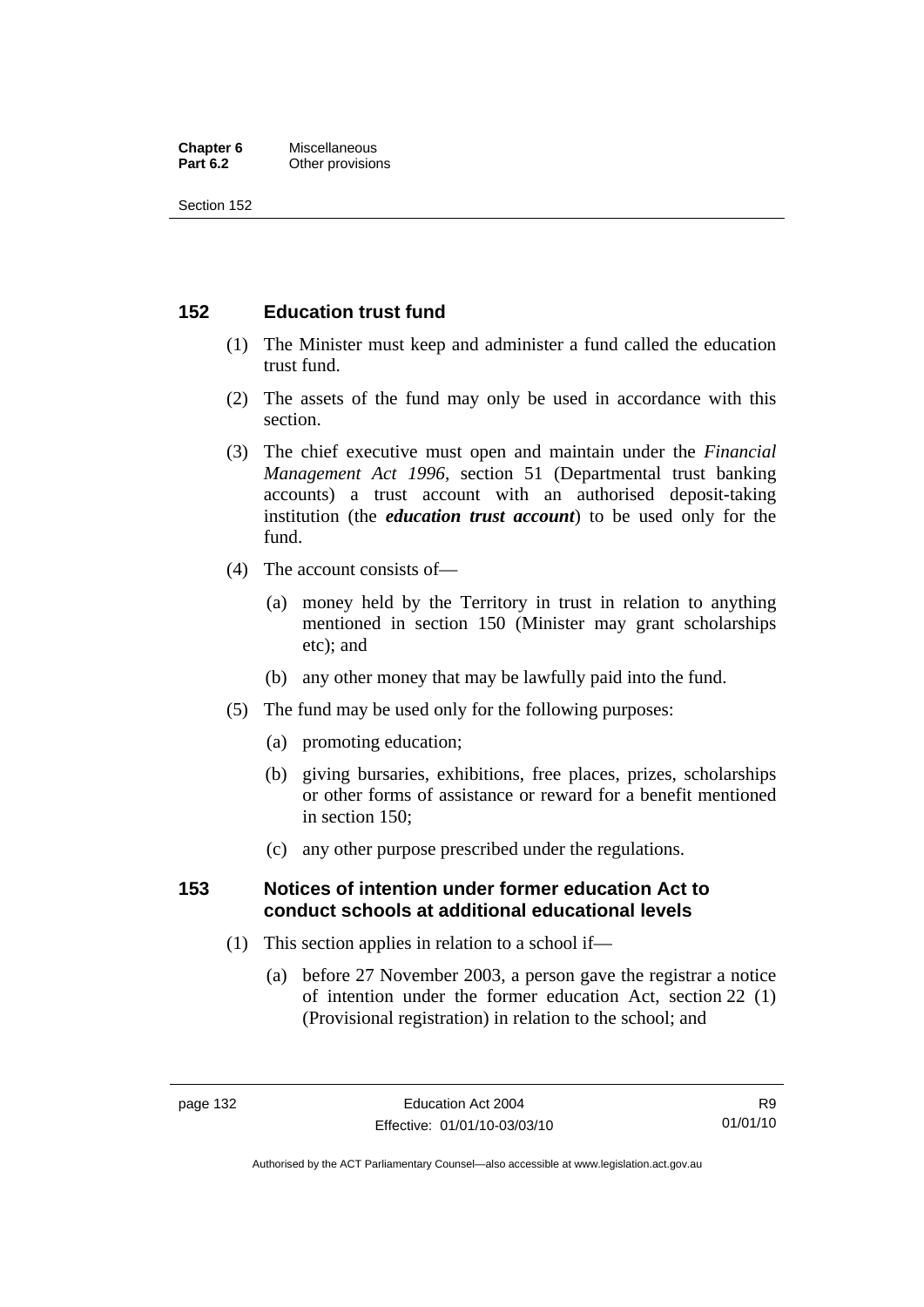- (b) the notice related to the conduct of the school at an additional educational level; and
- (c) the school was registered under the former education Act, section 23 immediately before the commencement of this section.
- (2) For section 89 (1) (a), the proprietor of the school is taken to have in-principle approval under section 84 to apply to operate the school at the additional educational level.
- (3) For section 89 (1) (c), and despite section 84 (8), the in-principle approval is taken to lapse on 31 December 2014.
- (4) In this section:

*former education Act* means the *Education Act 1937* (repealed).

*registrar*—see the former education Act, section 5.

(5) This section expires on 1 January 2015.

# **153A Evidence—certificate signed by principal etc**

- (1) This section applies in relation to a proceeding for an offence against this Act.
	- *Note* A reference to an Act includes a reference to the statutory instruments made or in force under the Act, including any regulation (see Legislation Act, s 104).
- (2) A certificate that appears to be signed by the principal of a government school, the principal of a non-government school, the person giving an approved educational course (government) or the person giving an approved educational course (non-government) and that states any of the following matters, is evidence of the matters:
	- (a) that a stated child was or was not enrolled at the school or course;
	- (b) that a stated child did or did not attend the school or course.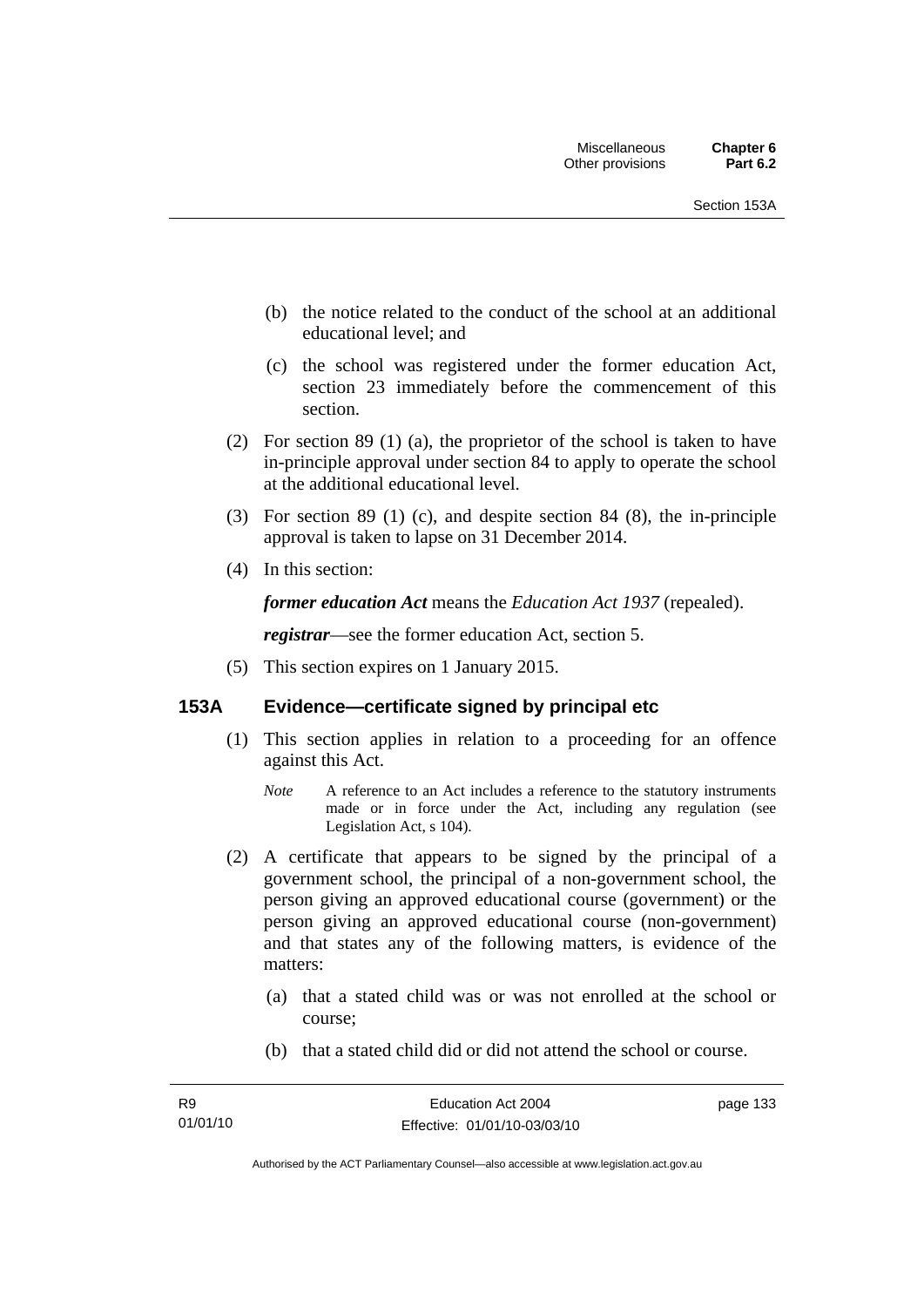| Chapter 6       | Miscellaneous    |
|-----------------|------------------|
| <b>Part 6.2</b> | Other provisions |

Section 154

- (3) A certificate that appears to be signed by the registrar (however described) of an education provider or training alternative provider and that states any of the following matters, is evidence of the matters:
	- (a) that a stated child was or was not enrolled with the provider;
	- (b) that a stated child did or did not attend the provider.
- (4) A certificate that appears to be signed by a child's employer or purported employer in relation to an employment alternative and that states any of the following matters, is evidence of the matters:
	- (a) that a stated child was or was not employed with the employer or purported employer;
	- (b) that a stated child worked for stated hours.
- (5) A certificate mentioned in this section may state a matter by reference to a date or period.

### **154 Approved forms**

- (1) The Minister may approve forms for this Act.
- (2) If the Minister approves a form for a particular purpose, the approved form must be used for that purpose.

*Note* For other provisions about forms, see Legislation Act, s 255.

(3) An approved form is a notifiable instrument.

*Note* A notifiable instrument must be notified under the Legislation Act.

## **155 Regulation-making power**

- (1) The Executive may make regulations for this Act.
	- *Note* Regulations must be notified, and presented to the Legislative Assembly, under the Legislation Act.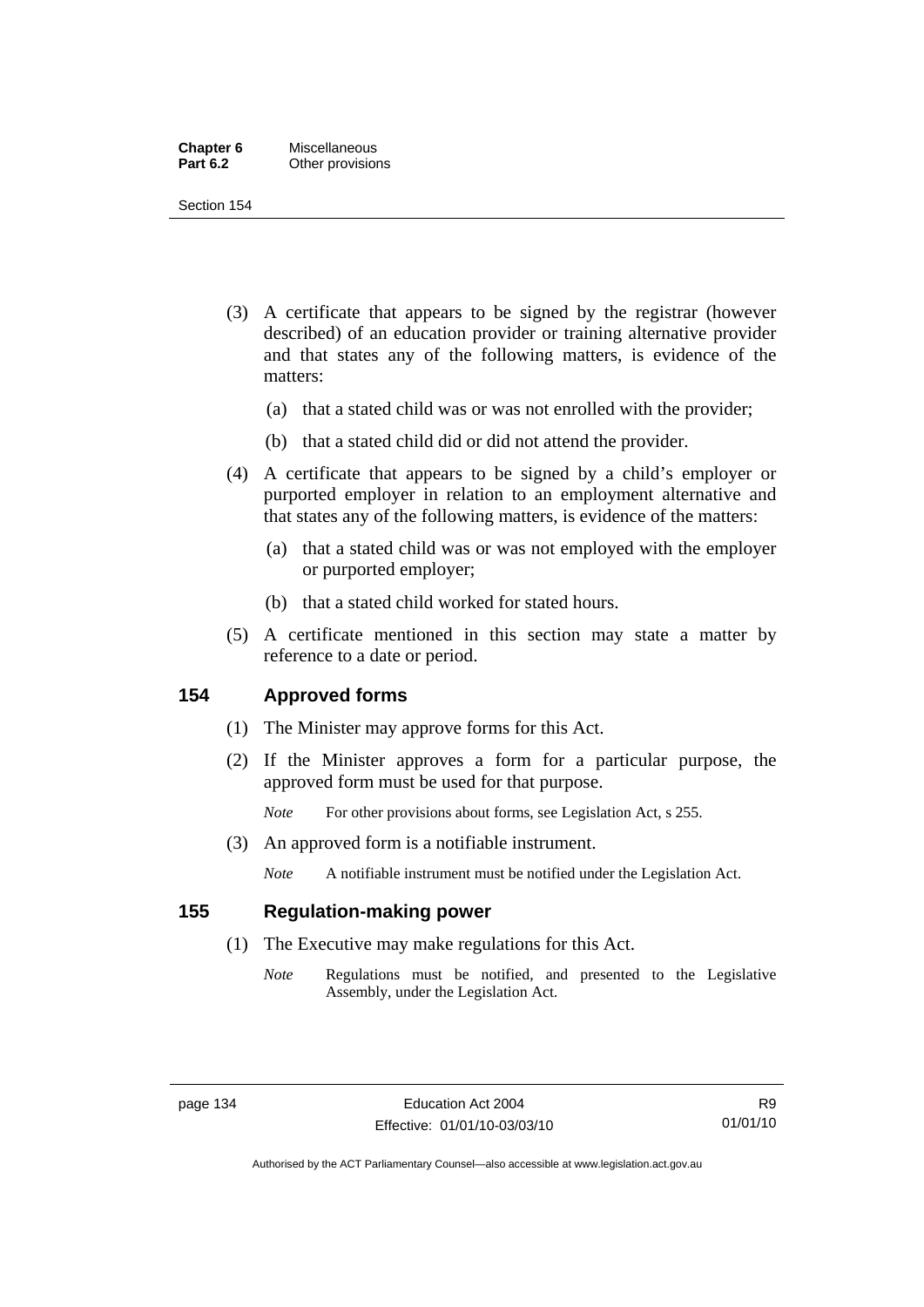(2) The regulations may also prescribe offences for contraventions of the regulations and prescribe maximum penalties of not more than 10 penalty units for offences against the regulations.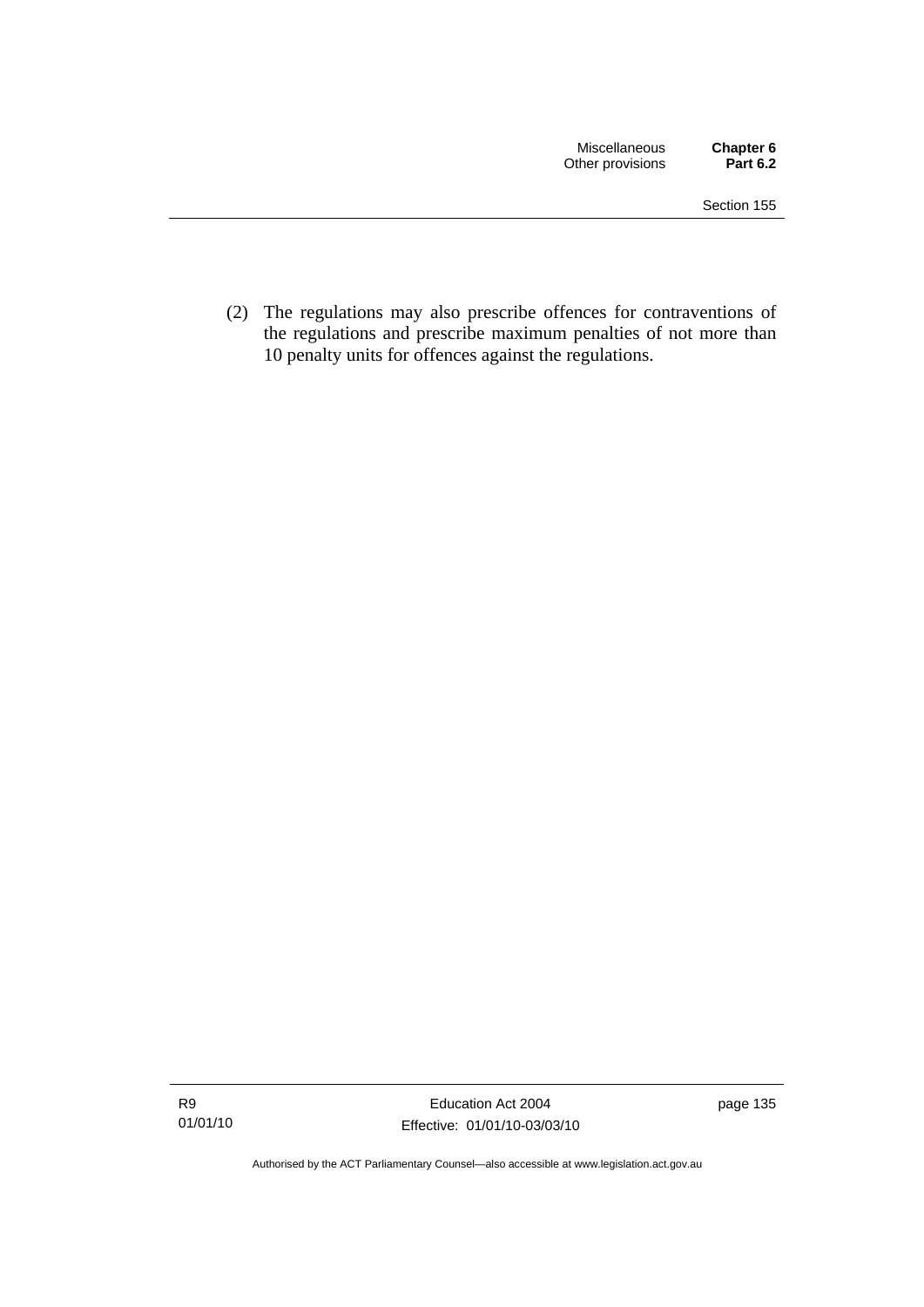Section 300

# **Chapter 9 Transitional—Education (Participation) Amendment Act 2009**

# **300 Meaning of** *amending Act***—ch 9**

In this chapter:

*amending Act* means the *Education (Participation) Amendment Act 2009*.

# **301 Application of amending Act**

- (1) The amendments made by the amending Act do not apply in relation to a child if on 1 January 2010—
	- (a) the child is at least 15 years old; and
	- (b) the child is not—
		- (i) enrolled at a school; or
		- (ii) registered for home education (however described) in the ACT or elsewhere.
- (2) However, the amendments made by the amending Act apply in relation to the child if after 1 January 2010 the child is—
	- (a) enrolled at a school; or
	- (b) registered for home education (however described) in the ACT or elsewhere.
- (3) In this section:

*school* means—

(a) a government school; or

Authorised by the ACT Parliamentary Counsel—also accessible at www.legislation.act.gov.au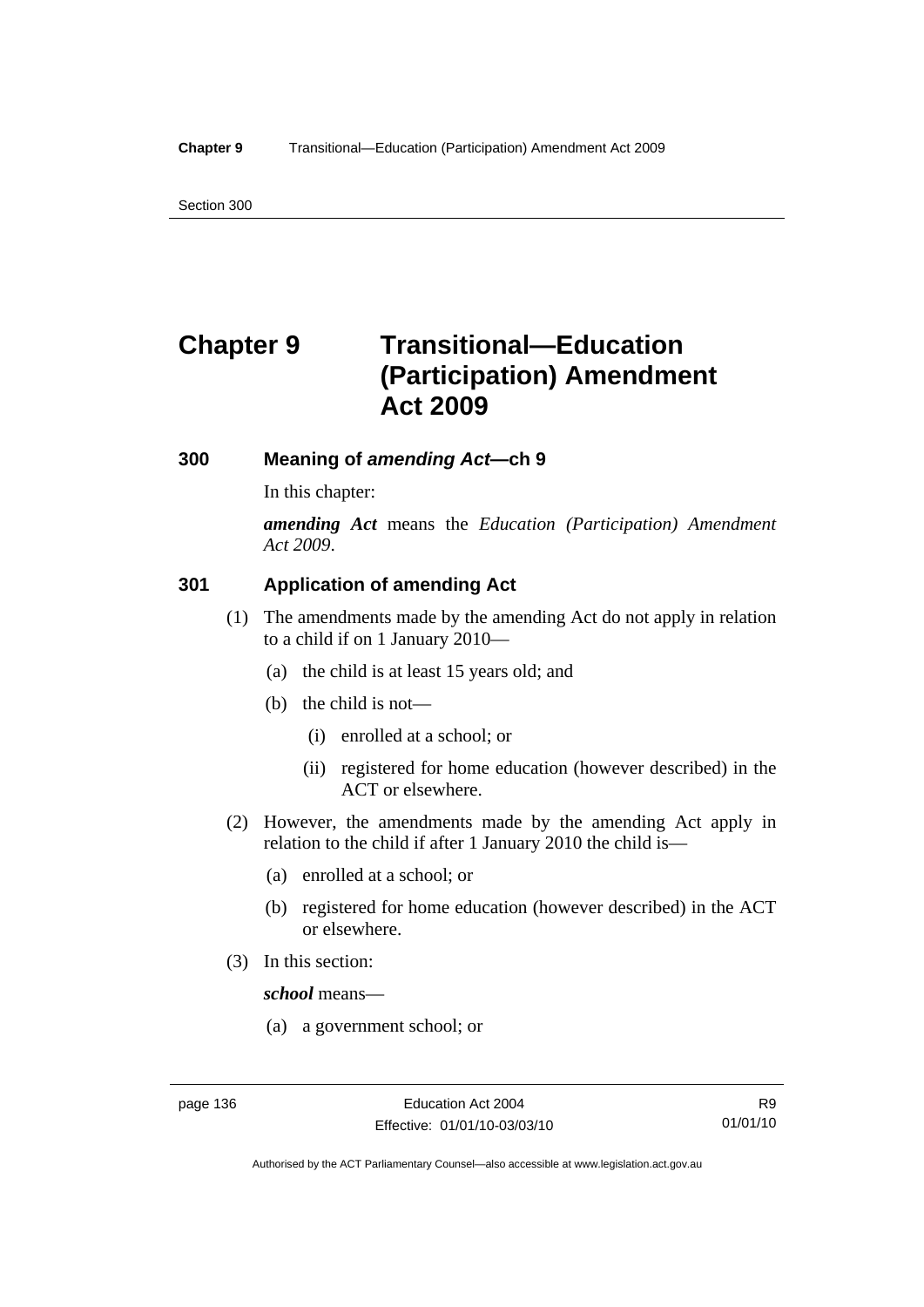- (b) a non-government school; or
- (c) a school (however described) under the law of a State, another Territory or a foreign country.

# **302 Transitional regulations**

- (1) A regulation may prescribe transitional matters necessary or convenient to be prescribed because of the enactment of the amending Act.
- (2) A regulation may modify this chapter (including in relation to another territory law) to make provision in relation to anything that, in the Executive's opinion, is not, or is not adequately or appropriately, dealt with in this chapter.
- (3) A regulation under subsection (2) has effect despite anything elsewhere in this Act or another territory law.

# **303 Expiry—ch 9**

- (1) This chapter expires 2 years after the day it commences.
- (2) This chapter (other than section 302) is a law to which the Legislation Act, section 88 (Repeal does not end effect of transitional laws etc) applies.

page 137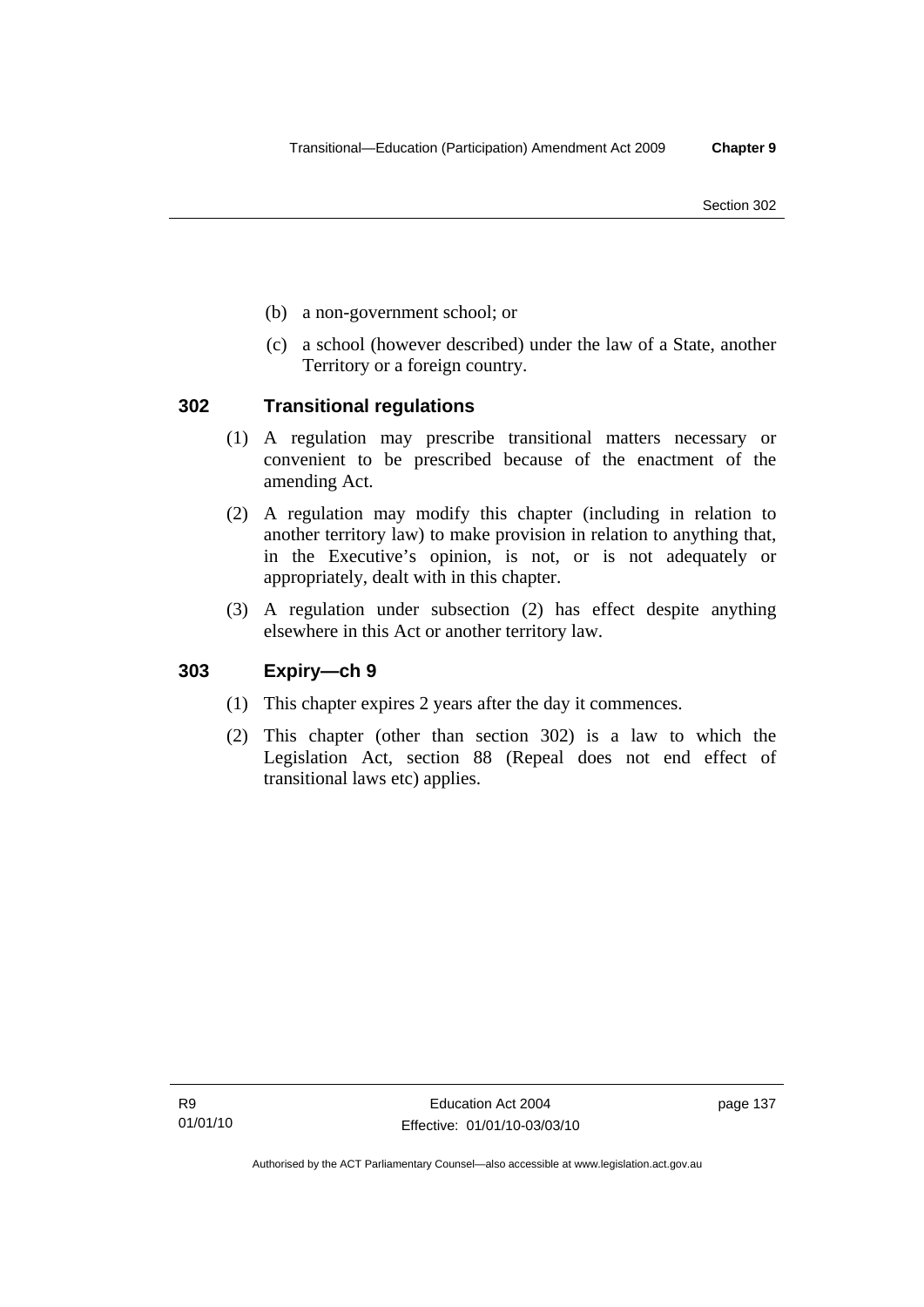# **Schedule 1 Reviewable decisions**

(see pt  $6.1$ )

| column 1<br>item | column <sub>2</sub><br>section | column 3<br>decision                                                                                                                              | column 4<br>entity | column 5<br>decision-maker |
|------------------|--------------------------------|---------------------------------------------------------------------------------------------------------------------------------------------------|--------------------|----------------------------|
| $\mathbf{1}$     | 12A                            | issue exemption<br>certificate for<br>shorter period<br>than applied for                                                                          | applicant          | chief executive            |
| $\overline{2}$   | 12A                            | issue exemption<br>certificate<br>exempting child<br>from full-time<br>participation<br>requirement-<br>participation<br>stated in<br>certificate | applicant          | chief executive            |
| 3                | 12A                            | refuse to issue<br>exemption<br>certificate                                                                                                       | applicant          | chief executive            |
| $\overline{4}$   | 12C                            | issue exemption<br>certificate subject<br>to condition                                                                                            | applicant          | chief executive            |
| 5                | 13                             | revoke exemption<br>certificate                                                                                                                   | child's parents    | chief executive            |
| 6                | 14A                            | issue approval<br>statement for<br>shorter period<br>than applied for                                                                             | applicant          | chief executive            |

page 138 **Education Act 2004** Effective: 01/01/10-03/03/10

R9 01/01/10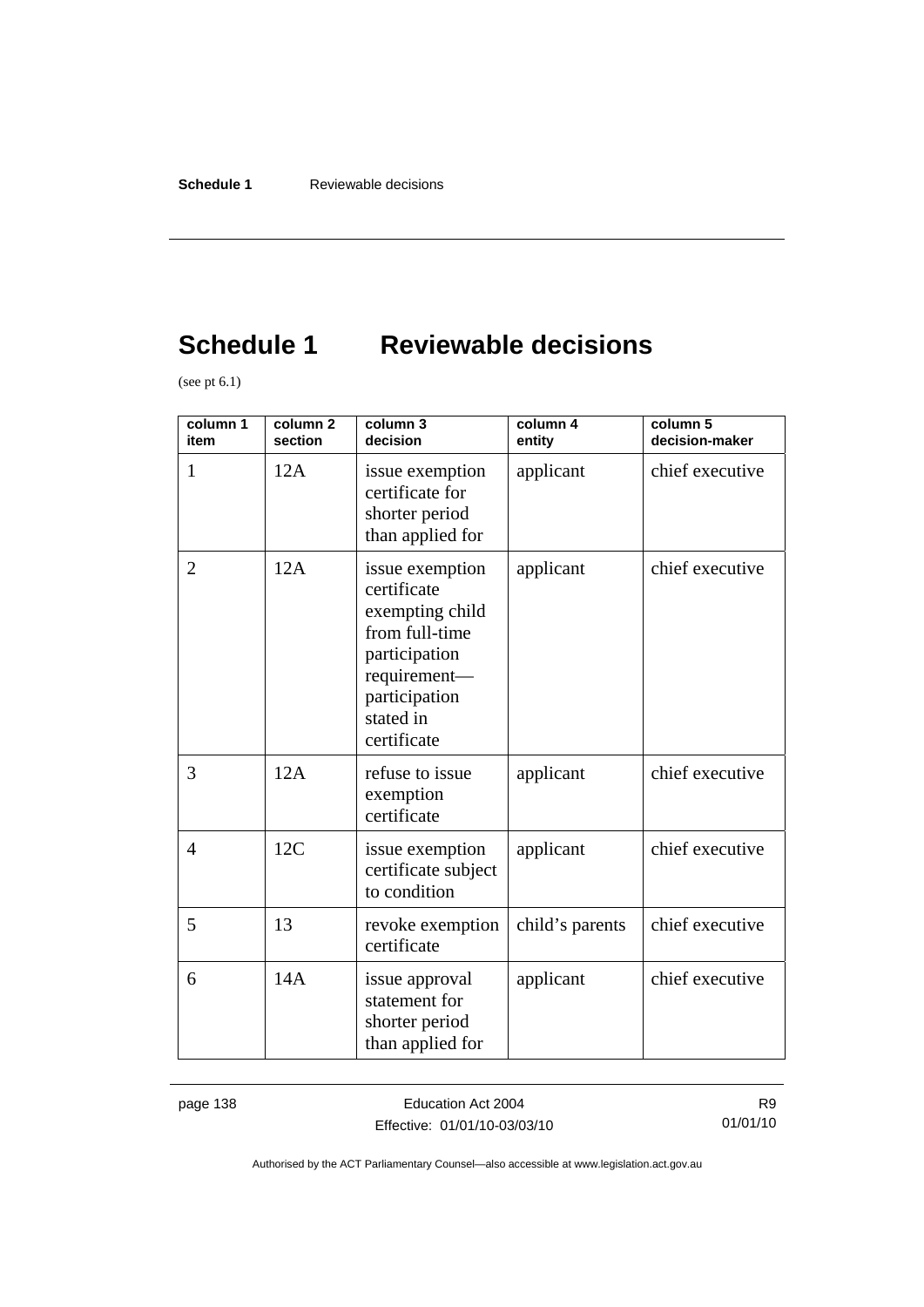| column 1<br>item | column <sub>2</sub><br>section | column 3<br>decision                                                                                                          | column 4<br>entity                                        | column 5<br>decision-maker |
|------------------|--------------------------------|-------------------------------------------------------------------------------------------------------------------------------|-----------------------------------------------------------|----------------------------|
| 7                | 14A                            | issue approval<br>statement<br>approving other<br>than full-time<br>participation-<br>participation<br>stated in<br>statement | applicant                                                 | chief executive            |
| 8                | 14A                            | refuse to issue<br>approval<br>statement                                                                                      | applicant                                                 | chief executive            |
| 9                | 14C(4)                         | issue approval<br>statement subject<br>to condition                                                                           | applicant                                                 | chief executive            |
| 10               | 15A                            | revoke approval<br>statement                                                                                                  | child's parents                                           | chief executive            |
| 11               | 36                             | suspend, transfer<br>or exclude<br>student                                                                                    | parents of<br>student                                     | chief executive            |
| 12               | 84(5)                          | refuse to give in-<br>principle<br>approval                                                                                   | applicant for<br>in-principle<br>approval                 | Minister                   |
| 13               | 86(5)                          | direct registrar to<br>refuse to<br>provisionally<br>register<br>non-government<br>school                                     | applicant for<br>provisional<br>registration of<br>school | Minister                   |

page 139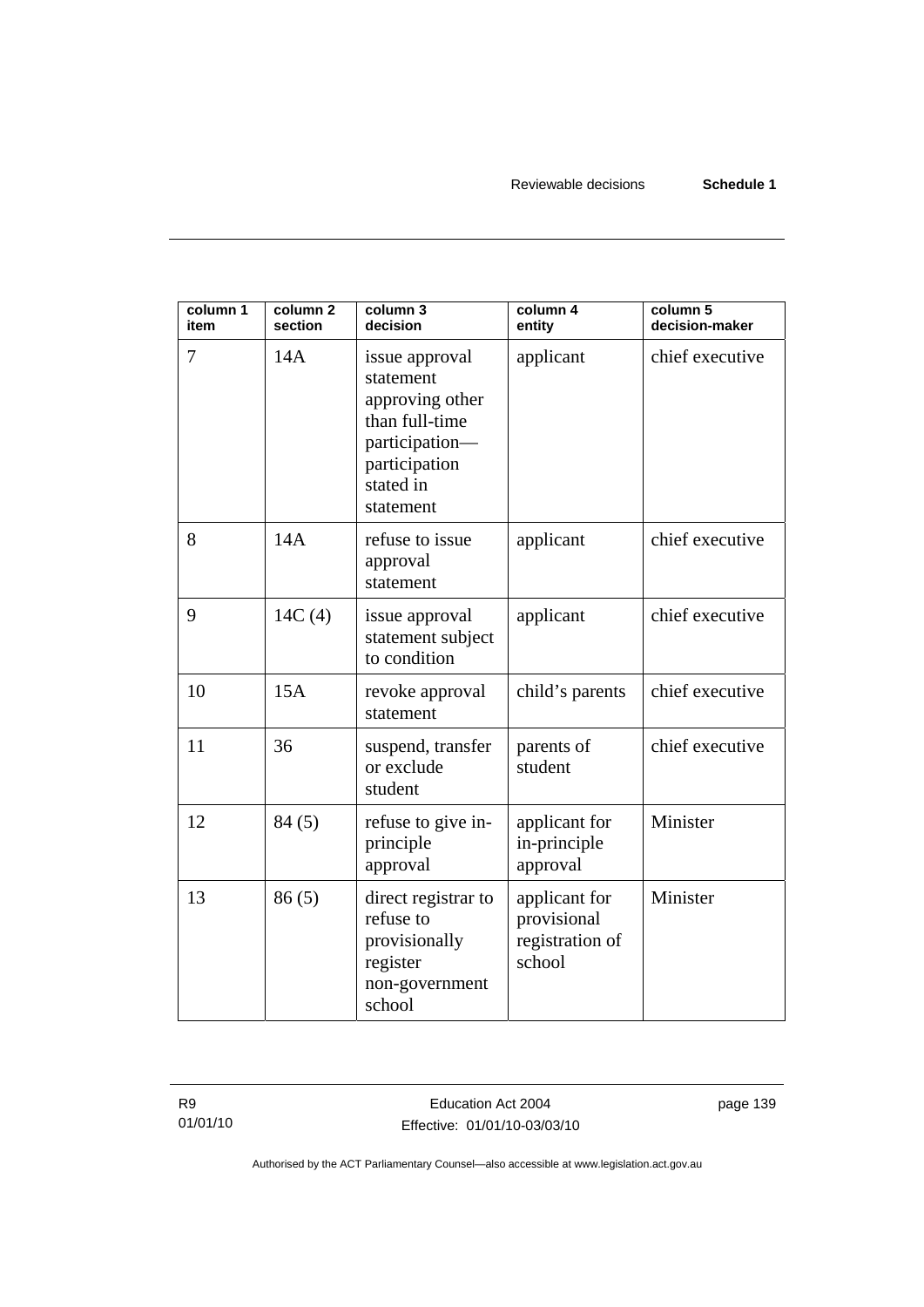### **Schedule 1** Reviewable decisions

| column 1<br>item | column <sub>2</sub><br>section | column 3<br>decision                                                                                           | column 4<br>entity                                                    | column 5<br>decision-maker |
|------------------|--------------------------------|----------------------------------------------------------------------------------------------------------------|-----------------------------------------------------------------------|----------------------------|
| 14               | 88(3)                          | direct registrar to<br>register<br>non-government<br>school for shorter<br>period than<br>applied for          | applicant for<br>registration of<br>school                            | Minister                   |
| 15               | 88(5)                          | direct registrar to<br>refuse to register<br>non-government<br>school                                          | applicant for<br>registration of<br>school                            | Minister                   |
| 16               | 88B (6)                        | direct registrar to<br>refuse to register<br>non-government<br>school at<br>additional<br>campus               | applicant for<br>registration of<br>additional<br>campus              | Minister                   |
| 17               | 90(6)                          | direct registrar to<br>refuse to register<br>non-government<br>school at<br>additional<br>educational level    | applicant of<br>registration at<br>additional<br>educational<br>level | Minister                   |
| 18               | 95(1)                          | direct registrar to<br>cancel<br>provisional<br>registration or<br>registration of<br>non-government<br>school | entity that has<br>registration<br>cancelled                          | Minister                   |

page 140 **Education Act 2004** Effective: 01/01/10-03/03/10

R9 01/01/10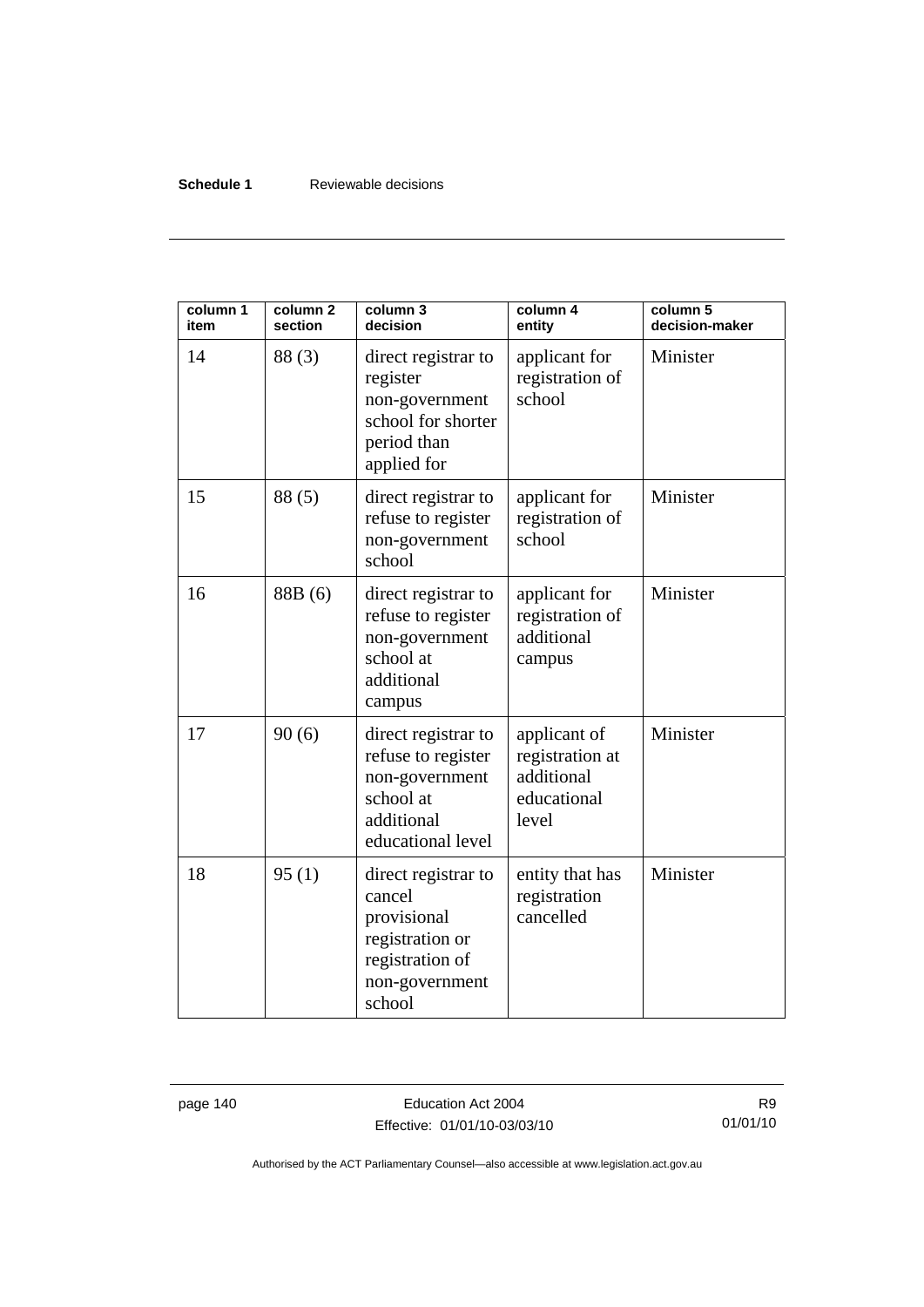| column 1<br>item | column <sub>2</sub><br>section | column 3<br>decision                                                                                                         | column 4<br>entity                          | column 5<br>decision-maker |
|------------------|--------------------------------|------------------------------------------------------------------------------------------------------------------------------|---------------------------------------------|----------------------------|
| 19               | 97(3)                          | direct registrar to<br>renew<br>registration of<br>non-government<br>school for shorter<br>period than<br>period applied for | applicant for<br>renewal of<br>registration | Minister                   |
| 20               | 97(5)                          | direct registrar to<br>refuse to renew<br>registration of<br>non-government<br>school                                        | applicant for<br>renewal of<br>registration | Minister                   |
| 21               | 131(3)                         | refuse to register<br>child for home<br>education                                                                            | parents of child                            | chief executive            |
| 22               | 131(3)                         | register child for<br>home education<br>for less than 2<br>years                                                             | parents of child                            | chief executive            |
| 23               | 135(1)                         | cancel<br>registration of<br>child for home<br>education                                                                     | parents of child                            | chief executive            |
| 24               | 137(3)                         | refuse to renew<br>registration of<br>child for home<br>education                                                            | parents of child                            | chief executive            |

page 141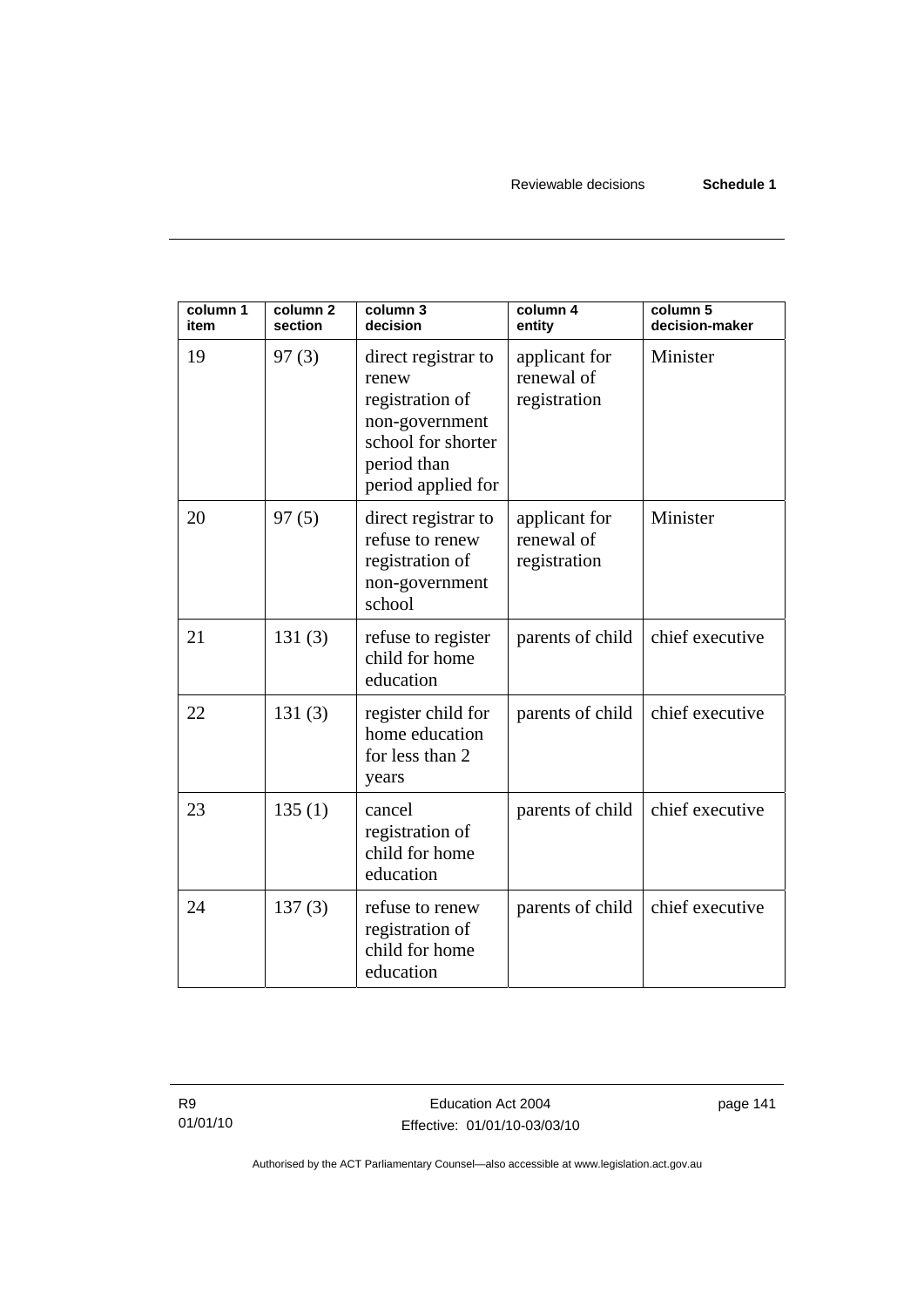### **Schedule 1** Reviewable decisions

| column 1 | column 2 | column 3                                                                                                    | column 4                           | column 5       |
|----------|----------|-------------------------------------------------------------------------------------------------------------|------------------------------------|----------------|
| item     | section  | decision                                                                                                    | entity                             | decision-maker |
| 25       | 137(3)   | renew<br>registration of<br>child for home<br>education for<br>shorter period<br>than period<br>applied for | parents of child   chief executive |                |

page 142 **Education Act 2004** Effective: 01/01/10-03/03/10

R9 01/01/10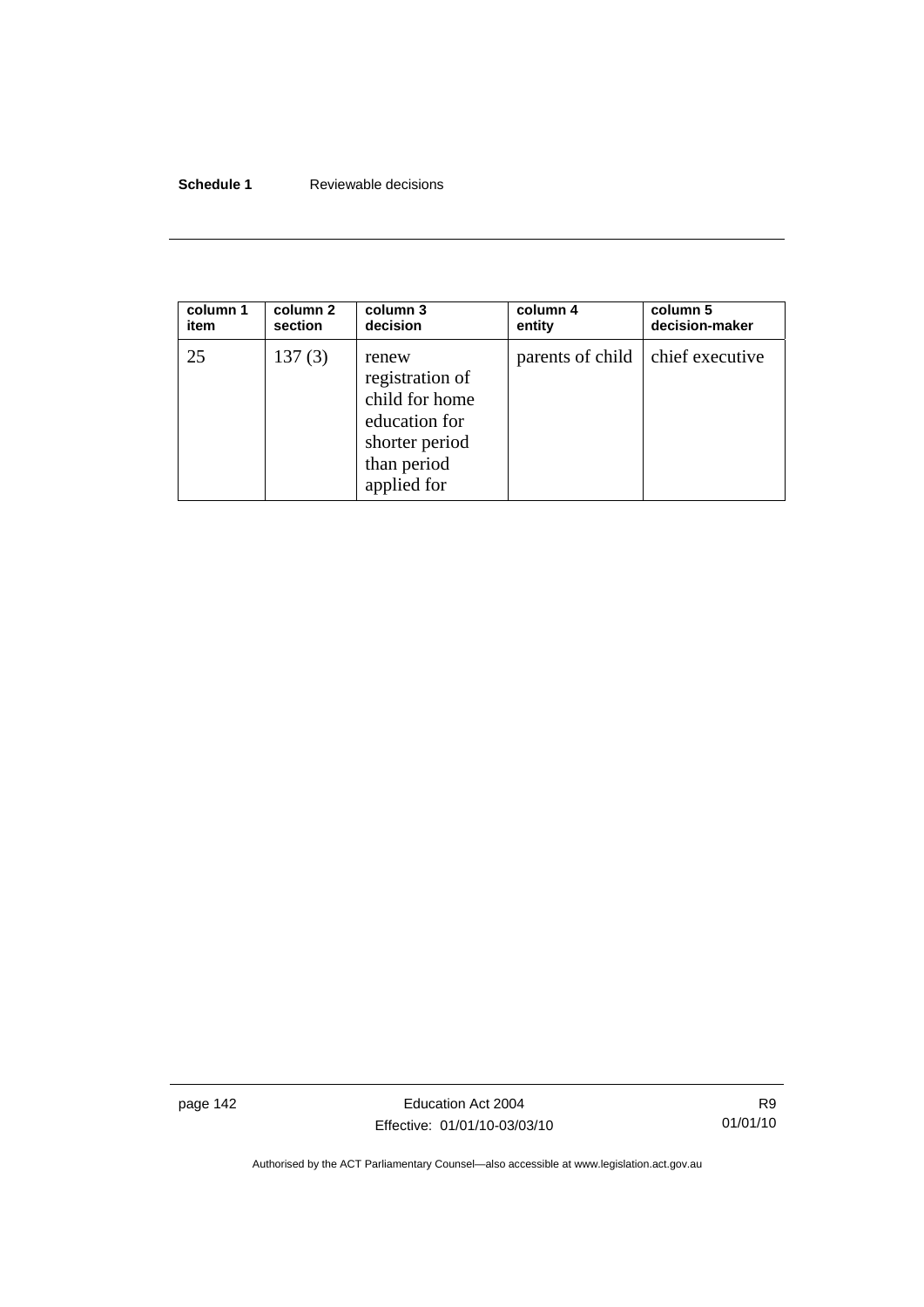# **Dictionary**

(see s 3)

*Note 1* The Legislation Act contains definitions and other provisions relevant to this Act.

- *Note 2* For example, the Legislation Act, dict, pt 1 defines the following terms:
	- ACAT
	- ACT
	- appoint
	- chief executive (see s 161)
	- child
	- contravene
	- daily newspaper
	- exercise
	- fail
	- financial year
	- foreign country
	- function
	- reviewable decision notice
	- State.

# *appointed member*—

- (a) for the school board of a government school, other than a small school, a school-related institution or another school to which section 43 (Composition of school boards of school-related institutions and other schools in special circumstances) applies—see section 41 (Composition of school boards generally); or
- (b) for the school board of a small school, other than a school to which section 43 (Composition of school boards of schoolrelated institutions and other schools in special circumstances) applies—see section 42 (Composition of school boards of small schools); or

page 143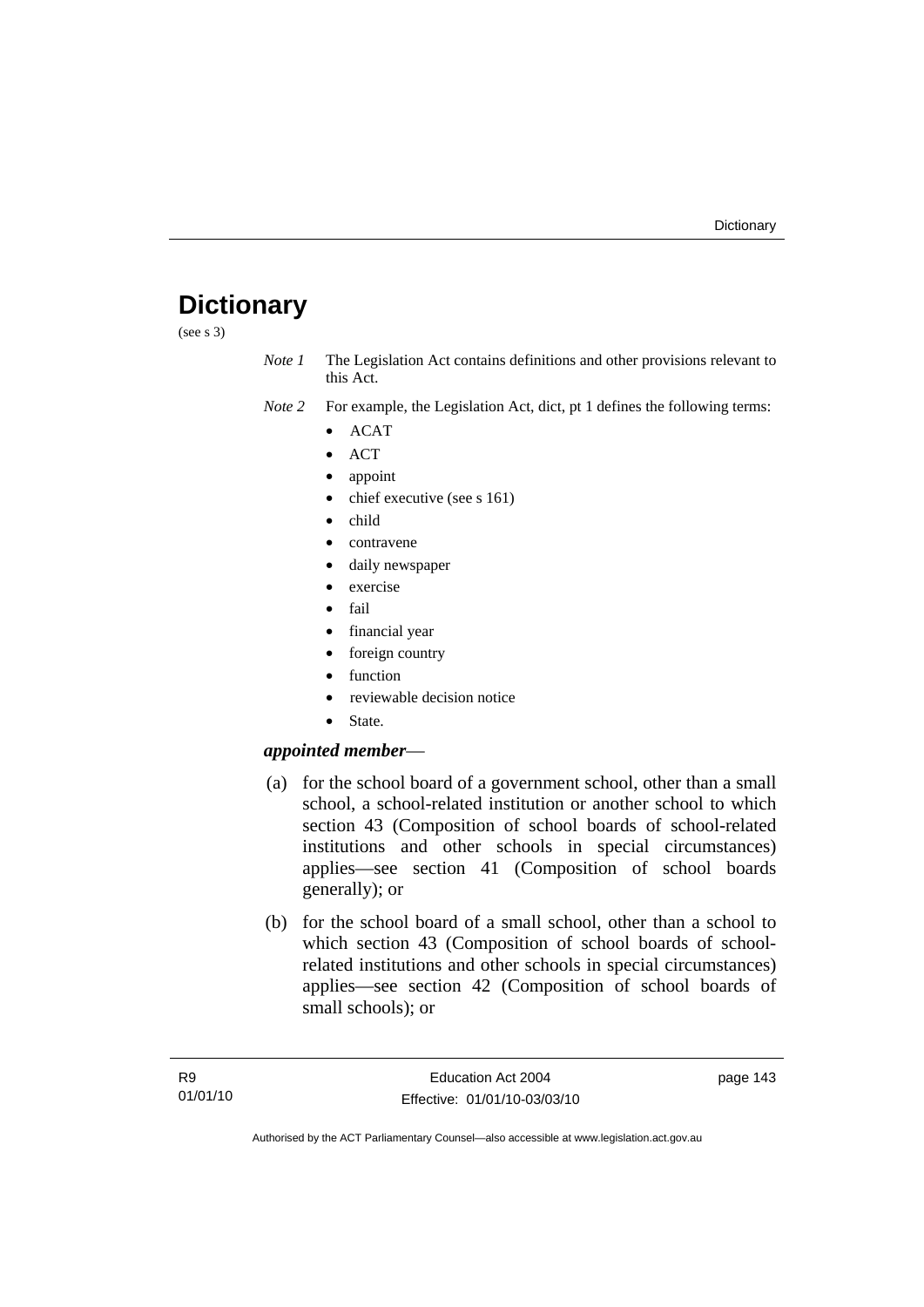(c) for the Government Schools Education Council—see section 56 (Membership of council (government)).

*approval statement*, for division 2.4.2 (Approval to participate in training and employment alternatives)—see section 13D.

*approved educational course* means an approved educational course (government) or approved educational course (non-government).

*approved educational course (government)* means an educational course approved under section 31 (Approved educational courses for students at government schools).

*approved educational course (non-government)* means an educational course approved under section 81 (Approved educational courses for students at non-government schools).

*authorised person* means an authorised person (government) or authorised person (non-government).

*authorised person (government)* means a person who is an authorised person (government) under section 67 (Appointment of authorised persons (government)).

*authorised person (non-government)* means a person who is an authorised person (non-government) under section 119 (Appointment of authorised persons (non-government)).

### *board appointed member*—

- (a) for the school board of a government school, other than a small school, a school-related institution or another school to which section 43 (Composition of school boards of school-related institutions and other schools in special circumstances) applies—see section 41 (Composition of school boards generally); or
- (b) for a school board of a small school, other than a school to which section 43 (Composition of school boards of schoolrelated institutions and other schools in special circumstances)

R9 01/01/10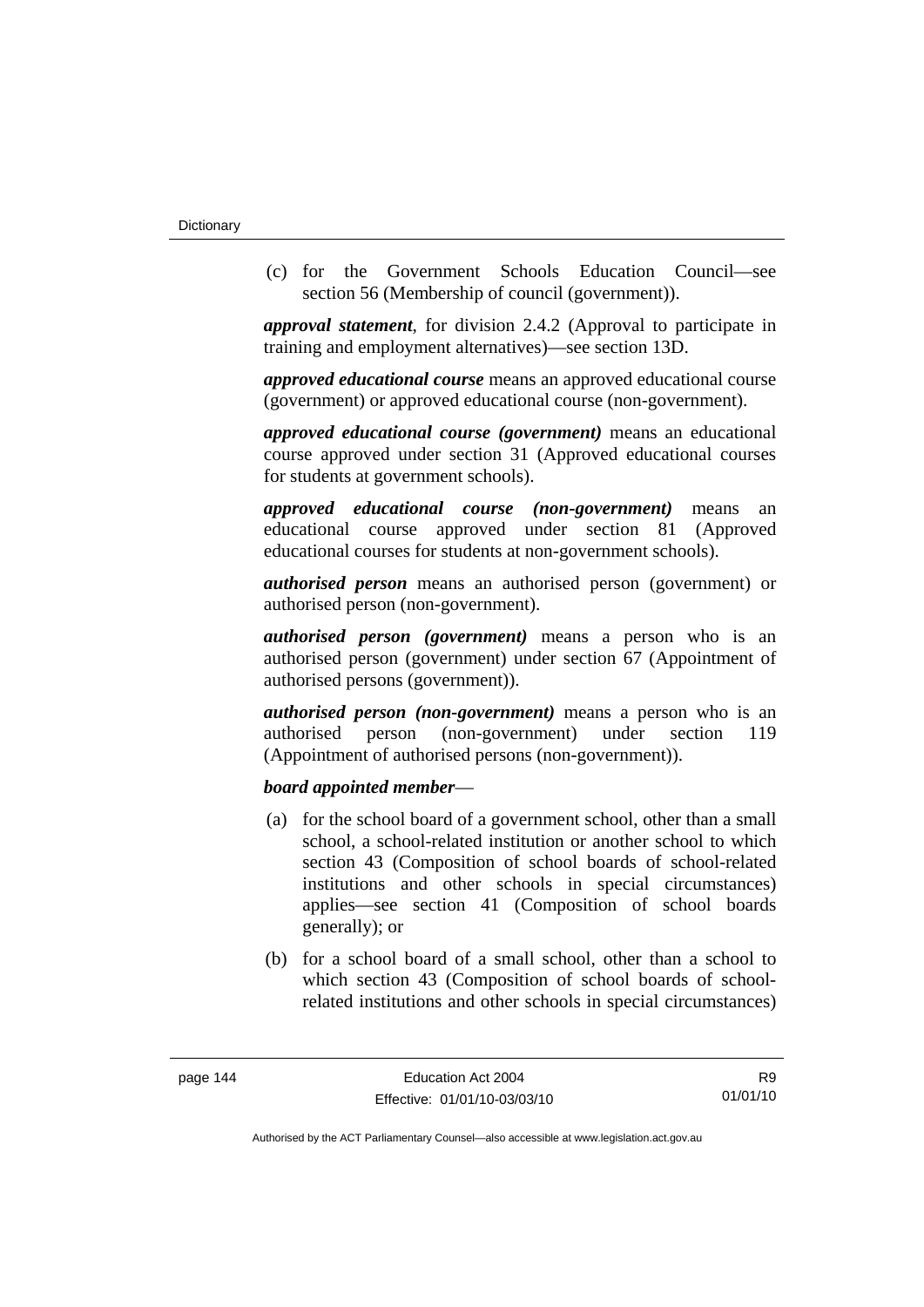applies—see section 42 (Composition of school boards of small schools).

*carer*—see section 6.

*community member*—

- (a) for part 3.5 (Government Schools Education Council)—see section 57 (Appointed members of council (government)); and
- (b) for part 4.4 (Non-government Schools Education Council) see section 109 (Members of council (government)).

*completes year 10*—see section 9B.

*completes year 12*—see section 9C.

*compliance notice*, for chapter 2 (Compulsory education)—see section 16B.

*compulsory education age*, for chapter 2 (Compulsory education) see section 9.

*corporal punishment* means physical force applied to punish or correct, and includes any action designed or likely to cause physical pain or discomfort taken to punish or correct.

*council*—

- (a) for part 3.5—means the Government Schools Education Council; and
- (b) for part 4.4—means the Non-Government Schools Education Council.

*council (government)*, for part 3.5—means the Government Schools Education Council.

*council (non-government)*, for part 4.4—means the Nongovernment Schools Education Council.

*educational course* means a course of teaching and learning directed toward acquiring a particular area of knowledge and skills.

page 145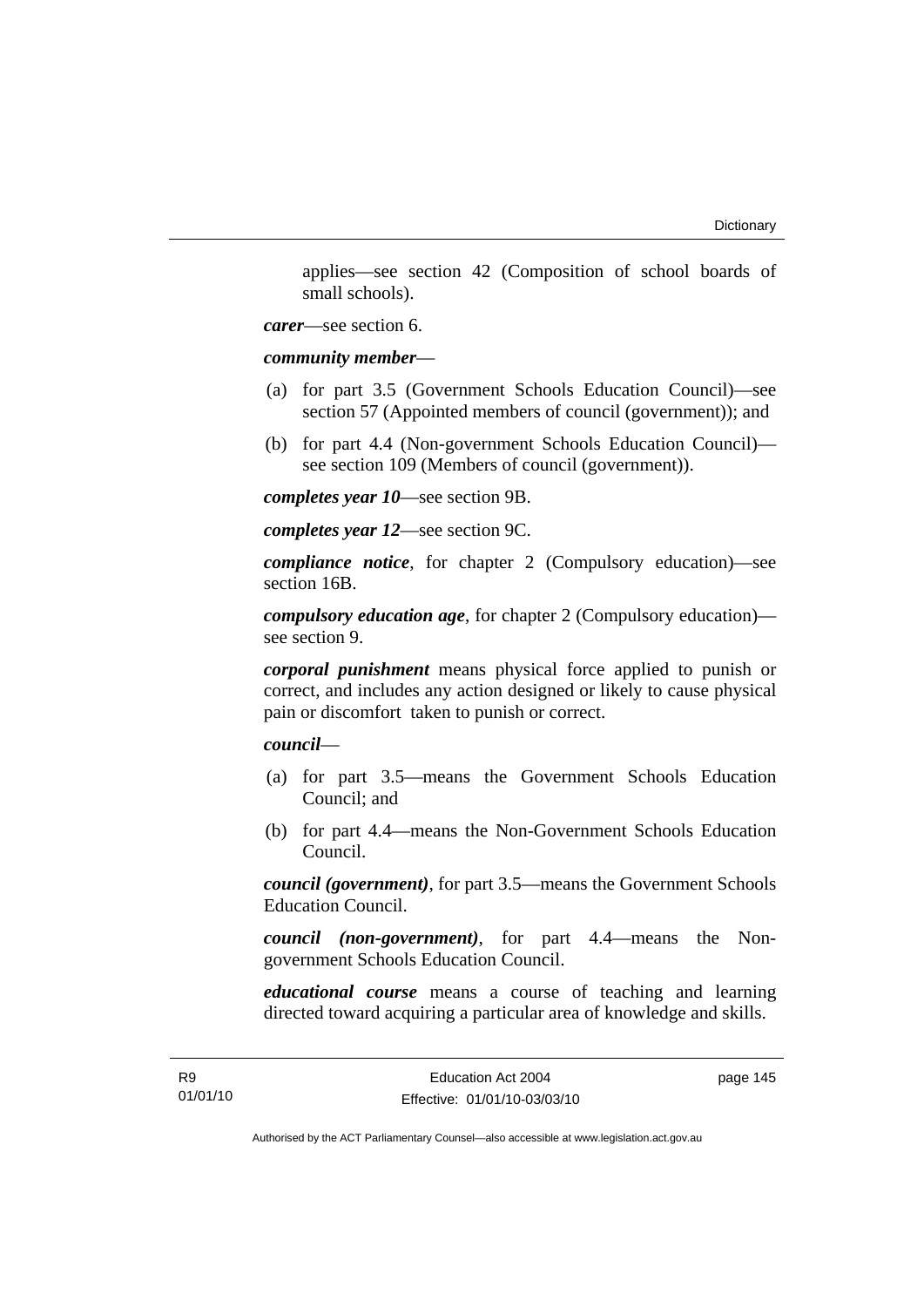*education course*—see section 9A.

### *education member*—

- (a) for part 3.5 (Government Schools Education Council)—see section 57 (Appointed members of council (government)); and
- (b) for part 4.4 (Non-government Schools Education Council) see section 109 (Members of council (government)).

*education provider*—see section 9A.

*employment alternative*—see section 13B.

### *exclusion***—**

- (a) of a student from all government schools—means preventing the student from continuing to be enrolled or being re-enrolled at any government school; and
- (b) of a student from all Catholic systemic schools—means preventing the student from continuing to be enrolled or being re-enrolled at any Catholic systemic school; and
- (c) of a student from a non-government school—means preventing the student from continuing to be enrolled or being re-enrolled at the non-government school.

*exemption certificate*, for chapter 2 (Compulsory education)—see section 11H (Exemption certificate—application).

### *full-time participation*—

- (a) in an education course, for division 2.2.2 (Participation requirement)—see section 10C; and
- (b) in a training or employment alternative, for part 2.4 (After year 10—training and employment alternatives)—see section 13C.

*full-time participation requirement*, for part 2.3 (Exemption certificates)—see section 11G.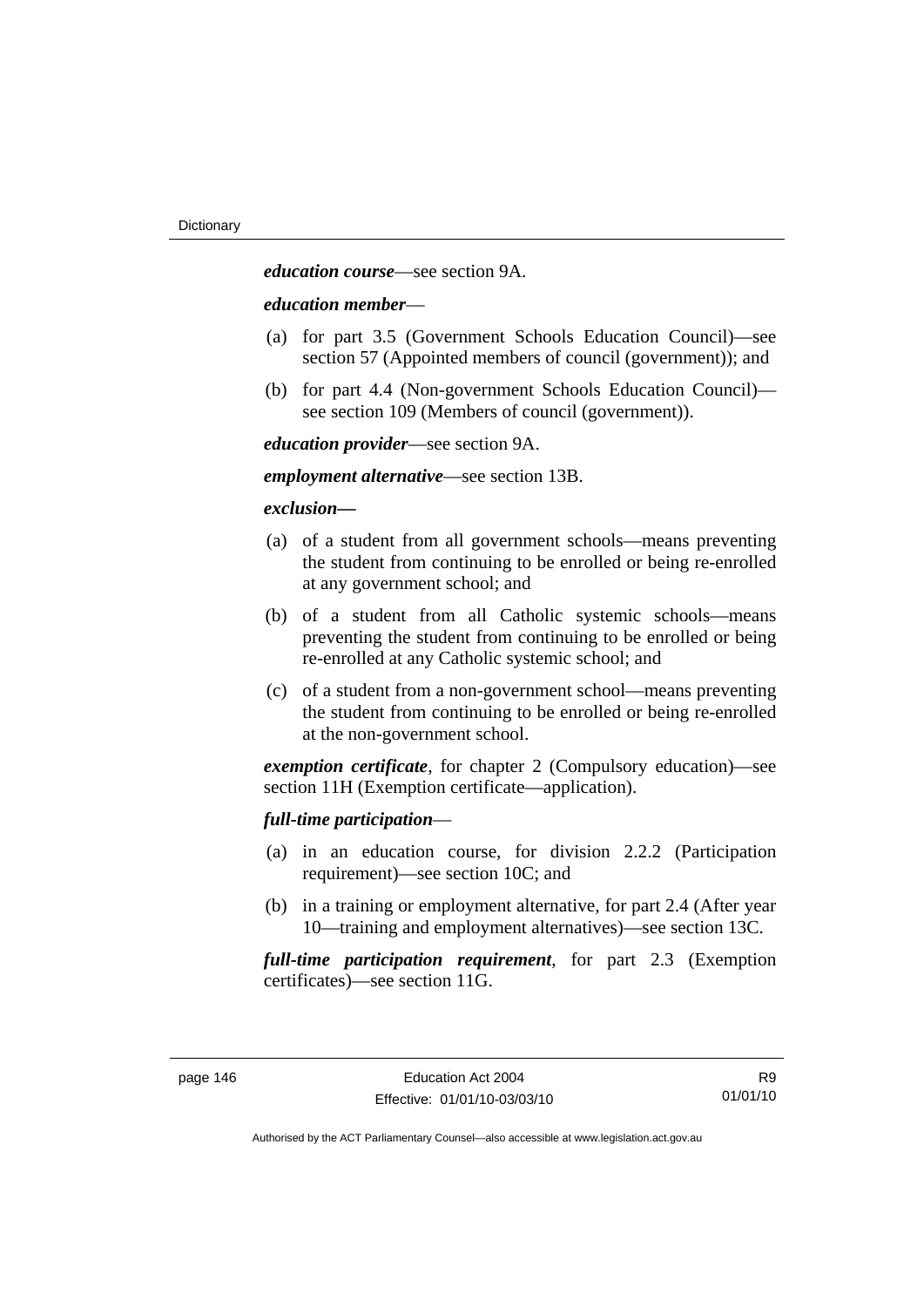### *government school* means*—*

- (a) except for part 3.4 (School boards of government schools)—a school, preschool or school-related institution established under section 20 (Establishing government schools etc); and
- (b) for part 3.4—a school or school-related institution established under section 20.

*half-year*, for part 3.4 (School boards of government schools)—see section 37.

*home education*—see section 129.

*information notice*, for chapter 2 (Compulsory education)—see section 11C.

*in-principle approval*—see section 83 (Applications for in-principle approval for proposed registration).

*internally reviewable decision*, for part 6.1 (Notification and review of decisions)—see section 140.

*internal reviewer* for part 6.1 (Notification and review of decisions)—see section 140.

*internal review notice*, for part 6.1 (Notification and review of decisions)—see section 140.

*money*, for part 3.4 (School boards of government schools)—see section 37.

*non-government school* means a registered non-government school.

*parent*—see section 6.

*parents and citizens association*, for part 3.4 (School boards of government schools)—see section 37.

page 147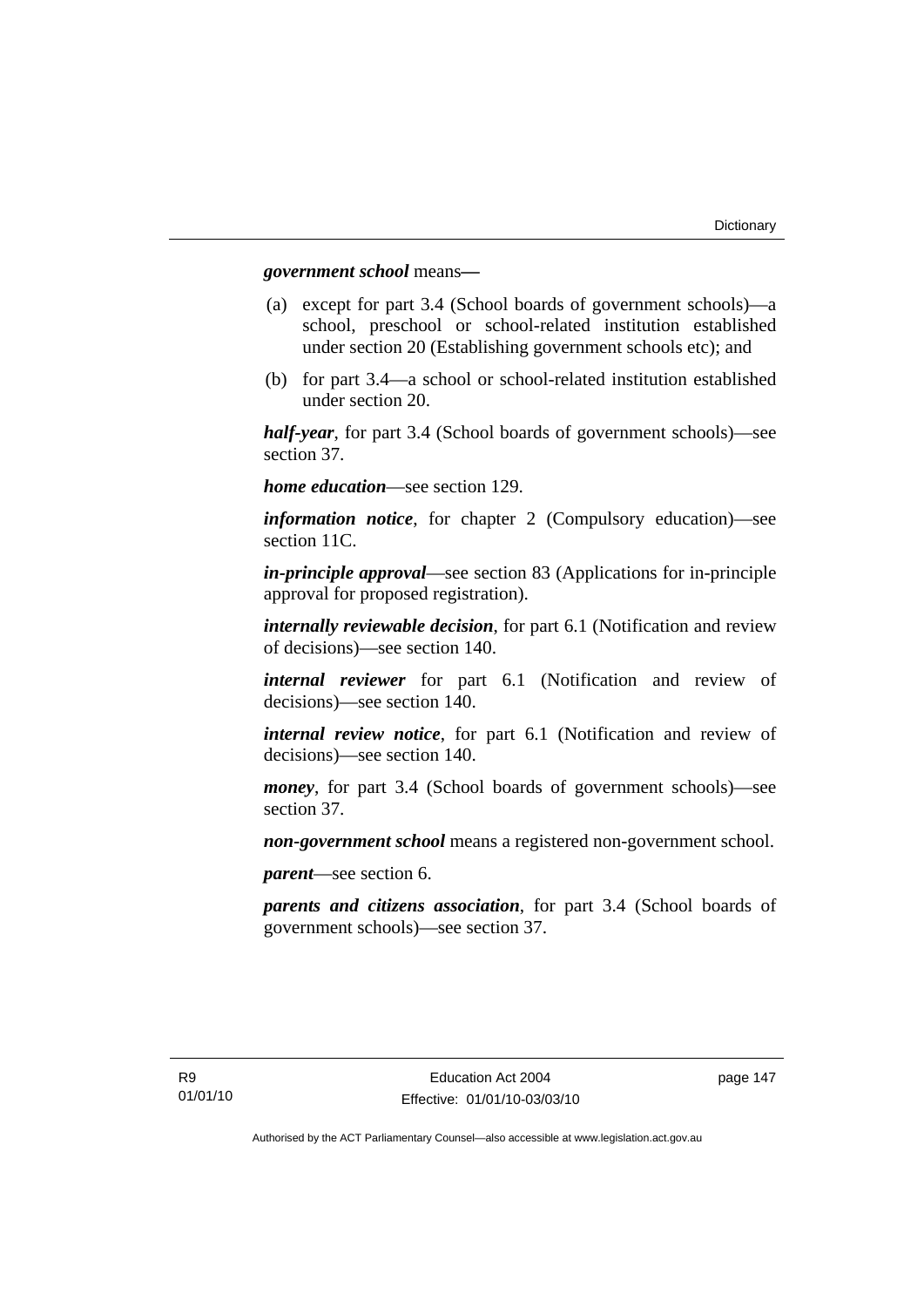### *parents and citizens member*—

- (a) for the school board of a government school, other than a small school, a school-related institution or another school to which section 43 (Composition of school boards of school-related institutions and other schools in special circumstances) applies—see section 41 (Composition of school boards generally); or
- (b) for the school board of a small school, other than a school to which section 43 applies—see section 42 (Composition of school boards of small schools).

*participates*, in an education course, for division 2.2.2 (Participation requirement)—see section 10B.

*prescribed period*, for part 3.4 (School boards of government schools)—see section 37.

*proposed opening day*—see section 83 (3) (Applications for inprinciple approval for proposed registration).

*registered non-government school* means a school that is registered or provisionally registered under part 4.2 (Registration—nongovernment schools).

*register of enrolments and attendances*, in relation to a person, means the register of enrolments and attendances kept by the person under section 32 (Register of enrolments and attendances for government schools) or section 99 (Register of enrolments and attendances for non-government schools).

*register of non-government schools* means the register kept by the registrar under section 79.

*registrar* means the Registrar of Non-Government Schools.

*reviewable decision*, for part 6.1 (Notification and review of decisions)—see section 140.

R9 01/01/10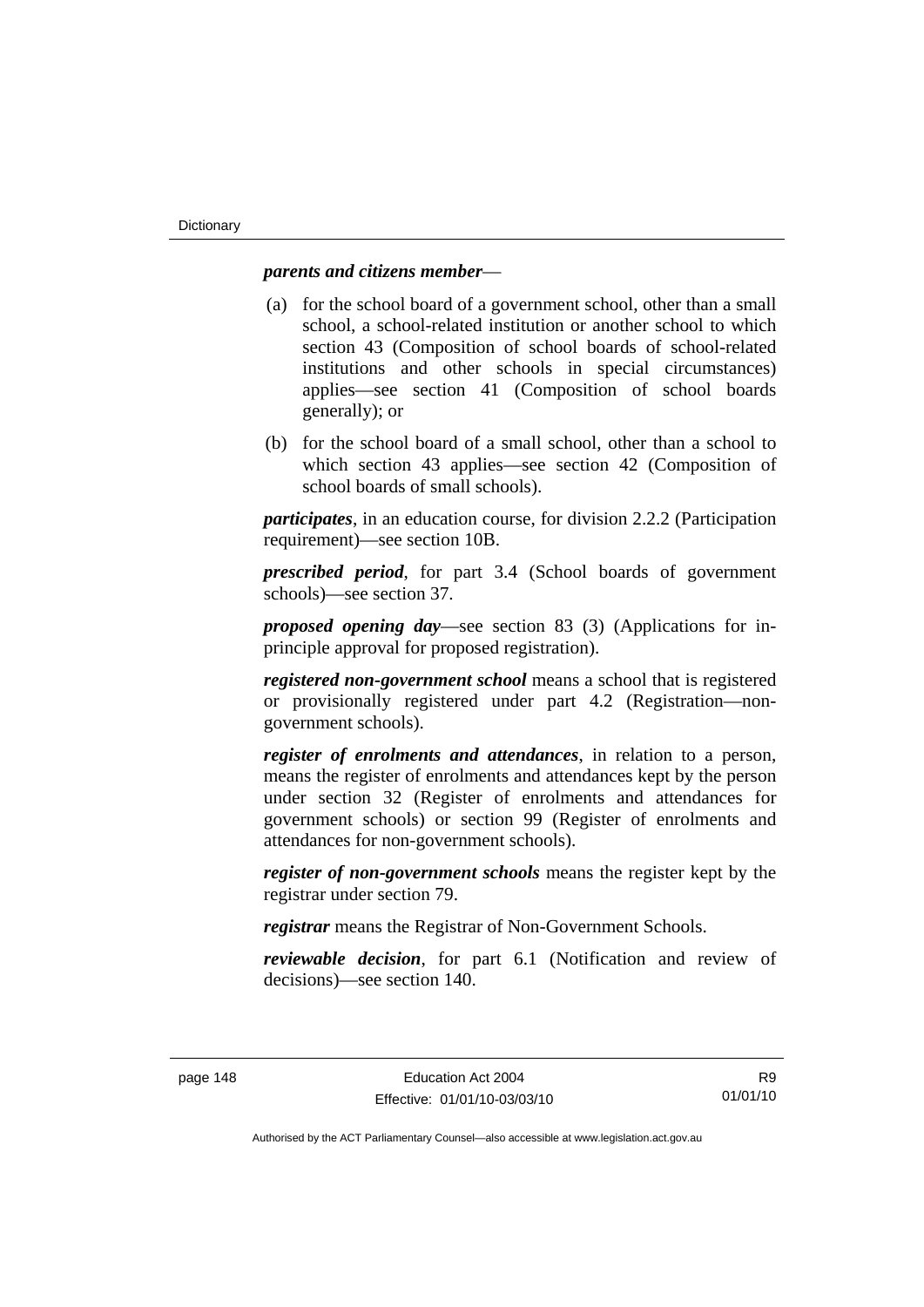### *school*—

- (a) except for chapter 2, part 3.4, chapter 4 and part 6.2—means a school or school-related institution established under section 20 (Establishing government schools etc); and
- (b) for chapter 2 (Compulsory education) and part 6.2 (Other provisions)—means a government school or non-government school; and
- (c) for part 3.4 (Schools boards of government schools)—see section 37; and
- (d) for chapter 4 (Non-government schools)—see section 74.

*school board*, of a government school, means the school board of the school established under part 3.4.

*school-related institution*—see section 20 (Establishing government schools etc).

*small school*, for part 3.4 (School boards of government schools) see section 37.

*staff*, of a school, means the principal and teachers of, and other people employed at, the school.

### *staff member*—

- (a) for the school board of a government school, other than a small school, a school-related institution or another school to which section 43 (Composition of school boards of school-related institutions and other schools in special circumstances) applies—see section 41 (Composition of school boards generally); or
- (b) for the school board of a small school, other than a school to which section 43 applies—see section 42 (Composition of school boards of small schools).

*student*, for part 3.4 (School boards of government schools)—see section 37.

page 149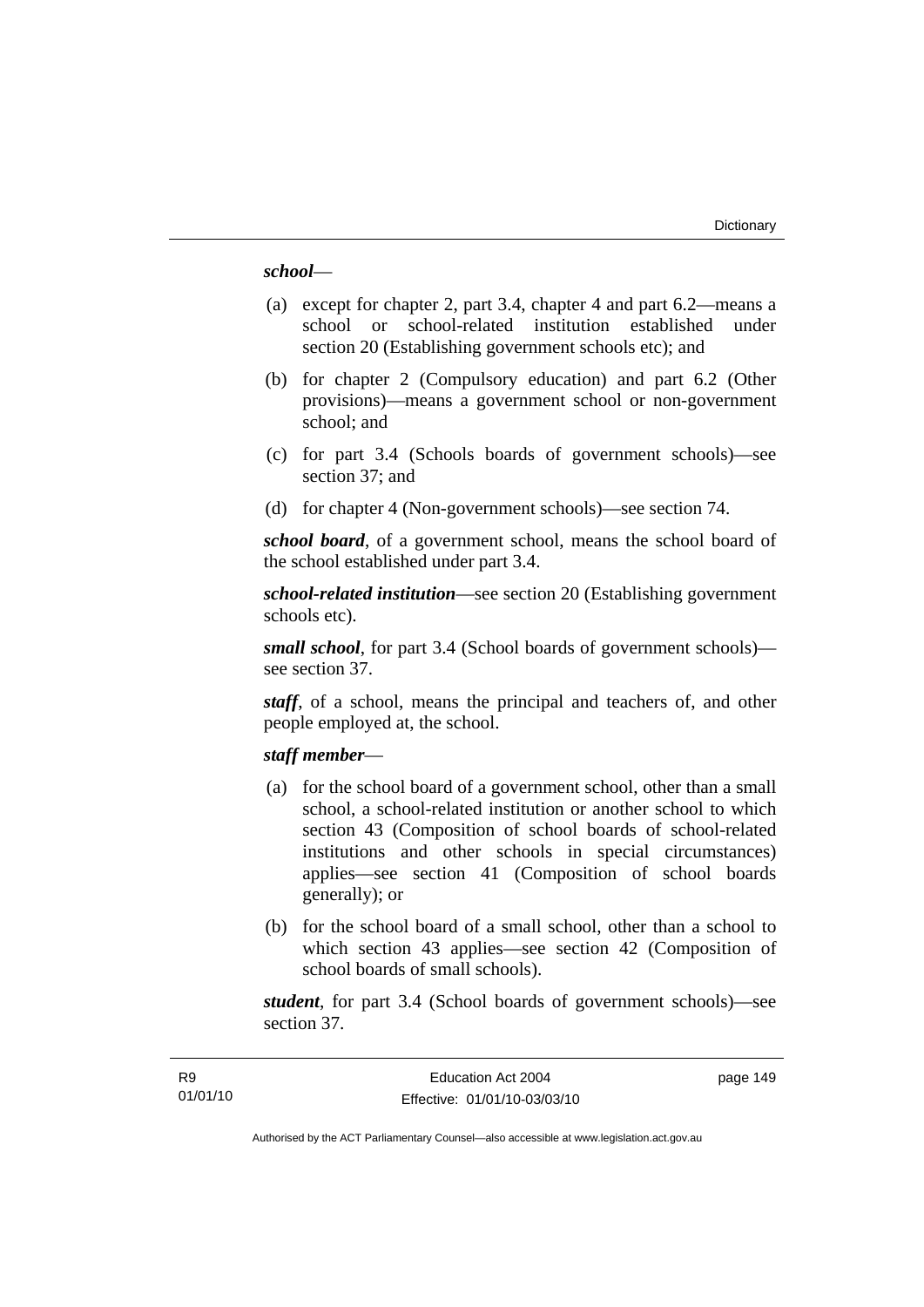Dictionary

*student member*, for the school board of a government school, other than a small school, a school-related institution or another school to which section 43 (Composition of school boards of school-related institutions and other schools in special circumstances) applies—see section 41.

*training alternative*—see section 13A.

*training alternative provider*—see section 13A.

page 150 **Education Act 2004** Effective: 01/01/10-03/03/10

R9 01/01/10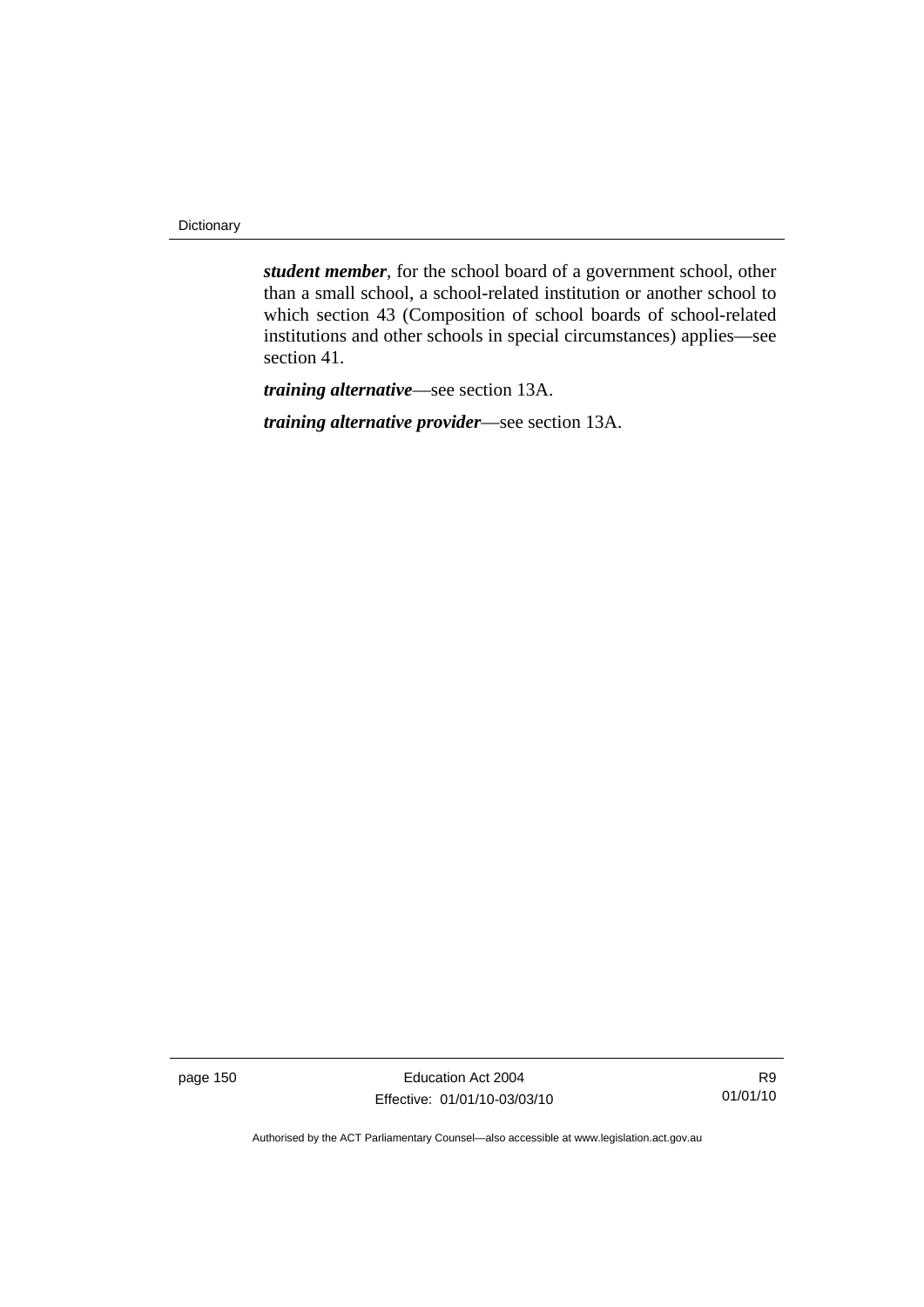# **Endnotes**

# **1 About the endnotes**

Amending and modifying laws are annotated in the legislation history and the amendment history. Current modifications are not included in the republished law but are set out in the endnotes.

Not all editorial amendments made under the *Legislation Act 2001*, part 11.3 are annotated in the amendment history. Full details of any amendments can be obtained from the Parliamentary Counsel's Office.

Uncommenced amending laws and expiries are listed in the legislation history and the amendment history. These details are underlined. Uncommenced provisions and amendments are not included in the republished law but are set out in the last endnote.

If all the provisions of the law have been renumbered, a table of renumbered provisions gives details of previous and current numbering.

The endnotes also include a table of earlier republications.

| $am = amended$                               | $ord = ordinance$                         |
|----------------------------------------------|-------------------------------------------|
| $amdt = amendment$                           | $orig = original$                         |
| $ch = chapter$                               | $par = paragraph/subparagraph$            |
| $def = definition$                           | $pres = present$                          |
| $dict = dictionary$                          | $prev = previous$                         |
| $disallowed = disallowed by the Legislative$ | $(\text{prev}) = \text{previously}$       |
| Assembly                                     | $pt = part$                               |
| $div = division$                             | $r = rule/subrule$                        |
| $exp = expires/expired$                      | $remum = renumbered$                      |
| $Gaz = gazette$                              | $reloc = relocated$                       |
| $hdg =$ heading                              | $R[X]$ = Republication No                 |
| $IA = Interpretation Act 1967$               | $RI = reissue$                            |
| $ins = inserted/added$                       | $s = section/subsection$                  |
| $LA =$ Legislation Act 2001                  | $sch = schedule$                          |
| $LR =$ legislation register                  | $sdiv = subdivision$                      |
| $LRA =$ Legislation (Republication) Act 1996 | $sub =$ substituted                       |
| $mod = modified/modification$                | SL = Subordinate Law                      |
| $o = order$                                  | underlining = whole or part not commenced |
| $om = omitted/report$                        | or to be expired                          |
|                                              |                                           |

### **2 Abbreviation key**

R9 01/01/10

Education Act 2004 Effective: 01/01/10-03/03/10 page 151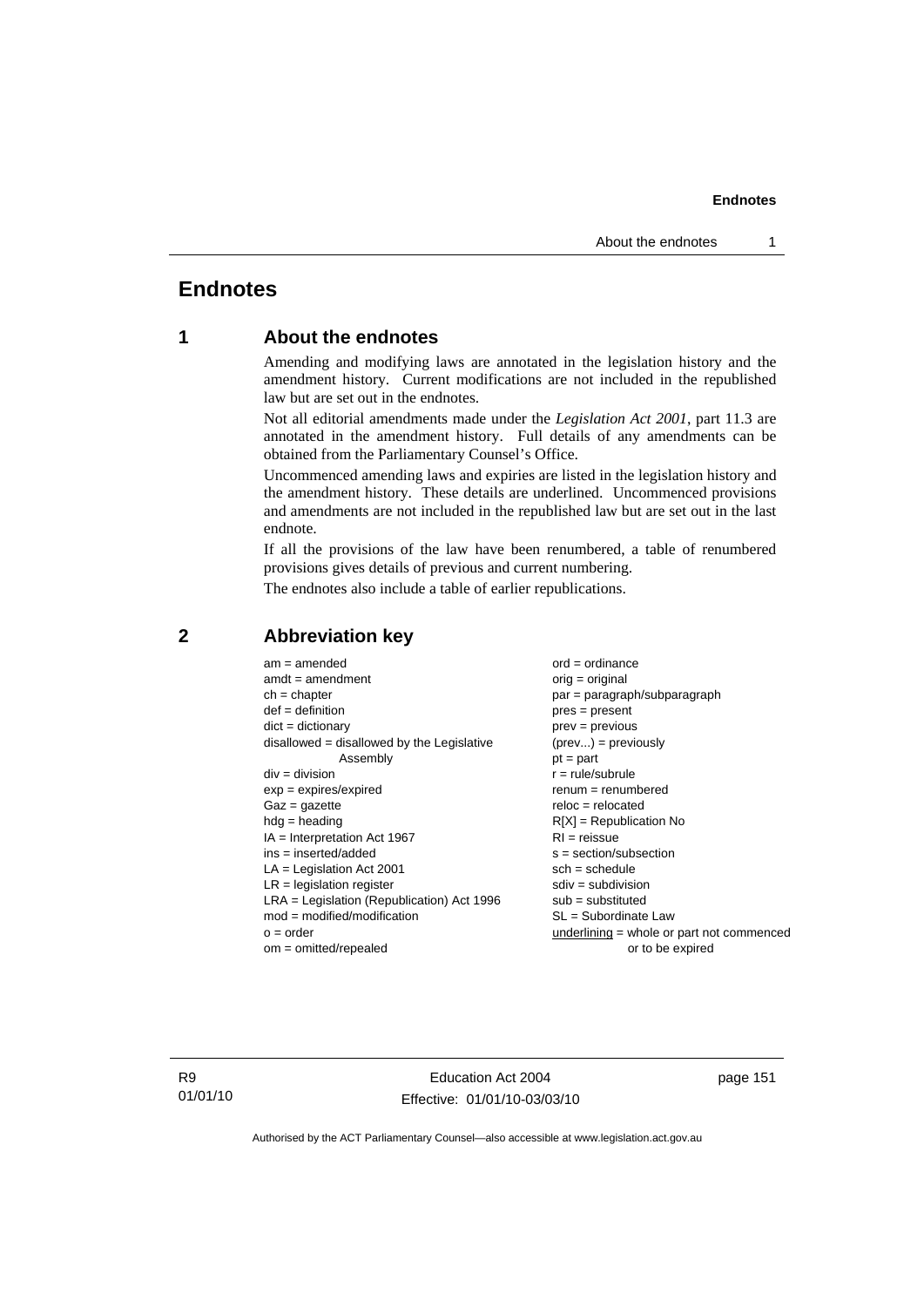3 Legislation history

# **3 Legislation history**

### **Education Act 2004 A2004-17**

notified LR 8 April 2004 s 1, s 2 commenced 8 April 2004 (LA s 75 (1)) remainder commenced 1 January 2005 (s 2)

as amended by

### **Education Amendment Act 2006 A2006-28**

notified LR 15 June 2006 s 1, s 2 commenced 15 June 2006 (LA s 75 (1)) remainder commenced 16 June 2006 (s 2)

### **Education Amendment Act 2006 (No 2) A2006-57**

notified LR 19 December 2006 s 1, s 2 commenced 19 December 2006 (LA s 75 (1)) remainder commenced 20 December 2006 (s 2)

### **Children and Young People (Consequential Amendments) Act 2008 A2008-20 sch 3 pt 3.12, sch 4 pt 4.14**

notified LR 17 July 2008

s 1, s 2 commenced 17 July 2008 (LA s 75 (1))

s 3 commenced 18 July 2008 (s 2 (1))

sch 3 pt 3.12 commenced 27 October 2008 (s 2 (4) and see Children and Young People Act 2008 A2008-19, s 2 and CN2008-13) sch 4 pt 4.14 commenced 27 February 2009 (s 2 (5) and see Children and Young People Act 2008 A2008-19, s 2 and CN2008-17 (and see CN2008-13))

### **ACT Civil and Administrative Tribunal Legislation Amendment Act 2008 (No 2) A2008-37 sch 1 pt 1.33**

notified LR 4 September 2008

s 1, s 2 commenced 4 September 2008 (LA s 75 (1)) sch 1 pt 1.33 commenced 2 February 2009 (s 2 (1) and see ACT Civil and Administrative Tribunal Act 2008 A2008-35, s 2 (1) and CN2009-2)

### **Statute Law Amendment Act 2009 A2009-20 sch 3 pt 3.25**

notified LR 1 September 2009 s 1, s 2 commenced 1 September 2009 (LA s 75 (1)) sch 3 pt 3.25 commenced 22 September 2009 (s 2)

page 152 **Education Act 2004** Effective: 01/01/10-03/03/10

R9 01/01/10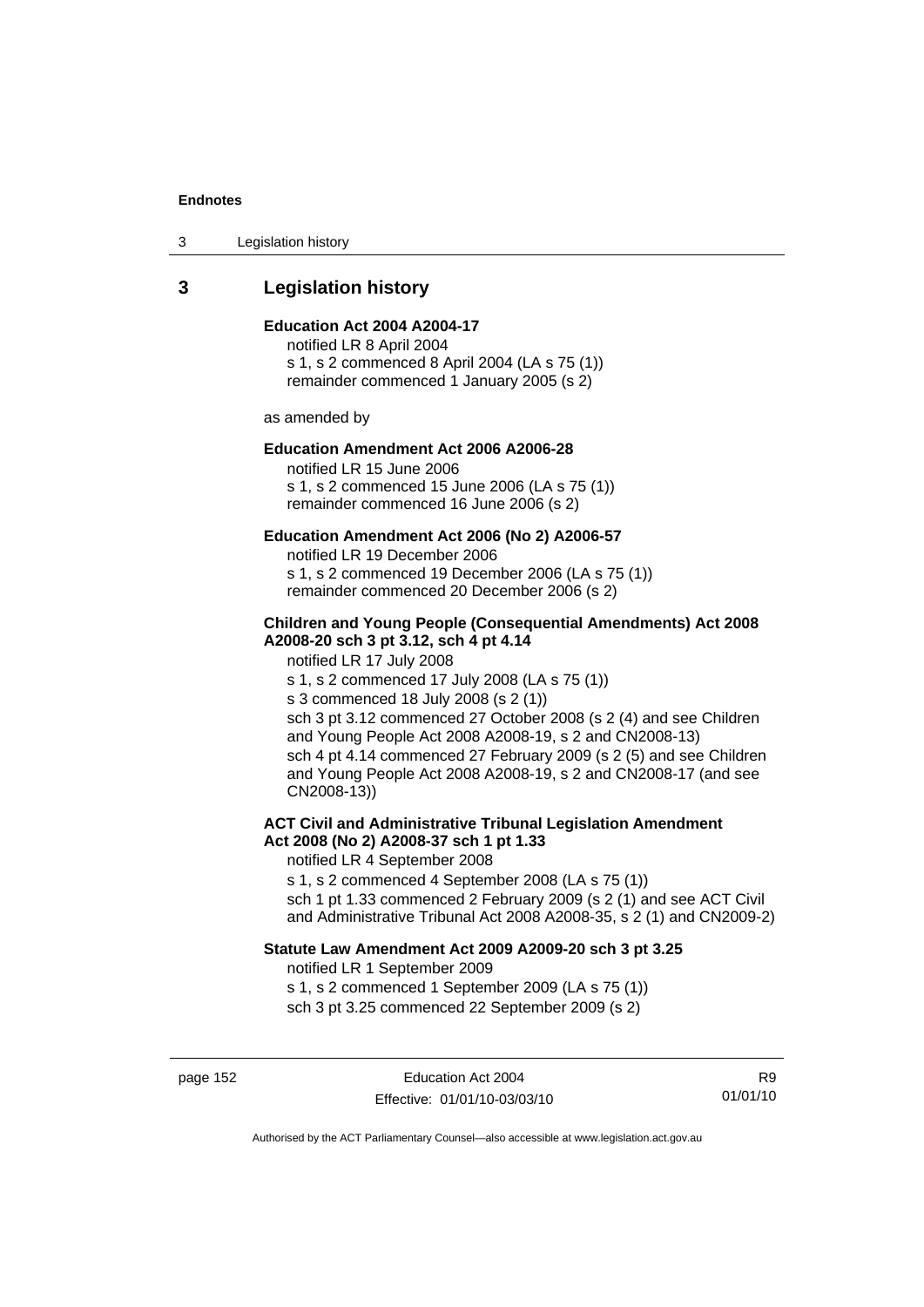### **Education (Participation) Amendment Act 2009 A2009-40**  notified LR 17 November 2009

s 1, s 2 commenced 17 November 2009 (LA s 75 (1)) remainder commenced 1 January 2010 (s 2)

### **4 Amendment history**

**Commencement**  s 2 om LA s 89 (4) **Meaning of** *parent* **and** *carer*  s 6 am A2008-20 amdt 3.26, amdt 4.37 **General principles of Act**  s 7 am A2006-57 s 4, s 5, s 55 **Main objects of Act**  s 8 am A2006-57 s 6, s 7; A2009-40 s 4; pars renum R9 LA **Compulsory education**  sub A2009-40 s 5 **Preliminary—ch 2**  pt 2.1 hdg ins A2009-40 s 5 **Meaning of** *compulsory education age***—ch 2**  s 9 sub A2009-40 s 5 **Meaning of** *education course* **and** *education provider***—Act**  s 9A ins A2009-40 s 5 **Meaning of** *completes year 10***—Act**  s 9B ins A2009-40 s 5 **Meaning of** *completes year 12***—Act**  s 9C ins A2009-40 s 5 **Guidelines—certain chief executive functions**  s 9D ins A2009-40 s 5 **Compulsory education requirements**  pt 2.2 hdg ins A2009-40 s 5 **Enrolment, registration and attendance requirements**  div 2.2.1 hdg ins A2009-40 s 5 **Child of compulsory education age—enrolment and registration requirement**  s 10 am A2006-57 s 8 sub A2009-40 s 5 **Child of compulsory education age—school attendance requirement**  s 10A ins A2009-40 s 5

R9 01/01/10

Education Act 2004 Effective: 01/01/10-03/03/10 page 153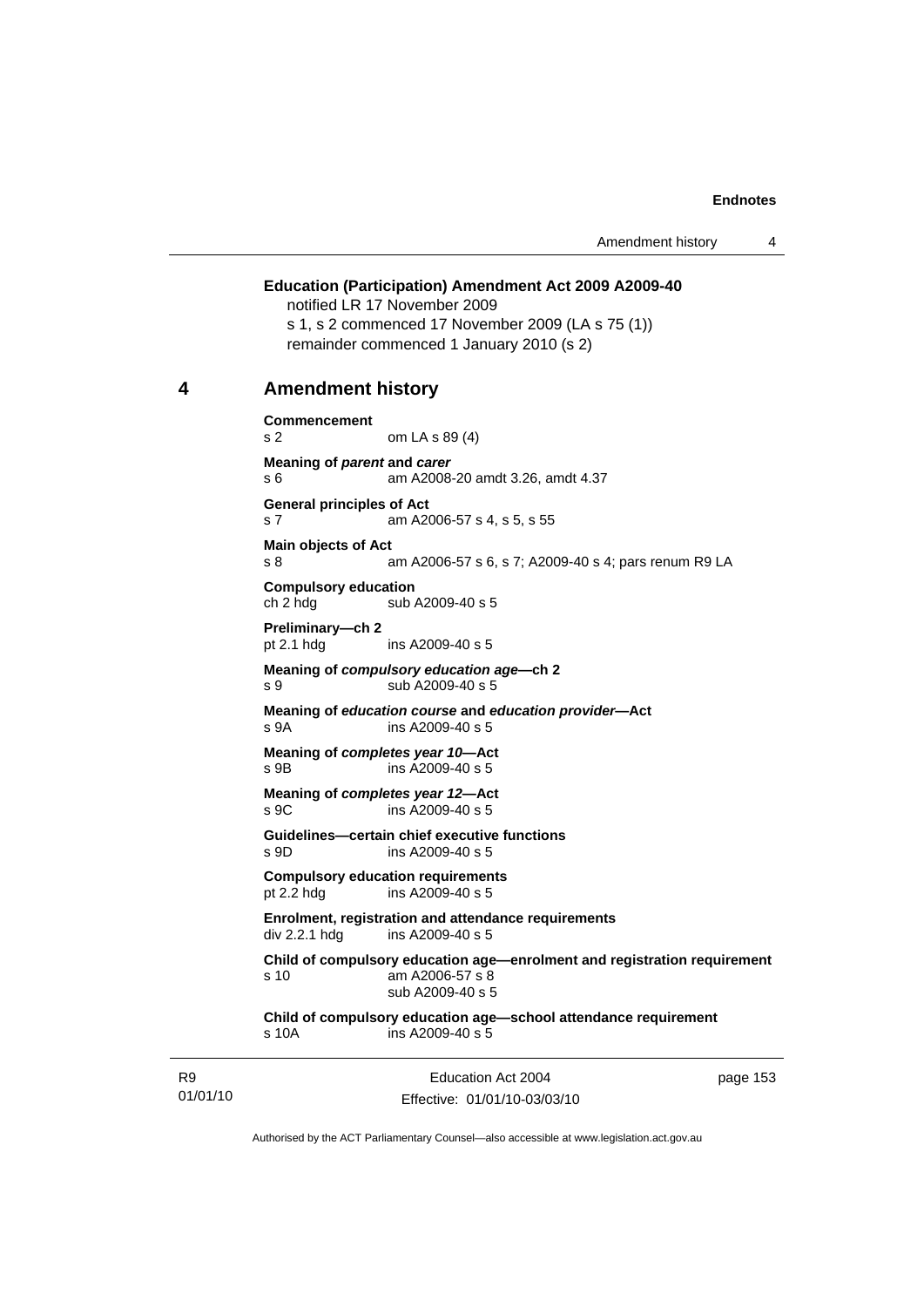| 4 | Amendment history                                                                  |                                                                  |  |
|---|------------------------------------------------------------------------------------|------------------------------------------------------------------|--|
|   | <b>Participation requirement</b><br>ins A2009-40 s 5<br>div 2.2.2 hdg              |                                                                  |  |
|   | Meaning of participates in education course-div 2.2.2<br>ins A2009-40 s 5<br>s 10B |                                                                  |  |
|   | ins A2009-40 s 5<br>s 10C                                                          | Meaning of full-time participation in education course-div 2.2.2 |  |
|   | ins A2009-40 s 5<br>$s$ 10D                                                        | Child of compulsory education age-participation requirement      |  |
|   | Participation requirement-absence<br>sub A2009-40 s 5<br>s 11                      |                                                                  |  |
|   | Participation requirement-suspension<br>ins A2009-40 s 5<br>s 11A                  |                                                                  |  |
|   | Participation requirement-exclusion<br>ins A2009-40 s 5<br>s 11B                   |                                                                  |  |
|   | Information requirement<br>ins A2009-40 s 5<br>div 2.2.3 hdg                       |                                                                  |  |
|   | <b>Giving information notice</b><br>s 11C<br>ins A2009-40 s 5                      |                                                                  |  |
|   | <b>Contents of information notice</b><br>s 11D<br>ins A2009-40 s 5                 |                                                                  |  |
|   | ins A2009-40 s 5<br>s 11E                                                          | Extension of time for compliance with information notice         |  |
|   | Revocation of information notice on compliance<br>s 11F<br>ins A2009-40 s 5        |                                                                  |  |
|   | <b>Exemption certificates</b><br>pt $2.3$ hdg<br>ins A2009-40 s 5                  |                                                                  |  |
|   | Meaning of full-time participation requirement-pt 2.3<br>ins A2009-40 s 5<br>s 11G |                                                                  |  |
|   | <b>Exemption certificate-application</b><br>s 11H<br>ins A2009-40 s 5              |                                                                  |  |
|   | sub A2009-40 s 5<br>s 12                                                           | Exemption certificate-requirement for further information        |  |
|   | <b>Exemption certificate-issue</b><br>ins A2009-40 s 5<br>s 12A                    |                                                                  |  |
|   | <b>Exemption certificate-form</b><br>s 12B<br>ins A2009-40 s 5                     |                                                                  |  |
|   |                                                                                    |                                                                  |  |

page 154 Education Act 2004 Effective: 01/01/10-03/03/10

R9 01/01/10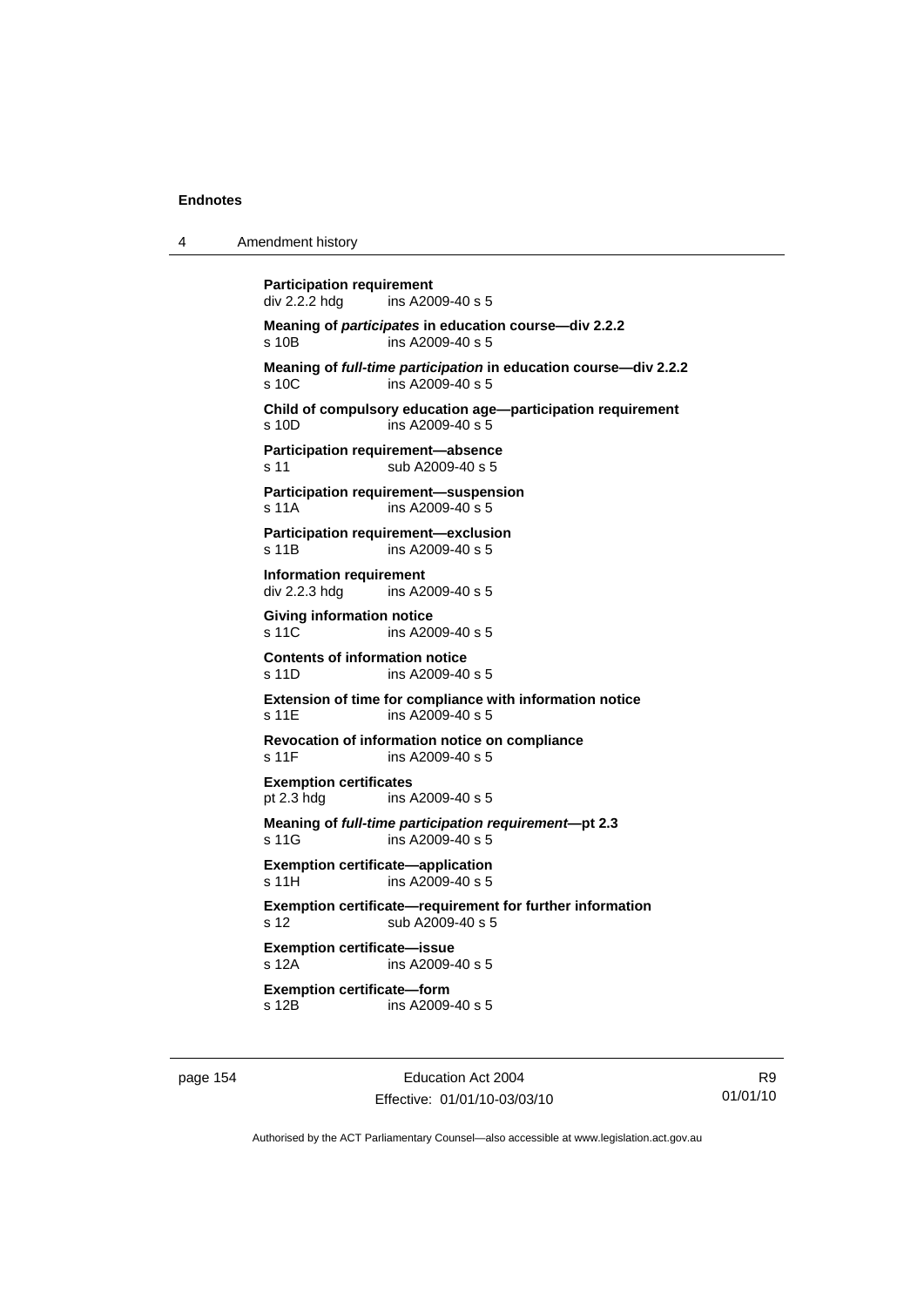Amendment history 4

```
Exemption certificate—conditions 
s 12C ins A2009-40 s 5
Exemption certificate—duration<br>s 12D ins A2009-40 s
                ins A2009-40 s 5
Exemption certificate—revocation 
s 13 am A2008-20 amdt 4.38 
                 sub A2009-40 s 5 
After year 10—training and employment alternatives 
pt 2.4 hdg ins A2009-40 s 5 
Definitions—pt 2.4 
div 2.4.1 hdg ins A2009-40 s 5 
Meaning of training alternative and training alternative provider—Act 
s 13A ins A2009-40 s 5 
Meaning of employment alternative—Act 
s 13B ins A2009-40 s 5 
Meaning of full-time participation in training or employment alternative—
pt 2.4 
                ins A2009-40 s 5
Approval to participate in training and employment alternatives 
div 2.4.2 hdg ins A2009-40 s 5Approval statement—application 
s 13D ins A2009-40 s 5 
Approval statement—requirement for further information 
s 14 sub A2009-40 s 5 
Approval statement—issue 
s 14A ins A2009-40 s 5 
Approval statement—form 
s 14B ins A2009-40 s 5 
Approval statement—conditions 
s 14C ins A2009-40 s 5 
Approval statement—compliance requirement 
s 14D ins A2009-40 s 5 
Approval statement—duration 
s 15 sub A2009-40 s 5
Approval statement—revocation 
s 15A ins A2009-40 s 5
```
R9 01/01/10

Education Act 2004 Effective: 01/01/10-03/03/10 page 155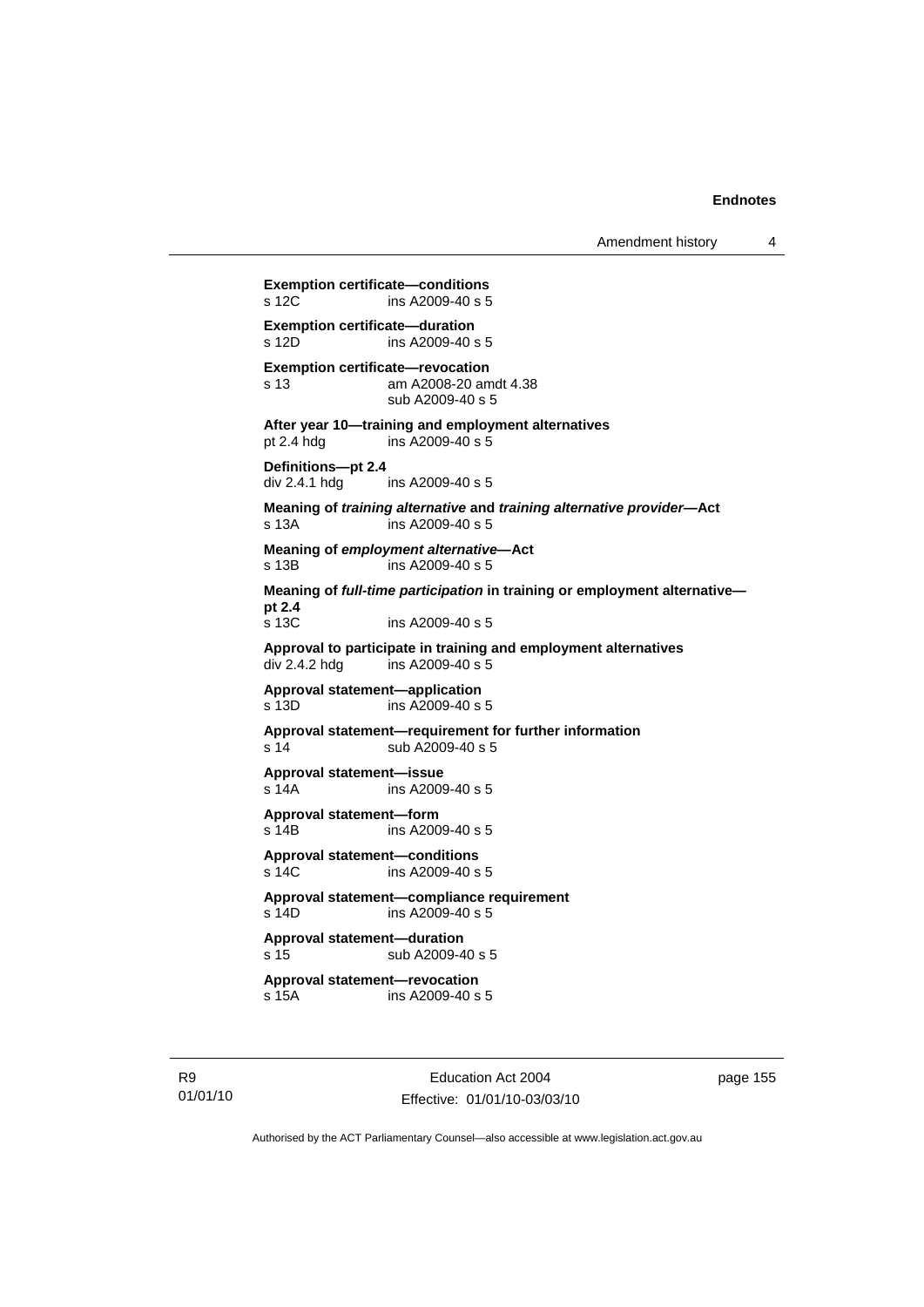4 Amendment history

**Return to education while approval statement in force**  s 15B ins A2009-40 s 5 **Training and employment alternatives—deemed participation**   $div 2.4.3$  hdg ins A2009-40 s 5 **Training and employment alternatives—absence**  s 15C ins A2009-40 s 5 **Training alternative—suspension**  s 15D ins A2009-40 s 5 **Training alternative—exclusion**  s 16 Sub A2009-40 s 5 **Employment alternative—termination**  s 16A ins A2009-40 s 5 **Compliance notices**  pt 2.5 hdg ins A2009-40 s 5 **Giving compliance notice**  s 16B ins A2009-40 s 5 **Contents of compliance notice**  s 16C ins A2009-40 s 5 **Extension of time for compliance with compliance notice**  s 16D ins A2009-40 s 5 **Revocation of compliance notice on compliance**  s 17 am A2006-57 s 9 sub A2009-40 s 5 **Offences—parents**  pt 2.6 hdg ins A2009-40 s 5 **Contravention of information and compliance notices**  s 17A ins A2009-40 s 5 **Principles on which ch 3 based**  s 18 am A2006-57 s 55 **Minister to seek advice**  s 19 reloc and renum as s 66 **Establishing government schools etc**  s 20 am A2006-28 s 4 **Reporting to parents—government schools**  s 25 am A2006-57 s 55 **Voluntary financial contributions**  s 27 am A2006-57 s 55

page 156 **Education Act 2004** Effective: 01/01/10-03/03/10

R9 01/01/10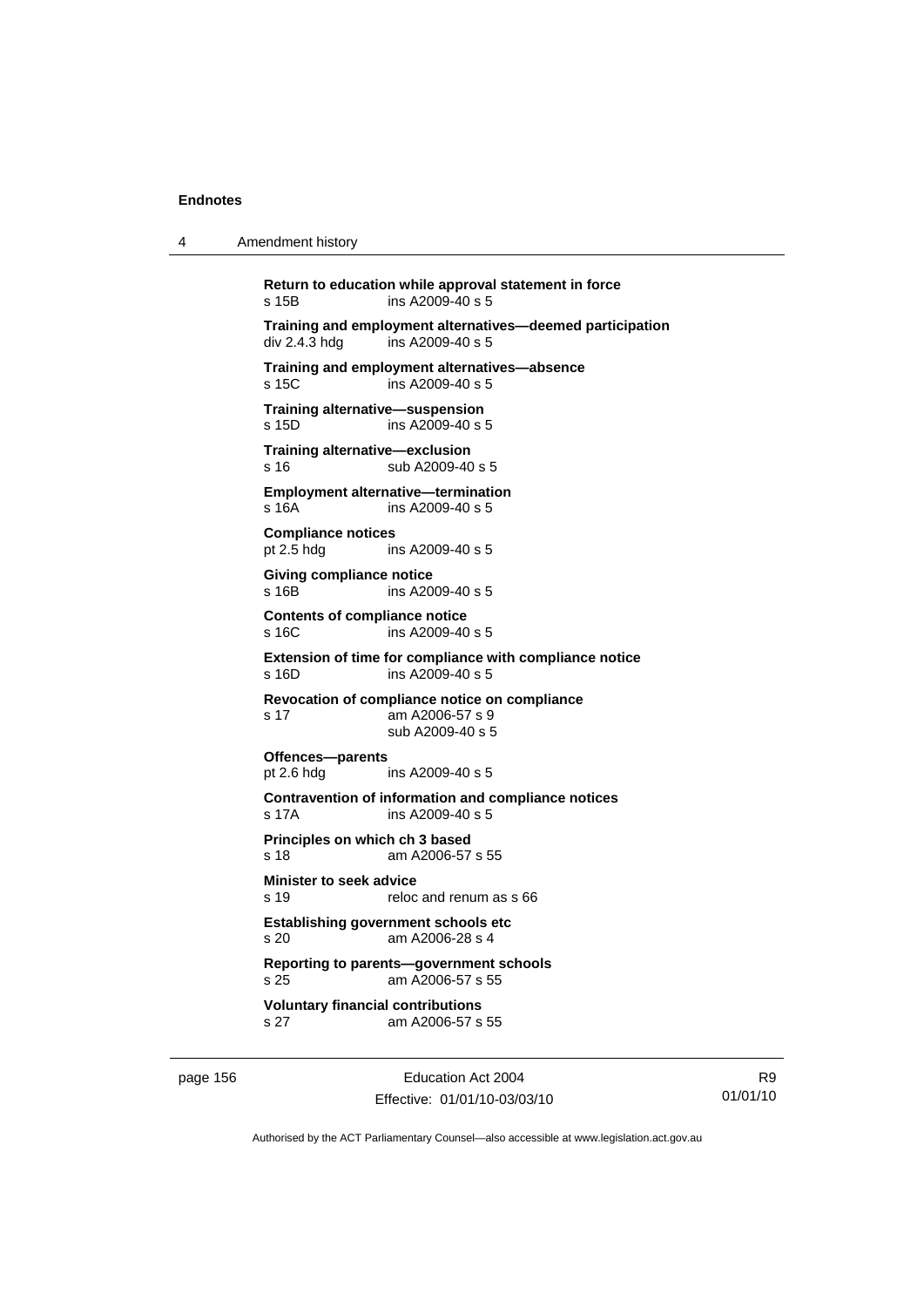**Religious education**  am A2006-57 s 55 **Curriculum**  s 30 am A2006-57 s 55 **Approved educational courses for students at government schools**  s 31 hdg am A2006-57 s 55 s 31 am A2006-57 s 55 **Keeping records of enrolment and attendances for government schools**  s 33 am A2006-57 s 55 **Inspection of register of enrolment and attendances for government schools**  s 34 am A2006-57 s 55 **Procedures to encourage school attendance at government schools**  s 35 am A2006-57 s 55 **Suspension, exclusion or transfer of student by chief executive**  s 36 hdg am A2006-57 s 55<br>s 36 am A2006-57 s 55 am A2006-57 s 55 **Definitions for pt 3.4**  s 37 def *prescribed period* am A2006-57 s 11, s 12 **Declaration of parents and citizens associations in certain circumstances**  s 40 am A2006-57 s 13, s 14 **Composition of school boards generally**<br>s 41 hdg sub A2006-57 s 15 sub A2006-57 s 15 s 41 am A2006-57 s 16 **Composition of school boards of small schools**  s 42 hdg sub A2006-57 s 17 s 42 am A2006-57s 18 **Composition of school boards of school-related institutions and other schools in special circumstances**  s 43 hdg sub A2006-57 s 19 s 43 am A2006-57 s 20 **Procedures governing proceedings of school boards**   $am$  A2006-57 s 21 **Protection of members of school boards**  s 49A (prev s 72) reloc and renum as s 49A A2006-57 s 26 **Functions of council (government)**  s 55 am A2006-57 s 22 **Other provisions relating to council (government)**  div 3.5.3 hdg ins A2006-57 s 23

R9 01/01/10

Education Act 2004 Effective: 01/01/10-03/03/10 page 157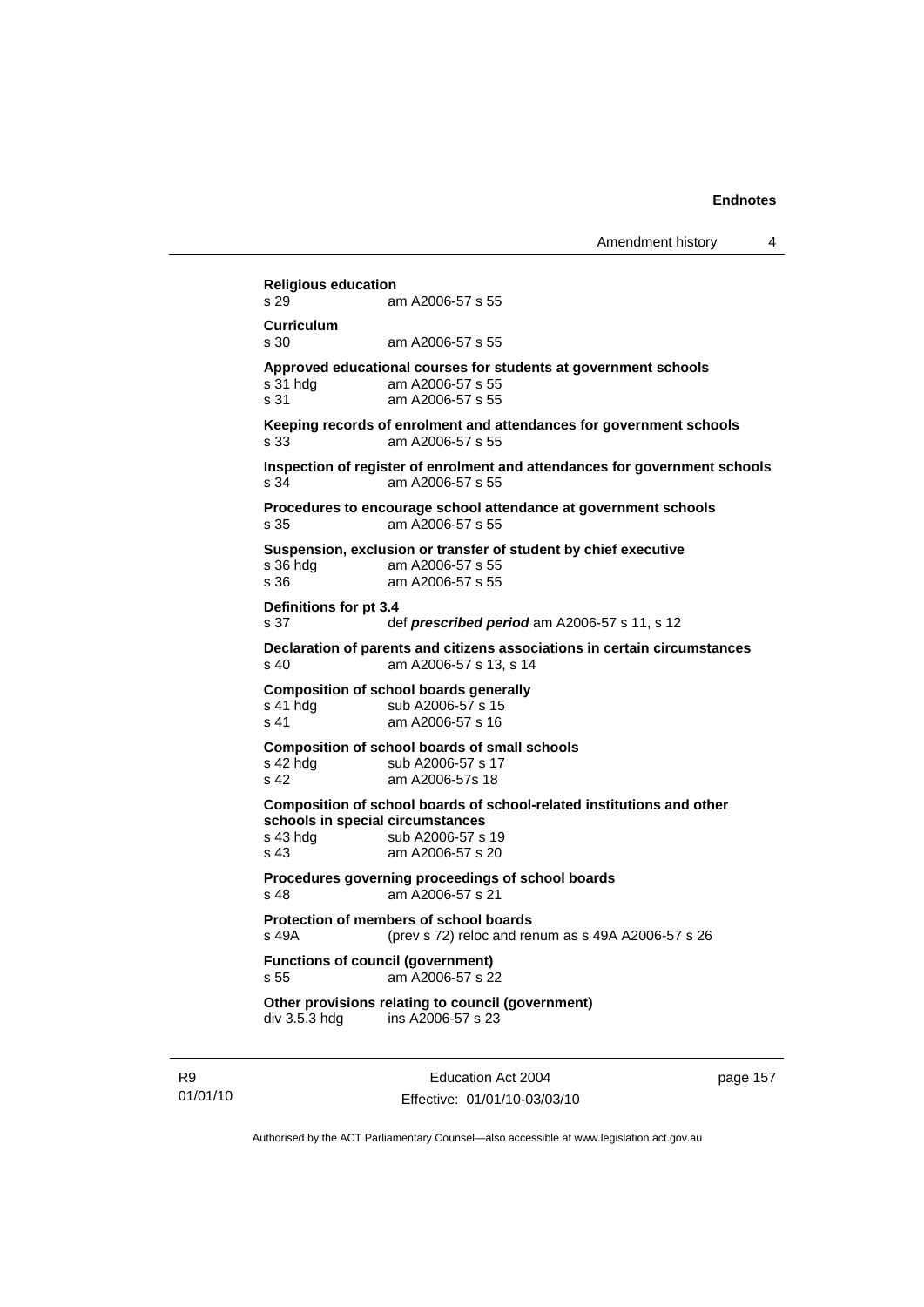4 Amendment history

```
Minister to seek advice 
s 66 orig s 66 om A2006-57 s 24 
                 (prev s 19) reloc and renum as s 66 A2006-57 s 10 
Minister to present advice of council (government) 
s 66A (prev s 73) reloc and renum as s 66A A2006-57 s 27 
Miscellaneous 
div 3.6.3 hdg om A2006-57 s 25 
Protection of members of school boards 
s 72 reloc and renum as s 49A
Minister to present advice of council (government) 
s 73 reloc and renum as s 66A
Minister to seek advice 
s 76 reloc and renum as s 118
Register of non-government schools 
s 79 sub A2006-57 s 29 
Approved educational courses for students at non-government schools 
s 81 hdg am A2006-57 s 55<br>s 81 am A2006-57 s 55
                am A2006-57 s 55
Schools to be registered 
s 82 am A2006-57 s 30, s 55; ss renum R4 LA 
Applications for in-principle approval for proposed registration 
s 83 am A2006-57 s 31, s 32; pars renum R4 LA; A2009-20 
                 amdt 3.63 
Deciding in-principle applications 
s 84 am A2006-57 s 33, s 34; ss renum R4 LA 
Application for provisional registration 
s 85 am A2009-20 amdt 3.63 
Application for registration 
s 87 am A2009-20 amdt 3.63 
Application for registration at additional campus 
s 88A ins A2006-57 s 35 
                 am A2009-20 amdt 3.63 
Registration at additional campus 
s 88B ins A2006-57 s 35 
Application for registration at additional educational levels 
s 89 am A2009-20 amdt 3.63 
Certificate of provisional registration or registration 
s 92 am A2006-57 s 36
```
page 158 extending the Education Act 2004 Effective: 01/01/10-03/03/10

R9 01/01/10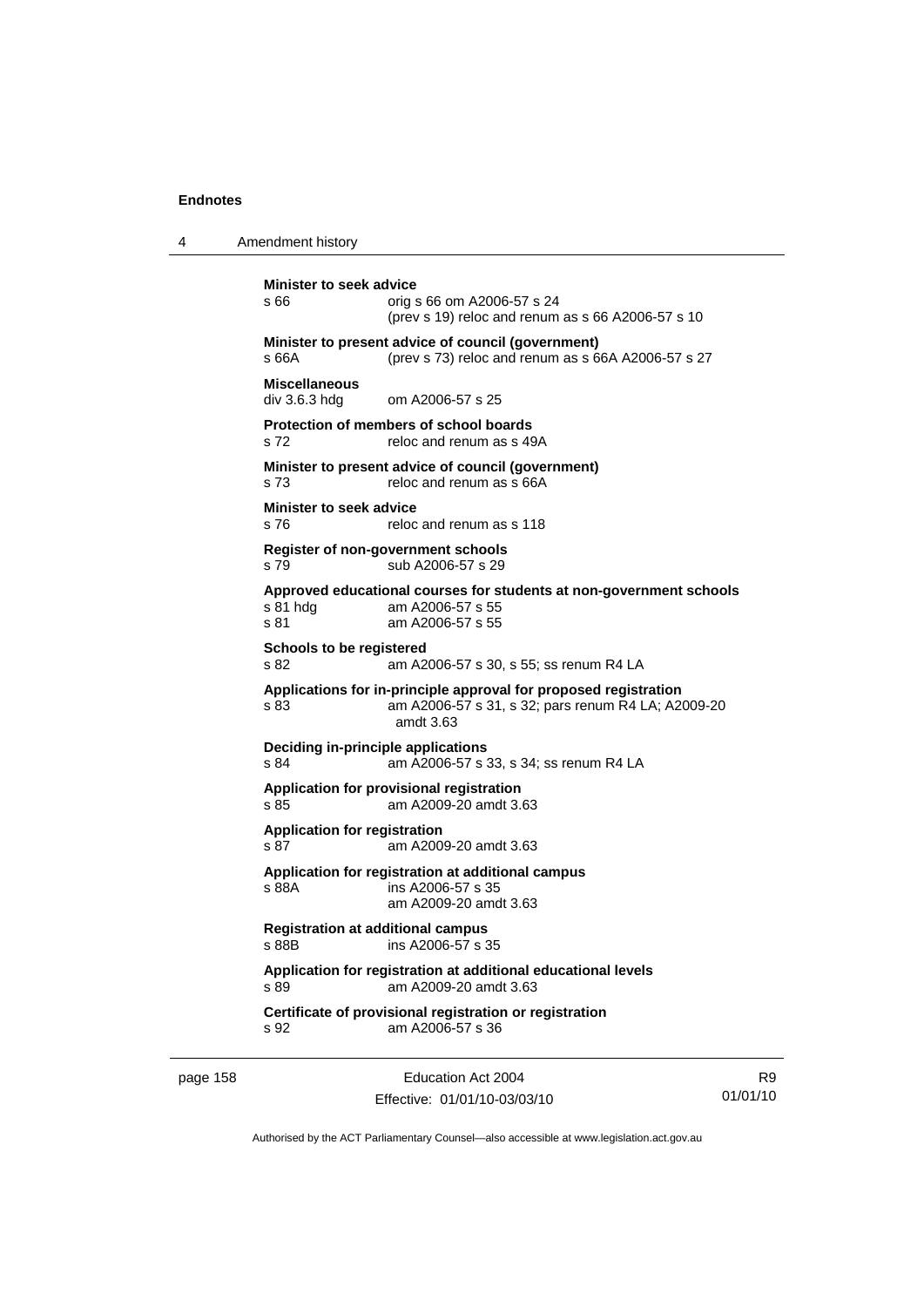**Inspection of panel reports for school registration etc**  s 98 am A2006-57 s 37; pars renum R4 LA **Keeping records of enrolment and attendances for non-government schools**  s 100 am A2006-57 s 55 **Inspection of register of enrolment and attendances for non-government schools**  s 101 am A2006-57 s 55 **Procedures to encourage attendance at non-government schools**  s 102 am A2006-57 s 55 **Reporting to parents—non-government schools**  s 103 am A2006-57 s 55 **Suspension, transfer or exclusion of students—Catholic systemic schools**  s 104 hdg sub A2006-57 s 38 s 104 am A2006-57 s 55 **Suspension or exclusion of students—other non-government schools**  s 105 hdg am A2006-57 s 55<br>s 105 am A2006-57 s 55 am A2006-57 s 55 **Functions of council (non-government)**  s 107 am A2006-57 s 39 **Other provisions relating to council (non-government)**  div 4.4.3 hdg ins A2006-57 s 40 **Minister to seek advice**  s 118 orig s 118 om A2006-57 s 41 (prev s 76) reloc and renum as s 118 A2006-57 s 28 **Minister to present advice of council (non-government)**  s 118A (prev s 127) reloc and renum as s 118A A2006-57 s 44 **Miscellaneous**  div 4.5.3 hdg om A2006-57 s 42 **Inspection of register of non-government schools**  s 126 om A2006-57 s 43 **Minister to present advice of council (non-government)**  s 127 reloc and renum as s 118A **Provisional registration for home education**  s 130 sub A2006-57 s 45 **Registration for home education**  s 131 am A2006-57 s 46 **Registration of child**  s 133 am A2006-57 s 47, s 48

R9 01/01/10

Education Act 2004 Effective: 01/01/10-03/03/10 page 159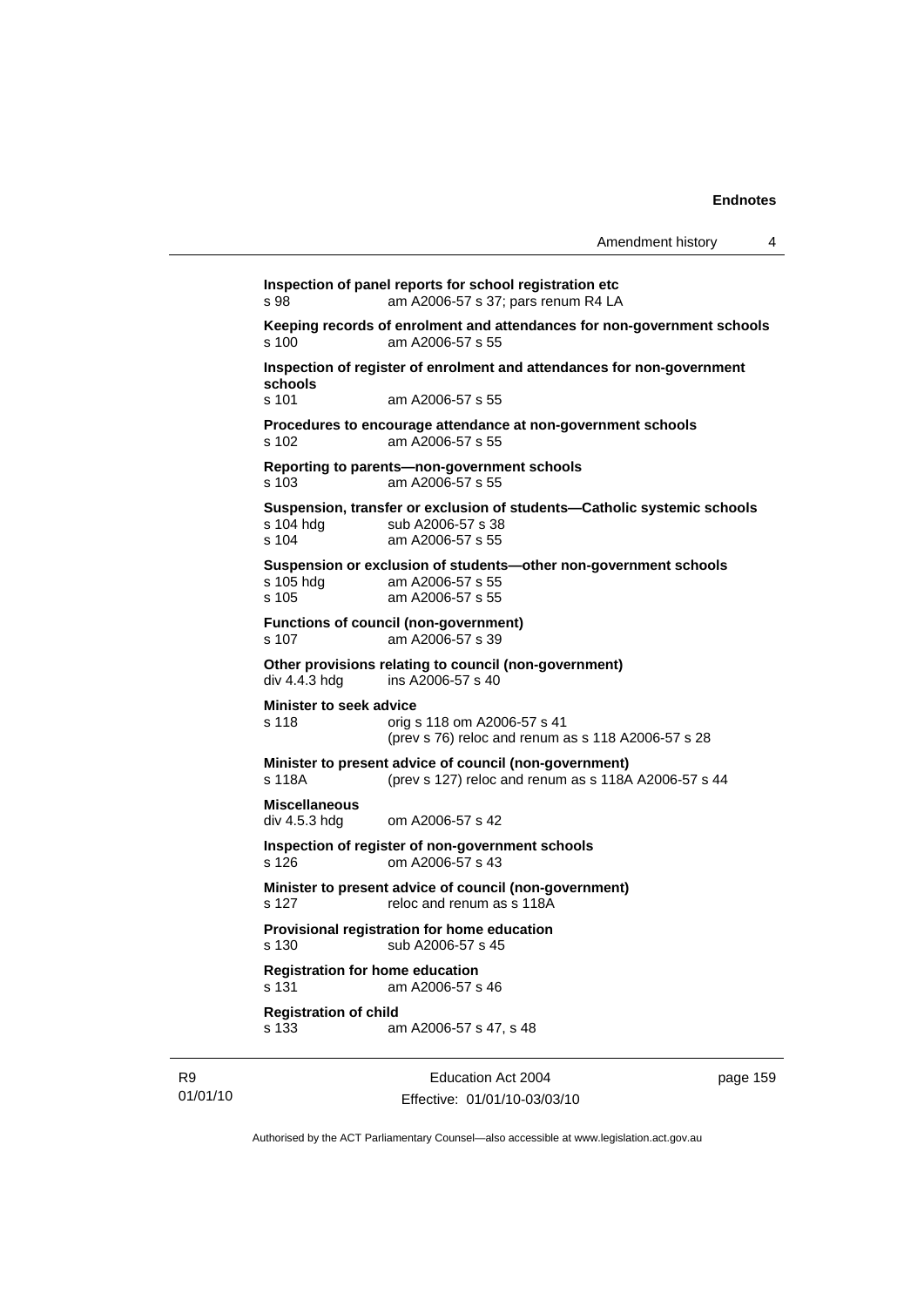4 Amendment history

```
Notification and review of decisions 
pt 6.1 hdg sub A2008-37 amdt 1.131
Definitions—pt 6.1 
s 140 sub A2008-37 amdt 1.131 
                  def decision-maker ins A2008-37 amdt 1.131 
                  def internally reviewable decision ins A2008-37 amdt 1.131 
                  def internal reviewer ins A2008-37 amdt 1.131 
                  def internal review notice ins A2008-37 amdt 1.131 
                  def reviewable decision ins A2008-37 amdt 1.131 
Internal review notices 
s 141 sub A2008-37 amdt 1.131 
Applications for internal review 
s 142 sub A2008-37 amdt 1.131 
Applications not stay reviewable decisions 
s 143 sub A2008-37 amdt 1.131 
Internal review 
                 sub A2008-37 amdt 1.131
Reviewable decision notices 
s 145 sub A2008-37 amdt 1.131 
Applications to ACAT 
                 ins A2008-37 amdt 1.131
Student transfer register 
s 146A ins A2009-40 s 6 
Notification of parents 
s 149 am A2006-57 s 55 
Notices of intention under former education Act to conduct schools at 
additional educational levels 
                 exp 1 January 2015 (s 153 (5))
Evidence—certificate signed by principal etc 
s 153A ins A2009-40 s 7 
Transitional provisions 
ch 7 hdg exp 1 January 2006 (s 171) 
Assets and liabilities of former authority 
pt 7.1 hdg exp 1 January 2006 (s 171) 
Meaning of former authority
s 156 exp 1 January 2006 (s 171) 
Vesting of assets and liabilities of former authority in Territory 
s 157 exp 1 January 2006 (s 171)
```
page 160 Education Act 2004 Effective: 01/01/10-03/03/10

R9 01/01/10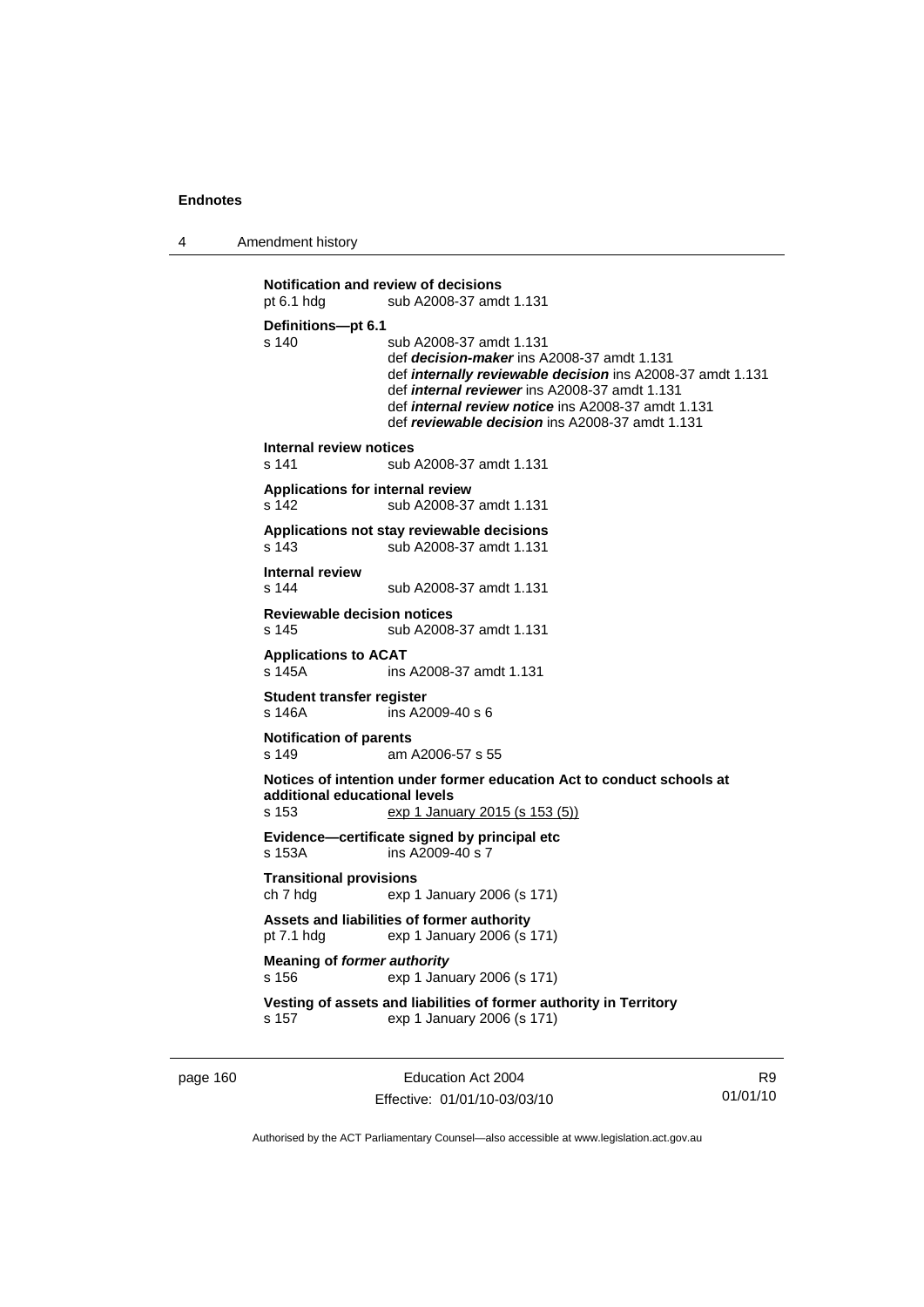```
Evidentiary certificate for vested assets and liabilities 
s 158 exp 1 January 2006 (s 171) 
Registration of changes in title to certain assets 
s 159 exp 1 January 2006 (s 171) 
Proceedings and evidence in relation to vested assets and liabilities 
s 160 exp 1 January 2006 (s 171) 
General savings 
pt 7.2 hdg exp 1 January 2006 (s 171) 
Interpretation<br>div 7.2.1 hdg
                 exp 1 January 2006 (s 171)
Definitions for pt 7.3 
s 161 exp 1 January 2006 (s 171) 
Former authority Act 
div 7.2.2 hdg exp 1 January 2006 (s 171) 
Existing schools etc 
s 162 exp 1 January 2006 (s 171) 
Name of schools, institutions and services 
s 163 exp 1 January 2006 (s 171) 
School boards 
s 164 exp 1 January 2006 (s 171) 
Parents and citizens associations 
s 165 exp 1 January 2006 (s 171) 
Members of school boards 
s 166 exp 1 January 2006 (s 171) 
Former education Act 
div 7.2.3 hdg exp 1 January 2006 (s 171) 
Exemption certificates 
s 167 exp 1 January 2006 (s 171) 
Existing registered and provisionally registered schools 
s 168 exp 1 January 2006 (s 171) 
Registers 
s 169 exp 1 January 2006 (s 171) 
Miscellaneous 
pt 7.3 hdg exp 1 January 2006 (s 171) 
Modification of ch 7's operation 
s 170 exp 1 January 2006 (s 171)
```
R9 01/01/10

Education Act 2004 Effective: 01/01/10-03/03/10 page 161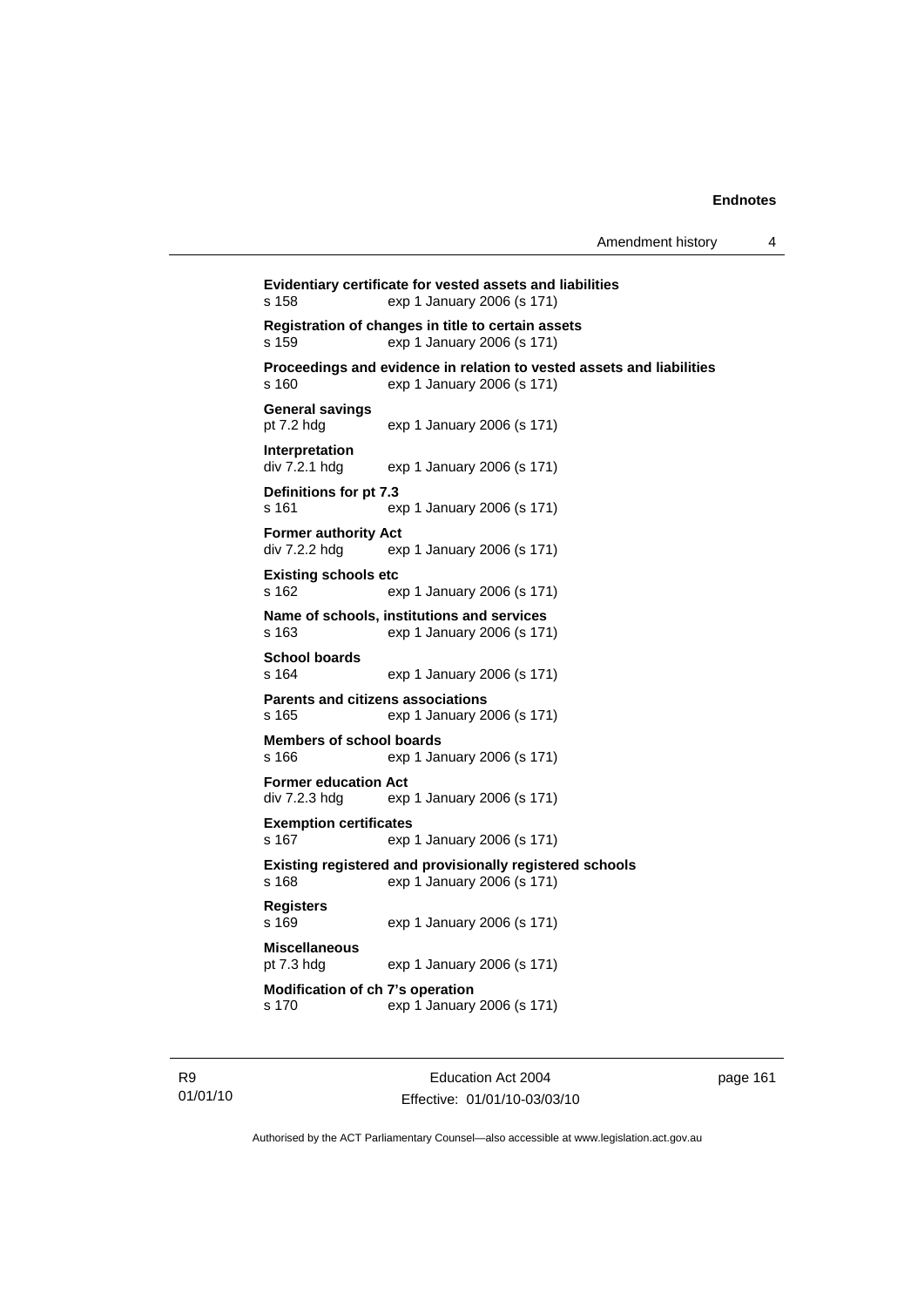```
4 Amendment history 
           Expiry of ch 7 
           s 171 exp 1 January 2006 (s 171) 
           Declared law for Legislation Act, s 88 
           s 172 exp 1 January 2006 (s 171) 
           Repeals and consequential amendments<br>ch 8 hdg om LA s 89 (3)
                             \overline{cm} LA s 89 (3)
           Acts repealed 
           s 173 om LA s 89 (3) 
           Regulations repealed 
           s 174 om LA s 89 (3) 
           Legislation amended—sch 2 
           s 175 om LA s 89 (3) 
           Transitional—Education (Participation) Amendment Act 2009 
           ch 9 hdg ins A2009-40 s 8 
                              exp 1 January 2012 (s 303 (1) (LA s 88 declaration applies))
           Meaning of amending Act—ch 9 
           s 300 ins A2009-40 s 8 
                              exp 1 January 2012 (s 303 (1) (LA s 88 declaration applies))
           Application of amending Act 
           s 301 ins A2009-40 s 8 
                             exp 1 January 2012 (s 303 (1) (LA s 88 declaration applies))
           Transitional regulations 
           s 302 ins A2009-40 s 8 
                              exp 1 January 2012 (s 303 (1))
           Expiry—ch 9 
           s 303 ins A2009-40 s 8 
                              exp 1 January 2012 (s 303 (1) (LA s 88 declaration applies))
           Reviewable decisions 
           sch 1 sub A2008-37 amdt 1.132 
                              am A2009-40 s 9; items renum R9 LA 
           Minister's decisions 
                             am A2006-57 s 50; items renum R4 LA
                              om A2008-37 amdt 1.132 
           Chief executive's decisions 
           sch 1 pt 1.2 am A2006-57 s 51, s 55 
                              om A2008-37 amdt 1.132 
           Consequential amendments 
           sch 2 om LA s 89 (3)
```
page 162 **Education Act 2004** Effective: 01/01/10-03/03/10

R9 01/01/10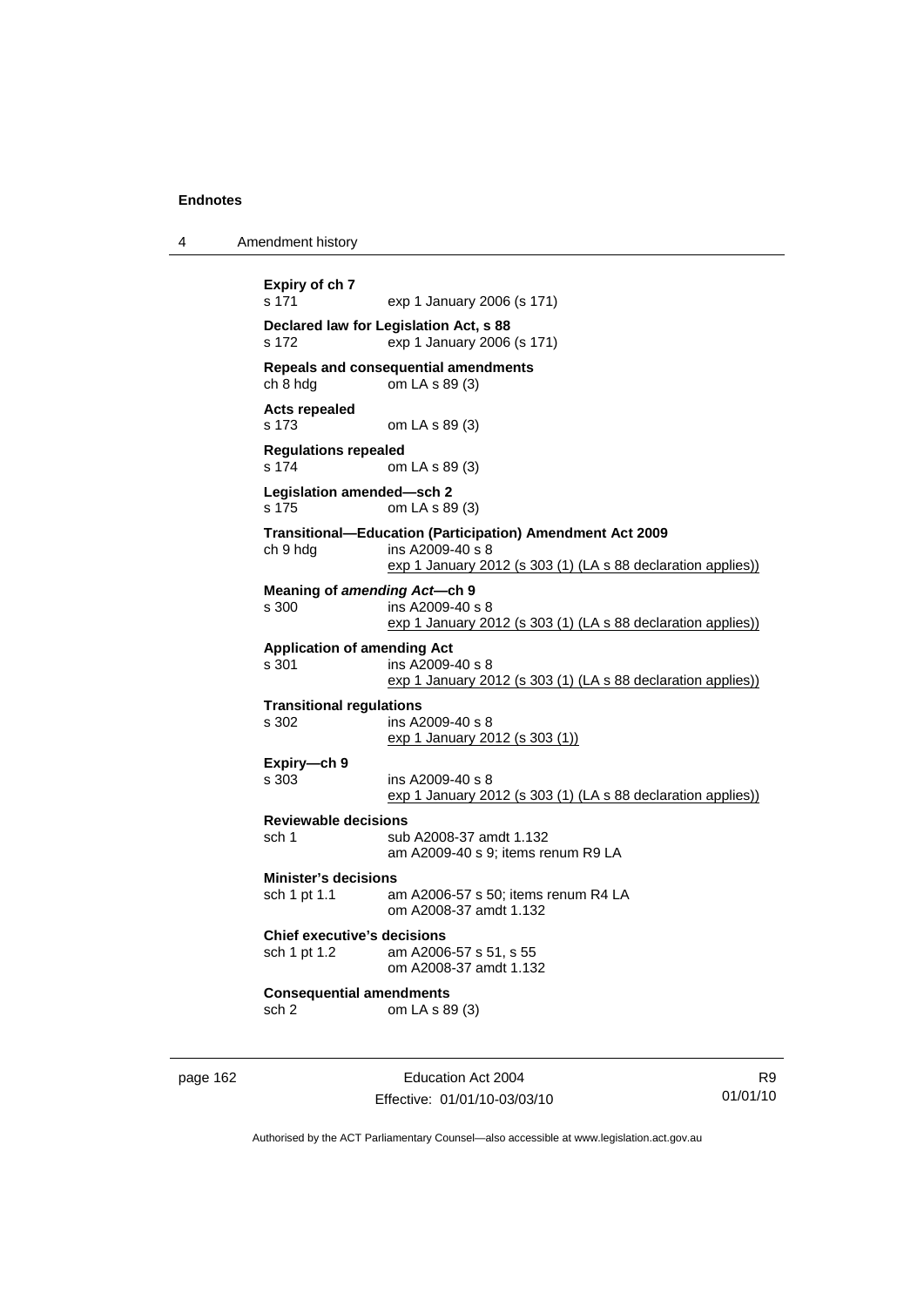| <b>Dictionary</b> |                                                                           |
|-------------------|---------------------------------------------------------------------------|
| dict              | am A2008-37 amdt 1.133, amdt 1.134; A2009-20 amdt 3.64;<br>$A2009-40 s10$ |
|                   | def <i>appointed member</i> am A2006-57 s 52                              |
|                   | def approval statement ins A2009-40 s 11                                  |
|                   | def approved educational course (government) am                           |
|                   | A2006-57 s 55<br>def approved educational course (non-government) am      |
|                   | A2006-57 s 55                                                             |
|                   | def board appointed member am A2006-57 s 52                               |
|                   | def completes year 10 ins A2009-40 s 11                                   |
|                   | def completes year 12 ins A2009-40 s 11                                   |
|                   | def compliance notice ins A2009-40 s 11                                   |
|                   | def compulsory school age sub A2009-40 s 12                               |
|                   | def education course ins A2009-40 s 13                                    |
|                   | def education provider ins A2009-40 s 13                                  |
|                   | def employment alternative ins A2009-40 s 13                              |
|                   | def exclusion am A2006-57 s 55                                            |
|                   | def exemption certificate sub A2009-40 s 14                               |
|                   | def full-time participation ins A2009-40 s 15                             |
|                   | def full-time participation requirement ins A2009-40 s 15                 |
|                   | def <i>information notice</i> ins A2009-40 s 15                           |
|                   | def <i>internally reviewable decision</i> ins A2008-37 amdt 1.135         |
|                   | def <i>internal reviewer</i> sub A2008-37 amdt 1.136                      |
|                   | def <i>internal review notice</i> ins A2008-37 amdt 1.137                 |
|                   | def parents and citizens member am A2006-57 s 52                          |
|                   | def <i>participates</i> ins A2009-40 s 15                                 |
|                   | def <b>proposed opening day</b> am A2006-57 s 53                          |
|                   | def reviewable decision sub A2008-37 amdt 1.138                           |
|                   | def school am A2009-40 s 16                                               |
|                   | def school-leaving age om A2009-40 s 17                                   |
|                   | def staff member am A2006-57 s 53<br>def student member am A2006-57 s 53  |
|                   |                                                                           |
|                   | def <i>training alternative</i> ins A2009-40 s 18                         |
|                   | def <i>training alternative provider</i> ins A2009-40 s 18                |

R9 01/01/10

Education Act 2004 Effective: 01/01/10-03/03/10 page 163